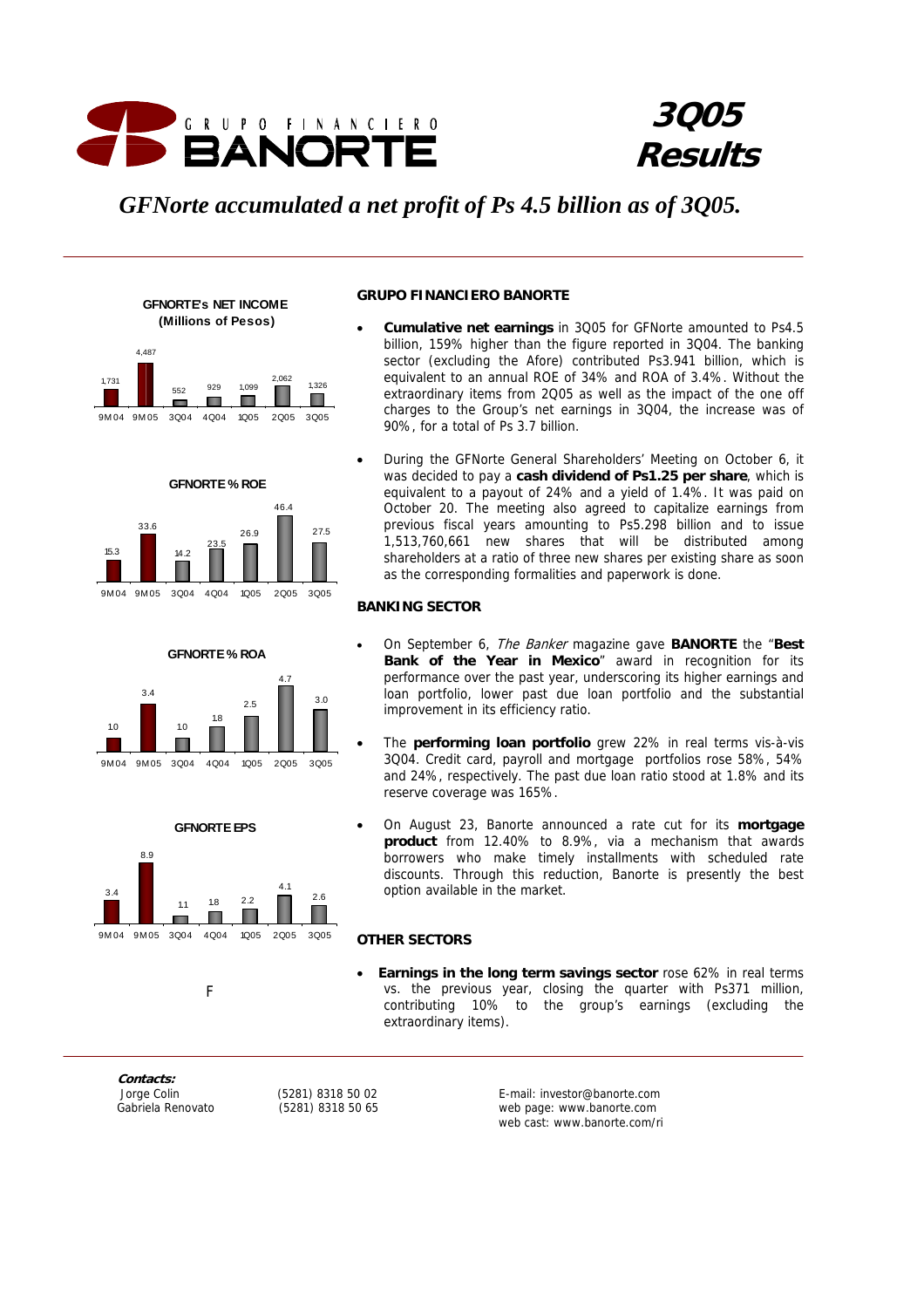

# **Highlights**



**NOT INTEREST INCOME (Millions of Pesos)**











### **PAST DUE LOAN RATIO**



### **Net Earnings**

GFNorte accumulated earnings of Ps\$4.5 billion, 159% higher than the figure reported in 9M04, and Ps3.7 billion excluding the extraordinary revenues from 2Q05, mostly due to the 34% increase in the net interest margin and a 6% decline in non interest expenses.

### **Net Interest Margin**

The net interest margin in cumulative terms rose from 4.6% in 9M04 to 8% in 9M05, mainly as a result of loan portfolio growth, a better loan mix, the securitization of the IPAB portfolio's Ps46 billion balance in 4Q04 and higher interest rates.

### **Non Interest Income**

Accumulated non interest income in 9M05 was 8% higher than in 9M04, mainly in view of the 125% increase in trading income and the 24% increase in recovery bank revenues. The former included a non-recurring revenue of Ps321 million on the sale of the AHMSA Eurobonds in 2Q05.

### **Non Interest Expenses**

Non interest expenses declined 6% with respect to 9M04. The positive impact of the efficiency program undertaken in 2H04 was reflected in lower Personnel Expenses, strict expense control, as well as to lower contributions to the IPAB.

### **Capitalization**

The capitalization ratio attained in 3Q05 was 18.1% vs. 15.3% in 3Q04. The increase was mainly the result of the net earnings generated over the past 12 months. Tier 1 capital represents 82% of net capital, an improvement over the 75% reached in 3Q04.

# **Loan Portfolio**

At the close of 3Q05, the performing loan portfolio, excluding the one managed by the Recovery unit, amounted to a an outstanding balance of Ps101 billion, representing an increase of 22% vs. 3Q04, and reflecting greater growth in the government and consumer loans portfolios, with annual growths of 31% and 25%, respectively, in real terms.

### **Asset Quality**

The quarter closed with a past due loan portfolio balance of Ps1,859 million, which is 36% lower than the figure reported in 3Q04, derived from the loans written-off during 2004. This was reflected in a decline in the past due loan ratio, from 3.3% to 1.8%. The loan loss reserve coverage strengthened from 128% to 165% in the same period.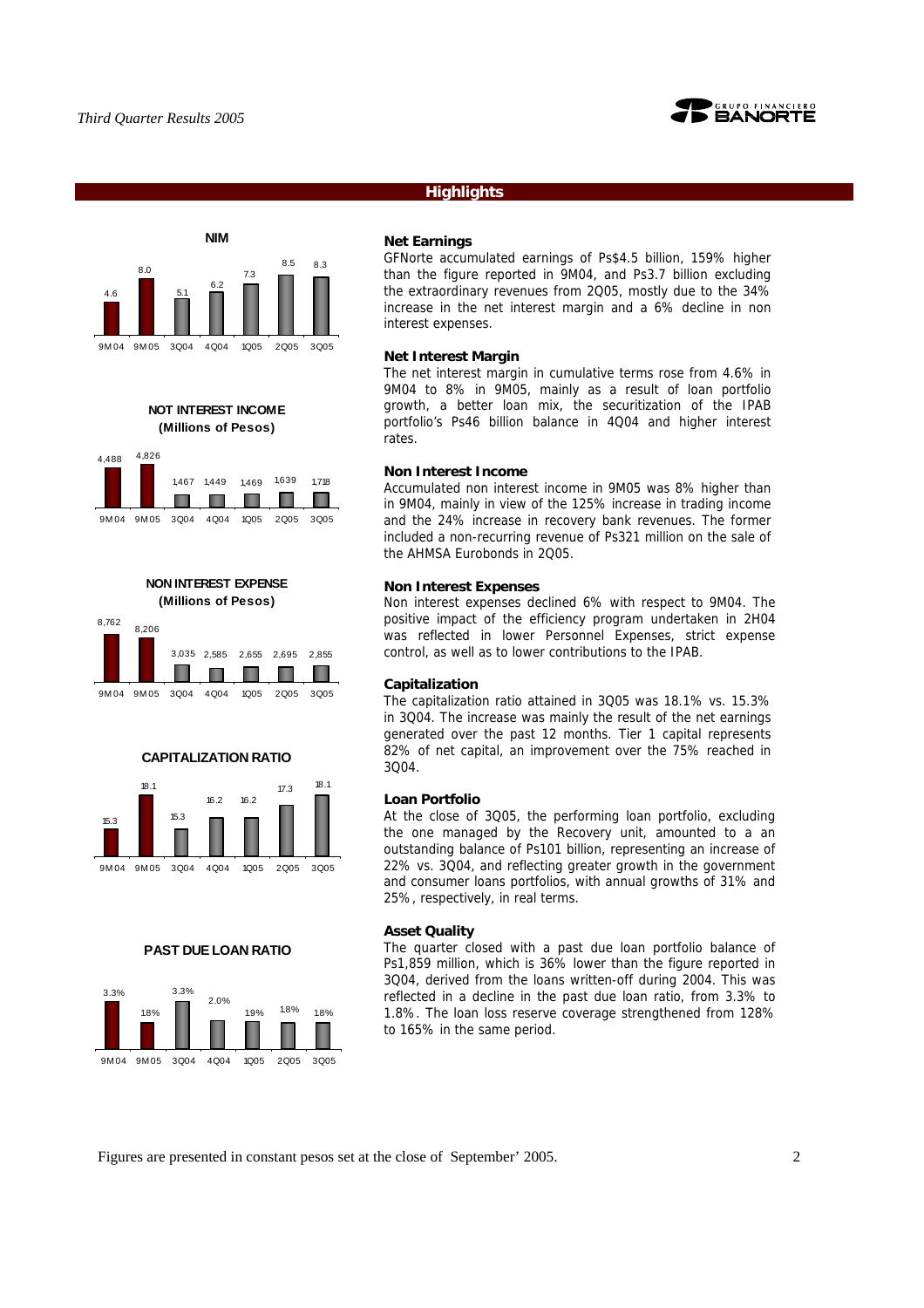

# **Executive Summary**

**Grupo Financiero Banorte** announced today its operating results for 3Q05, reporting cumulative Net Earnings of Ps4.5 billion. This figure is 159% higher than that reported for 9M04, and 90% higher when excluding the extraordinary items. Return on Equity for GFNorte for the nine-month period stood at 34%, while Return on Assets was 3.4%. Excluding the one offs, these ratios stood at 28% and 2.8%, respectively. Net Earnings during the quarter amounted to Ps1.3 billion, 140% higher than the figure reported in 3Q04 and 75% higher on a recurring basis.

The Banking Sector contributed 88% of the group's earnings attaining Ps3.9 billion for the 9M05 figure, 185% higher than 9M04 and 99% higher once the extraordinary items are excluded. Banorte continues to observe an improved recurring income, as well as lower expenses obtained from the Efficiency Program undertaken in the second half of 2004.

GFNorte's Net Interest Margin in 9M05 rose from 4.6% to 8% yoy. The improvement was the result of a robust loan growth as well as a better loan portfolio mix, lower funding costs and higher interest rates. In the latter regard, the 28-day TIIE rate rose 309 basis points yoy.

Trading income in GFNorte reported an increase of 125% as compared to 9M04, benefiting both from lower interest rates as well as from the sale of AHMSA securities (eurobonds) in 2Q05.

Non Interest Expense decreased 6% yoy. The Efficiency Ratio declined from 73% in 3Q04 to 57% in 3Q05.

Total Deposits, excluding out of balance trading, stood at Ps126.1 billion at month end September, thus declining 23% when compared to the close of 3Q04. The foregoing was the result of lower funding requirements due to both the securitization of IPAB loans in 4Q04 and the pre-payments received from that IPAB over the last year and which amounted to Ps24 billion. The IPAB balance decreased from Ps 74.8 billion to Ps 2.5 billion yoy.

The Loan Portfolio – excluding IPAB and those managed by the Recovery unit – registered solid growth. To 3Q05, the performing portfolio rose 22% vs. 3Q04, to stand at an outstanding balance of Ps101.4 billion. Commercial Loans were up 14% over the past 12 months, to stand at Ps36.2 billion. The Corporate Portfolio reached Ps17.3 billion, and the Government Portfolio stood at Ps13.3 billion.

Consumer Loans continued to show a strong growth during the period. They represent 34% of the overall performing loans portfolio. Credit Cards were up 58% over the past twelve months, attaining a balance of Ps5.6 billion. Payroll and Car Loans grew 54% and 1%, respectively, in real terms. The former stands at Ps2.9 and the latter at Ps5.8 billion, respectively. Housing Loans continued to trend up, closing the quarter at a balance of Ps20.3 billion, which represents an annual growth of 24%.

The Past Due Loan Portfolio declined to Ps1.9 billion, which is 36% lower than the figure registered at the close of 3Q04. The Past Due Loan Portfolio stood at 1.8%, with a reserve coverage of 165% which compares favorably to the 128% reported in 3Q04.

The Long-term Saving Sector, made up of the Pension Fund Afore, insurance and annuities, registered cumulative net earnings in the group of Ps371 million during 9M05, an increase of 62% when compared to 9M04.

The Auxiliary Organizations Sector contributed Ps136 million to the group's earnings in 9M05, a figure that is 69% higher than that reported in 9M04. The Brokerage Sector recorded earnings of Ps55 million during the same period.

In acordance with Banorte's philosophy to support the mexican population, the bank announced today its emergency plan to help Banorte's clients affected by Wilma and Stan hurricanes. This program will benefit 12,000 customers with a Ps 1.9 billion in consumer loans through condoning payments in mortgage and microcredit (Pronegocio) loans for 3 months, as well as payment deferment in consumer loans for the same period. Banorte will also speed-up the insurance policy claim payments and will offer loans for re-building damaged constructions.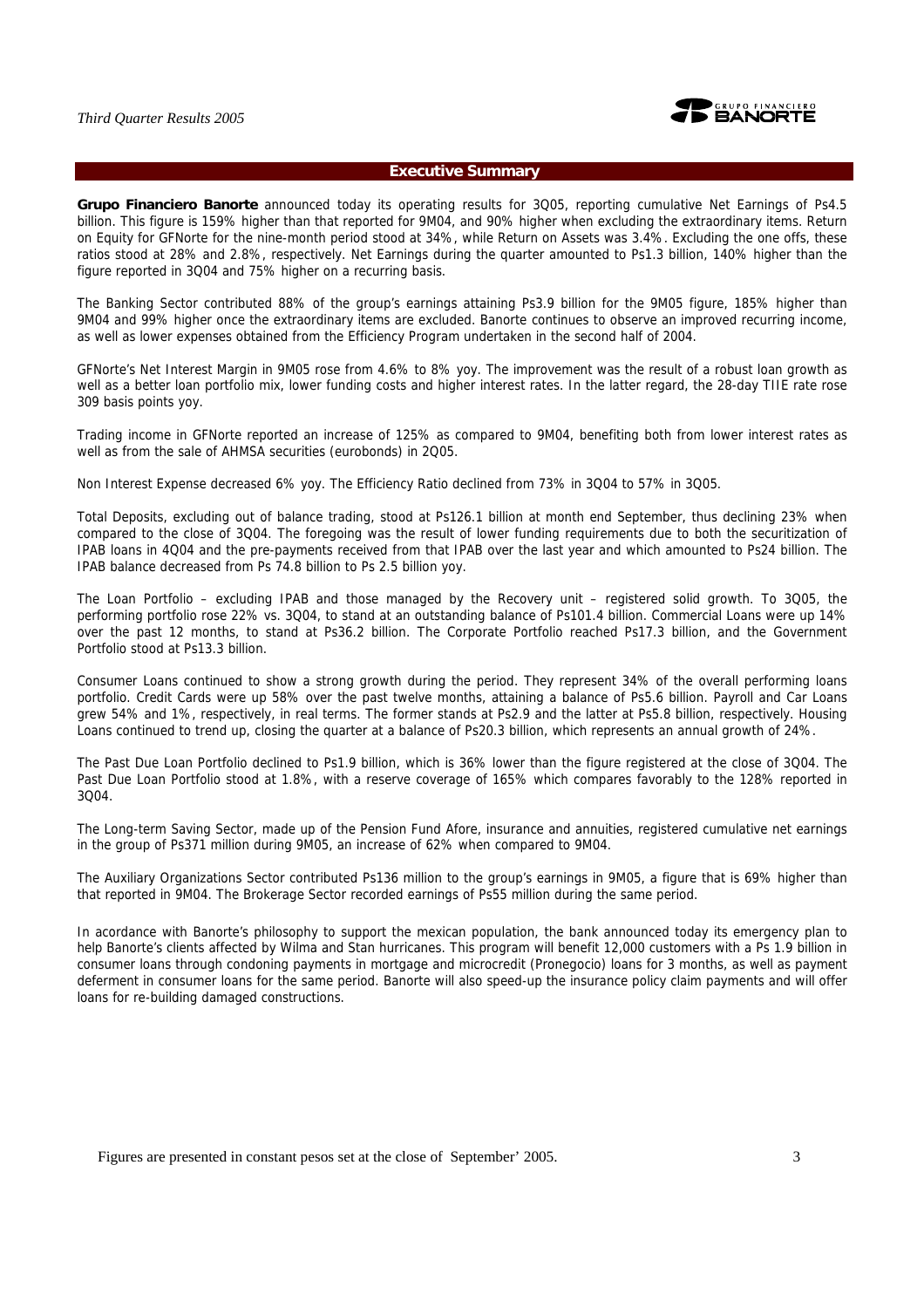

Since last 2Q05, Banorte submits its Quarterly Report with information Consolidated at the Financial Group level in order to comply with the new general provisions applicable to the financial information of the holding companies that control financial groups subject to the supervision of the CNByV, published in the Official Gazette of the Federation on April 27, 2005.

# **Grupo Financiero Banorte**

| <b>Subsidiarie's Earnings</b>          |      | <b>QUARTER</b> |                |       | % CHANGE vs |             | <b>ACCUMULATED</b> |       |
|----------------------------------------|------|----------------|----------------|-------|-------------|-------------|--------------------|-------|
| (Millones de Pesos)                    | 3004 | 2005           | 3Q05           | 3004  | 2005        | <b>9M04</b> | <b>9M05</b>        | % CH  |
| Banco Mercantil del Norte (1)          | 287  | 1.765          | 888            | 210%  | (50%)       | 1.113       | 3.357              | 202%  |
| Banco del Centro                       | 95   | 137            | 244            | 158%  | 78%         | 269         | 584                | 117%  |
| <b>Banking Sector</b>                  | 382  | 1.902          | 1.133          | 197%  | $(40\%)*$   | 1,382       | 3.941              | 185%  |
| Brokerage Sector (Brokerad<br>House)   | 13   | 17             | 13             | (1%)  | (25%)       | 53          | 55                 | 2%    |
| Afore                                  | 45   | 21             | 55             | 21%   | 164%        | 97          | 132                | 36%   |
| Insurance                              | 73   | 66             | 64             | (13%) | (3%)        | 108         | 193                | 79%   |
| Annuities                              | 7    | 14             | 22             | 197%  | 50%         | 25          | 46                 | 88%   |
| Long - Term Saving Sector              | 125  | 101            | 140            | 12%   | 39%         | 229         | 371                | 62%   |
| Leasing                                | 13   | 22             | 18             | 44%   | (17%)       | 29          | 58                 | 100%  |
| Factoring                              | 18   | 23             | 14             | (22%) | (40%)       | 29          | 53                 | 82%   |
| Warehousing                            | 4    | 3              | 1              | (62%) | (48%)       | 11          | 9                  | (21%) |
| <b>Bonding</b>                         | 4    | 4              | 8              | 114%  | 80%         | 11          | 16                 | 48%   |
| <b>Auxiliary Organization Sector</b>   | 37   | 52             | 41             | 9%    | (21%)       | 81          | 136                | 69%   |
| <b>Créditos Pronegocio</b>             | ۰    | (8)            | $\overline{2}$ | N.C.  | 122%        |             | (10)               | N.C.  |
| G. F. Banorte [holding]                | (5)  | (1)            | (2)            | N.C.  | N.C.        | (14)        | (5)                | N.C.  |
| <b>Total</b><br>$100.410$ and $100.00$ | 552  | 2.062          | 1,326          | 140%  | (36%)       | 1.731       | 4.487              | 159%  |

1) 96.11% owned by GFNorte. N.C. = Not Comparable

(\*) Without the extraordinary items in 2Q05, change was (2%).

| <b>Group's Balance Sheet Highlights</b>        |         |         |         |                                        |                              |
|------------------------------------------------|---------|---------|---------|----------------------------------------|------------------------------|
| (Millions of Pesos)                            | 3004    | 2005    | 3005    | $\%$<br><b>QUART.</b><br><b>CHANGE</b> | %<br>ACCUM.<br><b>CHANGE</b> |
| Performing loans excluding Fobaproa - IPAB (1) | 85.117  | 97.836  | 102.841 | 5%                                     | 21%                          |
| <b>FOBAPROA Loans</b>                          | 74.844  | 7.048   | 2.539   | (64%)                                  | (97%)                        |
| Past Due Loans                                 | 2.911   | 1.789   | 1.859   | 4%                                     | (36%)                        |
| <b>Total Loans</b>                             | 162.872 | 106.673 | 107.240 | 1%                                     | (34%)                        |
| Loan Loss Reserves                             | 3.730   | 2.873   | 3.073   | 7%                                     | (18%)                        |
| <b>Total Assets</b>                            | 226.971 | 181.792 | 178.333 | (2%)                                   | (21%)                        |
| <b>Total Deposits</b>                          | 168.281 | 123.784 | 126.575 | 2%                                     | (25%)                        |
| Equity                                         | 16.914  | 19.693  | 21.111  | 7%                                     | 25%                          |
| Assets under Management (2)                    | 378.291 | 397.255 | 401.106 | 1%                                     | 6%                           |

1) Excludes Fobaproa-IPAB notes and loans to IPAB that are accounted in the Loans to Government Entities line.<br>2) Includes Deposits, On behalf of Third Parties Deposits and Mutual Funds of the Banking Sector, Assets under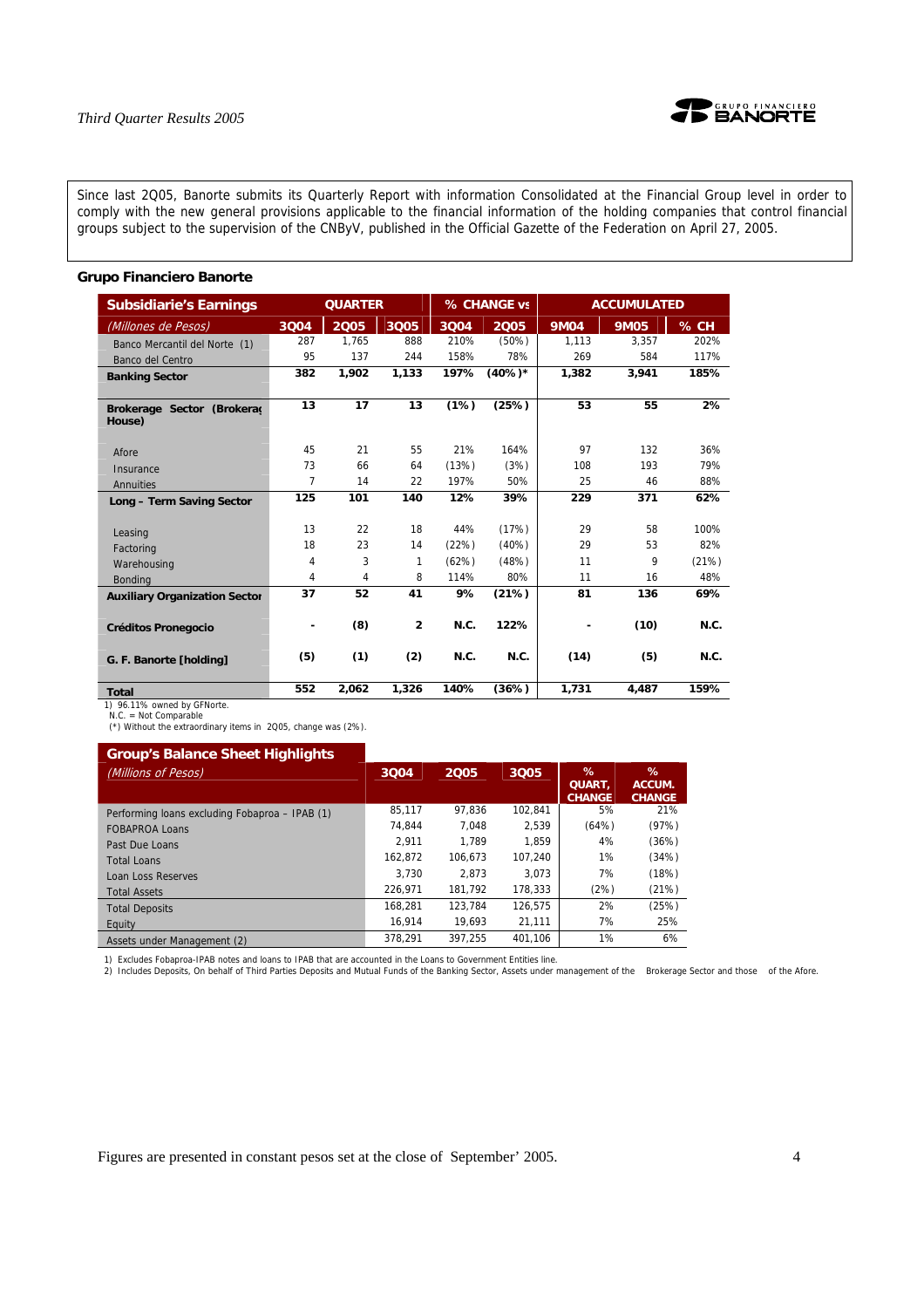

# **GFNorte Share Data**

|                                         | 3004  | 2005  | 3Q05                     | %<br>QUART,<br><b>CHANGE</b> | ℅<br>ACCUM.<br><b>CHANGE</b> |
|-----------------------------------------|-------|-------|--------------------------|------------------------------|------------------------------|
| Net Income per Share (Pesos)            | 1.09  | 4.09  | 2.63                     | (36%)                        | 140%                         |
| Dividends per Share (Pesos)             |       |       | -                        |                              |                              |
| Payout of Dividends                     |       |       | $\overline{\phantom{a}}$ |                              |                              |
| Book Value per Share (1) (Pesos)        | 31.38 | 36.96 | 39.58                    | 7%                           | 26%                          |
| Shares Outstanding (Millions of Shares) | 504.6 | 504.3 | 504.6                    |                              |                              |
| Price (Pesos)                           | 53.78 | 70.89 | 96.15                    | 36%                          | 79%                          |
| P/BV (Times)                            | 1.71  | 1.92  | 2.43                     | 27%                          | 42%                          |
| Market Cap (Billions)                   | 1.517 | 3.365 | 4.505                    | 34%                          | 197%                         |

1) Excluding Minority holdings.

| <b>Group's Financial Ratios</b>          |       |       | <b>QUARTER</b> |       |       |             | <b>ACCUMULATED</b> |
|------------------------------------------|-------|-------|----------------|-------|-------|-------------|--------------------|
|                                          | 3004  | 4Q04  | 1005           | 2005  | 3005  | <b>9M04</b> | <b>9M05</b>        |
| Prfitability                             |       |       |                |       |       |             |                    |
| MIN before Repomo (1)                    | 5.1%  | 6.2%  | 7.3%           | 8.5%  | 8.3%  | 4.6%        | 8.0%               |
| MIN adjusted by Loan Loss Provisions (2) | 4.4%  | 5.2%  | 6.6%           | 7.5%  | 7.1%  | 4.0%        | 7.0%               |
| ROA (3)                                  | 1.0%  | 1.8%  | 2.5%           | 4.7%  | 3.0%  | 1.0%        | 3.4%               |
| ROE(4)                                   | 14.2% | 23.5% | 26.9%          | 46.4% | 27.5% | 15.3%       | 33.6%              |
| ROE without extraordinaries              |       |       |                | 28.4% |       |             | 27.6%              |
| <b>Operation</b>                         |       |       |                |       |       |             |                    |
| Efficiency Ratio (5)                     | 73%   | 59%   | 61%            | 53%   | 57%   | 75%         | 57%                |
| Operative Efficiency Ratio (6)           | 5.3%  | 5.1%  | 6.0%           | 6.1%  | 6.3%  | 5.2%        | 6.1%               |
| Liquidity Ratio (7)                      | 48.6% | 65.5% | 55.8%          | 58.7% | 56.5% | 48.6%       | 56.5%              |
| <b>Asset Quality</b>                     |       |       |                |       |       |             |                    |
| % Past Due Loans w/o Fobaproa            | 3.3%  | 2.0%  | 1.9%           | 1.8%  | 1.8%  | 3.3%        | 1.8%               |
| Loan Loss Reserves to past Due Loans     | 128%  | 153%  | 154%           | 161%  | 165%  | 128%        | 165%               |

1) MIN= Annualized Net Interest Margin before REPOMO / Average Earnings Assets.

2) MIN= Annualized Net Interest Margin adjusted by Loan Loss Provisions / Average Earnings Assets.<br>3) Annualized earnings as a percentage of the average of quarterly assets over the period.<br>4) Annualized earnings as a perc

5) Non Interest Expense / (Total Operating Income – Repomo Margin + Loan Loss Provisions)

6) Annualized Administrative and Promotion Expenses / Average Total Assets.

7) Liquid Assets / Liquid Liabilities (Liquid Assets = Cash and due from Banks + Negotiable Instruments + Securities held for sale, Liquid Liabilities = Demand Deposits + Liquid Due to<br>banks liabilities + short term loans

| <b>GFNorte Income Statement</b>                                       |       | <b>QUARTER</b> |       |                          | % CHANGE vs |             | <b>ACCUMULATED</b> |                |
|-----------------------------------------------------------------------|-------|----------------|-------|--------------------------|-------------|-------------|--------------------|----------------|
| (Millions of Pesos)                                                   | 3004  | 2005           | 3005  | 3Q04                     | 2005        | <b>9M04</b> | <b>9M05</b>        | %<br><b>CH</b> |
| Net Interest Income after Repomo                                      | 2,660 | 3,395          | 3,295 | 24%                      | (3%)        | 7,181       | 9,572              | 33%            |
| - Loan Loss and Loss Sharing Provisions                               | 361   | 390            | 459   | 27%                      | 18%         | 833         | 1,098              | 32%            |
| Service<br>$\bullet$                                                  | 1.163 | 1,049          | 1.168 | $\overline{\phantom{a}}$ | 11%         | 3,353       | 3,325              | (1%)           |
| Recovery<br>$\bullet$                                                 | 191   | 80             | 308   | 61%                      | 285%        | 452         | 562                | 24%            |
| Foreign Exchange                                                      | 64    | 38             | 99    | 55%                      | 160%        | 353         | 198                | (44%)          |
| Trading (Securities- Realized and unrealized<br>gains)                | 49    | 472            | 143   | 192%                     | (70%)       | 330         | 741                | 125%           |
| + Non Interest Income                                                 | 1,467 | 1,639          | 1,718 | 17%                      | 5%          | 4,488       | 4,826              | 8%             |
| $=$ Total Operating Income                                            | 3,766 | 4,644          | 4,554 | 21%                      | (2%)        | 10,836      | 13,300             | 23%            |
| - Non Interest Expense                                                | 3,035 | 2,695          | 2.855 | (6%)                     | 6%          | 8.762       | 8,206              | (6%)           |
| $=$ Net Operating Income                                              | 731   | 1,948          | 1,698 | 132%                     | (13%)       | 2,074       | 5,094              | 146%           |
| - Non Operating Income (Expense) Net                                  | (56)  | 935            | 56    | 200%                     | (94%)       | 22          | 1.026              | 4.583%         |
| $=$ Pre-Tax Income                                                    | 675   | 2,883          | 1,754 | 160%                     | (39%)       | 2,096       | 6,120              | 192%           |
| - Income Tax & profit sharing                                         | 141   | 813            | 460   | 226%                     | (43%)       | 410         | 1.687              | 311%           |
| $=$ Net Income before Subsidiaries                                    | 534   | 2,070          | 1,294 | 143%                     | (37%)       | 1,685       | 4,434              | 163%           |
| + Undistrib. Earnings of Subsid, Extraord. Items<br>& Minority Income | 18    | (8)            | 32    | 78%                      | 500%        | 46          | 54                 | 17%            |
| =Net Income                                                           | 552   | 2,062          | 1,326 | 140%                     | (36%)       | 1,731       | 4,487              | 159%           |

N.C. = Not Comparable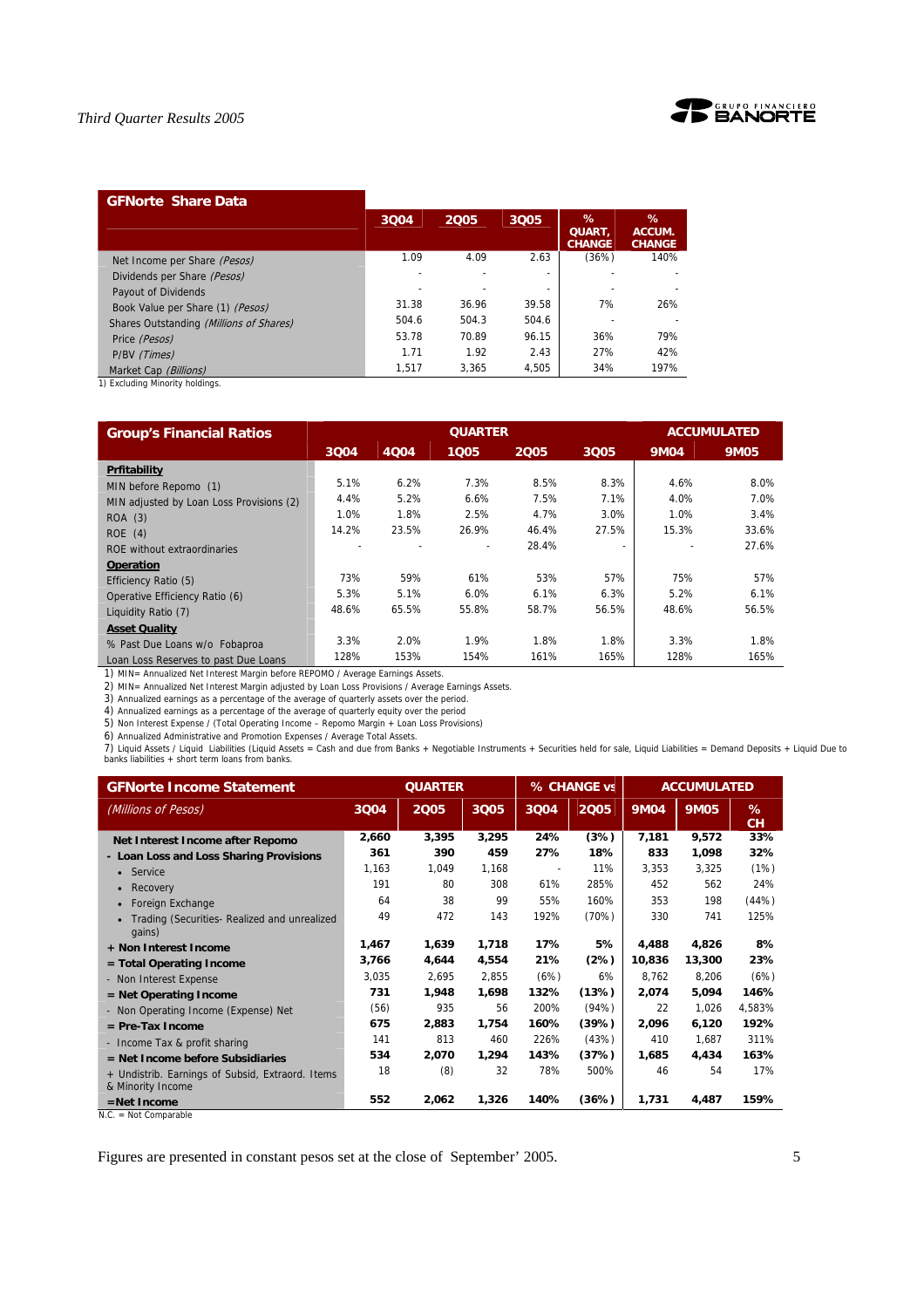

# **Net Interest Income**

| <b>Net Interest Income</b>        |         | <b>QUARTER</b> |         |       | % CHANGE vs              |             | <b>ACCUMULATED</b> |                   |  |
|-----------------------------------|---------|----------------|---------|-------|--------------------------|-------------|--------------------|-------------------|--|
| (Millions of Pesos)               | 3004    | 2005           | 3Q05    | 3Q04  | 2005                     | <b>9M04</b> | <b>9M05</b>        | $\%$<br><b>CH</b> |  |
| Interest Income                   | 6.615   | 8.848          | 9.164   | 39%   | 4%                       | 17.949      | 25.180             | 40%               |  |
| <b>Interest Expense</b>           | 4.010   | 5.546          | 5.945   | 48%   | 7%                       | 11.066      | 15.813             | 43%               |  |
| Loan Fees                         | 123     | 132            | 148     | 20%   | 12%                      | 408         | 373                | (9%)              |  |
| Fees Paid                         | 22      | 27             | 34      | 51%   | 26%                      | 65          | 85                 | 30%               |  |
| Net Interest Income before Repomo | 2.706   | 3.407          | 3.333   | 23%   | (2%)                     | 7.225       | 9.656              | 34%               |  |
| Average Earning Assets            | 211.370 | 160.351        | 160.871 | (24%) | $\overline{\phantom{a}}$ | 210.537     | 160.740            | (24%)             |  |
| NIM before REPOMO (1)             | 5.1%    | 8.5%           | 8.3%    |       |                          | 4.6%        | $8.0\%$            |                   |  |

1) NIM= Annualized Net Interest Margin before REPOMO / Average Earnings Assets

During 9M05, the Net Interest Income before Repomo rose 34% yoy and the NIM increased from 4.6% to 8%, as a result of the following factors:

### **Increased due to:**

- Annual growth of 22% in the Performing Loan Portfolio, excluding IPAB and the loans managed by the Recovery unit.
- Higher interest rates. The average 28-day Cetes rates increased from 6.33% in 9M04 to 9.39% in 9M05, and the TIIE from 6.69% to 9.78%, in the same period.
- The book adjustment of the currency valuation entry in 2Q04, led to an increase of Ps195 million vs. 9M04 that was compensated on the Foreign Exchange line.
- Better loan mix, especially in the consumer portfolio.

# **Decreased due to:**

- A 9% reduction in Loan Fees in 9M05 given that Ps57 million derived from important corporate loan placements that were included in 9M04. Excluding this effect, growth was 6%.
- The peso appreciation vs. the US dollar. The forex rate decreased from Ps11.31 per dollar in 9M04 to Ps10.94 per dollar in 9M05.

The Net Interest Income before Repomo in 3Q05 rose 23% as compared to 3Q04, and the NIM rose from 5.1% to 8.3% due to the following factors:

# **Increased due to:**

- Annual growth of 22% in the performing loan portfolio, excluding IPAB and the loans managed by the Recovery unit.
- Higher interest rates. The average 28-day Cetes rose from 7.09% in 3Q04 to 9.49% in 3Q05, and the TIIE from 7.46% to 9.89% in the same period.
- Better loan mix, especially in the consumer portfolio.

# **Decreased due to:**

- The peso appreciation vs. the US dollar. The forex rate decreased from Ps11.39 per dollar in 3Q04 to Ps10.73 per dollar in 3Q05.
- A Ps36 million decrease vis-à-vis 3T04, in currency valuation.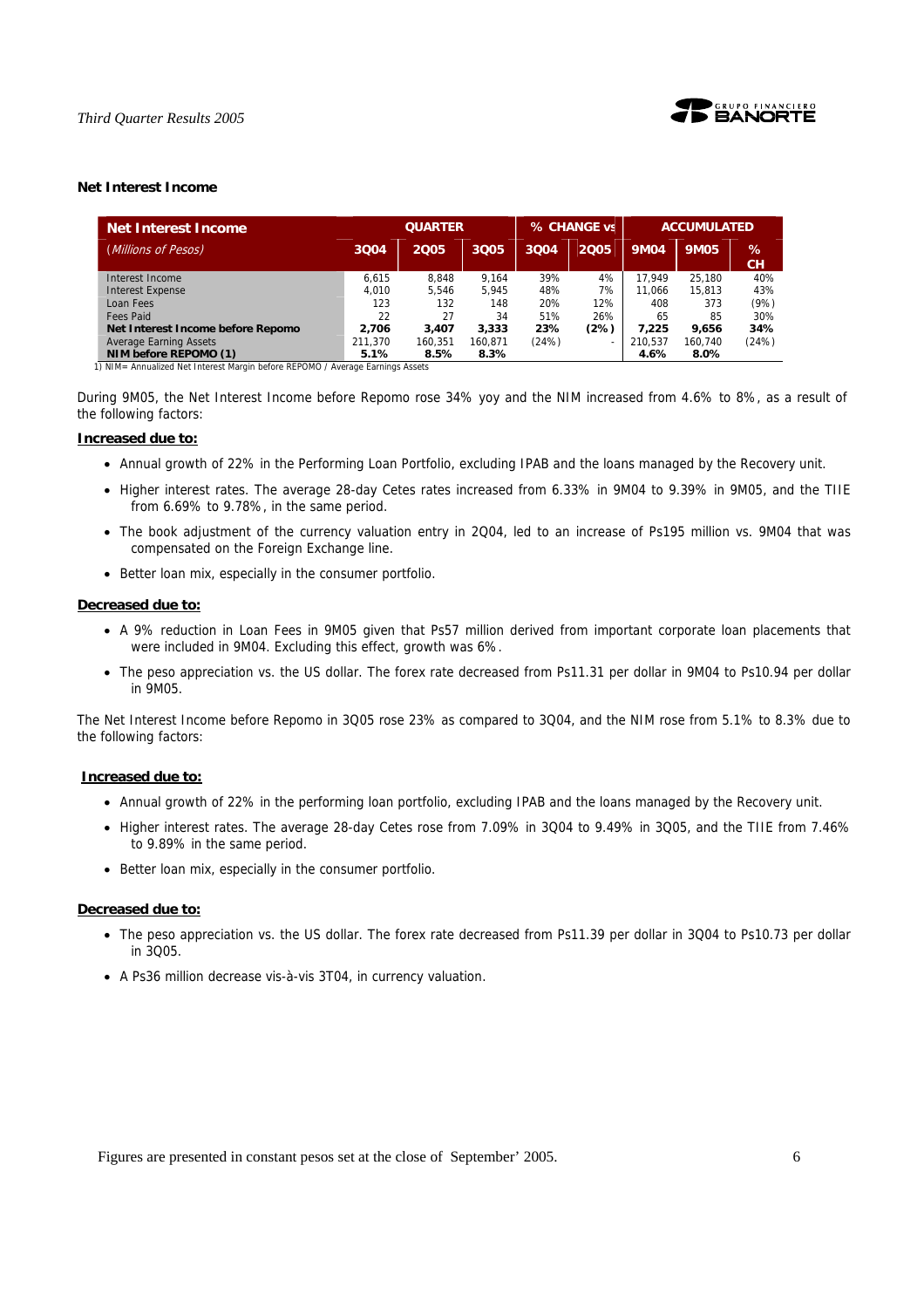

# **Non Interest Income**

| <b>Non Interest Income</b>              | <b>QUARTER</b> |                |                | % CHANGE vs |        | <b>ACCUMULATED</b> |             |          |
|-----------------------------------------|----------------|----------------|----------------|-------------|--------|--------------------|-------------|----------|
| (Millions of Pesos)                     | 3004           | 2005           | 3Q05           | 3Q04        | 2005   | <b>9M04</b>        | <b>9M05</b> | % CH     |
| + Fund Transfers                        | 46             | 47             | 49             | 7%          | 4%     | 153                | 132         | (14%)    |
| + Account Management Fees               | 285            | 252            | 242            | (15%)       | (4%)   | 715                | 736         | 3%       |
| + Fiduciary (1)                         | 50             | 54             | 53             | 7%          | (2%)   | 146                | 153         | 4%       |
| + Credit Card                           | 317            | 255            | 271            | (15%)       | 6%     | 923                | 770         | (17%)    |
| + Income From loan portf. acquired (1)  | 206            | 152            | 705            | 242%        | 363%   | 535                | 1,139       | 113%     |
| + Electronic Banking Services           | 109            | 157            | 158            | 44%         | 1%     | 283                | 458         | 62%      |
| + From IPAB (3)                         | 147            | 61             | (6)            | (104%)      | (110%) | 340                | 134         | (61%)    |
| + Afore                                 | 302            | 194            | 313            | 4%          | 61%    | 768                | 798         | 4%       |
| + Brokerage House                       | 70             | 73             | 84             | 20%         | 15%    | 317                | 249         | (22%)    |
| + Other Fees (4)                        | 83             | 132            | 122            | 47%         | (8%)   | 378                | 389         | 3%       |
| Fees on purchased services:             | 1,615          | 1,377          | 1,990          | 23%         | 44%    | 4,558              | 4,959       | 9%       |
| + Fund Transfers                        | ٠              | $\overline{2}$ | $\overline{2}$ | 100%        | 11%    |                    |             | 100%     |
| + Other Fees (2)                        | 117            | 124            | 133            | 13%         | 7%     | 390                | 379         | (3%)     |
| + Expense From loan portf. acquired (2) | 143            | 122            | 380            | 166%        | 211%   | 363                | 686         | 89%      |
| <b>Fees Paid:</b>                       | 260            | 248            | 515            | 98%         | 108%   | 754                | 1,072       | 42%      |
| $=$ Net Fees                            | 1,355          | 1,129          | 1,475          | 9%          | 31%    | 3,804              | 3,887       | 2%       |
| + Foreign Exchange                      | 64             | 38             | 99             | 55%         | 160%   | 353                | 198         | (44%)    |
| + Securities- Realized gains            | 79             | 514            | 129            | 64%         | (75%)  | 305                | 729         | 139%     |
| + Securities- Unrealized gains          | (30)           | (42)           | 14             | 147%        | 134%   | 25                 | 12          | $(50\%)$ |
| <b>Trading Income</b>                   | 113            | 510            | 243            | 116%        | (52%)  | 684                | 939         | 37%      |
| = Non Interest Income                   | 1,467          | 1,639          | 1,718          | 17%         | 5%     | 4,488              | 4,826       | 8%       |

1) The Income from the Serfin loan collecting, which used to be grouped as Trustee, in now included in the Acquired Loans Income concept.<br>2) The investment amortization on the purchase of the Serfin portfolio, which used t

3) Includes Fees received by Recovery Banking and by the Bank. 4) It includes fees from letters of credit, from pension funds, warehousing services, financial advisoty and for Brokerage House services, among other.

In order to identify the different origins that integrate the Non Interest Income, we present the following table:

| Non Interest Income                                             | <b>QUARTER</b> |       |       |                          | % CHANGE vs | <b>ACCUMULATED</b> |             |        |
|-----------------------------------------------------------------|----------------|-------|-------|--------------------------|-------------|--------------------|-------------|--------|
| (Millions of Pesos)                                             | 3Q04           | 2005  | 3Q05  | 3004                     | 2005        | <b>9M04</b>        | <b>9M05</b> | $%$ CH |
| Service                                                         | 1.163          | 1.049 | 1.168 | $\overline{\phantom{0}}$ | 11%         | 3.353              | 3.325       | (1%)   |
| Recovery                                                        | 191            | 80    | 308   | 61%                      | 285%        | 452                | 562         | 24%    |
| Foreign Exchange                                                | 64             | 38    | 99    | 55%                      | 160%        | 353                | 198         | (44%)  |
| Trading<br>(Securities-<br>Realized<br>and<br>unrealized gains) | 49             | 472   | 143   | 192%                     | (70%)       | 330                | 741         | 125%   |
| $=$ Non Interest Income                                         | 1.467          | 1.639 | 1,718 | 17%                      | 5%          | 4.488              | 4.826       | 8%     |

Non Interest Income for 9M05 rose 8% as compared to 9M04 and was up 17% in 3Q05 compared to 3Q04. These variations were the result of several factors, as explained below:

### **Service fees:**

Accumulated Service Fees in 9M05 remained flat vs 9M04, with increases in E-banking and Account Management Fees of 62% and 3%, respectively, and declines in Fund Transfers and Credit Card Fees of 14% and 17%, respectively. The lower Credit Card fee was due to both a re-classification of fees charged from Banorte's ATMs usage to E-banking as of mid 4Q04 (amounting to Ps50 million), and to a decline in both customer and inter-bank service rates in 9M05. During 3Q05, Service Fees also remained similar to those reported in 3Q04, with increases in most lines, except in Account Management Fees due to lower fees and Credit Cards due to the aforementioned re-classification.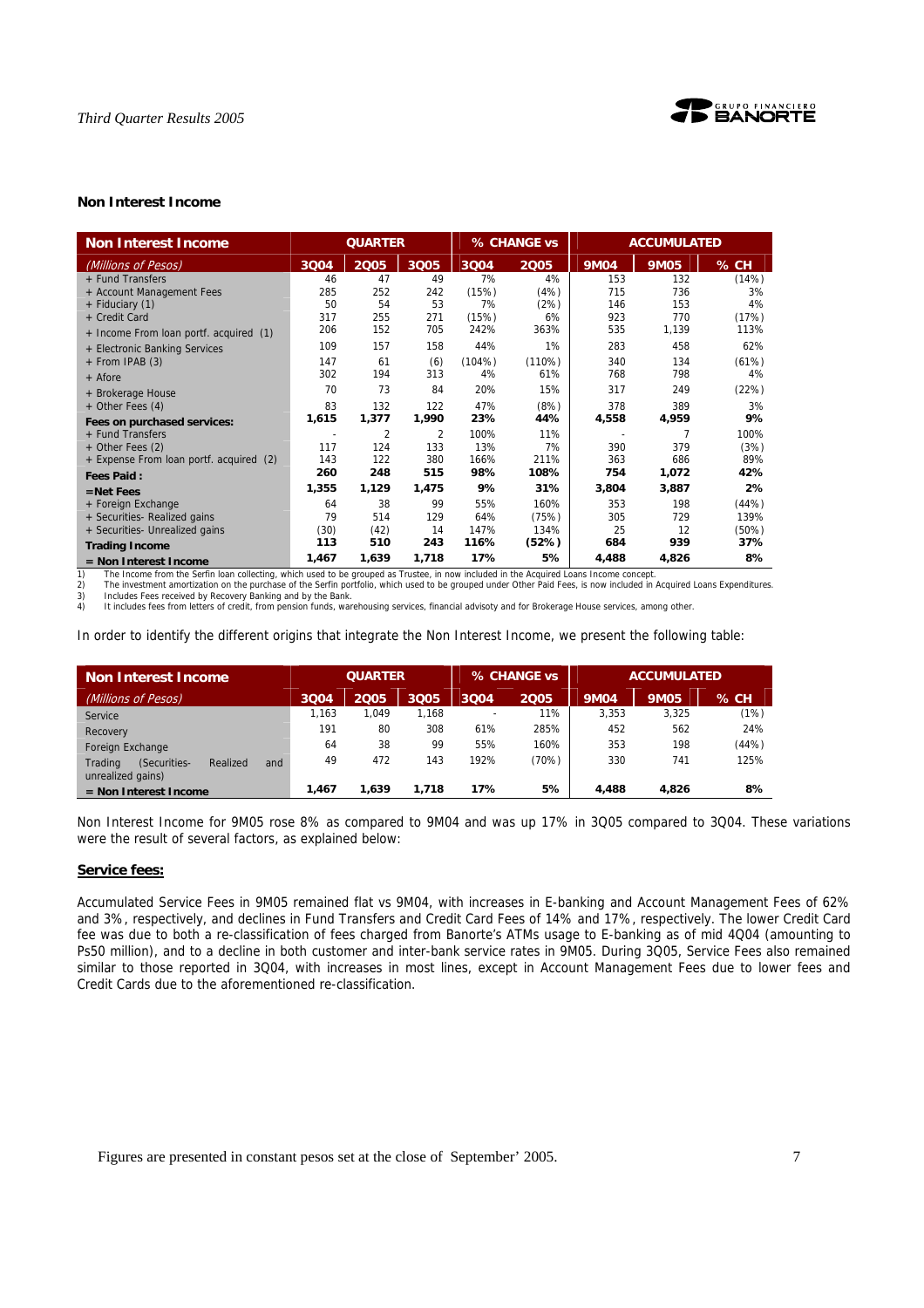

# **Recovery:**

| <b>Non Interest Income</b>                            | <b>QUARTER</b> |      |      |        | % CHANGE vs |             | <b>ACCUMULATED</b> |       |  |
|-------------------------------------------------------|----------------|------|------|--------|-------------|-------------|--------------------|-------|--|
| (Millions of Pesos)                                   | 3004           | 2005 | 3Q05 | 3004   | 2005        | <b>9M04</b> | <b>9M05</b>        | % CH  |  |
| <b>SERFIN</b>                                         |                |      |      |        |             |             |                    |       |  |
| Income                                                | 108            | 85   | 53   | (51%)  | (38%)       | 300         | 218                | (27%) |  |
| - Expense                                             | 74             | 38   | 23   | (69%)  | (39%)       | 177         | 102                | (42%) |  |
| $=$ Net Fees from Serfín                              | 34             | 47   | 30   | (12%)  | (36%)       | 123         | 116                | (6%)  |  |
| <b>LOAN PORTFOLIOS ACQUIRED</b>                       |                |      |      |        |             |             |                    |       |  |
| Income                                                | 98             | 67   | 652  | 565%   | 873%        | 235         | 921                | 292%  |  |
| - Expense                                             | 69             | 84   | 357  | 417%   | 325%        | 186         | 584                | 214%  |  |
| from loan portfolios<br>$=$ Net<br>Income<br>acquired | 29             | (17) | 295  | 917%   | $(1,835\%)$ | 49          | 337                | 588%  |  |
| <b>IPAB FEES</b>                                      |                |      |      |        |             |             |                    |       |  |
| From IPAB (*)                                         | 128            | 50   | (17) | (113%) | (134%)      | 280         | 109                | (61%) |  |
| $=$ IPAB Fees                                         | 128            | 50   | (17) | (113%) | (134%)      | 280         | 109                | (61%) |  |
| Non Interest Income - Recovery Bank                   | 191            | 80   | 308  | 61%    | 285%        | 452         | 562                | 24%   |  |

(\*) Includes only the fees received by Recovery Banking.

Non Interest Income derived from portfolio Recoveries in 9M05 rose 24% as compared to the figure in 9M04 thanks to important loan recoveries in 3Q05 (of the loan portfolios acquired). Net Fees from the Serfín Portfolio reported a reduction of 6% in the same period. In the case of Acquired Portfolios, income rose 588% due to significant corporate loan Recoveries in 3Q05. During the quarter, Recovery Bank income rose 61% vs. 3Q04, mostly derived from important corporate loan Recoveries which were registered under the Net Income from Acquired Portfolios line that represented 96% of the total.

### **Foreign Exchange:**

Accumulated Foreign Exchange Income during the year declined 44% as compared to 9M04 mainly due to book adjustments in the currency valuation entry, which reflected a reduction of Ps190 million for this concept, and that was compensated on the Net Interest Income line. Excluding this impact, foreign exchange income rose 21% vs 9M04. In quarterly terms, foreign exchange reflected an increase of 55% vis-à-vis 3Q04 given that operations derived from synthetic funding decreased substantially, where surplus dollars were used to fund peso-denominated transactions that registered a fx loss in exchange for obtaining a higher benefit from a lower cost of funding, which is reflected in the Net Interest Margin.

### **Trading:**

Trading Income in 9M05 rose 125% vs. 9M04 mainly due to higher gains realized on securities, which included Ps321 million of non recurring earnings from the AHMSA eurobond sale. Excluding this effect, the increase was 27%. For the quarter, trading income rose 192% vs. 3Q04, registering an income of Ps143 million.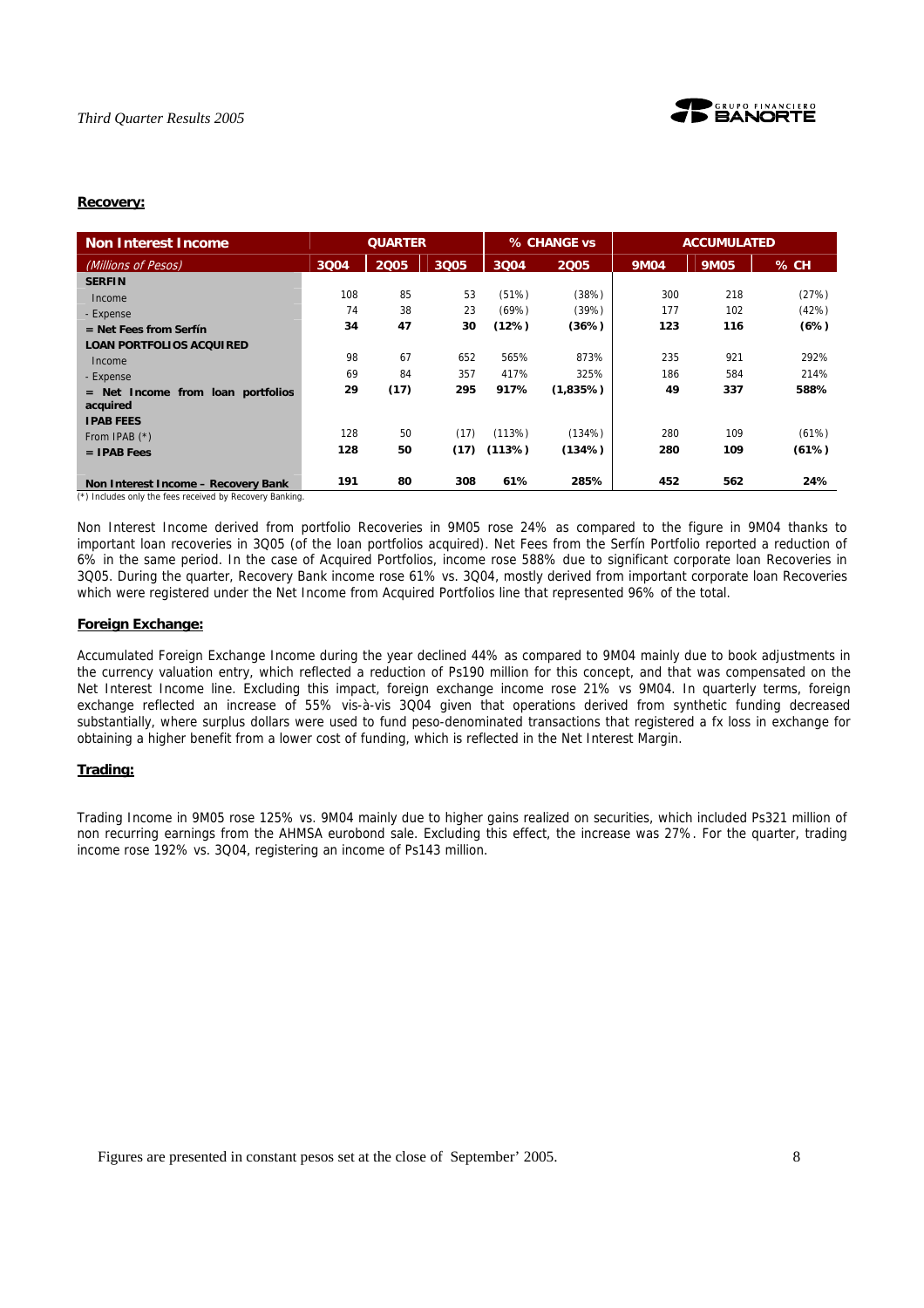

# **Non Interest Expense**

| <b>Non Interest Expense</b>            | <b>QUARTER</b> |       |       | % CHANGE vs | <b>ACCUMULATED</b> |             |             |        |
|----------------------------------------|----------------|-------|-------|-------------|--------------------|-------------|-------------|--------|
| (Millions of Pesos)                    | 3004           | 2005  | 3Q05  | 3004        | 2005               | <b>9M04</b> | <b>9M05</b> | $%$ CH |
| <b>Personnel Expenses</b>              | 1.358          | 1.084 | 1.102 | (19%)       | 2%                 | 3.682       | 3.249       | (12%)  |
| +Professional Fees                     | 136            | 191   | 153   | 12%         | (20%)              | 385         | 488         | 27%    |
| +Administrative and Promotion Expenses | 787            | 749   | 933   | 19%         | 25%                | 2.324       | 2.441       | 5%     |
| +Leases, Depreciation& Amortization    | 425            | 424   | 399   | (6%)        | (6%)               | 1.311       | 1.244       | (5%)   |
| +Tax other than income tax             | 132            | 100   | 122   | (8%)        | 22%                | 483         | 342         | (29%)  |
| +Contributions to IPAB                 | 198            | 148   | 148   | (25%)       |                    | 578         | 443         | (23%)  |
| $=$ Non Interest Expense               | 3.035          | 2.695 | 2,855 | (6%)        | 6%                 | 8.762       | 8,206       | (6%)   |

Non Interest Expense, in 9M05, declined 6% as compared to 9M04 mostly due to the positive impact of the Efficiency Program implemented in 2H04. Personnel Expenses declined 12% as a result of the headcount reductions undertaken in the second half of 2004. Fees Paid rose 27% due to payment of performance bonuses, legal consulting, new product projects and increased portfolio recovery expenses. Administrative and Promotion Expenses rose 5% primarily derived from higher advertising campaign expenses due to new product launches and to other expenses associated with a higher operating volume. Leases, Depreciations and Amortization declined 5% mostly as a result of the closure of 83 branch offices in 2H04 and also to the full amortization of some projects at the end of last year. Taxes Other than Income Tax declined 29%, primarily because of higher VAT credits as of 3Q04 derived from the favorable ruling in the injunction filed against the amendments made to the VAT law. Contributions to the IPAB declined 23% due to lower funding requirements after the 4Q04 securitization of IPAB portfolio.

Non Interest Expense in 3Q05 was 6% lower than the figure reported in 3Q04, due to the expenses incurred in the Efficiency Program implemented in 3Q04, and to lower contributions to the IPAB and Other Taxes, at 25% and 8%, respectively. Personnel Expenses and Lease, Depreciation and Amortization Expenses declined by 19% and 6%, respectively, derived from the benefits of the Efficiency Program and the close of branches undertaken in the second half of 2004. Administrative and Promotion Expenses rose 19% due to higher expenses in new product advertising campaigns and also to expenses related to higher volumes of operations.

| <b>Non Operating Income</b><br>(Expense) | <b>QUARTER</b> |       | % CHANGE vs |       | <b>ACCUMULATED</b> |             |             |        |
|------------------------------------------|----------------|-------|-------------|-------|--------------------|-------------|-------------|--------|
| (Millions of Pesos)                      | 3Q04           | 2005  | 3Q05        | 3Q04  | 2005               | <b>9M04</b> | <b>9M05</b> | % CH   |
| +Other Revenues                          | 112            | 41    | 78          | (30%) | 90%                | 303         | 215         | (29%)  |
| +Foreign Exchange                        |                |       |             |       |                    |             |             |        |
| + Recoveries                             | 30             | 1.207 | 56          | 90%   | (95%)              | 265         | 1.308       | 394%   |
| +Repomo-other revenues                   |                |       |             | (82%) | (53%)              | 16          | 8           | (53%)  |
| +Warehousing                             | 355            | 499   | 129         | (64%) | (74%)              | 1.132       | 901         | (20%)  |
| =Non Operating Income                    | 503            | 1.750 | 264         | (48%) | (85%)              | 1.715       | 2.431       | 42%    |
| -Other Expenses                          | (112)          | (307) | (36)        | (68%) | (38%)              | (316)       | (418)       | 33%    |
| -Foreign Exchange                        |                |       |             |       |                    |             |             |        |
| -Warehousing                             | (95)           | (11)  | (44)        | (53%) | 287%               | (251)       | (89)        | (64%)  |
| -Repomo-other expenses                   | (353)          | (497) | (128)       | (64%) | (74%)              | (1.127)     | (898)       | (20%)  |
| $=$ Non Operating Expense                | (559)          | (815) | (208)       | (63%) | (74%)              | (1,693)     | (1, 405)    | (17%)  |
| $=$ Non Operating Income (Expense) Net   | (56)           | 935   | 56          | 200%  | (94%)              | 22          | 1,026       | 4.583% |

# **Non Operating Income (Expense) Net**

Non Operating Income in 9M05 amounted to Ps1.026 billion, which compares to the Ps22 million reported in 9M04. The variation was primarily due to the following factors:

### **Other Products:**

- Income of Ps1.0 billion arising from a Value Added Tax (VAT) refund in 2Q05, which resulted from the favorable ruling in the injunction filed by the Group subsidiaries against amendments made to the VAT law.
- Lower income from inventory commercialization operations of Banorte's Warehouse customers, which declined by 20%.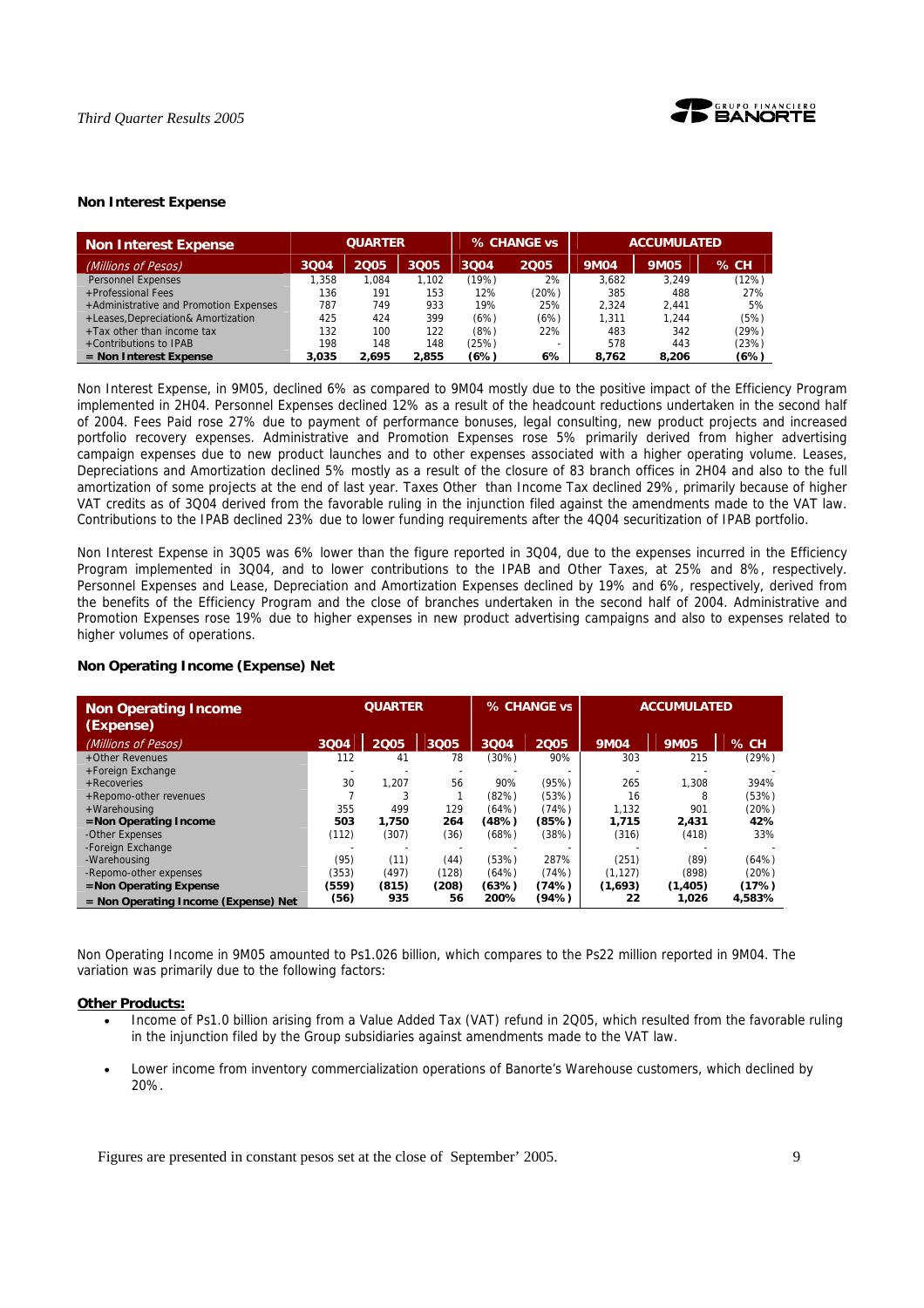

### **Other Expenses**

- A 64% reduction in Repomo due to lower inflation vs 9M04 (1.7% in 9M05 vs. 3.4% in 9M04).
- Losses due to IPAB GEL ( Gestión, Existencia y Legalidad) audits, amounting to Ps104 million.
- Provisions for write-offs amounting to Ps48 million due to IPAB pre-payments.
- Lower expenses from inventory commercialization operations of Banorte's Warehouse customers, which declined by 20%.

The net result of Non Operating Income in 3Q05 amounted to Ps56 million, which compares favorably to the Ps56 million loss registered in 3Q04. The variation was primarily the result of the Ps51 million reduction in Repomo - other Expenses and of lower amounts of Sundry Creditors cancelled.

### **Taxes**

Taxes and Profit-sharing in 9M05 reported a 311% increase as compared to 9M04, mainly due to the fact that Banorte has already used all it's tax loss carry forwards and also to the extraordinary income in 2Q05, that generated higher taxes. As of 2005, Banorte is generating income tax while Bancen still has tax loss carry forwards. The effective tax and Profit-sharing rate for 9M05 was 28% vs. 20% in 9M04. In 3Q05, taxes and Profit-sharing were 226% higher than in 3Q04, arising from a higher net income in the quarter.

### **Loan Portfolio**

| PERFORMING LOAN PORTFOLIO |        |        |         |                                        |                              |
|---------------------------|--------|--------|---------|----------------------------------------|------------------------------|
| (Millions of Pesos)       | 3004   | 2005   | 3005    | $\%$<br><b>QUART,</b><br><b>CHANGE</b> | %<br>ACCUM.<br><b>CHANGE</b> |
| Commercial                | 31.683 | 35.365 | 36.207  | 2%                                     | 14%                          |
| Consumer                  | 27.622 | 32.343 | 34.599  | 7%                                     | 25%                          |
| Corporate                 | 13,911 | 15.516 | 17.290  | 11%                                    | 24%                          |
| Goverment                 | 10.148 | 13.019 | 13.257  | 2%                                     | 31%                          |
| <b>Sub Total</b>          | 83,364 | 96,243 | 101,353 | 5%                                     | 22%                          |
| Recovery Banking          | 1.751  | 1.592  | 1.490   | (6%)                                   | (15%)                        |
| <b>Total</b>              | 85,115 | 97,835 | 102,843 | 5%                                     | 21%                          |

| <b>PERFORMING CONSUMER</b> |        |        |        |                                     |                                 |
|----------------------------|--------|--------|--------|-------------------------------------|---------------------------------|
| (Millions of Pesos)        | 3004   | 2005   | 3005   | ℅<br><b>QUART.</b><br><b>CHANGE</b> | $\%$<br>ACCUM.<br><b>CHANGE</b> |
| Mortgages                  | 16.441 | 19.109 | 20.298 | 6%                                  | 24%                             |
| Automobile                 | 5.753  | 5.888  | 5.805  | (1%)                                | 1%                              |
| Credit Card                | 3.547  | 4.920  | 5.605  | 14%                                 | 58%                             |
| <b>Electronic Payroll</b>  | 1.882  | 2.427  | 2.890  | 19%                                 | 54%                             |
| <b>Total Consumer</b>      | 27,622 | 32,343 | 34,599 | 7%                                  | 25%                             |

| (Millions of Pesos) | 3Q04   | 2005  | 3Q05  | %<br><b>QUART</b><br><b>CHANGE</b> | %<br>ACCUM.<br><b>CHANGE</b> |
|---------------------|--------|-------|-------|------------------------------------|------------------------------|
| <b>IPAB Loans</b>   | 74.844 | 7.048 | 2,539 | (64%)                              | (97%)                        |
| Past Due Loans      | 2.911  | 1.789 | 1.859 | 4%                                 | (36%)                        |

The Total Performing Loan Portfolio rose 21% in annual terms, increasing from Ps85.1 billion to Ps102.8 billion. Excluding the proprietary portfolio managed by the Recovery Bank, the increase was 22%. The increase is explained as follows:

- The Commercial Portfolio grew 14% primarily as a result of new lending to SMEs.
- Mortgage loans rose 24% due to placement of 10,530 new loans over the past 12 months. The Consumer Portfolio reported substantial growth, reflected in the Credit Card Portfolio with an increase of 58% due to both promotion programs to attract new customers (including the balance transfer program called ya bájale con Banorte), and greater credit card usage by our clientele. Payroll loans grew 54% with 217, 265 new loans extended and Car Loans rose 1%, with 32,169 new car loans.
- The Corporate Portfolio increased 24% as a result of implementing new loan placement strategies.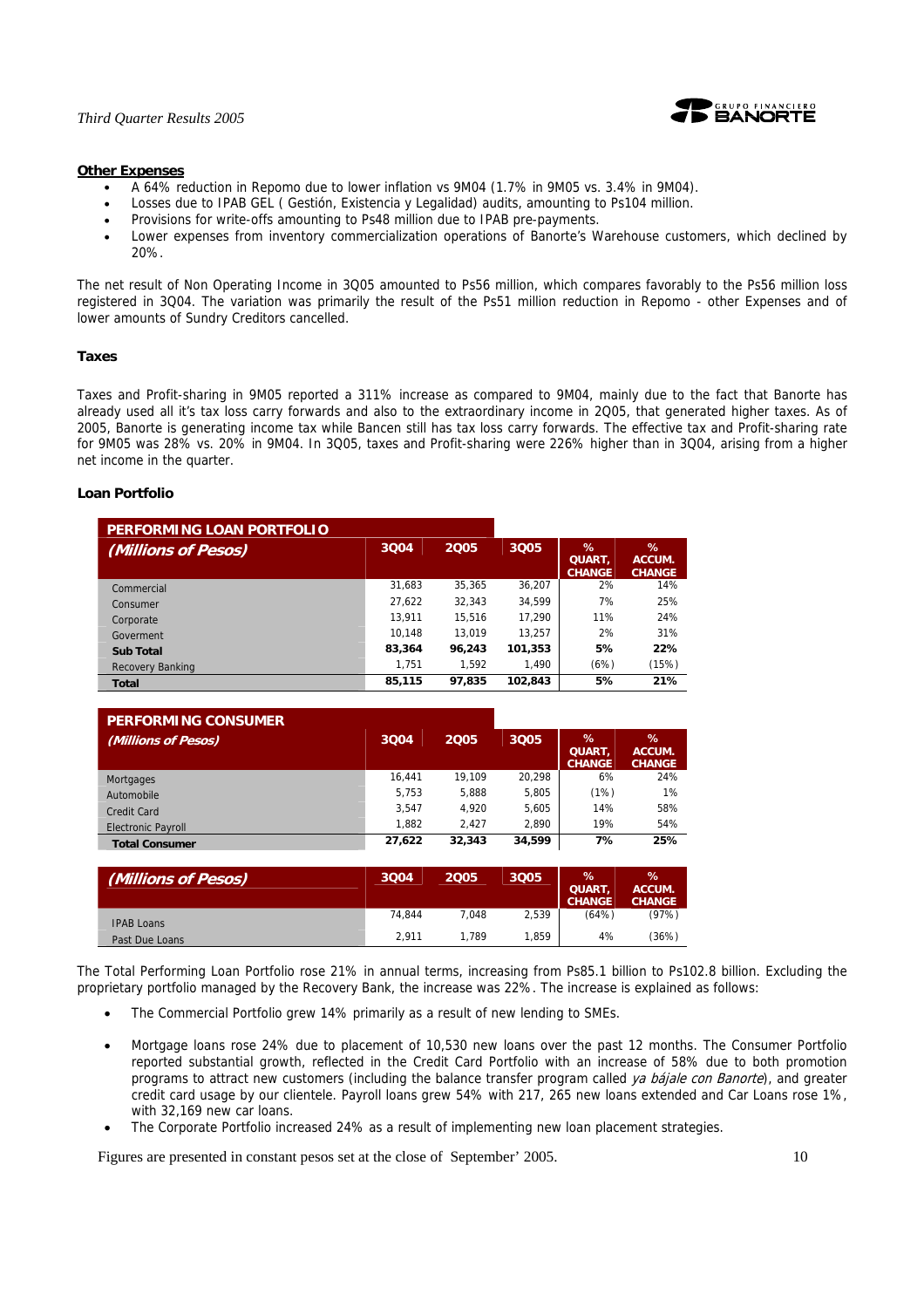

- The Government Portfolio was up 31%, arising from promotion efforts to place new loans particularly among state governments.
- The IPAB Portfolio declined 97% due to both the \$46 billion IPAB portfolio securitization in 4Q04, and to the \$24 billion in pre-payments received over the past 12 months. This portfolio only represents 2% of the total loan portfolio and is anticipated to be completely pre-paid by the end of December 2005.
- There was a favorable foreign exchange impact on the dollar-denominated loan portfolio arising from the peso appreciation vs. the US dollar, which went from 11.39 pesos/dollar to 10.79 pesos/dollar from 3Q04 to 3Q05.

The Past Due Loan Portfolio declined 36% as compared to 3Q04 primarily due to the write-offs (100% reserved) undertaken in 2004. The portfolio closed the quarter with a balance of Ps1.9 billion, equivalent to a Past Due Loan Portfolio Ratio of 1.8%, almost half the 3.3% reported in 3Q04.

During the quarter, the Total Loan Portfolio without IPAB and the loans managed by the Recovery unit, rose 5%, with growths in: Credit Cards with 14%, Mortgages with 6%, Payroll Loans with 19%, and Commercial Loans with 2%. The IPAB Portfolio declined Ps4.5 billion due to the pre-payments received during the quarter. The past due loans rose 4% vs 2Q05, closing the quarter at Ps1.9 billion, equivalent to a Past Due Loan Ratio of 1.8% similar to that of 2Q05.

# **Past Due Loans Variations as of 3Q05**

| <b>Cartera Vencida</b>                 |                                                 |       |
|----------------------------------------|-------------------------------------------------|-------|
| Balance as of June 2005                |                                                 | 1,778 |
|                                        | Performing loans to Past due loans<br>transfers | 786   |
|                                        | Renewals                                        | (2)   |
|                                        | Cash Collections                                | (159) |
|                                        | <b>Discounts</b>                                | (3)   |
|                                        | Charge Offs                                     | (227) |
|                                        | Foreclosures                                    | (4)   |
|                                        | Past due loans to Performing loans<br>transfers | (314) |
|                                        | Exchange Adjustment                             | 3     |
| <b>Balance as of September</b><br>2005 |                                                 | 1,859 |

### **Classified Loans**

| Millions of Pesos  |              | <b>LOAN LOSS RESERVES</b> |                 |                 |              |  |
|--------------------|--------------|---------------------------|-----------------|-----------------|--------------|--|
| Category           | <b>LOANS</b> | <b>COMMERCIAL</b>         | <b>CONSUMER</b> | <b>MORTGAGE</b> | <b>TOTAL</b> |  |
| $\mathsf{A}$       | 34,009       |                           | 62              | 64              | 127          |  |
| A <sub>1</sub>     | 34,982       | 171                       |                 |                 | 171          |  |
| A2                 | 25,754       | 244                       |                 |                 | 244          |  |
| B                  | 4,831        |                           | 130             | 113             | 243          |  |
| <b>B1</b>          | 5,020        | 123                       |                 |                 | 123          |  |
| <b>B2</b>          | 645          | 38                        |                 |                 | 38           |  |
| B <sub>3</sub>     | 238          | 29                        |                 |                 | 29           |  |
| C                  | 547          |                           | 165             | 57              | 222          |  |
| C1                 | 114          | 26                        |                 |                 | 26           |  |
| C <sub>2</sub>     | 100          | 40                        |                 |                 | 40           |  |
| D                  | 715          | 40                        | 274             | 191             | 505          |  |
| E                  | 594          | 361                       | 25              | 206             | 592          |  |
| <b>Total</b>       | 107,549      | 1,073                     | 656             | 631             | 2,360        |  |
| Not Classified     | (64)         |                           |                 |                 |              |  |
| Excempted          |              |                           |                 |                 |              |  |
|                    | 3,683        |                           |                 |                 |              |  |
| <b>Total</b>       | 111,168      | 1,073                     | 656             | 631             | 2,360        |  |
| <b>Reserves</b>    |              |                           |                 |                 | 3,073        |  |
| Excess / (Deficit) |              |                           |                 |                 | 713          |  |

Notes :

1.- The classified loans and the reserves created are based on the September 30<sup>th</sup>, 2005 Balance Sheet.

2.-The loan portfolio is classified in accordance with the rules issued by Secretaria de Hacienda y Crédito Público (SHCP) and the methodology established by the CNBV and those internal<br>methodologies approved by the CNBV. uses internal methodologies approved by the CNBV.

3.- The surplus in reserves is the result of the Institution's own conservative policies.

4.-Classified Leasing and Factoring loans are as of June 2005 and reserves as of September, 2005.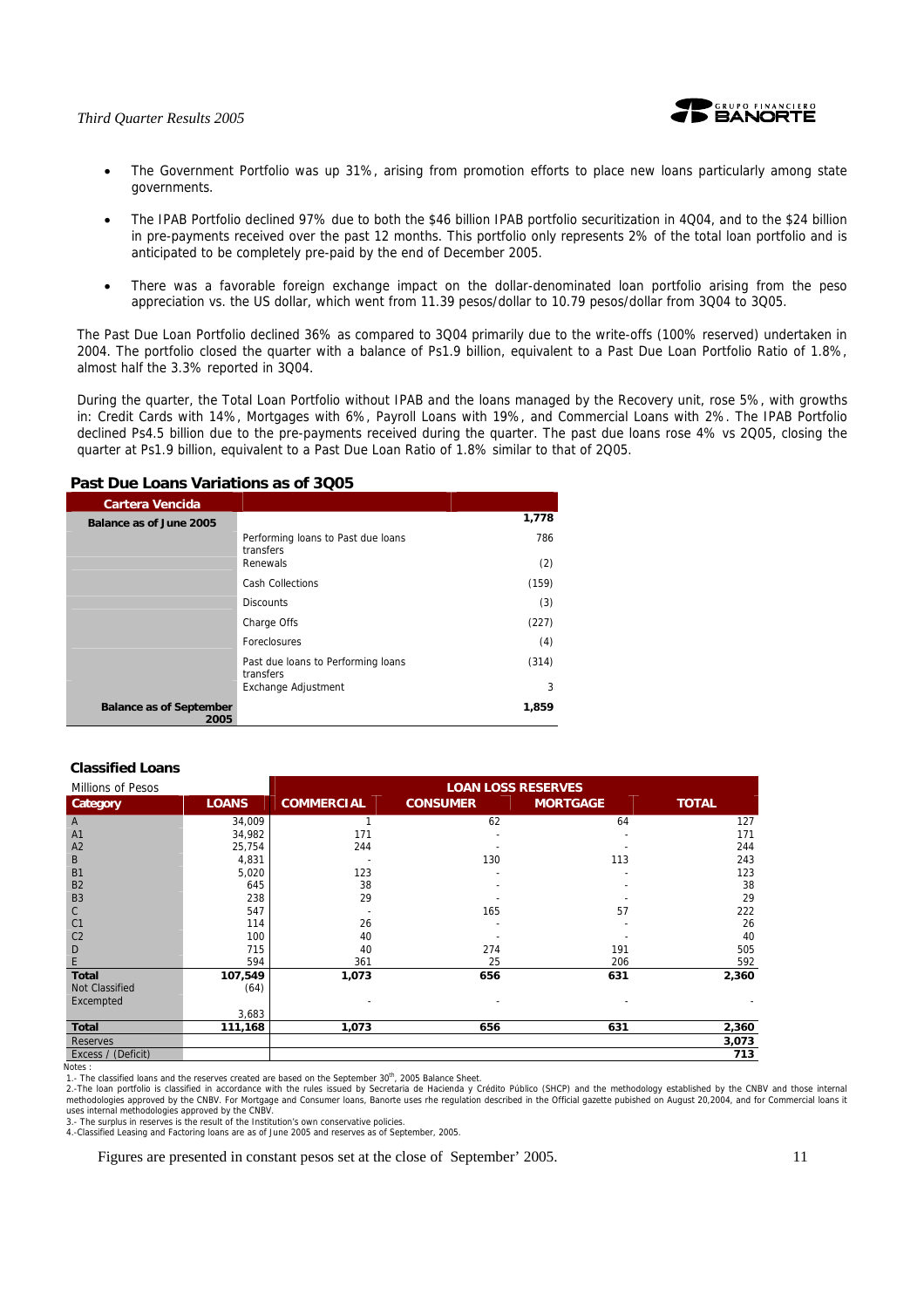

The quarter closed with a Ps 3.1 billion balance of Loan Loss Reserves and a surplus reserve of Ps 713 million.

| <b>Loan Loss Reserves</b>               | 3005  |
|-----------------------------------------|-------|
| (Millions of Pesos)                     | Total |
| PREVIOUS PERIOD END BALANCE             | 2,873 |
| Provision taken in the period           | 459   |
| Recovery of penalized debts             | 41    |
| Charge offs and discounts:              |       |
| Commercial Portfolio                    | (7)   |
| Consumer Portfolio                      | (168) |
| Mortgage Portfolio                      | (66)  |
| Foreclosed assets                       | (16)  |
|                                         | (257) |
| Cost of debtors support programs        | (29)  |
| <b>Valuation and Others</b>             | (14)  |
| <b>LOAN LOSS RESERVES AT PERIOD END</b> | 3.073 |

During the quarter, Ps\$459 million of loan loss provisions were created through the Income Statement, and Ps257 million were applied to Charge-offs and discounts, of which Ps7 million corresponded to Commercial Loans, Ps168 million to Consumer loans, Ps66 million to Mortgage Loans and Ps16 million to Repossessed Assets. The balance of Loan Loss Provisions to 3Q05 amounted to Ps3.1 billion.

### **Deposits**

| <b>Deposits</b>                        |         |         |         |                              |                              |
|----------------------------------------|---------|---------|---------|------------------------------|------------------------------|
| (Millions of Pesos)                    | 3004    | 2005    | 3Q05    | %<br>QUART,<br><b>CHANGE</b> | %<br>ACCUM.<br><b>CHANGE</b> |
| Demand Deposits-w/o Interests (1)      | 22,367  | 23.709  | 23.803  |                              | 6%                           |
| Demand Deposits - with Interests (2)   | 40.014  | 42.650  | 40,945  | (4%)                         | 2%                           |
| <b>Demand Deposits</b>                 | 62,381  | 66,359  | 64,747  | (2%)                         | 4%                           |
| Time Deposits - Retail                 | 37.493  | 37.512  | 38.498  | 3%                           | 3%                           |
| <b>Core Deposits</b>                   | 99.874  | 103.872 | 103,245 | (1%)                         | 3%                           |
| Money Market (3)                       | 63.677  | 19.356  | 22.976  | 19%                          | (64%)                        |
| <b>Banking Sector's Total Deposits</b> | 163,551 | 123,228 | 126,221 | 2%                           | (23%)                        |
| <b>GFNorte's Total Deposits (4)</b>    | 163,410 | 123,118 | 126,054 | 2%                           | (23%)                        |
| Out- of Balance Trading                | 71.758  | 124.958 | 120.920 | (3%)                         | 69%                          |
| <b>Assets Under Management</b>         | 235,310 | 248,186 | 247,141 |                              | 5%                           |
| Demand Deposits-w/o Interests (1)      | 1.9%    | 2.6%    | 2.8%    |                              |                              |

 (1) As of 4Q04, the checking accounts were excluded from IPAB where cash collecting was deposited over the managed loans from Banpaís and Bancen, with a retroactive effect for comparison purposes.The balances of these accounts in 3Q04.2Q05 and 3Q05 were Ps 4,871 million, Ps 666 million and Ps 521 million, respectively. (2)Includes Debit Cards.

(3)Includes Bonds Comprises, Customers and Financial Intermediaries.<br>(4) Includes the eliminations between the subsidiaries.The balances of these eliminations in 3Q04.2Q05 and 3Q05 were Ps 141 million, Ps 110 million and P

Total Deposits closed the quarter at a balance of Ps126.1 billion, which was 23% lower than in 3Q04 due to lower funding requirements fueled by the \$46 billion IPAB loans securitization in 4Q04, and to Ps24 billion in pre-payments made by IPAB over the past 12 months. This was reflected in lower Money Market deposits. Core Deposits rose 3% due to the 4% growth in Demand Deposits and 2% growth in Time Deposits. Out of Balance Trading reported significant growth of 69%, arising from having channeled customers from Money Market toward out of balance Trading after the IPAB portfolio securitization in 4Q04. Assets under Management amounted to Ps247.1 billion, which is 5% higher than the figure reported in 3Q04.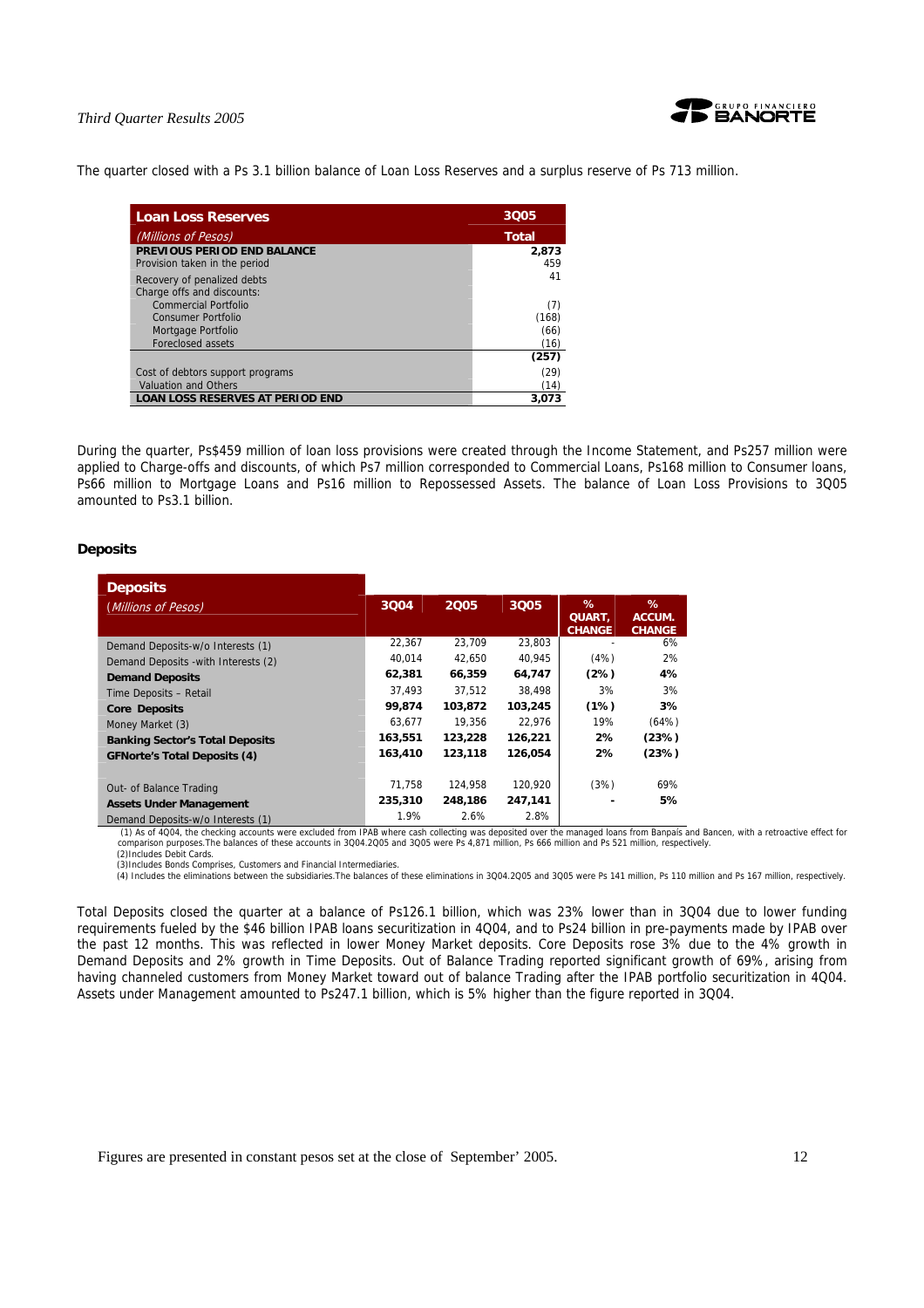

# **Banking Sector Capitalization**

| <b>Capitalization</b>           |         |         |         |         |         |
|---------------------------------|---------|---------|---------|---------|---------|
| (Millions of Pesos)             | 3004    | 4004    | 1005    | 2005    | 3005    |
| Tier 1 Capital                  | 13.775  | 13.470  | 14.605  | 16.216  | 17.541  |
| Tier 2 Capital                  | 4.630   | 4.465   | 4.247   | 3.815   | 3,780   |
| <b>Net Capital</b>              | 18,404  | 17.934  | 18,852  | 20,032  | 21,322  |
| Credit risk assets              | 99.265  | 86.363  | 89.965  | 95.464  | 96.142  |
| Net Capital/ Credit Risk Assets | 18.5%   | 20.8%   | 21.0%   | 21.0%   | 22.2%   |
| Total risk assets (1)           | 120.355 | 110.520 | 116.651 | 115,481 | 117,603 |
| Tier 1                          | 11.4%   | 12.2%   | 12.5%   | 14.0%   | 14.9%   |
| Tier 2                          | 3.8%    | 4.0%    | 3.6%    | 3.3%    | 3.2%    |
| <b>Capitalization Ratio</b>     | 15.3%   | 16.2%   | 16.2%   | 17.3%   | 18.1%   |

(1) Includes Market Risks. Without inter-company eliminations. Note.- The disclosure of capital and credit risk assets is included in the Notes to Banking Sector Financial Statements section.

At the close of 3Q05 the capitalization ratio of the Bank Sector stood at 18.1%, considering credit and market risks, and 22.2% considering credit risk alone. The tier 1 capital ratio was 14.9%, while the tier 2 capital ratio was 3.2%. The capitalization ratio rose as compared to 3Q04 primarily due to the earnings generated over the past year. Net capital was also impacted by the cash dividend payment amounting to Ps467 million and the Ps539 million charge to the Retained Earnings' account due to the creation of initial reserves for repossessed goods, both of which were reported in 4Q04.

Stockholders' Equity for the group's holding company rose from Ps15.8 billion in 3Q04 to Ps20.0 billion in 3Q05, primarily due to the following factors:

- 1) The earnings generated over the past 12 months, amounting to Ps5.4 billion.
- 2) The Ps512 million cash dividend paid in 4Q04.
- 3) The increase in the Non Monetary Assets Result, which amounted to Ps762 million.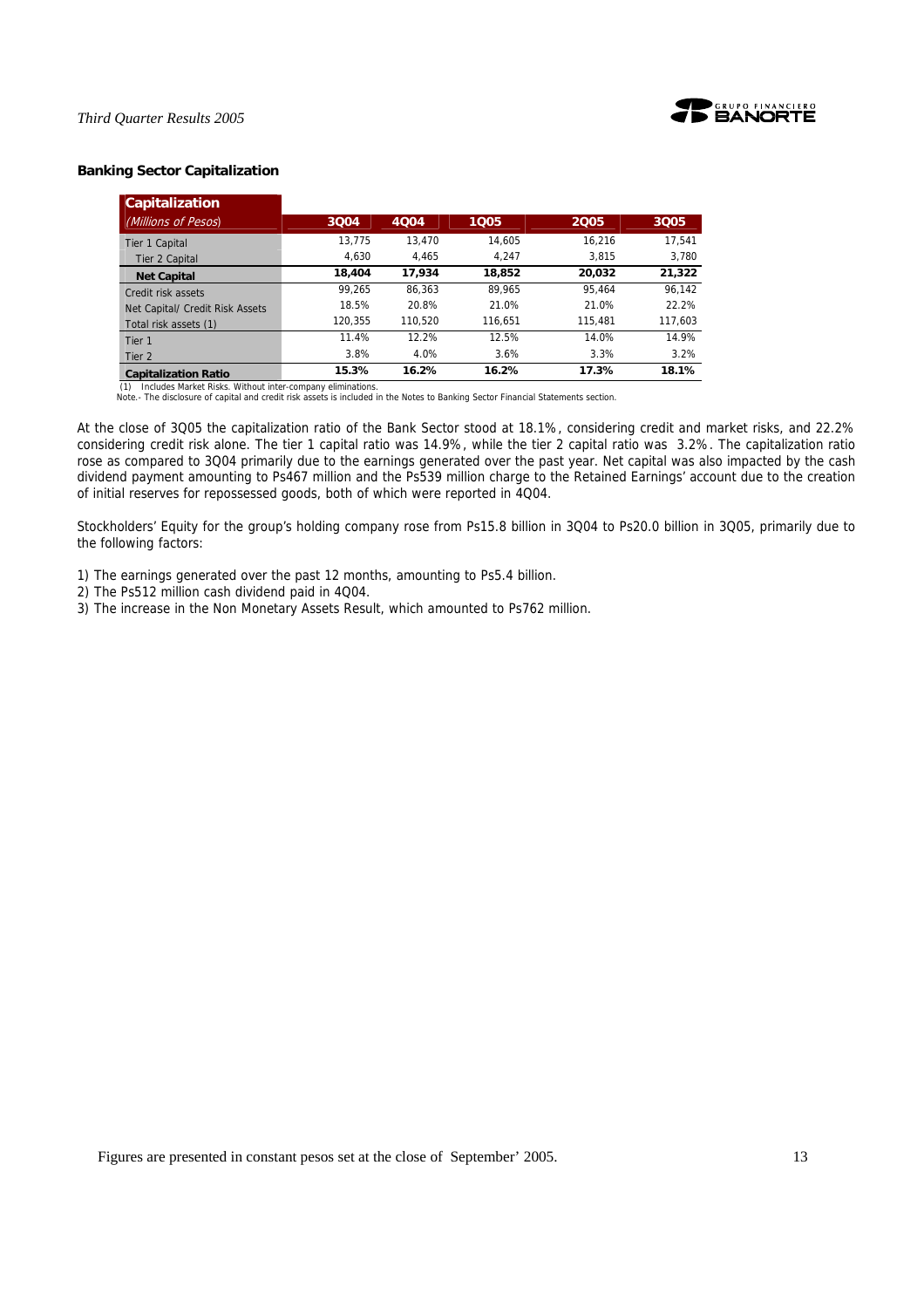



# **Information by Sectors**

# **1.- Banking Sector**

| <b>Income Statement &amp; Balance Sheet</b> |         | <b>QUARTER</b> |         |       | % CHANGE vs |             | <b>ACCUMULATED</b> |        |
|---------------------------------------------|---------|----------------|---------|-------|-------------|-------------|--------------------|--------|
| (Millones de Pesos)                         | 3Q04    | 2005           | 3Q05    | 3Q04  | 2005        | <b>9M04</b> | <b>9M05</b>        | % CH   |
| <b>INCOME STATEMENT</b>                     |         |                |         |       |             |             |                    |        |
| Net Interest Income after Repomo            | 2.567   | 3.263          | 3.158   | 23%   | (3%)        | 6.888       | 9.193              | 33%    |
| Loan Loss and Loss Sharing Provisions       | (361)   | (385)          | (442)   | 22%   | 15%         | (799)       | (1,073)            | 34%    |
| Non Interest Income                         | 1.057   | 1.335          | 1.294   | 22%   | (3%)        | 3.283       | 3.684              | 12%    |
| Non Interest Expense                        | 2.721   | 2.384          | 2.503   | (8%)  | 5%          | 7.779       | 7.245              | (7%)   |
| Non Operating Income (Expense), Net         | (42)    | 935            | 54      | 228%  | (94%)       | 85          | 1.026              | 1.111% |
| Pre-Tax Income                              | 499     | 2.764          | 1.561   | 213%  | (44%)       | 1.677       | 5.586              | 233%   |
| Net Income                                  | 438     | 1.994          | 1.223   | 179%  | (39%)       | 1.524       | 4.208              | 176%   |
| <b>BALANCE SHEET</b>                        |         |                |         |       |             |             |                    |        |
| Loan Portfolio                              | 158.779 | 102.636        | 103.428 | (35%) | 1%          | 158.779     | 103.428            | (35%)  |
| <b>Deposits</b>                             | 168,427 | 123.893        | 126,743 | (25%) | 2%          | 168,427     | 126.743            | (25%)  |

| <b>Banking Sector's Financial Ratios</b> |           | <b>QUARTER</b> |         |             | <b>ACCUMULATED</b> |
|------------------------------------------|-----------|----------------|---------|-------------|--------------------|
| (Millones de Pesos)                      | 3Q04      | 2005           | 3Q05    | <b>9M04</b> | <b>9M05</b>        |
| Profitability                            |           |                |         |             |                    |
| MIN(1)                                   | 5.0%      | 8.4%           | 8.2%    | 4.5%        | 7.9%               |
| ROA (2)                                  | 0.7%      | 4.6%           | 2.7%    | 0.9%        | 3.2%               |
| ROE(3)                                   | 11.6%     | 50.3%          | 27.3%   | 14.5%       | 34.6%              |
| ROE without extraordinaries              |           | 29.2%          | ۰       |             | 27.5%              |
| <b>Operation</b>                         |           |                |         |             |                    |
| Eficiency Ratio (4)                      | 74.6%     | 51.8%          | 55.9%   | 76.4%       | 56.0%              |
| Operative Efficiency Ratio (5)           | 4.9%      | 5.6%           | 5.8%    | 4.7%        | 5.6%               |
| Liquidity Ratio (6)                      | 49.2%     | 59.7%          | 56.8%   | 49.2%       | 56.8%              |
| <b>Asset Quality</b>                     |           |                |         |             |                    |
| % Past Due Loans w/o Fobaproa            | 3.4%      | 1.8%           | 1.8%    | 3.4%        | 1.8%               |
| Loan Loss Reserves to past Due Loans     | 127.9%    | 161.7%         | 167.8%  | 127.9%      | 167.8%             |
| Growths (7)                              |           |                |         |             |                    |
| Loans w/o Fobaproa - IPAB (8)            | 15.2%     | 19.5%          | 23.1%   | 15.2%       | 23.1%              |
| <b>Traditional Deposits</b>              | 7.1%      | 5.2%           | 3.4%    | 7.1%        | 3.4%               |
| <b>Total Deposits</b>                    | $(4.1\%)$ | (27.9%)        | (22.8%) | $(4.1\%)$   | (22.8%)            |
| Capitalization                           |           |                |         |             |                    |
| Net Capital/ Credit Risk Assets (9)      | 18.5%     | 21.0%          | 22.2%   | 18.5%       | 22.2%              |
| Total Capitalization Ratio (9)           | 15.3%     | 17.4%          | 18.1%   | 15.3%       | 18.1%              |

1) MIN= Annualized Net Interest Margin before REPOMO / Average Earnings Assets.<br>2) Annualized earnings as a percentage of the average of quarterly assets over the p<br>3) Annualized earnings as a percentage of the average of

2) Annualized earnings as a percentage of the average of quarterly assets over the period.<br>3) Annualized earnings as a percentage of the average of quarterly equity over the period<br>4) Non Interest Expense / (Total Operatin

5) Annualized Administrative and Promotion Expenses / Average Total Assets.<br>6) Liquid Assets / Liquid Liabilities (Liquid Assets = Cash and due from Banks + Negotiable Instruments + Securities held for sale, Liquid Liabili banks liabilities + short term loans from banks.<br>7) Growth versus the previous period.

Growth versus the previous period.

8) Does not include Fobaproa / IPAB and Loans managed by Recovery Banking.<br>9) The Banking Sector Ratio is included for information purposes. A ratio for each bank is presented in the capitalization section.

Accumulated Net Income in 9M05 in the Banking Sector (including the pension fund Afore, by equity participation method) amounted to Ps4.2 billion, which is 176% higher than in 9M04, and 99% higher excluding the extraordinary entries from 2Q05 and 3Q04. Net earnings in the quarter were 179% higher, amounting to Ps1.2 billion. The Net Interest Income after Repomo, rose 33% vs. 9M04 mostly due to the 23% growth of the performing loan portfolio and higher interest rates. Loan Loss and Loss Sharing Provisions were 20% higher than in 9M04. Non interest Income grew 12% resulting from higher Trading and Service income. Non Interest Expense declined 7% vis-à-vis 9M04 due to lower Personnel Expenses, Taxes (VAT) and Contributions to IPAB. Non Operating Income rose significantly vs. 9M04 primarily due to the Ps991 million VAT refund in 2Q05.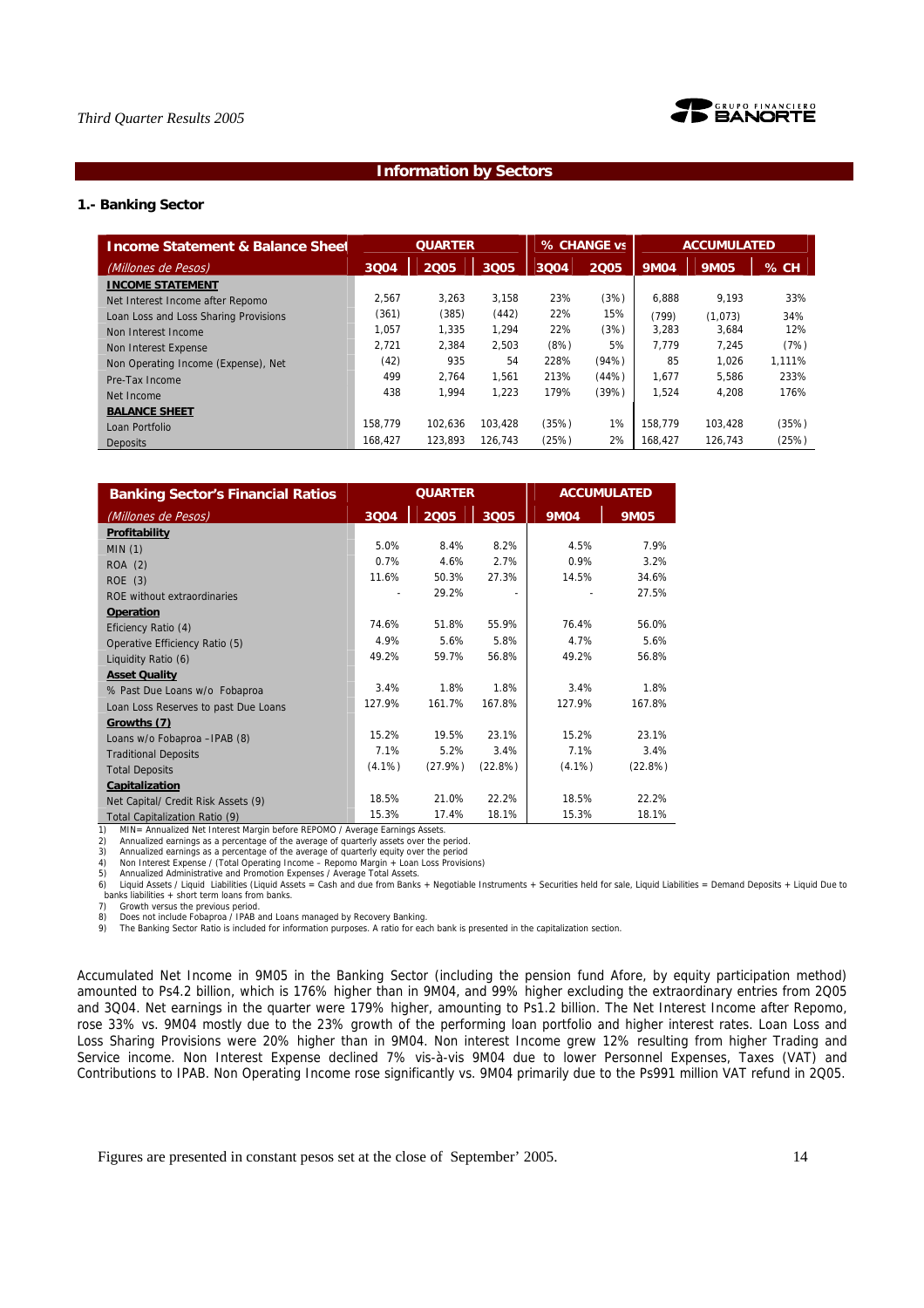

# **Recovery Banking**

### **Achievements**

The Banorte Recovery Banking continues being the most successful loan recovery and asset administration unit in the Mexican market, since it was established in 1997. Over the last 4 years, it has contributed greatly albeit decreasingly to the Group's Banking Sector profits as the Traditional Banking profits have shown a greater growth. Its most outstanding achievements include: the purchase of nearly 1 out of 2 of the portfolios auctioned by the IPAB and by other banks as of today, over 40% in collecting on loans managed, and having performed the first securitization of mortgage loans in Mexico which received a "AAA" rating by Fitch, which means "the highest loan quality"; and having received the ISO 9001:2000 certification.

### **Loans and Real estate purchases in 3Q05**

During 3Q05, new loan portfolios were acquired through Banorte and Bancen amounting Ps 11.6 billion which included commercial and mortgage loans. Moreover, Ps 1.2 billion in real estate were also acquired by Sólida Administradora de Portafolios.

### **Rating for Sólida Administradora de Portafolios**

Fitch Ratings increased the rating for Sólida Administradora de Portafolios to AAFC1-(mex) in December 2004, which acknowledges the highest performance and standards of the industry.

### **Future Plans**

Banorte intends to continue purchasing new loan portfolios from IPAB and from other banks, as well as to manage and market assets. The vision of management of the recovery and asset management business is that it shall continue to contribute substantially to the Group's Banking Sector, even in the long run, by creating formulas to market assets that go beyond a mere loan portfolio recovery.

| <b>Recovery Banking Income Statement</b>                                   | <b>ACCUMULATED</b> |             |  |
|----------------------------------------------------------------------------|--------------------|-------------|--|
| (Millones de Pesos)                                                        | <b>9M04</b>        | <b>9M05</b> |  |
| Net Interest Income                                                        | 40                 | 52          |  |
| +REPOMO-margin                                                             |                    |             |  |
| =Net Interest Income After REPOMO                                          | 40                 | 52          |  |
| - Loan Loss Provisions                                                     | 66                 | 3           |  |
| = Net Interest Income After Provisions                                     | (26)               | 50          |  |
| + Fiduciary                                                                | 123                | 116         |  |
| + Fobaproa Fees (1)                                                        | 280                | 109         |  |
| + Other Fees                                                               | 167                | 595         |  |
| <b>Non Interest Income</b>                                                 | 570                | 820         |  |
| = Total Operating Income                                                   | 544                | 870         |  |
| Non Interest Expense                                                       | 135                | 152         |  |
| $=$ Net Operating Income                                                   | 409                | 718         |  |
| Other Revenues and Expenses                                                |                    | 14          |  |
| $=$ Pre-tax Income                                                         | 409                | 732         |  |
| - Income Tax & Profit Sharing, Tax on Asset, Def. Inc. Tax & Prof. Sharing |                    | 160         |  |
| $=$ Net Income before Subsidiaries                                         | 409                | 572         |  |
| + Undistributed Earnings of Subsidiaries                                   | 81                 | 79          |  |
| = Net Income-continuos Operation                                           | 490                | 651         |  |
| + Extraordinary Items, net                                                 |                    |             |  |
| - Minoritary Income                                                        |                    |             |  |
| $=$ Total Net Income<br>Net Figures<br>(1)                                 | 490                | 651         |  |

# **Recovery Banking**

(1) Net Figures. (2) Includes Net Income From Loan Portfolios.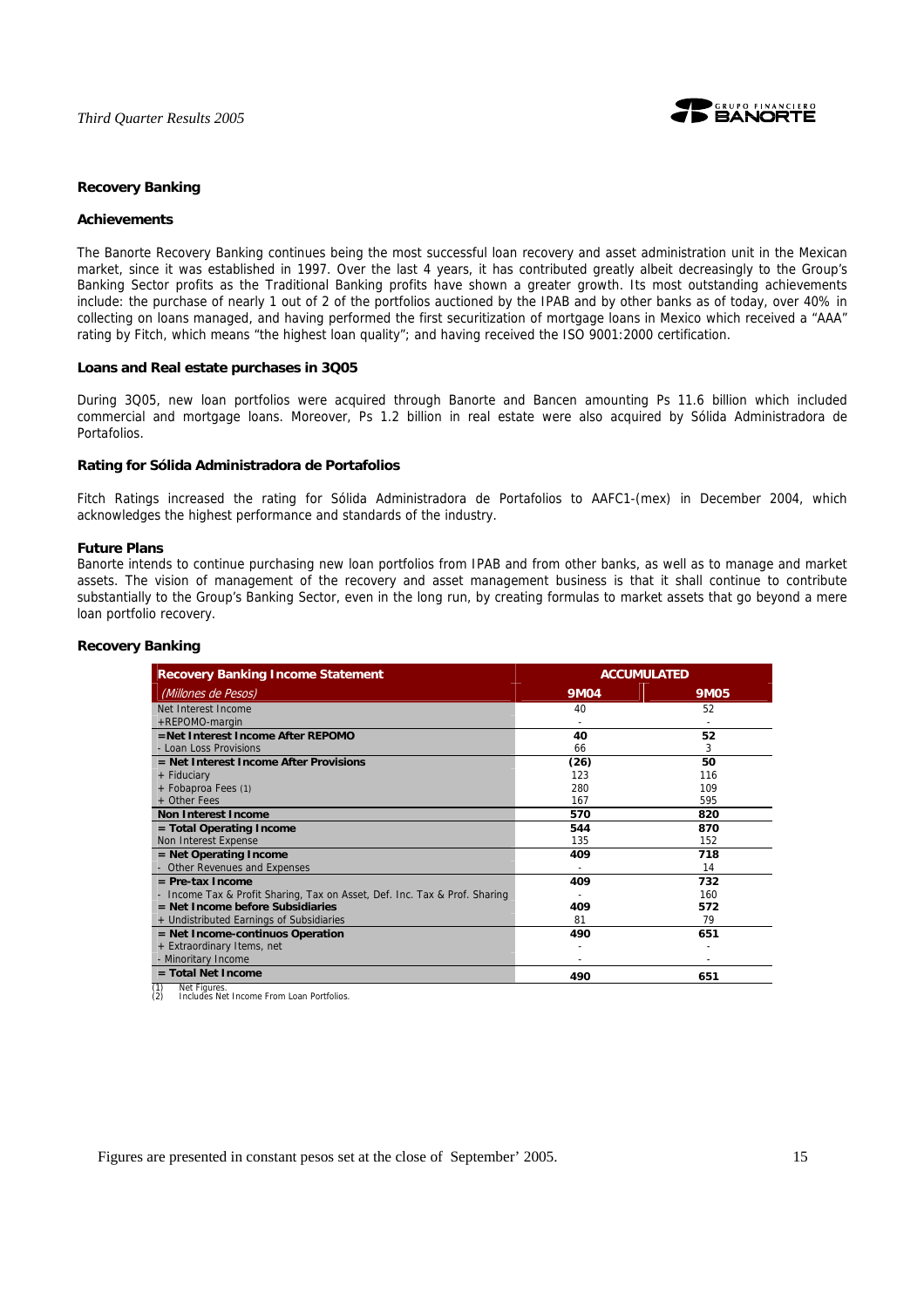

The following table shows the amounts of assets managed by the Recovery Bank and the concepts where these assets are found, as well as the items where the income from each portfolio are registered:

| <b>Assets Under</b><br><b>Management</b><br>(Millions of Pesos) | 3Q05   | <b>ACCOUNTING IN THE BALANCE</b><br><b>SHEET</b> | <b>ACCOUNTING IN THE INCOME</b><br><b>STATEMENT</b>                                   |
|-----------------------------------------------------------------|--------|--------------------------------------------------|---------------------------------------------------------------------------------------|
| <b>Fobaproa-IPAB: Portfolios</b>                                |        |                                                  |                                                                                       |
|                                                                 | 1.738  | Out of balance trusts                            | Fees from FOBAPROA                                                                    |
| Banking Sector (1)                                              | 8.040  | Serfin Trust                                     |                                                                                       |
| Serfin                                                          |        |                                                  | Fiduciary                                                                             |
| Repossesed assets                                               | 6.430  | Out of balance trusts                            | Fobaproa fees and Fiduciary                                                           |
|                                                                 | 16,208 |                                                  |                                                                                       |
| Loans purchased to IPAB and<br>to Other Banks:                  | 40.021 | Sólida Administradora de Portafolios<br>Bancen   | Undistributed Earnings from Subsidiaries (Sólida)<br>and Non Interest Income (Bancen) |
| <b>Banking Sector Portfolio: (2)</b>                            |        |                                                  |                                                                                       |
| <b>Banking Sector</b>                                           | 3.484  | Banorte's Portfolio                              | Net Interest Income                                                                   |
| Repossesed assets                                               | 3,861  | Banorte's Repossesed assets                      | Other Revenues and Expenses                                                           |
|                                                                 | 7,345  |                                                  |                                                                                       |
| Total                                                           | 63,574 |                                                  |                                                                                       |

(1) Includes the loan portfolios sold to Fobaproa by Bancen and Banpaís.

(2) Includes Ps 2,003 millions of Portfolio managed by the Recovery Bank since 1997, originated from the economic crisis of 1995.

This section is intended to dimension the Recovery Banking business contribution to the Banking Sector. The basis to calculate these figures were the assets managed by Recovery Banking which consist of: the loan portfolios ceded to Fobaproa by Bancen and Banpaís before being sold, the purchase of collecting rights of the Serfin Portfolio, and the portfolios bought to the IPAB and to other banks. Additionally, it administrates proprietary portfolio which, given its characteristics, have been transferred to be collected through the Recovery Banking.

| <b>Recovery Groups Contribution</b>   | <b>ACCUMULATED</b> |               |
|---------------------------------------|--------------------|---------------|
| (Millions of Pesos)                   | <b>9M04</b>        | <b>9M05</b>   |
| <b>Traditional Banking Net Income</b> | 1.241              | 3.035         |
| Recovery Bank Net Income              | 490                | 651           |
| GFNorte's Net Income(*)               | 1.731              | $3.686^{(1)}$ |
| $=$ % of Contribution                 | 28%                | 21%           |

(1) Excludes the extraordinary items.

The Recovery Banking contributed with Ps 651 million to the Group's 9M05 profit; equivalent to a contribution of 21%, a lower contribution than in 9M04 due to the important traditional operations profit growth.

During 3Q05 the IPAB pre-payed Ps 4.6 billion the notes derived from the sale of loans of Banorte to Fobaproa. These notes were exchanged by IPAB notes at the end of the Management, Existence and Legality audits carried out by the authority. As of 3Q05, the IPAB notes balance outstanding was Ps 2.5 billion.

| <b>ORIGINATION</b><br>(Millons of pesos)                                   | <b>BALANCE AS OF</b><br>305 | <b>YIELD</b>                     |                   | <b>MATURITY LOSS SHARING</b> |
|----------------------------------------------------------------------------|-----------------------------|----------------------------------|-------------------|------------------------------|
| BANORTE - Sale of Loans to Fobaproa<br>• Loss Sharing<br>$\bullet$ No risk | 1.114<br>1,425              | CETES 91 d- 135 pb<br>CETES 91 d | 2005/2006<br>2006 | <b>YES</b><br>NO.            |
|                                                                            | 2,539                       |                                  |                   |                              |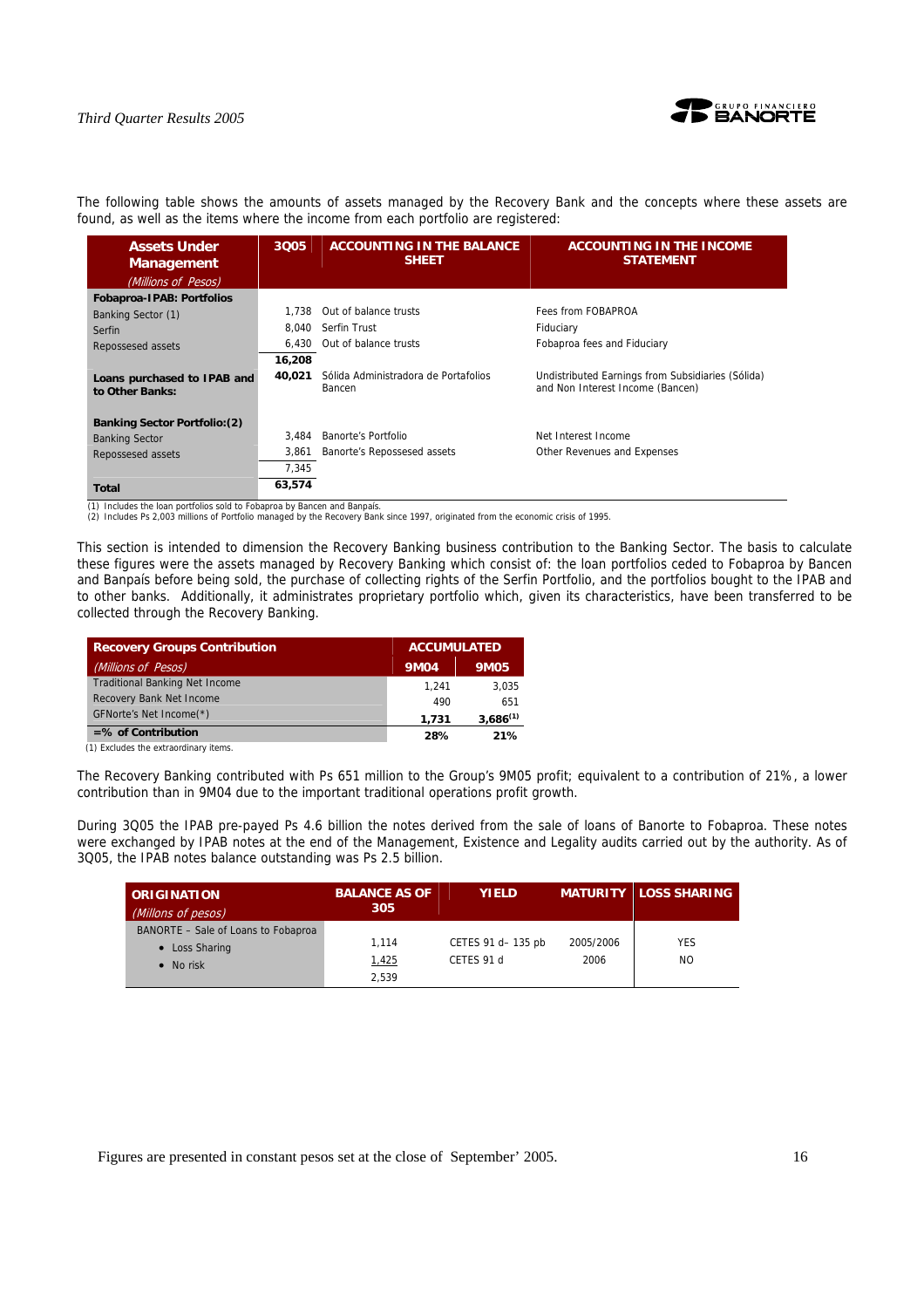

# **2.- Brokerage Sector**

| <b>Brokerage Sector</b> |         | <b>QUARTER</b> |         |      | % CHANGE vs              | <b>ACCUMULATED</b>       |             |                          |
|-------------------------|---------|----------------|---------|------|--------------------------|--------------------------|-------------|--------------------------|
| (Millions of Pesos)     | 3Q04    | 2005           | 3005    | 3004 | 2005                     | <b>9M04</b>              | <b>9M05</b> | %<br><b>CH</b>           |
| <b>Brokerage House</b>  |         |                |         |      |                          |                          |             |                          |
| Net Income              | 13      | 17             | 13      | (1%) | (25%)                    | 53                       | 55          | 2%                       |
| Equity                  | 508     | 519            | 524     | 3%   | 1%                       | 508                      | 524         | 3%                       |
| Assets under Management | 105.746 | 112.266        | 115.270 | 9%   | 3%                       | 105.746                  | 115.270     | 9%                       |
| <b>Total Assets</b>     | 636     | 620            | 882     | 39%  | 42%                      | 636                      | 882         | 39%                      |
| ROE %                   | 10.0%   | 12.4%          | 9.6%    |      | $\overline{\phantom{a}}$ | 14.6%                    | 13.7%       | $\overline{\phantom{0}}$ |
| <b>Net Capital</b>      |         |                |         |      |                          |                          |             |                          |
| Tier 1                  | 418     | 428            | 441     | 6%   | 3%                       | 418                      | 441         | 6%                       |
| Tier 2                  |         |                |         |      | $\overline{\phantom{a}}$ | $\overline{\phantom{0}}$ |             |                          |
| <b>Net Capital</b>      | 418     | 428            | 441     | 6%   | 3%                       | 418                      | 441         | 6%                       |

The **Brokerage Sector** (Brokerage House) accumulated earnings in 9M05 of Ps55 million, 2% higher that in 9M04, due mainly to lower operating expenses. The debt mutual funds increased their assets by 30% vs 4Q04 and in 3Q05 earnings from money market were greater by 29% vs 3Q04 due to the right strategies followed in terms of risk taking. Assets under Management grew by 9% vs 3Q04. In 3Q05, earnings amounted to Ps13 million, which was close to the figure reported in 3Q04. The brokerage house continued to follow a strict expense control policy, which together with making the most of synergies with other group companies, made it possible to reduce expenditures by 6% vs. 3Q04. Fixed income mutual funds reported a 30% increase as compared to year-end 2004.

# **3.-Long Term Savings Sector**

| <b>Long Term Savings Sector</b>   |        | <b>QUARTER</b> |        |                          | % CHANGE vs              | <b>ACCUMULATED</b> |             |                |
|-----------------------------------|--------|----------------|--------|--------------------------|--------------------------|--------------------|-------------|----------------|
| (Millions of pesos)               | 3Q04   | 2005           | 3005   | 3004                     | 2005                     | <b>9M04</b>        | <b>9M05</b> | %<br><b>CH</b> |
| Afore                             |        |                |        |                          |                          |                    |             |                |
| Net Income                        | 88     | 41             | 107    | 21%                      | 164%                     | 190                | 258         | 36%            |
| Equity                            | 1.337  | 1.116          | 1,224  | (8%)                     | 10%                      | 1,337              | 1,224       | (8%)           |
| <b>Total Assets</b>               | 1,506  | 1.343          | 1,509  | $\overline{\phantom{a}}$ | 12%                      | 1,506              | 1,509       |                |
| Assets under Management (SIEFORE) | 30.559 | 34,231         | 36.032 | 18%                      | 5%                       | 30.559             | 36.032      | 18%            |
| ROE %                             | 27.3%  | 14.9%          | 36.7%  |                          | $\sim$                   | 20.4%              | 31.4%       |                |
| Insurance                         |        |                |        |                          |                          |                    |             |                |
| Net Income                        | 143    | 129            | 125    | (13%)                    | (3%)                     | 211                | 378         | 79%            |
| Equity                            | 757    | 1.013          | 1.136  | 50%                      | 12%                      | 757                | 1,136       | 50%            |
| <b>Total Assets</b>               | 4.280  | 5,199          | 5,500  | 29%                      | 6%                       | 4,280              | 5,500       | 29%            |
| <b>Technical Reserves</b>         | 2,714  | 3,271          | 3,570  | 32%                      | 9%                       | 2.714              | 3,570       | 32%            |
| Premiums sold                     | 718    | 1.047          | 862    | 20%                      | (18%)                    | 2.249              | 3.227       | 43%            |
| ROE %                             | 83.3%  | 54.6%          | 46.5%  |                          | $\overline{\phantom{a}}$ | 46.2%              | 53.2%       |                |
| <b>Annuities</b>                  |        |                |        |                          |                          |                    |             |                |
| Net Income                        | 14     | 28             | 43     | 197%                     | 50%                      | 48                 | 91          | 88%            |
| Equity                            | 248    | 275            | 317    | 28%                      | 15%                      | 248                | 317         | 28%            |
| <b>Total Assets</b>               | 5.797  | 6.336          | 6,536  | 13%                      | 3%                       | 5.797              | 6.536       | 13%            |
| <b>Technical Reserves</b>         | 5.536  | 6,035          | 6,189  | 12%                      | 3%                       | 5.536              | 6,189       | 12%            |
| Premiums sold                     | 165    | 204            | 190    | 15%                      | (7%)                     | 801                | 600         | (25%)          |
| ROE %                             | 23.8%  | 43.3%          | 57.5%  |                          | $\overline{\phantom{a}}$ | 27.8%              | 45.5%       |                |

The **Pension Fund Afore** registered an accumulated Net Income of Ps258 million (51% Bancen), 36% higher than in 9M04, primarily due to higher fee collection from new affiliates, to the affiliation of higher-income customers and to higher interest revenues. Net Income in 3Q05 registered a 21% increase as compared to 3Q04 due to the same reasons aforementioned. As of 3Q05, the Pension Fund Afore had a total of 2,997,877 affiliates, reaching a share of 10.4% in certified accounts. Assets under Management by the SIEFORE (Specialized Retirement Mutual Fund) rose 18% vis-à-vis 3Q04 as a result of a higher number of affiliates and the strategy to attract new higher-income customers.

The **Insurance Company** showed an accumulated profit of Ps378 million during the year (51% GFNorte), 79% higher than in 9M04, mostly arising from the 43% increase in premiums issued and from increased investment yields derived from higher interest rates. Net Income for 3Q05 was 13% lower than in 3Q04 due to increased claims, which were offset in part by higher interest revenues and lower operating expenses. Premiums sold to 9M05 amounted to Ps3.2 billion, 43% higher than those issued in 9M04.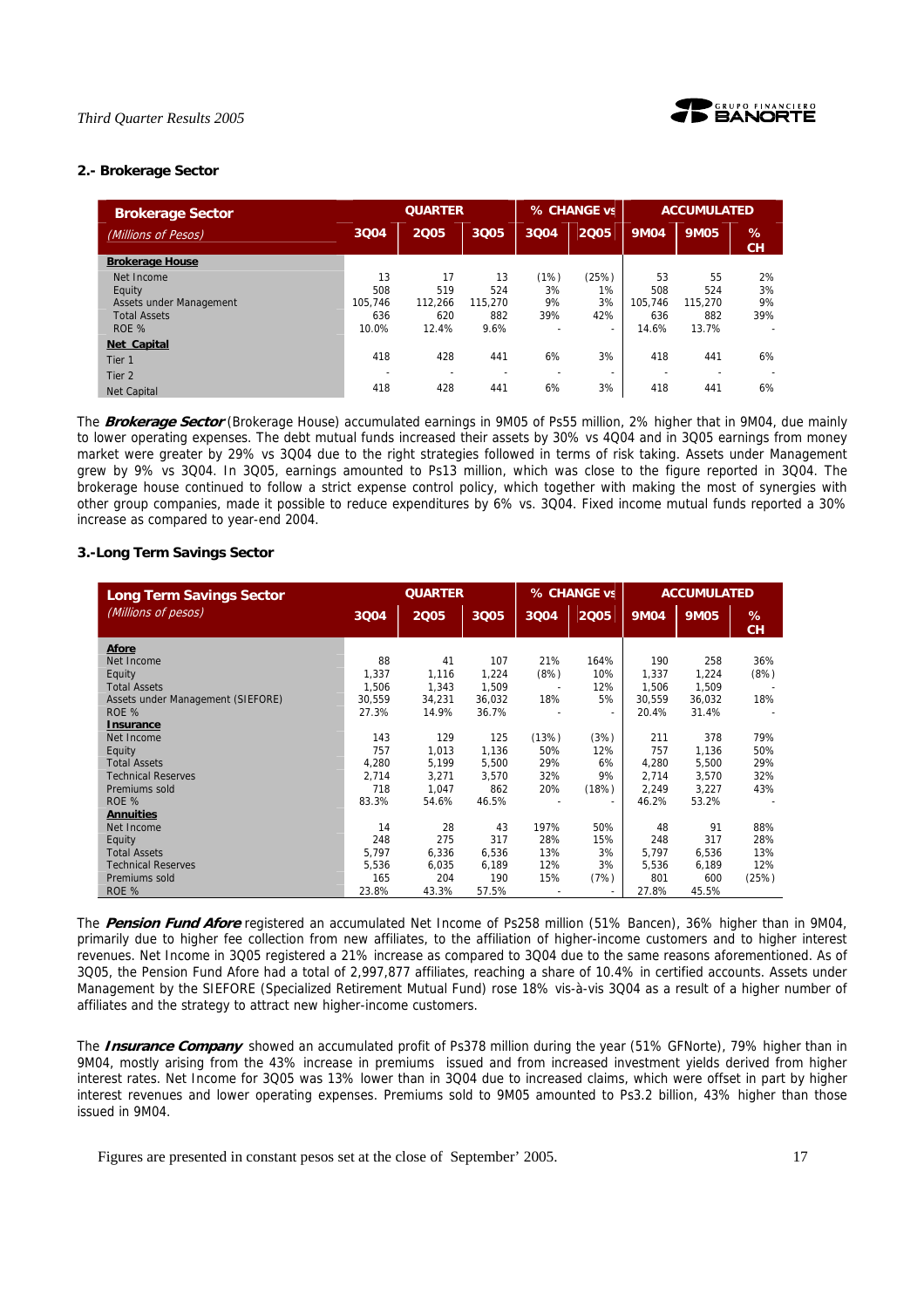

The **Annuities Company** accumulated a Net Income of Ps91 million during the year (51% GFNorte), a 88% higher than in 9M04 as a result of a reduction in UDI-denominated Technical Reserves created due to lower inflation, to greater investment earnings and to lower operating expenses. Net Income in 3Q05 amounted to Ps43 million, 197% higher than in 3Q04. The variation is explained for the same reasons aforementioned. The company presently ranks 2nd in the industry in terms of premiums sold.

# **3.- Auxiliary Organizations Sector**

| <b>Auxiliary Organizations Sector</b> |       | <b>QUARTER</b> |              |       | % CHANGE vs | <b>ACCUMULATED</b> |             |                |
|---------------------------------------|-------|----------------|--------------|-------|-------------|--------------------|-------------|----------------|
| (Millions of Pesos)                   | 3004  | 2005           | 3005         | 3004  | 2005        | <b>9M04</b>        | <b>9M05</b> | %<br><b>CH</b> |
| Leasing                               |       |                |              |       |             |                    |             |                |
| Net Income                            | 13    | 22             | 18           | 44%   | (17%)       | 29                 | 58          | 100%           |
| Equity                                | 180   | 234            | 252          | 40%   | 8%          | 180                | 252         | 40%            |
| Loan Portfolio                        | 1.944 | 2,457          | 2,566        | 32%   | 4%          | 1.944              | 2.566       | 32%            |
| Past Due Loans                        | 14    | 16             | 29           | 103%  | 81%         | 14                 | 29          | 103%           |
| <b>Loan Loss Reserves</b>             | 20    | 24             | 33           | 63%   | 36%         | 20                 | 33          | 63%            |
| <b>Total Assets</b>                   | 1.959 | 2.463          | 2.557        | 31%   | 4%          | 1.959              | 2.557       | 31%            |
| ROE %                                 | 25.8% | 38.8%          | 29.7%        |       |             | 19.1%              | 34.5%       |                |
| Factoring                             |       |                |              |       |             |                    |             |                |
| Net Income                            | 18    | 23             | 14           | (22%) | (40%)       | 29                 | 53          | 82%            |
| Equity                                | 244   | 296            | 310          | 27%   | 5%          | 244                | 310         | 27%            |
| Loan Portfolio                        | 3,580 | 3,301          | 3,033        | (15%) | (8%)        | 3,580              | 3,033       | (15%)          |
| Past Due Loans                        | 27    | 33             | 41           | 50%   | 25%         | 27                 | 41          | 50%            |
| <b>Loan Loss Reserves</b>             | 38    | 41             | 47           | 23%   | 15%         | 38                 | 47          | 23%            |
| <b>Total Assets</b>                   | 3,565 | 3,286          | 3,008        | (16%) | (8%)        | 3,565              | 3,008       | (16%)          |
| ROE %                                 | 29.1% | 32.3%          | 18.1%        |       |             | 16.7%              | 25.1%       |                |
| Warehousing                           |       |                |              |       |             |                    |             |                |
| Net Income                            | 4     | 3              | $\mathbf{1}$ | (62%) | (48%)       | 11                 | 9           | (21%)          |
| Equity                                | 90    | 99             | 100          | 12%   | 1           | 90                 | 100         | 12%            |
| Inventories (*)                       | 205   | 198            | 43           | (79%) | (78%)       | 205                | 43          | (79%)          |
| <b>Total Assets</b>                   | 334   | 269            | 138          | (59%) | (49%)       | 334                | 138         | (59%)          |
| ROE %                                 | 17.4% | 11.6%          | 5.9%         |       |             | 18.0%              | 12.4%       |                |
| <b>Bonding</b>                        |       |                |              |       |             |                    |             |                |
| Net Income                            | 4     | 4              | 8            | 114%  | 80%         | 11                 | 16          | 48%            |
| Equity                                | 114   | 89             | 97           | (15%) | 8%          | 114                | 97          | (15%)          |
| <b>Total Assets</b>                   | 310   | 372            | 368          | 19%   | (1%)        | 310                | 368         | 19%            |
| <b>Technical Reserves</b>             | 135   | 184            | 188          | 39%   | 2%          | 135                | 188         | 39%            |
| Premiums sold                         | 39    | 44             | 50           | 28%   | 14%         | 143                | 185         | 29%            |
| ROE%                                  | 12.8% | 19.5%          | 32.9%        |       |             | 13.5%              | 24.4%       |                |

New Accounting Principles : Warehousing, Leasing & Factoring= Circular 1490

(\*) Accounted in Other Assets, Deferred charges and Intangibles account.

The **Leasing Company** accumulated a Net Income of Ps58 million during the year, equivalent to a 100% increase over 9M04, mostly due to a significant 103% growth in its loan portfolio vs 3Q04. Net Income in 3Q05 amounted to Ps18 million, 44% higher than in 3Q04, also due to a higher lending volume. The past due loan ratio closed 3Q05 at 1.1%, and the reserve coverage at 114%. The company currently stands in 2nd place among the 27 Leasing Companies in the market, with a market share of 12%.

The **Factoring Company** accumulated a Net Income of Ps53 million in the year, 82% more than to 9M04 derived from greater margins and lower operating expenses. Net Income in 3Q05 stood at Ps14 million, which represents a 22% decline vs. the figure for 3Q04 due to an increase in the creation of loan loss reserves. The Loan Portfolio decreased by 15% as compared to 3Q04, due to lower usage of credit lines by several important customers, closing with a balance outstanding of Ps3.0 billion. The past due loan portfolio closed at Ps41 million, equivalent to a past due loan portfolio of 1.4%, and with reserve coverage of 115%. The company presently leads the industry's 11 factoring companies.

The **Warehousing Company** accumulated a Net Income of Ps9 million in 9M05, 21% lower than in to 9M04 primarily due to decreased customer inventory commercialization and fewer warehousing services rendered. In 3Q05, the company reported earnings of Ps1 million, 62% less that in 3Q04 due to the same reasons aforementioned. The Warehousing Company currently ranks 16th among the country's market participants in terms of certification volume.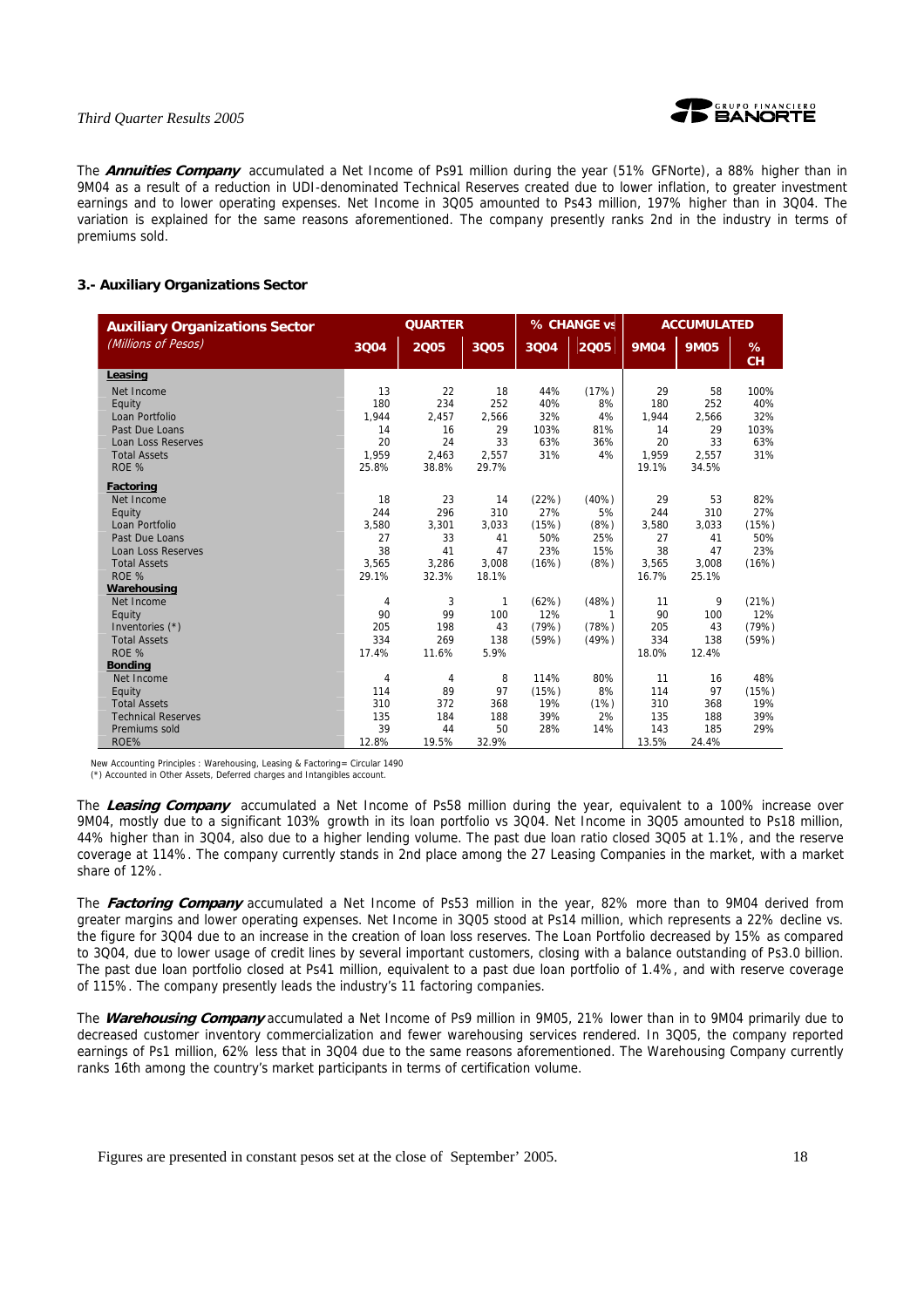

The **Bonding Company** registered an accumulated Net Income of Ps16 million in the year, 48% more than in 9M04, due both to the 29% increase in premiums sold and to lower operating expenses. In quarterly terms, the company's net income for 3Q05 amounted to Ps8 million, 114% higher than the figure reported in 3Q04, derived from a 62% reduction in the creation of Technical Reserves and to lower operating expenses.

# **5.- Microcredit Sofol**

| <b>Pronegocio</b>         | <b>QUARTER</b> |         |                | % CHANGE vs |                          | <b>ACCUMULATED</b> |             |                |
|---------------------------|----------------|---------|----------------|-------------|--------------------------|--------------------|-------------|----------------|
| (Millones de Pesos)       | 3004           | 2005    | 3Q05           | 3004        | 2005                     | <b>9M04</b>        | <b>9M05</b> | %<br><b>CH</b> |
| Pronegocio                |                |         |                |             |                          |                    |             |                |
| Net Income                |                | (8)     | $\overline{2}$ |             | 122%                     |                    | (10)        |                |
| Equity                    |                | 59      | 61             |             | 3%                       |                    | 61          |                |
| Loan Portfolio            |                | 122     | 237            |             | 95%                      |                    | 237         |                |
| Past Due Loans            |                | 5       | 8              |             | 60%                      |                    | 8           |                |
| <b>Loan Loss Reserves</b> |                | 2       | 4              |             | 100%                     |                    | 4           |                |
| <b>Total Assets</b>       |                | 126     | 248            |             | 96%                      |                    | 248         |                |
| ROE %                     |                | (61.6%) | 12.1%          |             | $\overline{\phantom{0}}$ |                    | (26.1%)     |                |

Pronegocio reported a Ps 10 million loss in 9M05 given the fact that it started operations in 1Q05. Despite its recent creation, it reached its break-even point in September. In 3Q05 it generated Ps 2 million in profits. At a close of 3Q05 its loan portfolio amounted Ps 237 million, 95% over 2Q05, with a past due loan ratio of 3.5% and a reserve coverage of 49%. As of 3Q05 it had 39 fully operative branches and presence in 21 cities.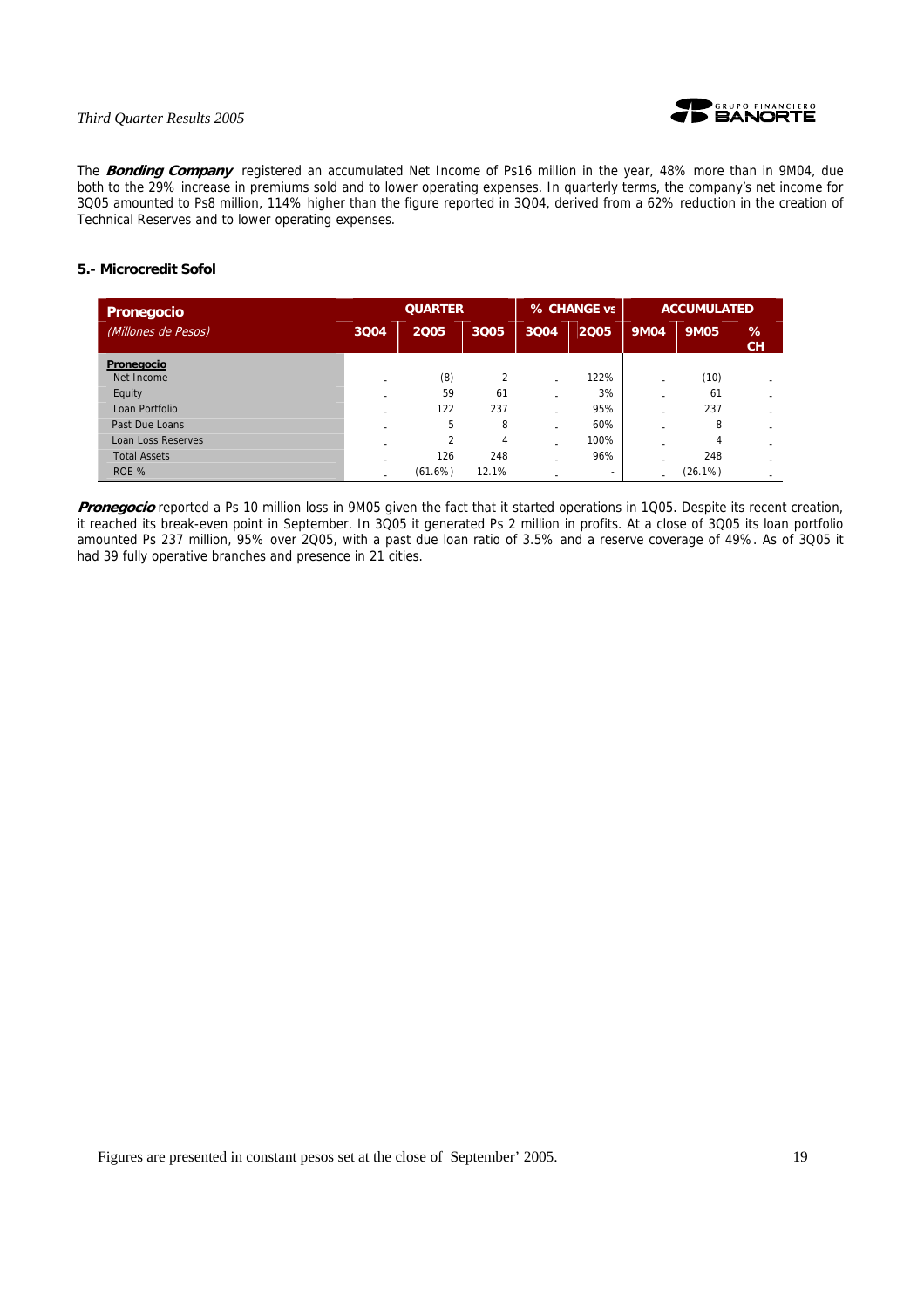





# 1.MACROECONOMIC ENVIRONMENT

- 2.GRUPO FINANCIERO GENERAL INFORMATION
- 3.ACCOUNTING CHANGES AND REGULATIONS
- 4.LOAN PORTFOLIO SALES TO SOLIDA ADMINISTRADORA DE PORTAFOLIOS
- 5.FINANCIAL STATEMENTS
- 6.NOTES TO BANKING SECTOR FINANCIAL **STATEMENTS**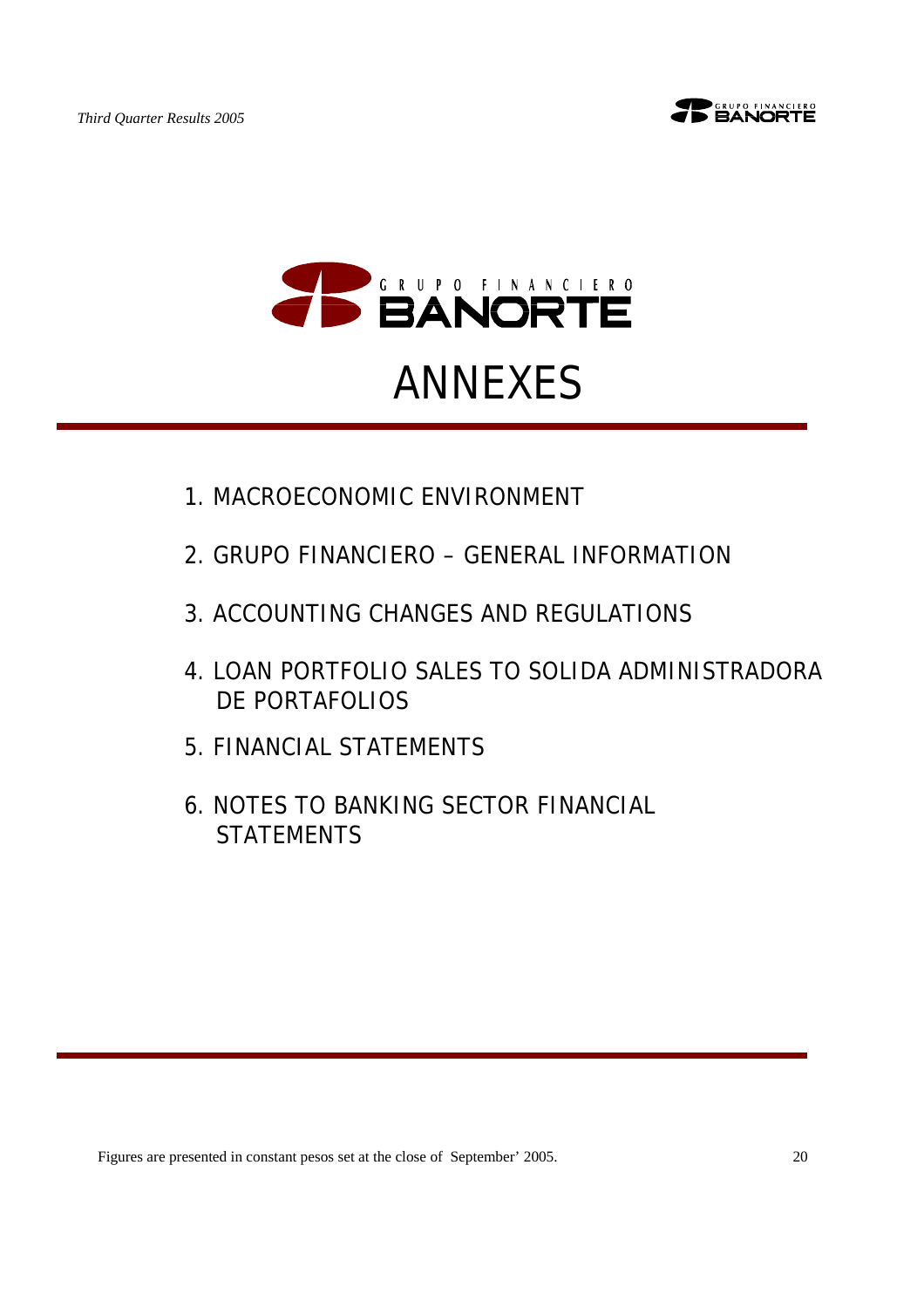

# **ANNEX 1. Macroeconomic Environment**

In 3Q05, the international setting continued to have an impact due to high liquidity levels, low interest rates, world imbalances, high oil prices and concern over the direction of growth and inflation. The foregoing factors were also added to the effects of the weather, which complicated matters to an even greater extent. Hurricanes Katrina and Rita highlighted concern over the heading that economic activity will take in the US and increased the risk of pressure on prices, which generated greater uncertainty as regards the course that US monetary policy will follow in the future.

The figures for US economic activity have performed in a mixed fashion given that the economy was growing at a sound rate prior to the hurricanes and everything seems to indicate that their impact will not be that deep. Inflationary pressure has risen in view of notable increase in energy prices, which leads one to believe that the FED will continue to raise reference rates to close the year at 4.25%. Long-term rates have begun to react by trending up yet still remain low. Meanwhile, the Dow Jones and NASDAQ indexes provided lower yields than those registered in other regions of the world.

Throughout the year the pace of growth of industrial activity has become more moderate, reporting an annualized rate of 1.1% in July. This was joined by less dynamism in the services sector as well, all of which has led analysts to lower their growth forecasts for the year to 3.01% from their original projection of 3.80% at the beginning of the year.

Despite more moderate external demands external accounts do not present significant imbalances. We continue to experience substantial currency inflows from remittances (which stood at US12.956 billion to August) and from oil exports (registering annual growth of 35.3% in the year's first eight months).

In 3Q05, the downtrend of inflation became more notable, going from 5.19% at year end 2004 to 3.51% in September. The underlying component also declined significantly, going from 3.80% at year end 2004 to 3.20% at the close of 3Q05. Consequently, inflation expectations for this year have been revised down, going from 4.32% in December 2004 to 3.53% in September 2005.

In view of the improved inflation risk balance, the Central Bank of Mexico (Banxico) allowed the funding rate to decline after several months of having tightened monetary policy, with the rate now standing at 9.25%. Banxico is expected to allow additional rate cuts during the final portion of the year, that would take the funding rate to approximately 8.75% at year end.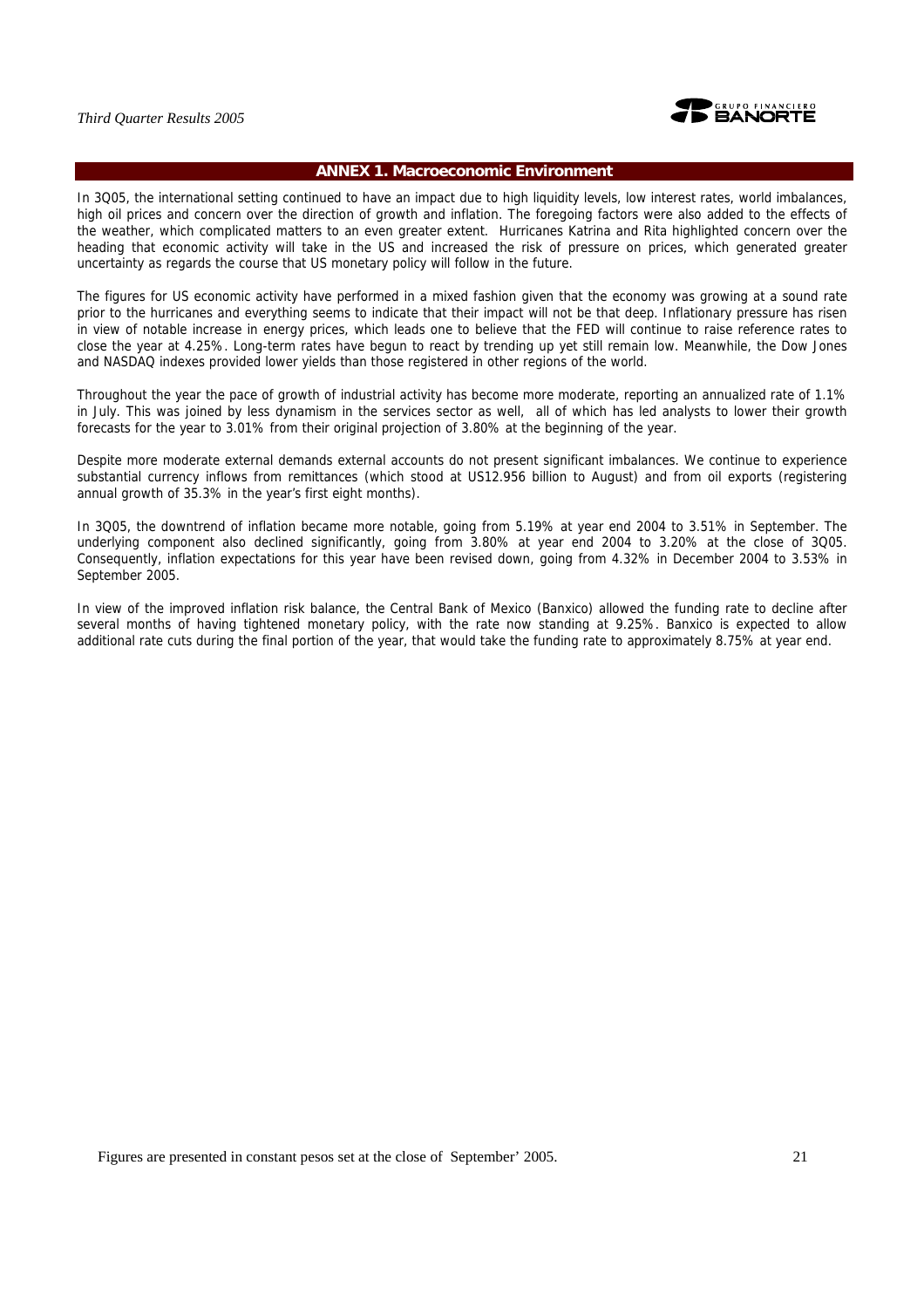

# **ANNEX 2 .-Grupo Financiero- General Information**

# **GFNorte Ownership in Subsidiaries**

|                               | 3005   |
|-------------------------------|--------|
| Banco Mercantil del Norte (1) | 96.11% |
| Banco del Centro              | 99.99% |
| <b>Brokerage House</b>        | 99.99% |
| Pension Funds Afore (2)       | 51.00% |
| Insurance                     | 51.00% |
| Annuities                     | 51.00% |
| Leasing                       | 99.99% |
| Factoring                     | 99 99% |
| Warehousing                   | 99 99% |
| <b>Bonding</b>                | 99.99% |
| Microcredit Sofol             | 99.99% |
|                               |        |

(1) As a result of merging Banpaís in February, 2000. (2) Subsidiary of Banco del Centro.

# **Holding Company Capital Structure**

| <b>Number of Shares</b>          | <b>SERIE O</b><br>As of September 2005 |
|----------------------------------|----------------------------------------|
| Number of shares issued          | 504.586.887                            |
| - Shares held on Treasury        | 100                                    |
| $=$ Number of shares outstanding | 504,586,787                            |

# **Banorte Ratings**

| <b>International Ratings</b> |                             |                |                                   |              |  |  |  |  |  |
|------------------------------|-----------------------------|----------------|-----------------------------------|--------------|--|--|--|--|--|
| <b>Rating Agency</b>         | Rated<br><b>Institution</b> | Rating         | Category                          | Date         |  |  |  |  |  |
| Moody's                      | Banorte                     | Stable         | Outlook                           |              |  |  |  |  |  |
|                              |                             | $D+$           | Modest Financial Strength         |              |  |  |  |  |  |
|                              |                             | Baa1           | Foreign long - term bank deposits | January 2005 |  |  |  |  |  |
|                              |                             | $P-2$          | Foreign short- term bank deposits |              |  |  |  |  |  |
|                              |                             | $A-3$          | Local long - term bank deposits   |              |  |  |  |  |  |
|                              |                             | $P-2$          | Local short- term bank deposits   |              |  |  |  |  |  |
| <b>Standard &amp; Poors</b>  | Banorte                     | Positive       | Outlook                           |              |  |  |  |  |  |
|                              |                             | $BB+$          | Long Term foreign issuer credit   |              |  |  |  |  |  |
|                              |                             | $BB+$          | Long Term local currency deposits | September    |  |  |  |  |  |
|                              |                             | B              | Short term foreign issuer credit  | 2005         |  |  |  |  |  |
|                              |                             | B              | Short tem local issuer credit     |              |  |  |  |  |  |
| Fitch                        | Banorte                     | Stable         | Outlook                           |              |  |  |  |  |  |
|                              |                             | BBB-           | Long Term Foreign currency        | June 2005    |  |  |  |  |  |
|                              | Grupo Financiero            | BBB-           | Long Term Local currency          |              |  |  |  |  |  |
|                              | Banorte                     | F <sub>3</sub> | Short Term Local Currency         |              |  |  |  |  |  |
|                              |                             | F <sub>3</sub> | Short Term Foreign Currency       |              |  |  |  |  |  |
|                              |                             | C/D            | Individual - Foreign Currency     |              |  |  |  |  |  |
|                              |                             | 3              | <b>Support Rating</b>             |              |  |  |  |  |  |
|                              |                             | 4              | <b>Support Rating</b>             |              |  |  |  |  |  |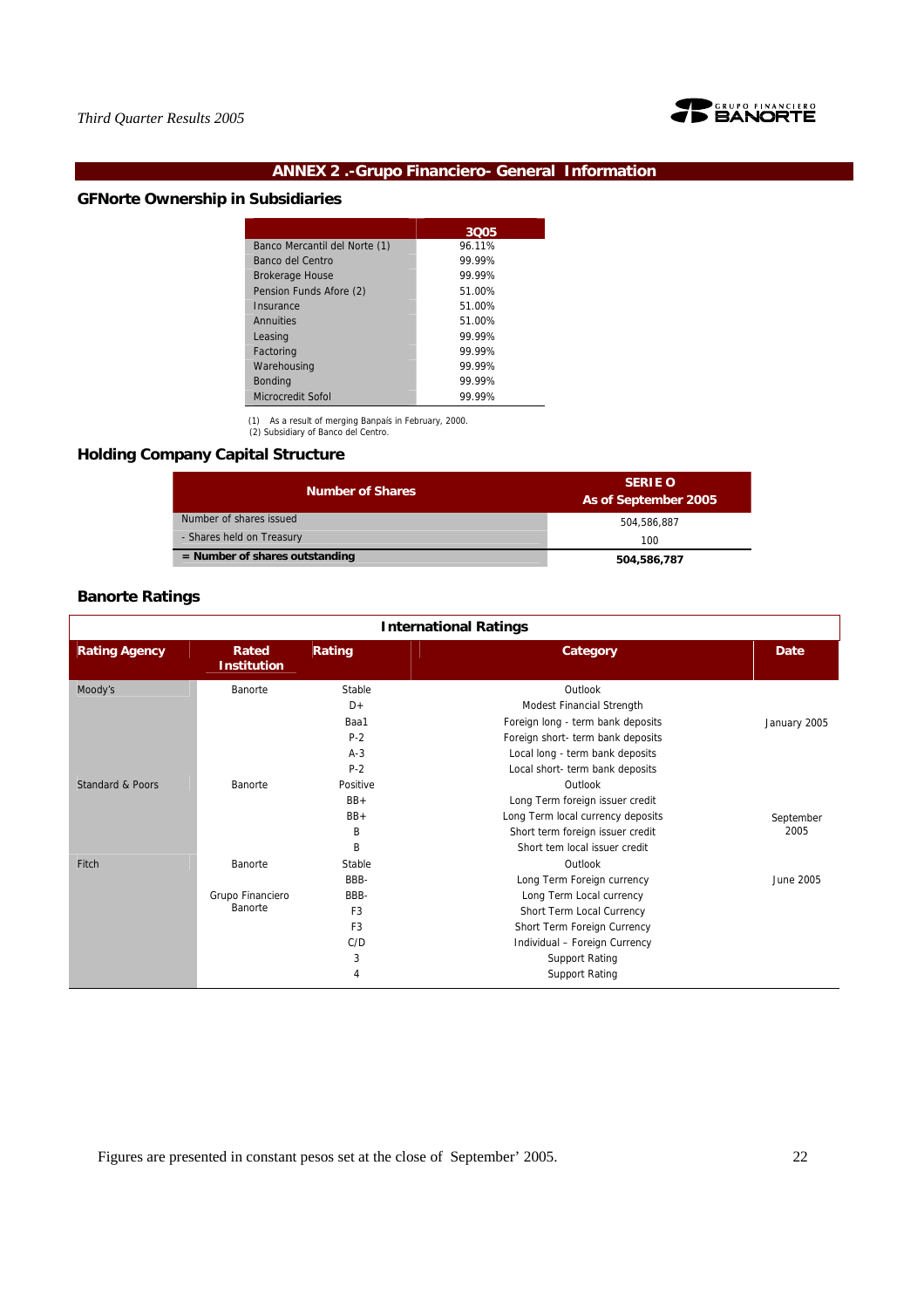

# **Banorte Ratings**

| <b>Domestics Ratings</b>  |                             |                                                      |                                                                                                                                      |                  |  |  |  |  |  |
|---------------------------|-----------------------------|------------------------------------------------------|--------------------------------------------------------------------------------------------------------------------------------------|------------------|--|--|--|--|--|
| <b>Rating Agency</b>      | Rated<br><b>Institution</b> | Rating                                               | Category                                                                                                                             | Date             |  |  |  |  |  |
| Fitch                     | Banorte                     | $F1 + (mex)$<br>AA (mex)<br>$F1 + (mex)$<br>AA (mex) | Short term counterparty risk<br>Long term counterparty risk<br>Short term CD's and Term Deposits<br>Long term CD's and Term Deposits | June 2005        |  |  |  |  |  |
| Moody's National Scale    | Banorte                     | Aaa.mx<br>$MX-1$                                     | Long Term Deposits<br>ShortTerm Deposits                                                                                             | <b>July 2004</b> |  |  |  |  |  |
|                           | Arrendadora<br>Banorte      | Aa1.mx                                               | <b>Issue Rating in National Scale</b>                                                                                                | <b>July 2004</b> |  |  |  |  |  |
|                           | Arrendadora<br>Banorte      | Aa1.mx                                               | <b>Issue Rating in National Scale</b>                                                                                                | <b>July 2004</b> |  |  |  |  |  |
| <b>Other Subsidiaries</b> |                             |                                                      |                                                                                                                                      |                  |  |  |  |  |  |
| Fitch                     | Sólida                      | AAFC1-(mex)                                          | <b>Financial Asset Administrator</b>                                                                                                 | December<br>2004 |  |  |  |  |  |
|                           | Operadora de<br>Fondos      | $AA + (mex)$                                         | <b>Investment Financial Assets Administrator</b>                                                                                     | January 2005     |  |  |  |  |  |
|                           | Seguros Banorte<br>Generali | AA- (mex)                                            | Insurance Financial Strength                                                                                                         | August 2002      |  |  |  |  |  |

# **No. of Employees & Distribution Network**

| <b>EMPLOYEES</b>            | 3004   | 2005   | 3005   |
|-----------------------------|--------|--------|--------|
| Banking Sector (1)          | 13.710 | 12.326 | 12.357 |
| Other Sectors (2)           | 2,728  | 2,357  | 2,437  |
| <b>Total Group</b>          | 16,438 | 14,683 | 14,794 |
| <b>DISTRIBUTION NETWORK</b> |        |        |        |
| <b>Banking Branches</b>     | 1.029  | 961    | 968    |
| <b>ATM</b>                  | 2.589  | 2.670  | 2.722  |

(1) Includes Sólida Administradora de Portafolios. (2) Includes banking modules and Remote Teller Windows. Excludes 1 branch located in Cayman Island.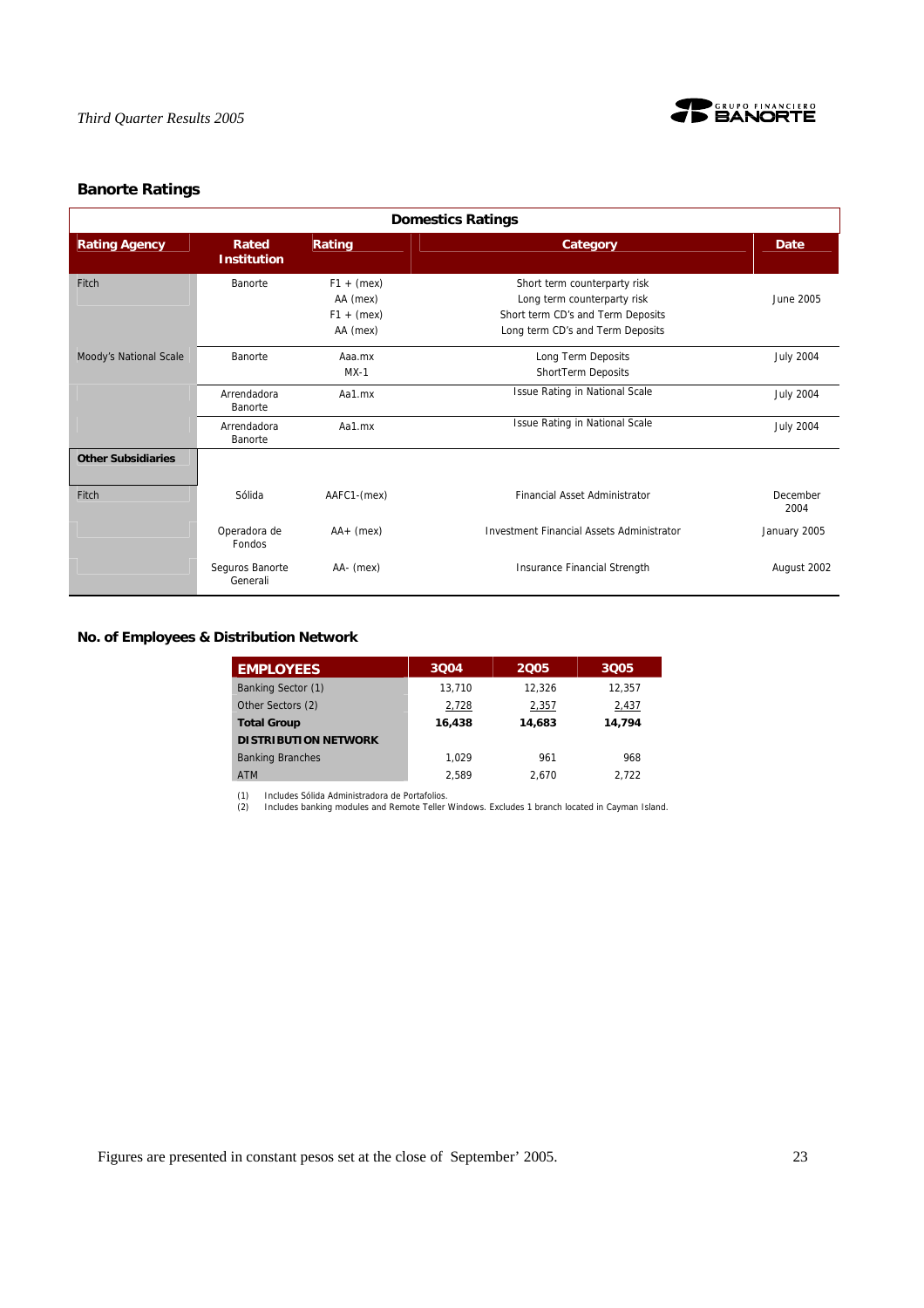

# **Group Officers**

| <b>NAME</b>                  | <b>CURRENT POSITION</b>                           |
|------------------------------|---------------------------------------------------|
| Luis Peña Kegel              | <b>Chief Executive Officer</b>                    |
| <b>LINE</b>                  |                                                   |
| Manuel Sescosse Varela       | Managing Director - Commercial                    |
| Jesús Garza Martínez         | Managing Director - Consumer                      |
| Enrique Catalán Guzmán       | Managing Director - Entrepreneurial               |
| Alejandro Valenzuela del Río | Managing Director - Treasury & Investor Relations |
| Enrique Castillón Vega       | Managing Director - Long Term Savings Sector      |
| Antonio E. Ortiz Cobos       | Managing Director - Development USA               |
|                              |                                                   |
| <b>STAFF</b>                 |                                                   |
| Sergio García Robles Gil     | Managing Director - CFO and Asset Recovery        |
| Juan M. Quiroga Garza        | Managing Director - Corporate Affairs             |
| Alma Rosa Moreno             | Managing Director - Administration                |
| Prudencio Frigolet Gómez     | Managing Director - Operations and Technology     |
| Aurora Cervantes Martínez    | Managing Director - Legal                         |

Cecilia Miller Suárez Managing Director - Marketing

Román Martínez Méndez **Managing Director - Audit** 

Eduardo Sastre de la Riva Managing Director - Institutional Relations

Gerardo Coindreau Farías Managing Director - Risk Management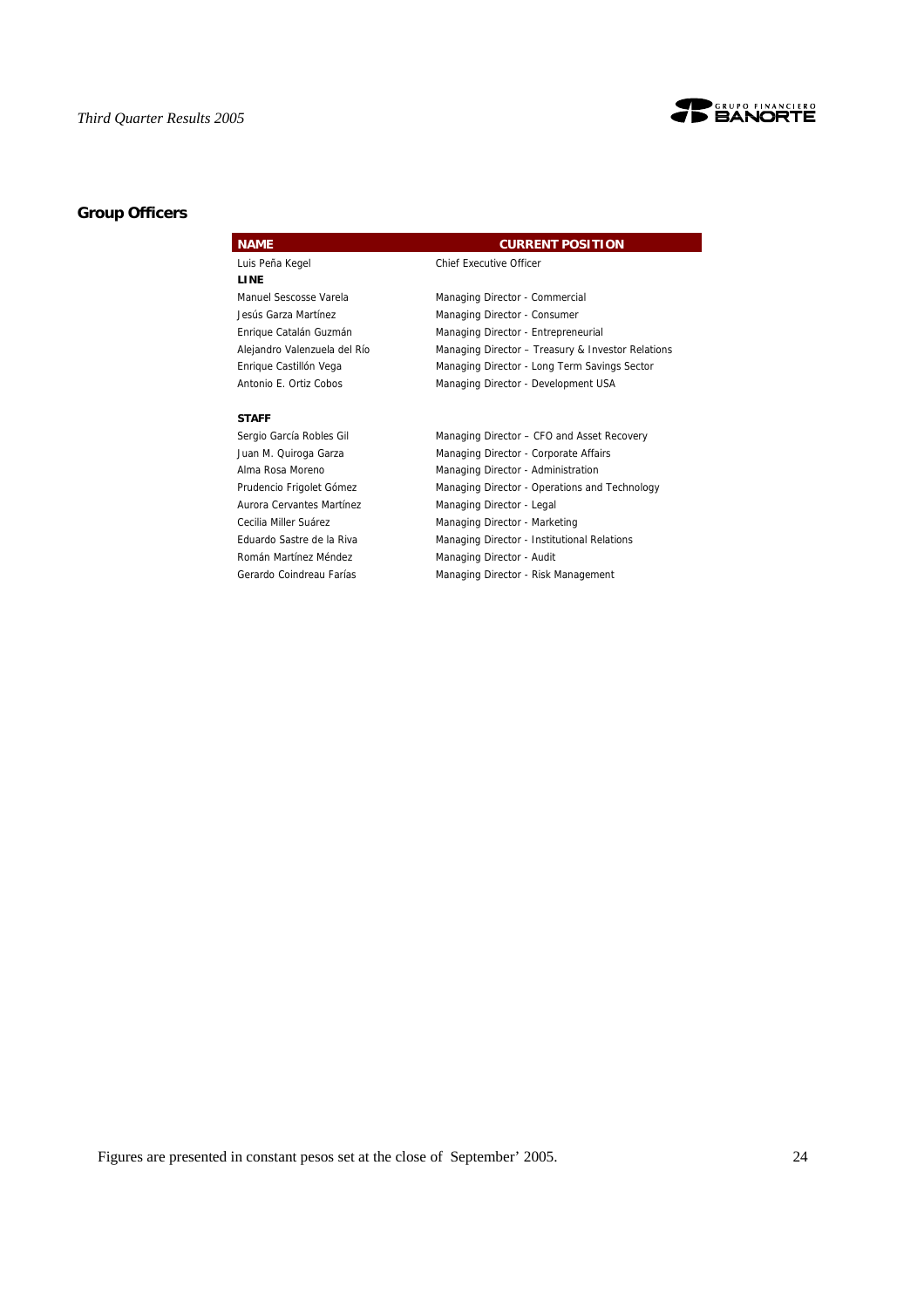

# **ANNEX 3 .-Accounting Changes and Regulations**

**General provisions applicable to the financial information of the regulating agencies of financial institutions subject to CNByV supervision.-** On April 27, 2005, the CNByV issued general provisions applicable to the financial information of the regulating agencies of financial groups. The purpose is to uniform the type of financial information of the financial groups that the regulating agencies make public in order to make the analysis of their solvency and economic stability easier and serve as a basis for informed saving and investment decision-making. GFNorte´s Financial Statements can be find in our website at www.banorte.com/informacion\_financiera

**General provisions that establish the requirements that external auditors and loan institutions must meet regarding External Auditing services.-** Last April 27, 2005, the CNByV issued general provisions applicable to the requirements that external auditors should meet in the work and reports submitted to the CNByV.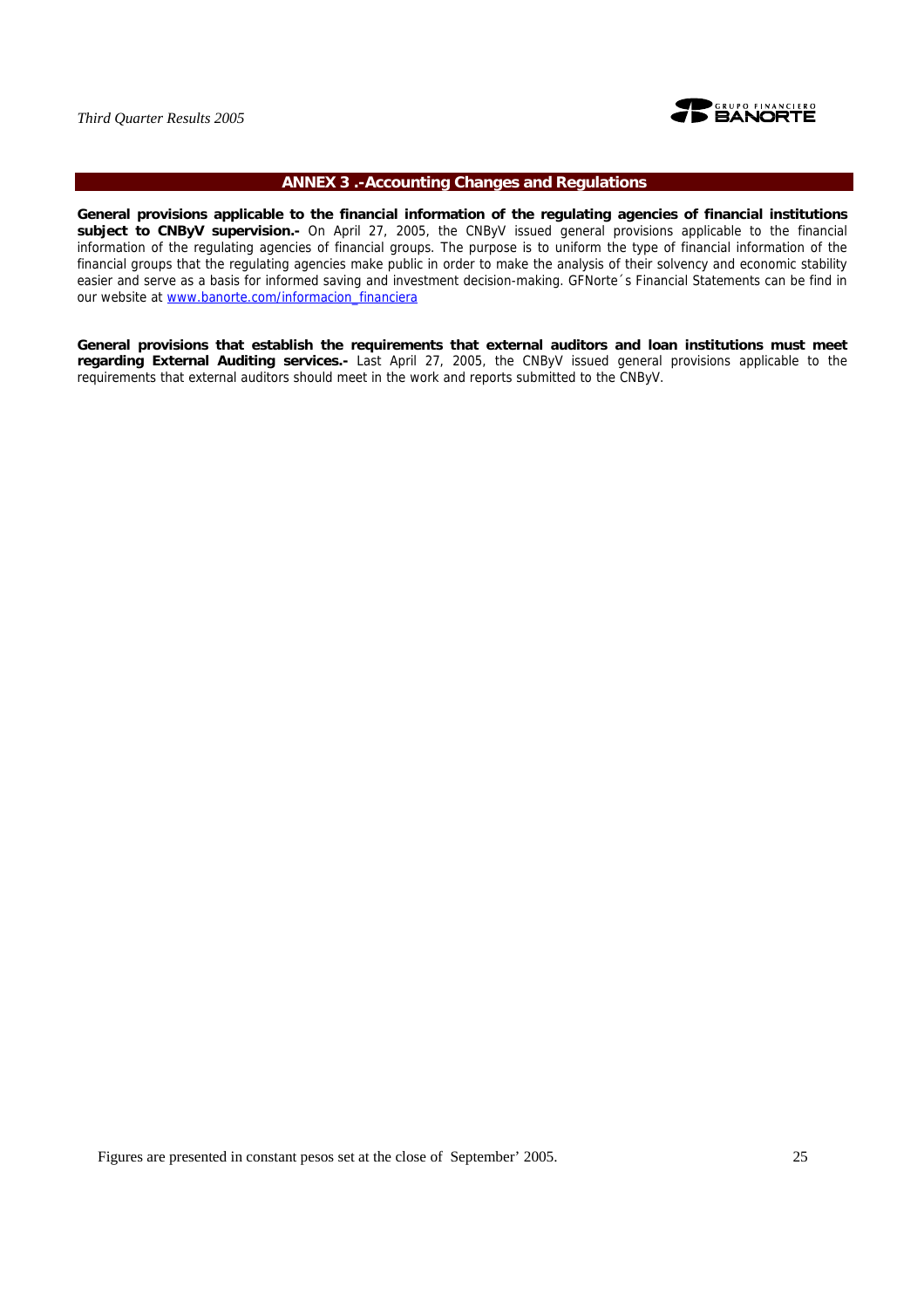

# **ANNEX 4 .-Loan Portfolio sales to Sólida Administradora de Portafolios**

Last February, Banorte sold Ps 1.9 billion (Ps 1.861 billion in Past-due loans & Ps 64 million in Performing loans) of its own portfolio (including interests) to its subsidiary Sólida Administradora de Portafolios, S.A. de C.V. for Ps 378 million. As the transaction was based on the August 2002 figures, the final figure that affected the February balance was Ps 1.856 billion, considering collecting since August 2002. Along with the past-due portfolio, Ps 1.577 billion in associated loan reserves were cancelled.

As instructed by the CNBV, we show the integration of the loan portfolio sold in 1Q03 by Banorte to its subsidiary Sólida Administradora de Portafolios, S.A. de C.V. The Purpose of this sale was to concentrate the portfolio in this specialized recovery unit as it had been managing the collections of this loans since before. This was a one time operation and is not a recurrent procedure to transfer loans to Sólida.

|                             |                          | Local Currency (2) |                     | <b>Foreign Currency</b>  |        |                          | <b>Total</b>             |                          |        |
|-----------------------------|--------------------------|--------------------|---------------------|--------------------------|--------|--------------------------|--------------------------|--------------------------|--------|
| (Millions of Nominal Pesos) | lug'05                   | lun'05             | $\varepsilon$ ep'05 | lug'05                   | lun'05 | $\varepsilon$ ep'05      | lug'05                   | lun'05                   | Sep'05 |
| <b>Performing Loans</b>     |                          |                    |                     |                          |        |                          |                          |                          |        |
| Commercial                  | 5                        | 22                 | 22                  | 5                        |        |                          | 10                       | 22                       | 22     |
| Consumer                    | $\overline{\phantom{a}}$ |                    | $\blacksquare$      | ٠                        |        |                          | $\overline{\phantom{a}}$ | $\overline{\phantom{a}}$ |        |
| Mortgage                    | 54                       | 96                 | 90                  | ٠                        |        |                          | 54                       | 96                       | 90     |
| <b>Total</b>                | 59                       | 118                | 112                 | 5                        | ۰      | ٠                        | 64                       | 118                      | 112    |
|                             |                          |                    |                     |                          |        |                          |                          |                          |        |
| <b>Non Performing Loans</b> |                          |                    |                     |                          |        |                          |                          |                          |        |
| Commercial                  | 405                      | 407                | 400                 | 293                      | 150    | 150                      | 698                      | 557                      | 550    |
| Consumer                    | 81                       | 75                 | 75                  |                          |        |                          | 81                       | 75                       | 75     |
| Mortgage                    | 1,112                    | 634                | 620                 | ٠                        |        | ٠                        | 1,112                    | 634                      | 620    |
| <b>Total</b>                | 1,598                    | 1,116              | 1,095               | 293                      | 150    | 150                      | 1,891                    | 1,266                    | 1,245  |
|                             |                          |                    |                     |                          |        |                          |                          |                          |        |
|                             | 1,657                    | 1,234              | 1,207               | 298                      | 150    | 150                      | 1,955                    | 1,384                    | 1,357  |
| <b>TOTAL LOANS</b>          |                          |                    |                     |                          |        |                          |                          |                          |        |
| Loan Loss Reserves (1)      |                          |                    |                     |                          |        |                          |                          |                          |        |
| Commercial                  | 326                      | 411                | 403                 | 246                      | 142    | 142                      | 572                      | 553                      | 545    |
|                             | 77                       | 75                 | 75                  | $\overline{\phantom{a}}$ |        | $\overline{\phantom{0}}$ | 77                       | 75                       | 75     |
| Consumer                    | 669                      | 582                | 567                 | ٠                        |        |                          | 669                      | 582                      | 567    |
| Mortgage                    |                          |                    |                     |                          |        |                          |                          |                          |        |
| <b>Total</b>                | 1,072                    | 1,068              | 1,045               | 246                      | 142    | 142                      | 1,318(4)                 | 1,210                    | 1,187  |

(1) Reserve requirements using the same classification method used for the bank.

(2) Includes UDIS.

(3) The dollar portfolio and reserves are re-expressed in pesos.

(4) The original amount of Ps 1,577 million was correct as instructed by CNBV in 1Q04.

Note 1.- The Reserve surplus as of September'05 was Ps 141 million.

Note 2.- Banorte has a 99.99% stake in Sólida.

In 3Q05 the Loan portfolio showed changes due to allocations for Ps 22 million, restructuring for Ps 10 million, and foreclosed for Ps 11 millons and Ps 13 million in write-offs and scale-downs. There were write-offs and scale-downs for Ps 10 million and foreclosed of Ps 10 millions in the Loan Reserves. There were transfers from performing loans to past due loans for Ps 8 million and transfers from past due loans to performing loans for Ps 6 million.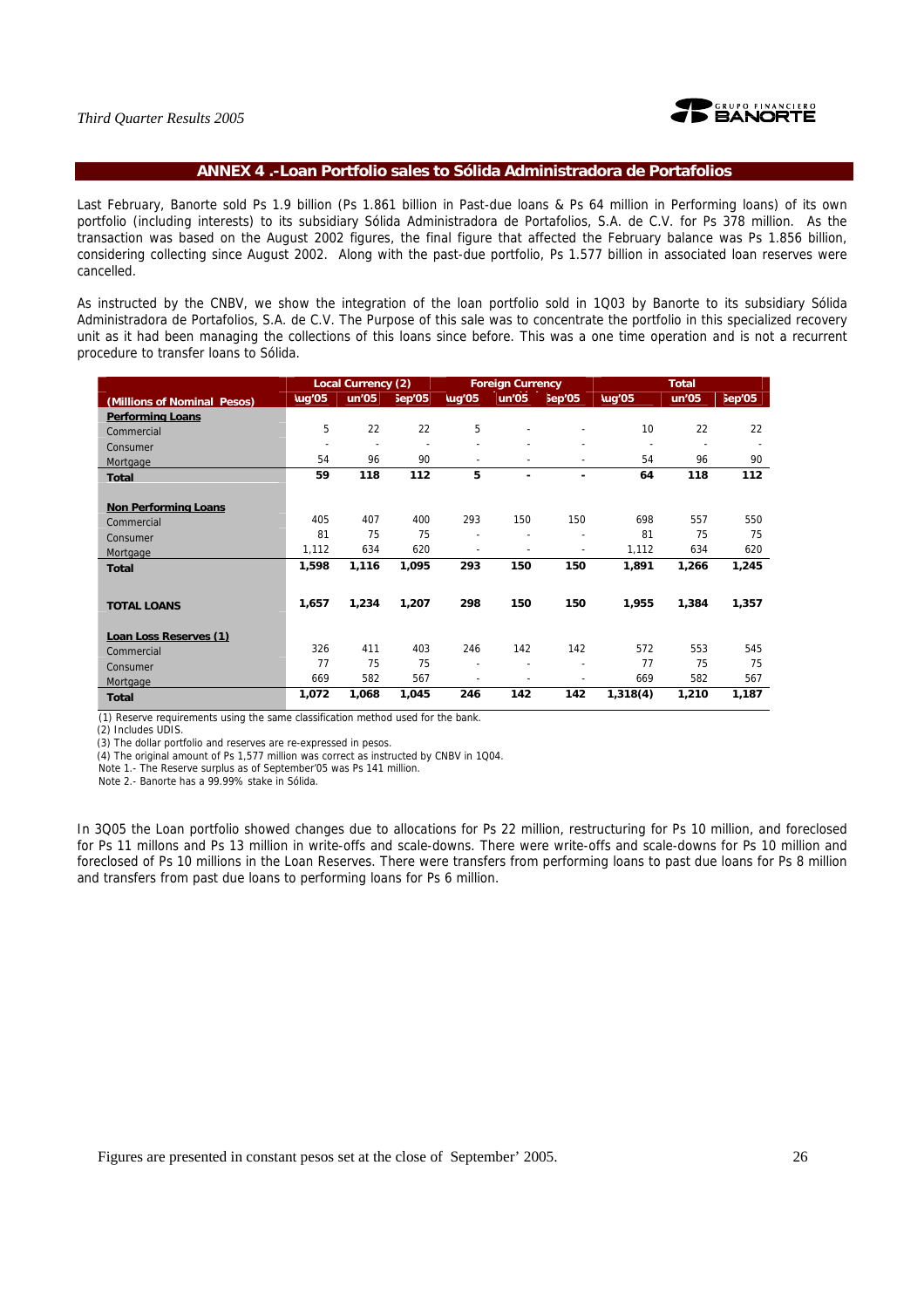



# **BANORTE'S LOAN PORTFOLIO INCLUDING LOANS SOLD TO SÓLIDA**

|                                 | Local Currency (1) |        | Foreign Currency (USD)(2) |        | <b>Total</b> |         |
|---------------------------------|--------------------|--------|---------------------------|--------|--------------|---------|
| (Millions of Nominal Pesos)     | Junr'05            | Sep'05 | Junr'05                   | Sep'05 | Junr'05      | Sep'05  |
| <b>Performing Loans</b>         |                    |        |                           |        |              |         |
| Commercial                      | 35,942             | 38.674 | 7,148                     | 6.894  | 43,090       | 45,568  |
| <b>Financial Intermediaries</b> | 2.472              | 2.949  | 496                       | 443    | 2.968        | 3.392   |
| Consumer                        | 13.157             | 14.306 | $\mathbf{1}$              | 1      | 13.158       | 14.307  |
| Mortgage                        | 20.346             | 21.614 |                           |        | 20.346       | 21,614  |
| <b>Goverment Entities</b>       | 12.307             | 12.673 | 573                       | 529    | 12.880       | 13,202  |
| Fobaproa / IPAB                 | 7,003              | 2,539  |                           |        | 7.003        | 2,539   |
| <b>Performing Loans</b>         | 91,227             | 92,755 | 8,218                     | 7,867  | 99,445       | 100,622 |
|                                 |                    |        |                           |        |              |         |
| <b>Non Performing Loans</b>     |                    |        |                           |        |              |         |
| Commercial                      | 808                | 835    | 212                       | 214    | 1,020        | 1,049   |
| Consumer                        | 437                | 448    |                           |        | 437          | 448     |
| Mortgage                        | 1,379              | 1,383  |                           |        | 1,379        | 1,383   |
| <b>Goverment Entities</b>       |                    |        |                           |        |              |         |
| <b>Non Performing Loans</b>     | 2,624              | 2,666  | 212                       | 214    | 2,836        | 2,880   |
|                                 | 93.851             | 95,421 | 8,430                     | 8,081  | 102.281      | 103,502 |
| <b>TOTAL LOANS</b>              |                    |        |                           |        |              |         |
| <b>Loan Loss Reserves</b>       | 3.499              | 3.677  | 347                       | 347    | 3.846        | 4,024   |
| <b>Net Loan Portfolio</b>       | 90,352             | 91,744 | 8,083                     | 7,734  | 98,435       | 99,478  |
| <b>Loan Loss Reserves</b>       |                    |        |                           |        | 135.61%      | 139.72% |
| % Past Due Loans                |                    |        |                           |        | 2.77%        | 2.78%   |

(1) Includes UDIS.

(2) The dollar portfolio and reserves are re-expressed in pesos.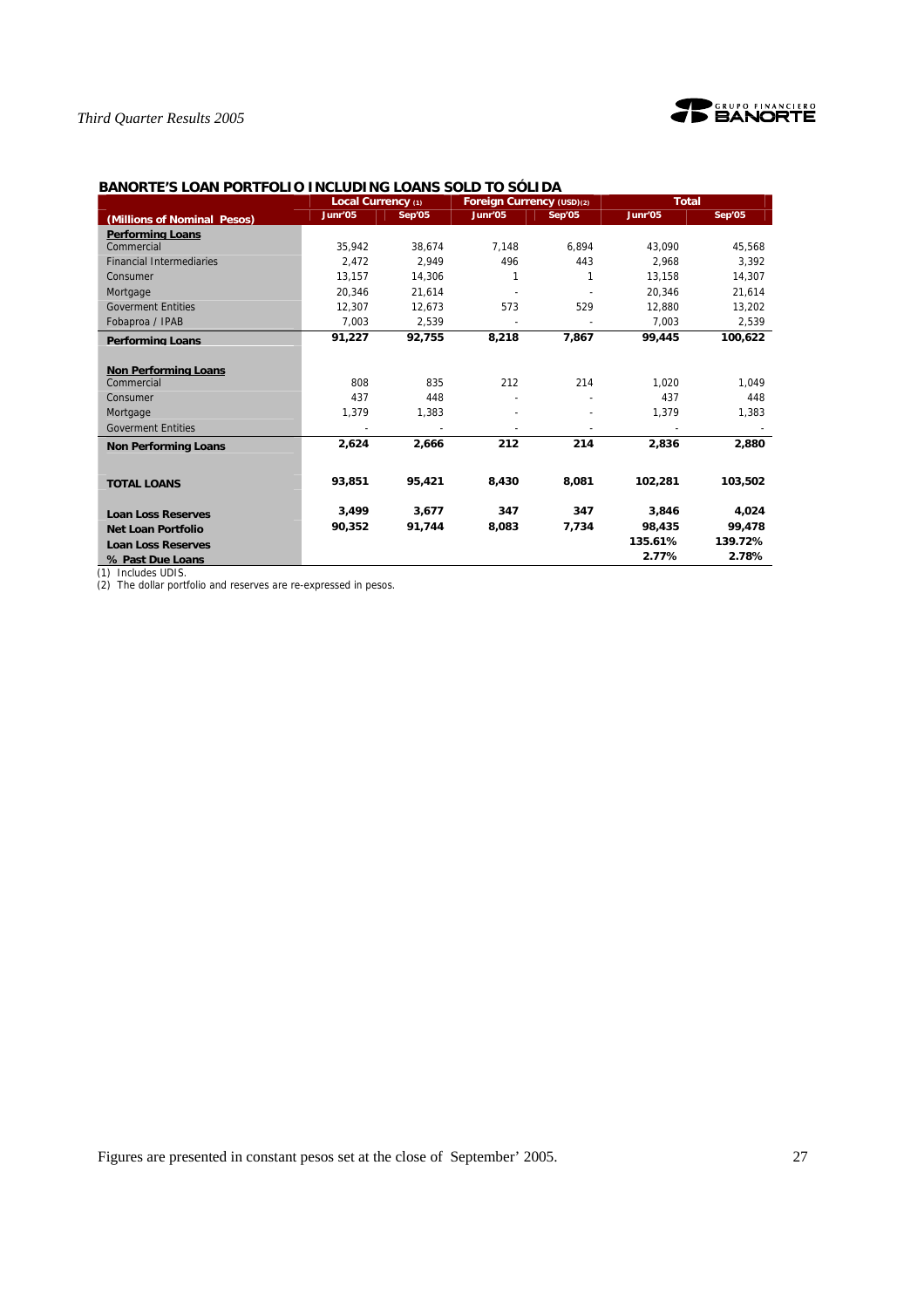

# **ANNEX 5 .- Financial Statements**

|                                                                    |                |          |                | <b>HOLDING</b> - Income Statement (Millions of Pesos) |                 |                     |                          |                                   |          |             |
|--------------------------------------------------------------------|----------------|----------|----------------|-------------------------------------------------------|-----------------|---------------------|--------------------------|-----------------------------------|----------|-------------|
|                                                                    | 1004           | 2004     | 3Q04           | 4Q04                                                  | <b>ACUM</b>     | 1005                | 2005                     | 3005                              | 4005     | <b>ACUM</b> |
| Income from Subsidiaries and                                       | 594            | 596      | 557            | 921                                                   | 2,669           | 1,102               | 2,064                    | 1,329                             |          | 4,496       |
| <b>Interest Expense</b>                                            |                |          |                |                                                       |                 |                     |                          |                                   |          |             |
| <b>Trading Income</b>                                              |                |          |                |                                                       |                 |                     |                          |                                   |          |             |
| Fees & Tarifs                                                      |                |          |                |                                                       |                 |                     |                          |                                   |          |             |
| <b>REPOMO</b>                                                      | (1)            |          | (1)            | (3)                                                   | (5)             |                     |                          | (1)                               |          | (1)         |
| <b>Total Operating Income</b>                                      | 592            | 596      | 557            | 919                                                   | 2,664           | 1,102               | 2,064                    | 1,329                             |          | 4,495       |
| Operation & Administrative expenses                                | 1              | 1        | $\mathbf{1}$   | 1                                                     | 2               | $\mathbf{1}$        | $\overline{\phantom{a}}$ |                                   |          | 1.          |
| <b>Operating Income</b>                                            | 592            | 595      | 556            | 918                                                   | 2.661           | 1.101               | 2.064                    | 1.329                             |          | 4.494       |
| Non Operating Income                                               |                |          | $\overline{a}$ | 14                                                    | 15              |                     |                          |                                   |          |             |
| Non Operating Expense                                              |                |          | (1)            | (1)                                                   | (2)             |                     |                          |                                   |          | (1)         |
| <b>Non Operating Income</b>                                        |                |          |                | 14                                                    | 13              |                     |                          |                                   |          |             |
| Pre-tax Income                                                     | 591            | 595      | 556            | 932                                                   | 2,674           | 1,101               | 2,064                    | 1.329                             |          | 4,494       |
| Income Tax & Profit Sharing                                        | 4              | 4        | 4              | 4                                                     | 15              | $\overline{2}$      | $\overline{2}$           | 3                                 |          | 6           |
| Tax on Assets                                                      |                |          |                |                                                       |                 |                     |                          |                                   |          |             |
|                                                                    |                |          |                |                                                       |                 |                     |                          |                                   |          |             |
| Deferred Inc. Tax and Profit sharing                               | $\blacksquare$ |          |                |                                                       |                 |                     |                          |                                   |          |             |
|                                                                    | 4              | 4        | 4              | 4                                                     | 15              | $\overline{2}$      | $\overline{2}$           | 3                                 |          | 6           |
| Net income from Continuos                                          | 587            | 592      | 552            | 929                                                   | 2,660           | 1,099               | 2,062                    | 1,326                             |          | 4,487       |
| Extraordinary Items, net                                           |                |          |                |                                                       |                 |                     |                          |                                   |          |             |
| <b>Total Net Income</b>                                            | 587            | 592      | 552            | 929                                                   | 2,660           | 1,099               | 2,062                    | 1,326                             |          | 4,487       |
|                                                                    |                |          |                | <b>HOLDING - BALANCE SHEET</b>                        |                 | (Millions of Pesos) |                          |                                   |          |             |
|                                                                    |                | 1004     | 2004           | 3Q04                                                  | 4Q04            | 1005                |                          | 2005                              | 3005     | 4Q05        |
| Cash and due from Banks                                            |                | 67       | 68             | 73                                                    | 59              |                     | 49                       | 60                                | 91       |             |
| <b>Financial Instruments:</b>                                      |                |          |                | ä,                                                    |                 |                     |                          |                                   |          |             |
| Sundry debtors and other assets, net                               |                | 4        | 4              | 56                                                    | 45              |                     | 4                        | 4                                 |          |             |
| Real Estate, Furniture & Equipment, net                            |                |          |                |                                                       |                 |                     |                          |                                   |          |             |
| Investments in subsidiaries<br>Deferred taxes                      |                | 14,533   | 15,162         | 15,673                                                | 15,578          | 16,835              |                          | 18,531                            | 19,842   |             |
| Goodwill                                                           |                | 44       | 43             | 42                                                    | 41              |                     | 40                       | 39                                | 39       |             |
| Other Assets, Deferred charges, intang                             |                | 1        | 1              |                                                       |                 |                     | 1                        | 1                                 | 1        |             |
| <b>TOTAL ASSETS</b>                                                |                | 14,650   | 15,279         | 15,846                                                | 15,723          | 16,930              |                          | 18,645                            | 19,973   |             |
| <b>LIABILITIES</b>                                                 |                |          |                |                                                       |                 |                     |                          |                                   |          |             |
| Due to banks and correspondents                                    |                |          |                | ٠                                                     |                 |                     |                          |                                   |          |             |
| Income Tax & Profit Sharing                                        |                | 4        | $\overline{7}$ | 11                                                    |                 |                     | 1                        | 3                                 | 1        |             |
| Other Payable accounts                                             |                |          |                | $\overline{a}$                                        |                 |                     |                          |                                   |          |             |
| Other payable accounts                                             |                | 4        | 7              | 11                                                    |                 |                     | 2                        | 3                                 | 1        |             |
| <b>Deferred taxes</b>                                              |                |          |                |                                                       |                 |                     | ÷                        |                                   |          |             |
| <b>TOTAL LIABILITIES</b>                                           |                | 4        | $\overline{7}$ | 11                                                    |                 |                     | $\overline{2}$           | 3                                 | 1        |             |
| STOCKHOLDER 'S EQUITY                                              |                |          |                |                                                       |                 |                     |                          |                                   |          |             |
| Paid-in Capital                                                    |                | 5,703    | 5,703          | 5,704                                                 | 5,703           | 5,704               |                          | 5,703                             | 5,703    |             |
| Share subscription premiums<br>Subordinated Convertible Debentures |                | 1,695    | 1,695          | 1,695<br>٠                                            | 1,695<br>$\sim$ | 1,695               |                          | 1,695<br>$\overline{\phantom{a}}$ | 1,695    |             |
| <b>Subscribed Capital</b>                                          |                | 7,398    | 7,398          | 7,399                                                 | 7,398           | 7,398               |                          | 7,398                             | 7,398    |             |
| <b>Capital Reserves</b>                                            |                | 1,412    | 1,528          | 1,533                                                 | 1,533           | 1,533               |                          | 1,652                             | 1,672    |             |
| <b>Retained Earnings</b>                                           |                | 14,310   | 14,211         | 14,211                                                | 13,692          | 16,352              |                          | 16,220                            | 16,220   |             |
| Surplus (Deficit) from securities                                  |                |          |                |                                                       |                 |                     |                          |                                   |          |             |
| Results of foreign operations exchange                             |                |          |                |                                                       |                 |                     |                          |                                   |          |             |
| Excess (Insuf.) in capital restatement                             |                | (5, 817) | (5, 813)       | (5, 814)                                              | (5, 819)        | (5, 819)            |                          | (5, 818)                          | (5, 819) |             |
| Non Mon assets results Fixed Assets                                |                |          |                |                                                       |                 |                     |                          |                                   |          |             |
| Non Mon assets results Investm                                     |                | (3, 244) | (3, 233)       | (3, 225)                                              | (3, 741)        | (3,635)             |                          | (3,970)                           | (3,987)  |             |
| Adjustment in the employees pension                                |                |          |                |                                                       |                 |                     |                          |                                   |          |             |
| Accumulated Deferred tax effect                                    |                |          |                |                                                       |                 |                     |                          |                                   |          |             |
| Net Income                                                         |                | 587      | 1,179          | 1,731                                                 | 2,660           | 1,099               |                          | 3,162                             | 4,487    |             |
| <b>Earned Capital</b>                                              |                | 7,248    | 7,873          | 8,436                                                 | 8,325           | 9,530               |                          | 11,244                            | 12,574   |             |
| <b>Total Stockholder</b> 's Equity                                 |                | 14,646   | 15,271         | 15,834                                                | 15,723          | 16,928              |                          | 18,642                            | 19,972   |             |
| <b>TOTAL LIABILITIES &amp;</b>                                     |                | 14,650   | 15,279         | 15,846                                                | 15,723          | 16,930              |                          | 18,645                            | 19,973   |             |
|                                                                    |                |          |                | <b>MEMORANDUM ACCOUNTS OF HOLDING</b>                 |                 |                     | (Millions of Pesos)      |                                   |          |             |
|                                                                    |                | 1004     | 2004           | 3004                                                  | 4Q04            | 1005                |                          | 2005                              | 3Q05     | 4005        |
| Client securities held in custody                                  |                | 3,644    | 3,855          | 3,802                                                 | 3,720           | 3,748               |                          | 3,740                             | 3,716    |             |
| Other trust account items                                          |                | 117      | 117            | 115                                                   | 113             |                     | 112                      | 112                               | 111      |             |
|                                                                    |                | 3,761    | 3,971          | 3,918                                                 | 3,833           | 3,860               |                          | 3,851                             | 3,827    |             |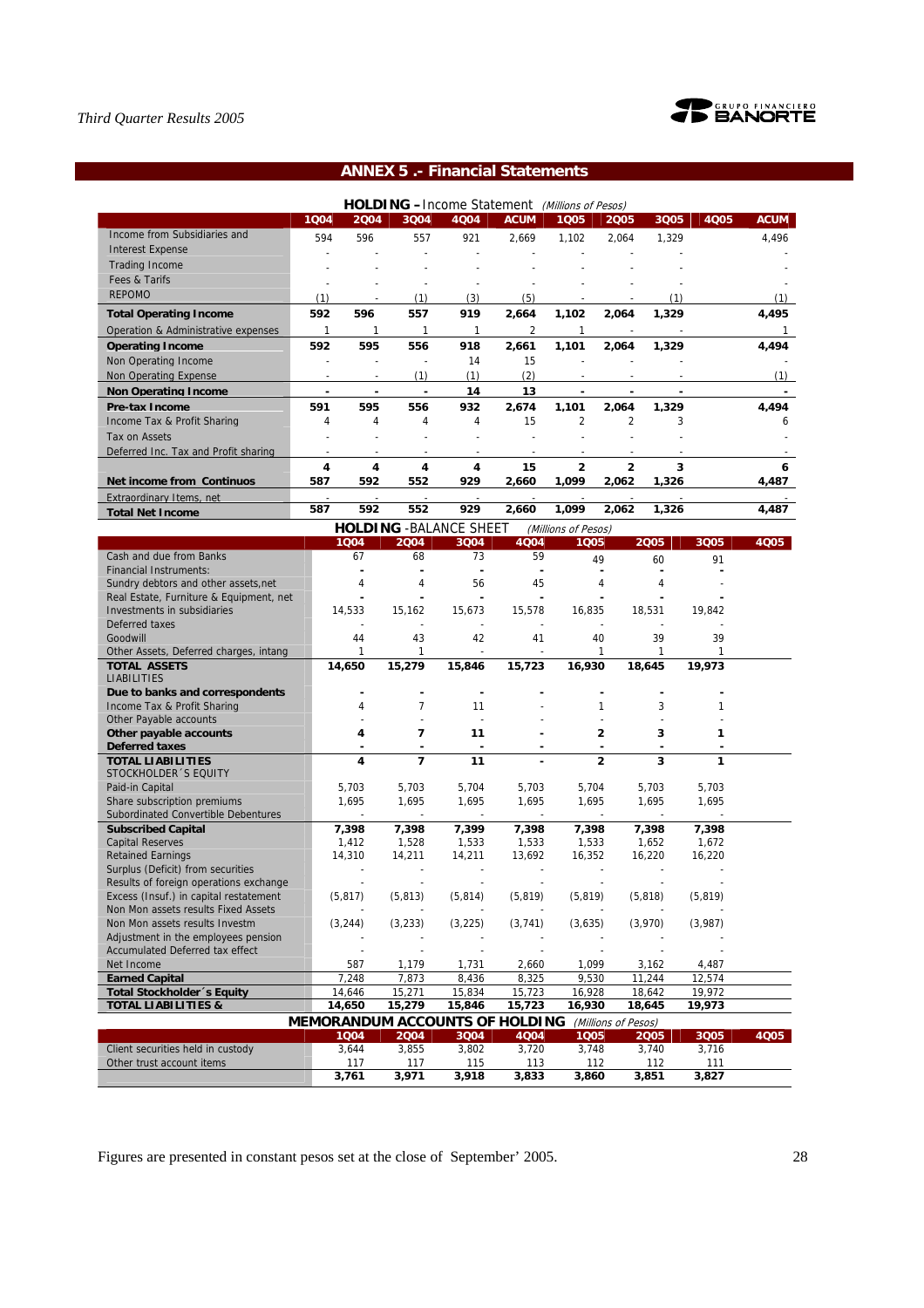

| <b>GRUPO FINANCIERO BANORTE-CONSOLIDATED INCOME STATEMENT</b><br>(Millions of Pesos) |             |              |       |       |                 |       |            |         |                     |  |
|--------------------------------------------------------------------------------------|-------------|--------------|-------|-------|-----------------|-------|------------|---------|---------------------|--|
|                                                                                      | 1004        | 2004         | 3Q04  | 4Q04  | <b>ACUM</b>     | 1Q05  | 2005       | 3Q05    | 4Q05<br><b>ACUM</b> |  |
| Interest Income                                                                      | 5,428       | 5,905        | 6,615 | 7,230 | 25,179          | 7,169 | 8,848      | 9,164   | 25,180              |  |
| <b>Interest Expense</b>                                                              | 3,354       | 3,702        | 4,010 | 4,459 | 15,525          | 4,323 | 5,546      | 5,945   | 15,813              |  |
| Loan Fees                                                                            | 167         | 118          | 123   | 170   | 578             | 94    | 132        | 148     | 373                 |  |
| <b>Fees Paid</b>                                                                     | 21          | 22           | 22    | 24    | 89              | 25    | 27         | 34      | 85                  |  |
| Net Interest Income (NII)                                                            | 2,221       | 2,299        | 2.706 | 2,916 | 10,142          | 2,915 | 3,407      | 3,333   | 9.656               |  |
| Repomo-Margin                                                                        | 1           |              | (46)  | (95)  | (140)           | (33)  | (12)       | (38)    | (83)                |  |
| <b>NII after Repomo</b>                                                              | 2,221       | 2,299        | 2,660 | 2,821 | 10,002          | 2,882 | 3,395      | 3,295   | 9,572               |  |
| Loan Loss Provisions                                                                 | 125         | 313          | 328   | 352   | 1,119           | 216   | 355        | 469     | 1,040               |  |
| <b>Loss Sharing Provisions</b>                                                       | 13          | 20           | 33    | 25    | 91              | 33    | 35         | (10)    | 58                  |  |
| <b>NII after Provisions</b>                                                          | 2,084       | 1,966        | 2,299 | 2,444 | 8,792           | 2,634 | 3,004      | 2,836   | 8,474               |  |
| Fund transfers                                                                       | 59          | 49           | 46    | 41    | 194             | 37    | 47         | 49      | 132                 |  |
| Account management                                                                   | 198         | 233          | 285   | 275   | 991             | 243   | 252        | 242     | 736                 |  |
| Fiduciary                                                                            | 45          | 51           | 50    | 47    | 193             | 45    | 54         | 53      | 153                 |  |
| Income from Loan Portfolios Acquired                                                 | 178         | 151          | 206   | 160   | 694             | 282   | 152        | 705     | 1,139               |  |
| <b>Electronic Banking Services</b>                                                   | 78          | 96           | 109   | 147   | 430             | 143   | 157        | 158     | 458                 |  |
| <b>Credit Card</b>                                                                   | 289         | 317          | 317   | 270   | 1,193           | 245   | 255        | 271     | 770                 |  |
| Fees from IPAB                                                                       | 92          | 101          | 147   | 76    | 416             | 79    | 61         | (6)     | 134                 |  |
| Other fees                                                                           | 570         | 437          | 455   | 441   | 1,903           | 518   | 399        | 519     | 1,436               |  |
| Fees on services,                                                                    | 1,510       | 1,433        | 1,615 | 1,458 | 6,015           | 1,592 | 1,377      | 1,990   | 4,959               |  |
| <b>Fund transfers</b>                                                                |             |              |       |       |                 | 2     | 2          | 2       | 7                   |  |
| Other fees                                                                           | 140         | 133          | 117   | 125   | 515             | 122   | 124        | 133     | 379                 |  |
| Expenses from Loan Portfolios Acquired                                               | 120         | 101          | 143   | 102   | 465             | 184   | 122        | 380     | 686                 |  |
| Fees paid,                                                                           | 260         | 233          | 260   | 227   | 980             | 309   | 248        | 515     | 1,072               |  |
| Foreign exchange                                                                     | 131         | 158          | 64    | 42    | 396             | 60    | 38         | 99      | 198                 |  |
| Securities - Realized gains                                                          | 336         | (109)        | 79    | 184   | 490             | 86    | 514        | 129     | 729                 |  |
| Securities- Unrealized gains                                                         | 15          | 41           | (30)  | (8)   | 17              | 40    | (42)       | 14      | 12                  |  |
| <b>Market-related Income</b>                                                         | 482         | 89           | 113   | 218   | 902             | 186   | 510        | 243     | 939                 |  |
| <b>Total Non Interest Income</b>                                                     | 1,731       | 1,289        | 1,467 | 1,449 | 5,936           | 1,469 | 1,639      | 1,718   | 4,826               |  |
| <b>Total Operating Income</b>                                                        | 3,815       | 3,255        | 3,766 | 3,893 | 14,729          | 4,103 | 4,644      | 4,554   | 13,300              |  |
| Personnel                                                                            | 1,201       | 1,122        | 1,358 | 1,086 | 4,768           | 1,063 | 1,084      | 1,102   | 3,249               |  |
| <b>Professional Fees</b>                                                             | 123         | 126          | 136   | 134   | 519             | 144   | 191        | 153     | 488                 |  |
| Administrative and Promotion Expenses                                                | 776         | 762          | 787   | 686   | 3,009           | 760   | 749        | 933     | 2,441               |  |
| Rents, depreciation and amortization                                                 | 450         | 437          | 425   | 463   | 1,774           | 421   | 424        | 399     | 1,244               |  |
| Taxes, other than income tax                                                         | 181         | 169          | 132   | 24    | 506             | 120   | 100        | 122     | 342                 |  |
| <b>Contributions to IPAB</b>                                                         | 189         | 191          | 198   | 193   | 771             | 148   | 148        | 148     | 443                 |  |
| Corporate expenses Recoveries                                                        |             |              |       |       |                 |       |            |         |                     |  |
| <b>Non-Interest Expense</b><br><b>Operating Income</b>                               | 2.921       | 2.806        | 3.035 | 2.585 | 11,348<br>3,381 | 2.655 | 2.695      | 2.855   | 8.206               |  |
| <b>Other Revenues</b>                                                                | 894         | 449          | 731   | 1.307 | 1,884           | 1.448 | 1.948      | 1.698   | 5.094               |  |
| Foreign exchange                                                                     | 458         | 510          | 467   | 450   | ÷,              | 369   | 540        | 207     | 1,116               |  |
| <b>Recoveries</b>                                                                    | ч.          | ÷,           | ÷,    | ÷,    | 316             | ÷,    | ÷,         |         |                     |  |
| Repomo-other revenues                                                                | 24          | 212          | 30    | 51    | 29              | 45    | 1,207      | 56<br>1 | 1,308               |  |
| <b>Non Operating Income</b>                                                          | 8           | 1            | 7     | 13    | 2,229           | 4     | 3<br>1.750 |         | 8                   |  |
| Other Expense                                                                        | 489         | 723          | 503   | 514   | (1, 872)        | 418   |            | 264     | 2,431               |  |
| Foreign exchange                                                                     | (523)       | (455)        | (465) | (429) |                 | (349) | (804)      | (164)   | (1,316)             |  |
| Repomo-other Expenses                                                                | (147)       | (9)          | (95)  | (143) | (393)           | (33)  | (11)       | (44)    | (89)                |  |
| <b>Non Operating Expense</b>                                                         | (670)       | (464)        | (559) | (571) | (2, 265)        | (382) | (815)      | (208)   | (1, 405)            |  |
| Non Operating Income (Expense), net                                                  | (181)       | 259          | (56)  | (58)  | (36)            | 36    | 935        | 56      | 1,026               |  |
| Pre-tax Income                                                                       | 714         | 707          | 675   | 1,250 | 3,345           | 1,484 | 2,883      | 1,754   | 6,120               |  |
| <b>Income Tax</b>                                                                    | 86          | 41           | 78    | 25    | 230             | 173   | 389        | 391     | 952                 |  |
| Profit sharing                                                                       | 77          | 56           | 43    | 67    | 243             | 133   | 273        | 144     | 550                 |  |
| Tax on Assets                                                                        | 10          | 9            | 7     | 7     | 33              | 9     | 8          | 8       | 25                  |  |
| Deferred Inc. Tax and Profit sharing                                                 | (11)        | $\mathbf{1}$ | 13    | 216   | 220             | 100   | 143        | (83)    | 160                 |  |
|                                                                                      | <u> 161</u> | 108          | 141   | 315   | 725             | 414   | 813        | 460     | 1.687               |  |
| Net Income before subsidiaries                                                       | 553         | 599          | 534   | 935   | 2,620           | 1.070 | 2.070      | 1.294   | 4.434               |  |
| Subsidiaries 'net income                                                             | 87          | 23           | 73    | 42    | 226             | 112   | 83         | 120     | 316                 |  |
| Net Income from continuos operations                                                 | 640         | 622          | 607   | 977   | 2,846           | 1.182 | 2.154      | 1.414   | 4.750               |  |
| Extraodinary items, net                                                              |             |              |       |       |                 |       |            |         |                     |  |
| <b>Minority Interest</b>                                                             | 53          | 31           | 55    | 48    | 186             | 82    | 91         | 88      | 262                 |  |
|                                                                                      |             |              |       |       |                 |       |            |         |                     |  |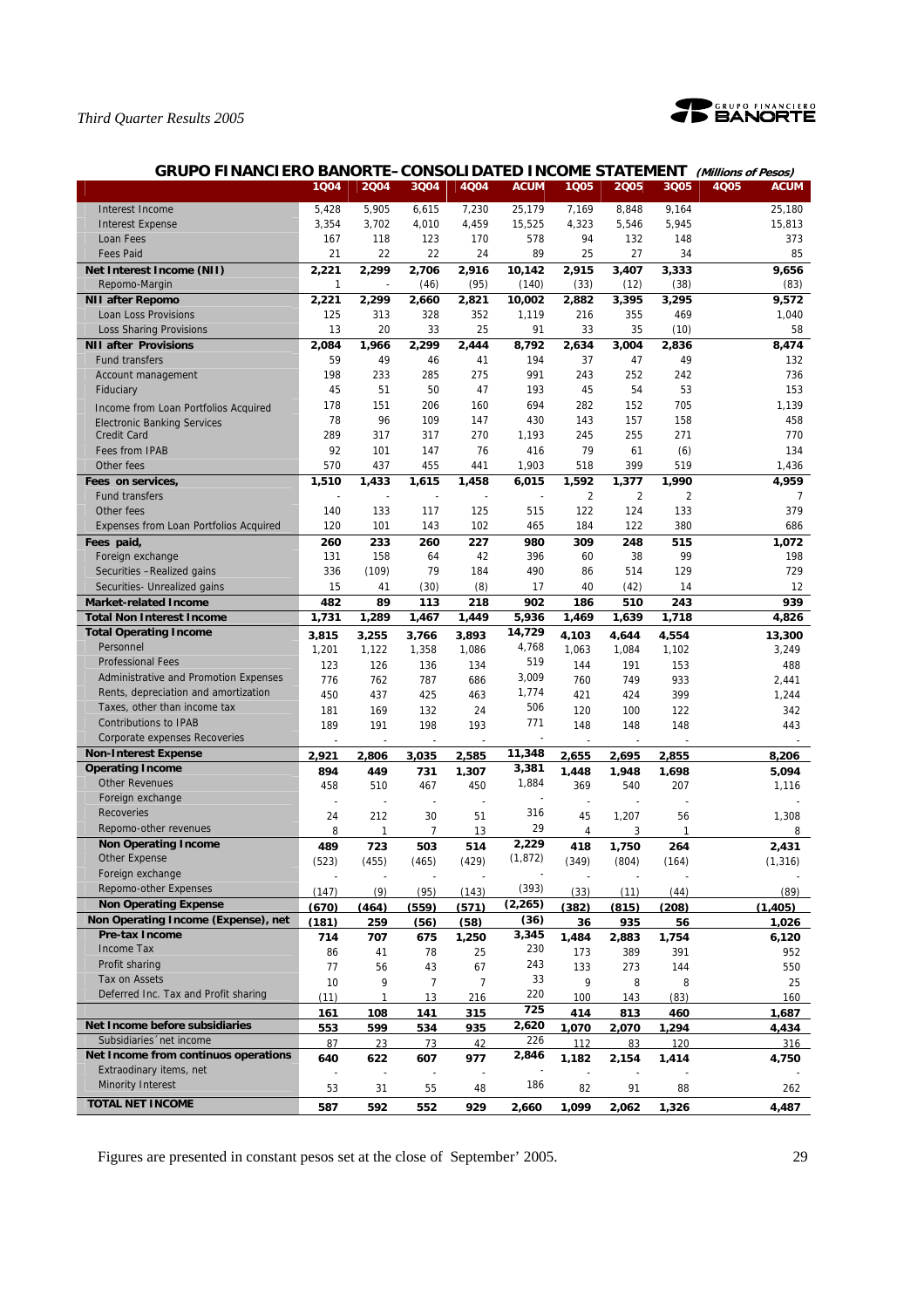

|                                         |                |         |                |         |         |                          | $ \cdots$ $\cdots$ $\cdots$ $\cdots$ |      |
|-----------------------------------------|----------------|---------|----------------|---------|---------|--------------------------|--------------------------------------|------|
|                                         | 1004           | 2004    | 3004           | 4004    | 1005    | 2005                     | 3Q05                                 | 4Q05 |
| <b>Cash and due from Banks</b>          | 32,008         | 35,315  | 33,795         | 39,944  | 35,539  | 39,481                   | 35,858                               |      |
| <b>Negotiable Instruments</b>           | 5,785          | 6,276   | 6,820          | 10,806  | 5,198   | 6,374                    | 4,122                                |      |
| Securities held for sale                | 627            | 432     | 187            | 246     | 275     | 245                      | 249                                  |      |
| Securities held to maturity             | 11,305         | 10,844  | 10,484         | 9,138   | 10,025  | 12,415                   | 12,298                               |      |
| <b>Financial Instruments:</b>           | 17,718         | 17,552  | 17,490         | 20,191  | 15,497  | 19,034                   | 16,669                               |      |
| Non-assigned securities to pay          | $\overline{7}$ | 52      | $\sim$         |         |         |                          |                                      |      |
| Repurchase agreements, net              | 147            | 68      | 100            | 51      | 70      | 93                       | 65                                   |      |
| Operations with collateral              |                |         |                |         |         |                          |                                      |      |
| Futures receivable, net                 |                |         |                |         |         |                          |                                      |      |
| Options and derivatives, net            | $\overline{7}$ | 26      | 6              | 6       | 37      |                          | 277                                  |      |
| <b>Repos &amp; Derivatives:</b>         | 161            | 145     | 107            | 56      | 107     | 93                       | 343                                  |      |
| Commercial                              | 39.804         | 41,853  | 43,228         | 47.099  | 48,824  | 49,166                   | 51,512                               |      |
| <b>Financial Intermediaries</b>         | 2,455          | 2,517   | 2,489          | 405     | 401     | 1,813                    | 2,026                                |      |
| Consumer                                | 10,021         | 10,749  | 11,196         | 11,578  | 12,069  | 13,242                   | 14,307                               |      |
| Mortgage                                | 16,335         | 17,273  | 18,056         | 18,796  | 19,402  | 20,597                   | 21,739                               |      |
| <b>Goverment Entities</b>               | 81,330         | 78,834  | 77,860         | 18,890  | 18,294  | 13,019                   | 13,256                               |      |
| <b>IPAB</b>                             | 7,086          | 7,149   | 7,133          | 7,050   | 7,076   | 7,048                    | 2,539                                |      |
| Fiduciary collection rights             |                |         |                |         |         |                          |                                      |      |
| <b>Performing Loans</b>                 | 157,031        | 158,375 | 159,961        | 103,817 | 106,066 | 104,884                  | 105,380                              |      |
| Commercial                              | 2,063          | 1,228   | 1,004          | 642     | 623     | 659                      | 713                                  |      |
| <b>Financial Intermediaries</b>         |                |         |                | $\sim$  |         |                          |                                      |      |
| Consumer                                | 510            | 443     | 520            | 344     | 332     | 365                      | 373                                  |      |
| Mortgage                                | 1,263          | 1,329   | 1,373          | 832     | 819     | 765                      | 772                                  |      |
| <b>Goverment Entities</b>               | 9              | 16      | 15             | 13      | 9       | $\overline{\phantom{a}}$ |                                      |      |
| <b>Past Due Loans</b>                   | 3,845          | 3,017   | 2,911          | 1,831   | 1,782   | 1,789                    | 1,859                                |      |
| <b>Total Loans</b>                      | 160,875        | 161,391 | 162,872        | 105,648 | 107,848 | 106,673                  | 107,240                              |      |
| Preventive Ioan loss reserves           | 4,879          | 3,943   | 3,730          | 2,793   | 2,747   | 2,873                    | 3,073                                |      |
| <b>Net Loan Portfolio</b>               | 155,996        | 157,448 | 159,142        | 102,855 | 105,101 | 103,800                  | 104,167                              |      |
| <b>Credit Assets Portfolio</b>          | 2,053          | 1,964   | 1,795          | 2,181   | 1,919   | 1,789                    | 2,994                                |      |
| Sundry debtors and other assets, net    | 3,484          | 4,151   | 3,651          | 2,901   | 4,962   | 7,686                    | 8,567                                |      |
| Foreclosed assets, net                  | 1,092          | 1,089   | 984            | 370     | 417     | 412                      | 497                                  |      |
| Real Estate, Furniture & Equipment, net | 5,990          | 5,836   | 5,654          | 6,028   | 5,889   | 5,646                    | 5,528                                |      |
| Investments in subsidiaries             | 1,876          | 1,895   | 1,912          | 1,904   | 2,024   | 2,093                    | 2,200                                |      |
| Deferred taxes                          | 1,035          | 1,025   | 1,008          | 688     | 667     | 319                      | 394                                  |      |
| Goodwill                                |                |         | $\overline{a}$ |         |         |                          |                                      |      |
| Deferred charges & Intangibles          | 1,591          | 1,511   | 1,433          | 1,691   | 1,607   | 1,438                    | 1,116                                |      |
| UDIS Mortgage loans reserve coverage    |                |         |                |         |         |                          |                                      |      |
| <b>Other Assets</b>                     | 17,121         | 17,472  | 16,437         | 15,764  | 17,486  | 19,383                   | 21,296                               |      |
| <b>TOTAL ASSETS</b>                     | 223,003        | 227,932 | 226,971        | 178,810 | 173,730 | 181,792                  | 178,333                              |      |

# **GRUPO FINANCIERO BANORTE–** CONSOLIDATED BALANCE SHEET (Millions of Pesos)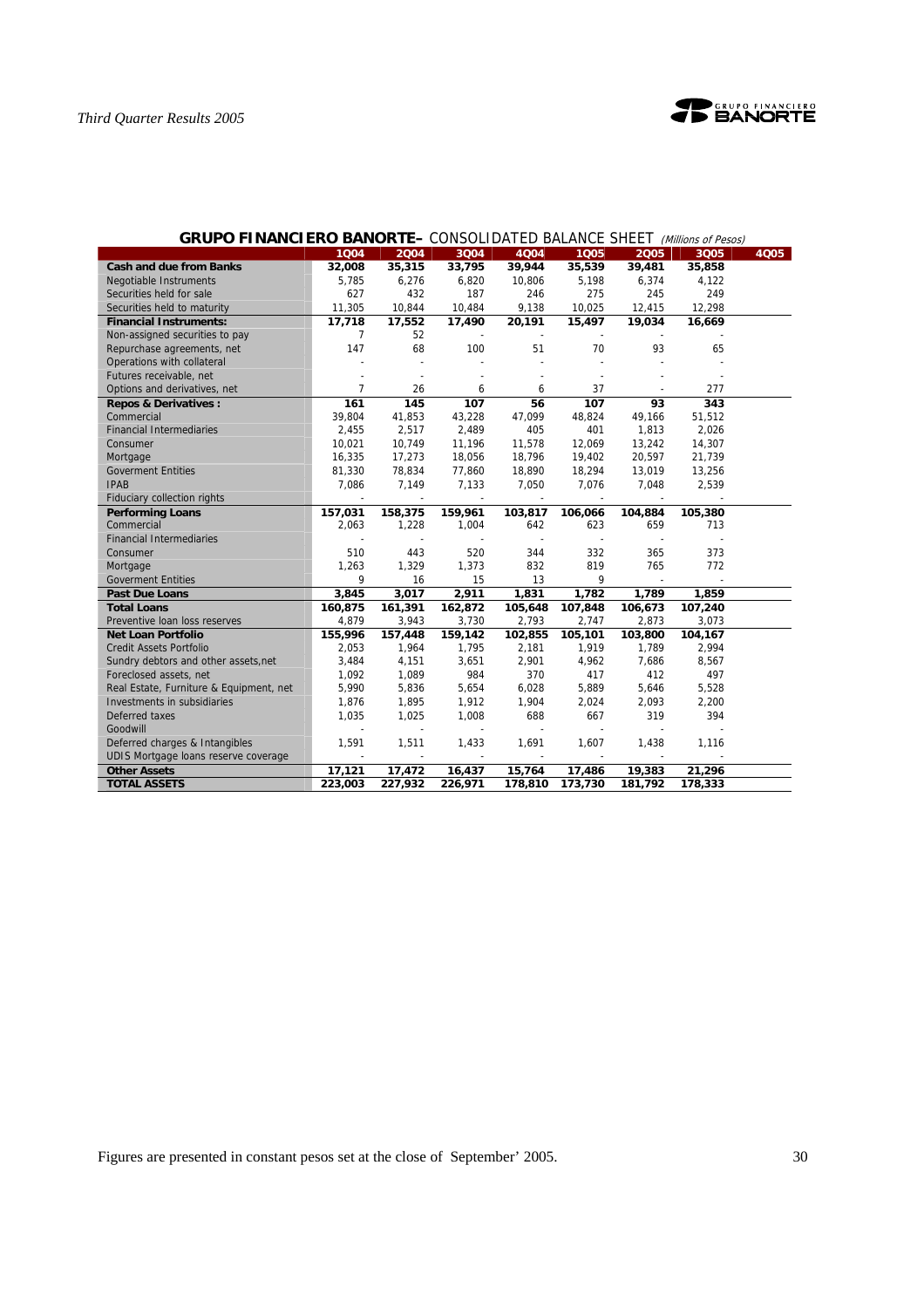

| <b>GRUPO FINANCIERO BANORTE - CONSOLIDATED BALANCE SHEET</b> |          | (Millions of Pesos)      |                          |                          |          |          |          |      |
|--------------------------------------------------------------|----------|--------------------------|--------------------------|--------------------------|----------|----------|----------|------|
|                                                              | 1004     | 2004                     | 3004                     | 4004                     | 1005     | 2005     | 3Q05     | 4005 |
| <b>Demand Deposits</b>                                       | 65,306   | 67,195                   | 67,219                   | 66,230                   | 64,189   | 66,985   | 65,227   |      |
| <b>Time Deposits</b>                                         | 103,039  | 108,022                  | 101,063                  | 64,056                   | 57,429   | 56,799   | 61,348   |      |
| <b>Bonds</b>                                                 |          |                          |                          |                          |          |          |          |      |
| <b>Deposits</b>                                              | 168,345  | 175,218                  | 168,281                  | 130,285                  | 121,618  | 123,784  | 126,575  |      |
| Demand                                                       | 6,259    | 3,587                    | 5,587                    | 4,682                    | 1,273    | 2,333    | 1,249    |      |
| Short term                                                   | 8,995    | 11,647                   | 11,216                   | 6,903                    | 8,075    | 9,152    | 4,726    |      |
| Long term                                                    | 11,838   | 11,480                   | 11,121                   | 11,788                   | 11,337   | 11,531   | 11,576   |      |
| Due to banks and correspondents                              | 27,092   | 26,714                   | 27,924                   | 23,372                   | 20,685   | 23,016   | 17,551   |      |
| Non-assigned securities to pay                               | 8        | 29                       |                          |                          |          |          |          |      |
| Repurchase agreements, net                                   | 85       | 40                       | 108                      | 78                       | 86       | 157      | 382      |      |
| Operations with collateral                                   |          |                          |                          |                          |          |          |          |      |
| Futures receivable, net                                      |          |                          |                          |                          |          |          |          |      |
| Options and derivatives, net                                 | 4        | 1                        | 3                        | 9                        | 3        | 8        | 268      |      |
| <b>Repos &amp; Derivatives:</b>                              | 97       | 71                       | 112                      | 86                       | 89       | 165      | 649      |      |
| Income Tax & Profit Sharing                                  | 280      | 232                      | 284                      | 293                      | 367      | 956      | 1,315    |      |
| Other Payable accounts                                       | 5,040    | 4,430                    | 8,591                    | 3,437                    | 8,367    | 9,524    | 6,468    |      |
| Other payable accounts                                       | 5,321    | 4,662                    | 8,875                    | 3,729                    | 8,735    | 10,480   | 7,783    |      |
| Subordinated non Convertible Debenture                       | 6,456    | 4,909                    | 4,809                    | 4,678                    | 4,652    | 4,606    | 4,572    |      |
| <b>Deferred Taxes</b>                                        |          |                          |                          |                          |          |          |          |      |
| Deferred credits                                             | 54       | 63                       | 56                       | 49                       | 50       | 47       | 91       |      |
| <b>TOTAL LIABILITIES</b>                                     | 207,365  | 211,637                  | 210,057                  | 162,200                  | 155,829  | 162,099  | 157,221  |      |
| <b>STOCKHOLDER 'S EQUITY</b>                                 |          |                          |                          |                          |          |          |          |      |
| Paid-in Capital                                              | 5,703    | 5,703                    | 5,704                    | 5,703                    | 5,704    | 5,703    | 5,703    |      |
| Share subscription premiums                                  | 1,695    | 1,695                    | 1,695                    | 1,695                    | 1,695    | 1,695    | 1,695    |      |
| Subordinated Convertible Debentures                          |          | $\overline{\phantom{a}}$ | $\overline{\phantom{a}}$ | $\overline{\phantom{a}}$ |          |          |          |      |
| <b>Subscribed Capital</b>                                    | 7,398    | 7,398                    | 7,399                    | 7,398                    | 7,398    | 7,398    | 7,398    |      |
| <b>Capital Reserves</b>                                      | 1,412    | 1,528                    | 1,533                    | 1,533                    | 1,533    | 1,652    | 1,672    |      |
| <b>Retained Earnings</b>                                     | 14,310   | 14,211                   | 14,211                   | 13,692                   | 16,352   | 16,220   | 16,220   |      |
| Surplus (Deficit) from securities                            |          |                          |                          |                          |          |          |          |      |
| Results of foreign operations exchange                       |          |                          |                          |                          |          |          |          |      |
| Excess (Insuf.) in capital restatement                       | (5, 817) | (5, 813)                 | (5, 814)                 | (5, 819)                 | (5, 819) | (5, 818) | (5, 819) |      |
| Non Mon assets results Fixed Assets                          |          |                          |                          |                          |          |          |          |      |
| Non Mon assets results Investm                               | (3, 244) | (3, 233)                 | (3, 225)                 | (3,741)                  | (3,635)  | (3,970)  | (3,987)  |      |
| Adjustment in the employees pension                          |          |                          |                          |                          |          |          |          |      |
| <b>Accumulated Deferred tax effect</b>                       |          |                          |                          |                          |          |          |          |      |
| Net Income                                                   | 587      | 1,179                    | 1,731                    | 2,660                    | 1,099    | 3,162    | 4,487    |      |
| <b>Earned Capital</b>                                        | 7,248    | 7,873                    | 8,436                    | 8,325                    | 9,530    | 11,244   | 12,574   |      |
| <b>Minority Holdings</b>                                     | 993      | 1,024                    | 1,079                    | 887                      | 974      | 1,051    | 1,139    |      |
| Total Stockholder's Equity                                   | 15,639   | 16,295                   | 16,914                   | 16,610                   | 17,902   | 19,693   | 21,111   |      |
| <b>TOTAL LIABILITIES &amp;</b>                               | 223,003  | 227,932                  | 226,971                  | 178,810                  | 173,730  | 181,792  | 178,333  |      |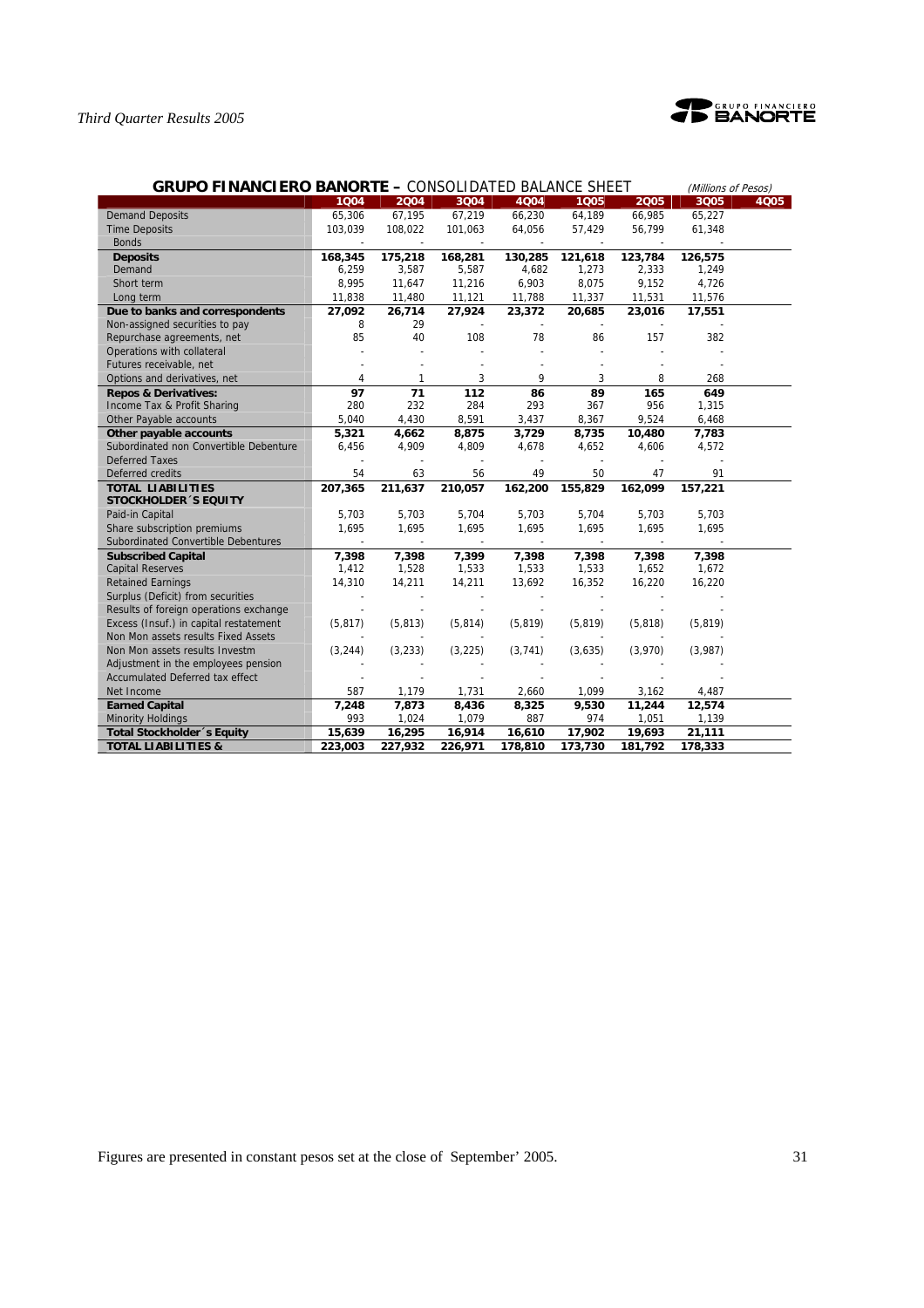

| MEMORANDUM ACCOUNTS OF GRUPO FINANCIERO BANORTE CONSOLIDATED |                |                |                          |            |                |                |            |      |
|--------------------------------------------------------------|----------------|----------------|--------------------------|------------|----------------|----------------|------------|------|
| (Millions of Pesos)                                          | 1004           | 2004           | 3004                     | 4004       | 1005           | 2005           | 3Q05       | 4Q05 |
| ONBEHALF OF THIRD PARTY                                      |                |                |                          |            |                |                |            |      |
| <b>Customers' banks</b>                                      | 26             | 9              | 69                       | 8          | 9              | 12             | 48         |      |
| Dividends receivable from customers                          | $\overline{a}$ |                | $\overline{a}$           |            |                | $\overline{a}$ |            |      |
| Interest receivable from customers                           | ÷              | $\overline{a}$ | $\overline{\phantom{a}}$ |            | $\overline{a}$ |                |            |      |
| Liquidation of customer transactions                         | (19)           | 109            | 51                       | 10         | 98             | (184)          | (230)      |      |
| <b>Customer loans</b>                                        |                |                |                          |            |                |                |            |      |
| Liquidation with foreign currencies of                       |                |                | $\overline{a}$           |            |                |                |            |      |
| Margin accounts in futures operations                        |                |                |                          |            |                |                |            |      |
| Other current accounts                                       |                |                |                          |            |                |                |            |      |
| <b>CUSTOMERS CURRENT ACCOUNT</b>                             | $\overline{7}$ | 118            | 120                      | 18         | 106            | (171)          | (182)      |      |
| Client securities held in custody                            | 172,454        | 162,179        | 105,570                  | 108,336    | 113,266        | 112,064        | 114,862    |      |
| Securities and documents received in                         |                |                | 5                        |            |                |                | 42         |      |
| Client securities abroad                                     |                |                |                          |            | $\sim$         |                |            |      |
| <b>CLIENT SECURITIES</b>                                     | 172,454        | 162,179        | 105,574                  | 108,336    | 113,266        | 112,064        | 114,904    |      |
| Repurchase operations for customers                          | 23,548         | 21,282         | 29,781                   | 29,724     | 30,615         | 33,257         | 29,317     |      |
| <b>Clients securities loans</b>                              |                |                |                          |            |                |                | 42         |      |
| Purchase of Futures & forward contracts                      |                |                |                          |            |                |                |            |      |
| Sale of futures and forward contracts                        |                |                |                          |            |                |                |            |      |
| Purchasing operations (option price)                         | $\overline{2}$ | $\overline{2}$ | $\overline{2}$           |            |                |                | 168        |      |
| Sales operations (option price)                              |                |                |                          |            |                |                |            |      |
| Purchase of derivative packages                              |                |                |                          |            |                |                |            |      |
| Sale of derivative packages                                  |                |                |                          |            |                |                |            |      |
| <b>Administration trusts</b>                                 | 2,646          | 2,332          | 1,784                    | 1,725      | 1,846          | 2,752          | 2,346      |      |
| <b>TRANSACTIONS ON BEHALF CLIENT</b>                         | 26,196         | 23,616         | 31,567                   | 31,449     | 32,460         | 36,009         | 31,873     |      |
| TOTAL ON BEHALF OF THIRD PARTY                               | 198.657        | 185,914        | 137.261                  | 139,803    | 145.833        | 147,902        | 146,595    |      |
| Signature guarantees granted                                 | 34             | 64             | 63                       | 61         | 61             | 60             | 59         |      |
| Issuing of irrevocable letters of credit                     | 1,414          | 1,464          | 1,775                    | 2,327      | 2,161          | 1,886          | 1,707      |      |
| Property in trust and guardianship                           | 91,889         | 88,107         | 73,654                   | 62,349     | 67,061         | 65,729         | 66,887     |      |
| Assets held in custody or in administration                  | 120,163        | 125,014        | 116,411                  | 77,707     | 74,608         | 76,800         | 80,400     |      |
| Amounts committed to operations with                         | 7,790          | 8,088          | 4,542                    | 425        | 639            | 929            | 775        |      |
| In Transit drafts                                            |                |                |                          |            | $\overline{a}$ | $\overline{a}$ |            |      |
| Certificates of Deposit in circulation                       | 590            | 657            | 757                      | 653        | 611            | 482            | 384        |      |
| Secured Credit Cards from the company                        |                |                | $\sim$                   |            |                | $\overline{a}$ |            |      |
| Securities given to the company in custody                   | 262            | 280            | 157                      | 257        | 219            | 270            | 239        |      |
| Government securities in custody of the                      | 11             | 1              | 90                       | 47         | 82             | 1              | 245        |      |
| Securities given to the company on                           |                |                |                          |            |                |                |            |      |
| Securities outside the country                               |                |                |                          |            |                |                |            |      |
| Liquidations with foreign currencies abroad                  |                |                |                          |            |                |                |            |      |
| Debits to the contingency fund                               |                |                |                          |            |                |                |            |      |
| Other contingent obligations                                 | 16,049         | 13,282         | 12,985                   | 8,329      | 3,576          | 1,152          | 1,136      |      |
| Banking transactions on behalf of third-                     | 55,624         | 65,371         | 65,291                   | 81,824     | 100,192        | 110,491        | 105,126    |      |
| Investments in funds for the retirem.saving                  |                |                |                          |            |                |                |            |      |
| Integration of the credit portfolio                          |                |                |                          |            |                |                |            |      |
| Amounts contracted in derivative                             | 10,905         | 18,114         | 25,751                   | 27,479     | 244,245        | 39,789         |            |      |
| Other trust account items                                    |                |                |                          |            |                |                |            |      |
| OWN ACCOUNT OPERATIONS                                       | 304,732        | 320,443        | 301,478                  | 261,459    | 493,454        | 297,589        | 256,959    |      |
| Repurchase agreements                                        |                |                |                          |            |                |                |            |      |
| Securities to be received                                    | 124,782        | 107,688        | 124,334                  | 147,723    | 173,198        | 200,282        | 231,622    |      |
| (Less) Securities to be delivered                            | (124, 692)     | (107, 664)     | (124, 414)               | (147, 722) | (173, 244)     | (200, 302)     | (231, 910) |      |
| <b>REPURCHASE TRANSACTIONS-</b>                              | 91             | 24             | (80)                     | 1          | (46)           | (20)           | (288)      |      |
| Securities to be received                                    | 56,985         | 37,050         | 76,174                   | 51,761     | 43,399         | 41,821         | 65,739     |      |
| (Less) securities to be delivered                            | (57, 014)      | (37, 047)      | (76, 102)                | (51, 789)  | (43, 369)      | (41, 865)      | (65, 767)  |      |
| <b>REPURCHASE TRANSACTIONS- SOLD</b>                         | (29)           | 3              | 72                       | (27)       | 30             | (44)           | (29)       |      |
| <b>TOTAL ON OWN ACCOUNT</b>                                  | 304,794        | 320.470        | 301,470                  | 261,432    | 493.438        | 297,525        | 256,642    |      |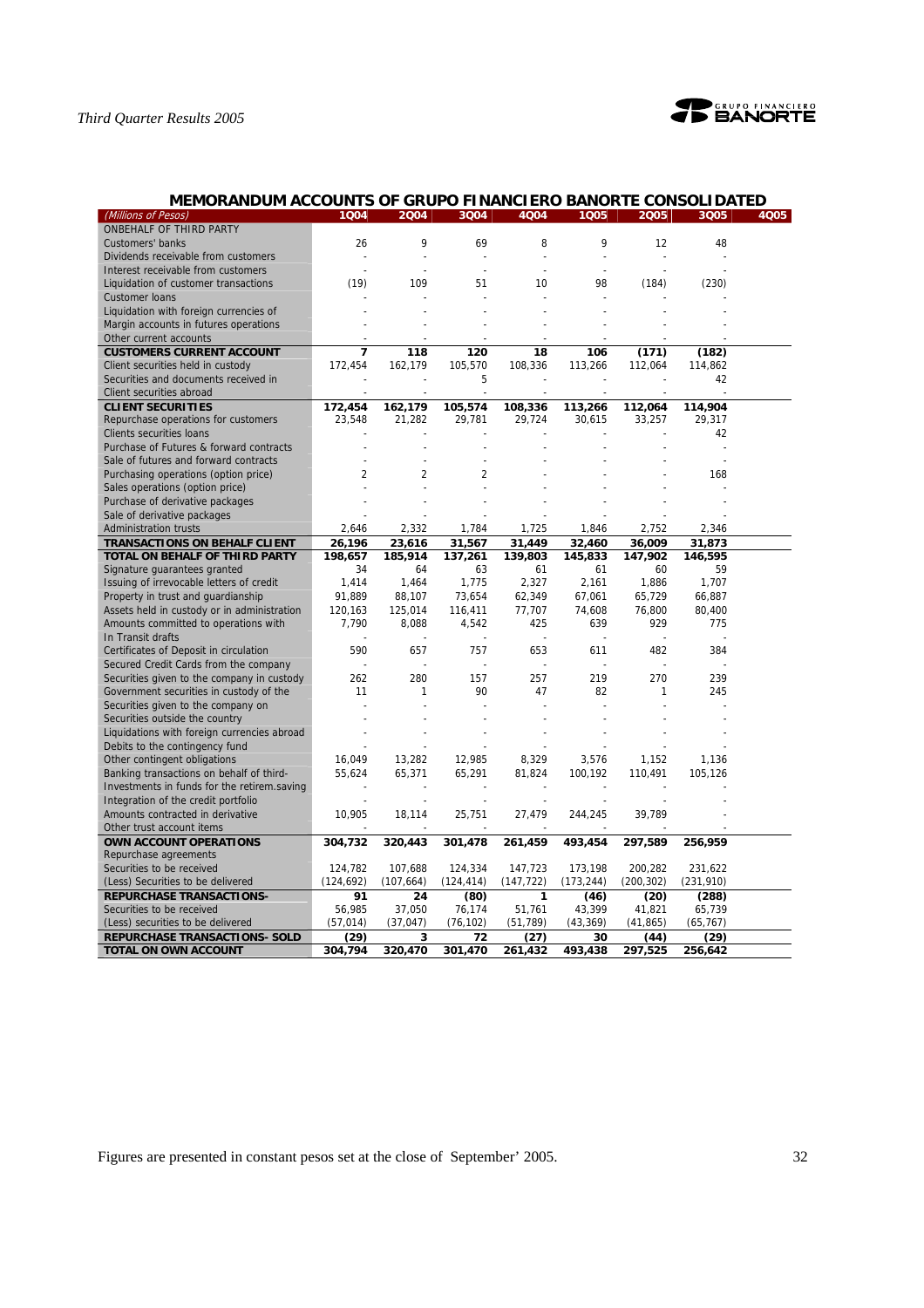

# **GRUPO FINANCIERO BANORTE CONSOLIDATED STATEMENT OF CASH FLOW**

JANUARY 1, 2004 –SEPTEMBER 30, 2005

(Millions of Pesos)

| <b>CASH FLOW FROM OPERATING ACTIVITIES:</b>                                                                 |                   |
|-------------------------------------------------------------------------------------------------------------|-------------------|
|                                                                                                             |                   |
| <b>Net Income</b>                                                                                           | 4,487             |
| Adjustments to Reconcile Net Income to Net Cash by Operating Activities<br>Mark to Market Valuation Results |                   |
| Provisions for loan losses                                                                                  | (47)              |
| Depreciation and amortization                                                                               | 1.098             |
| <b>Defferred Taxes</b>                                                                                      | 693               |
| Provisions for Obligations                                                                                  | 160               |
| Minoritary Interest                                                                                         | 1.372<br>263      |
| <b>Undistribuated Earnings of Subsidiaries</b>                                                              | (316)             |
|                                                                                                             | 3,223             |
|                                                                                                             |                   |
| <b>Cash Flows From Investing Activities:</b>                                                                |                   |
| <b>Banks Deposits</b>                                                                                       | (3,711)           |
| Decrease (Increase) loan portfolio<br>Decrease (Increase) credit assets portfolio                           | (2, 410)<br>(812) |
| Decrease (Increase) treasury operations                                                                     | 3.569             |
| Decrease (Increase) financial instruments                                                                   | 276               |
| Loans from banks and other entities                                                                         | (5.821)           |
| Decrease (Increase) Deferred taxes                                                                          | 134               |
| Decrease (Increase) in accounts receivable and payable                                                      | (2,984)           |
| Net Resources provided by operations                                                                        | (11, 759)         |
|                                                                                                             |                   |
| <b>Financial Activities:</b>                                                                                |                   |
| Subordinated Debentures Issue and Interest                                                                  | (106)             |
| Issuance of stock                                                                                           |                   |
| Net Resources provided by Investing activities                                                              | (99)              |
| <b>CASH FLOW FROM FINANCING ACTIVITIES:</b>                                                                 |                   |
| <b>Fixed Assets increase</b>                                                                                | 61                |
| Proceeds from issuance of common stock                                                                      | (236)             |
| Decrease (Increase) Deferred charges or credits                                                             | 363               |
| Decrease (Increase) Foreclosed assets                                                                       | (126)             |
| Net Cash provided by financing activities                                                                   | 62                |
| Decrease (increase) in cash and due from banks                                                              | (4,086)           |
| Cash and due from banks at the beginning of the year                                                        | 39,944            |
|                                                                                                             |                   |
| Cash and due from banks at the end of the year                                                              | 35,858            |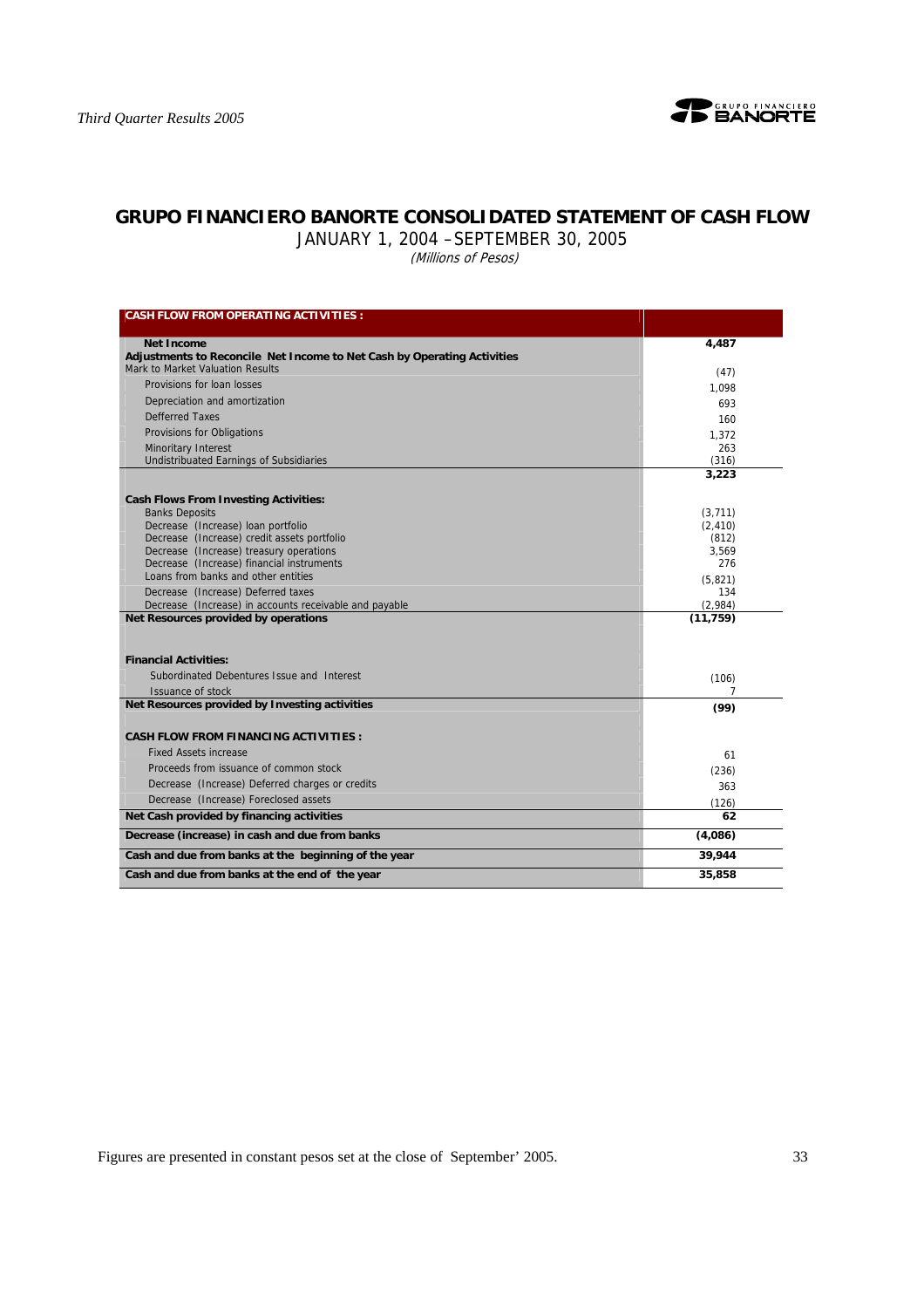

# **GRUPO FINANCIERO BANORTE CONSOLIDATED STATEMENTS OF CHANGES IN STOCKHOLDERS´ EQUITY JANUARY 1, 2005- SEPTEMBER 30, 2005.**

(Millions of Pesos)

|                                 |                                          | <b>CONTRIBUATED CAPITAL</b>       |                   |
|---------------------------------|------------------------------------------|-----------------------------------|-------------------|
|                                 | <b>Fixed Paid-in Capital</b><br>Variable | Paid-in Capital<br>Premium, Bonds | & oth. Securities |
| Balance as of December 31,2004  | 3,400                                    | 2,303                             | 1.695             |
| <b>Stock Changes</b>            |                                          |                                   |                   |
| Issuance of stock               | ٠                                        |                                   |                   |
| <b>Profits Capitalization</b>   | ٠                                        |                                   |                   |
| <b>Provisions Created</b>       |                                          |                                   |                   |
| <b>Total</b>                    |                                          |                                   |                   |
| <b>Total Income</b>             |                                          |                                   |                   |
| Total Income:                   | ٠                                        |                                   |                   |
| Net Income                      |                                          |                                   |                   |
| Results of assets holdings      |                                          |                                   |                   |
| <b>Minority Interest</b>        |                                          |                                   |                   |
| <b>Total</b>                    | $\overline{\phantom{0}}$                 |                                   |                   |
| Balance as of September 30,2005 | 3,400                                    | 2.303                             | 1.695             |

|                                 | <b>EARNED CAPITAL</b>   |                      |                                                      |                                                       |                                     |                                 |                                                             |  |  |  |  |
|---------------------------------|-------------------------|----------------------|------------------------------------------------------|-------------------------------------------------------|-------------------------------------|---------------------------------|-------------------------------------------------------------|--|--|--|--|
|                                 | Capital<br>Reserve<br>S | Retained<br>earnings | <b>Excess if</b><br>Insuf.<br>Capital<br>Restatement | Non Monetary<br><b>Assets Results</b><br>(Investment) | <b>Net</b><br>Income<br>of the year | Minorit<br>ary<br>Intere<br>ct. | <b>Total</b><br><b>Stockholder</b><br>s <sup>2</sup> Equity |  |  |  |  |
| Balance as of December 31,2004  | 1,533                   | 13,692               | (5, 819)                                             | (3,741)                                               | 2,660                               | 887                             | 16,610                                                      |  |  |  |  |
| <b>Stock Changes</b>            |                         |                      |                                                      |                                                       |                                     |                                 |                                                             |  |  |  |  |
| Issuance of stock               | $\overline{7}$          |                      |                                                      |                                                       |                                     |                                 |                                                             |  |  |  |  |
| Profits Capitalization          |                         | 2,660                |                                                      |                                                       | (2,660)                             |                                 |                                                             |  |  |  |  |
| <b>Provisions Created</b>       | 132                     | (132)                |                                                      |                                                       |                                     |                                 |                                                             |  |  |  |  |
| <b>Dividends Declared</b>       |                         |                      |                                                      |                                                       |                                     |                                 |                                                             |  |  |  |  |
| Total                           | 139                     | 2,528                |                                                      |                                                       | (2,660)                             |                                 |                                                             |  |  |  |  |
|                                 |                         |                      |                                                      |                                                       |                                     |                                 |                                                             |  |  |  |  |
| <b>Total Income</b>             |                         |                      |                                                      |                                                       |                                     |                                 |                                                             |  |  |  |  |
| Total Income:                   |                         |                      |                                                      |                                                       |                                     |                                 |                                                             |  |  |  |  |
| Net Income                      |                         |                      |                                                      |                                                       | 4,487                               | ٠                               | 4,487                                                       |  |  |  |  |
| Results of assets holdings      |                         | ٠                    |                                                      | (246)                                                 |                                     | $\blacksquare$                  | (246)                                                       |  |  |  |  |
| <b>Total</b>                    |                         |                      |                                                      | (246)                                                 | 4,487                               | $\overline{a}$                  | 4,241                                                       |  |  |  |  |
| <b>Minority Interest</b>        |                         |                      |                                                      |                                                       |                                     |                                 |                                                             |  |  |  |  |
|                                 |                         |                      |                                                      |                                                       | ۰                                   | 253                             | 253                                                         |  |  |  |  |
| Balance as of September 30,2005 |                         |                      |                                                      |                                                       |                                     |                                 |                                                             |  |  |  |  |
|                                 | 1,672                   | 16,220               | (5, 819)                                             | (3,987)                                               | 4,487                               | 1,140                           | 21,111                                                      |  |  |  |  |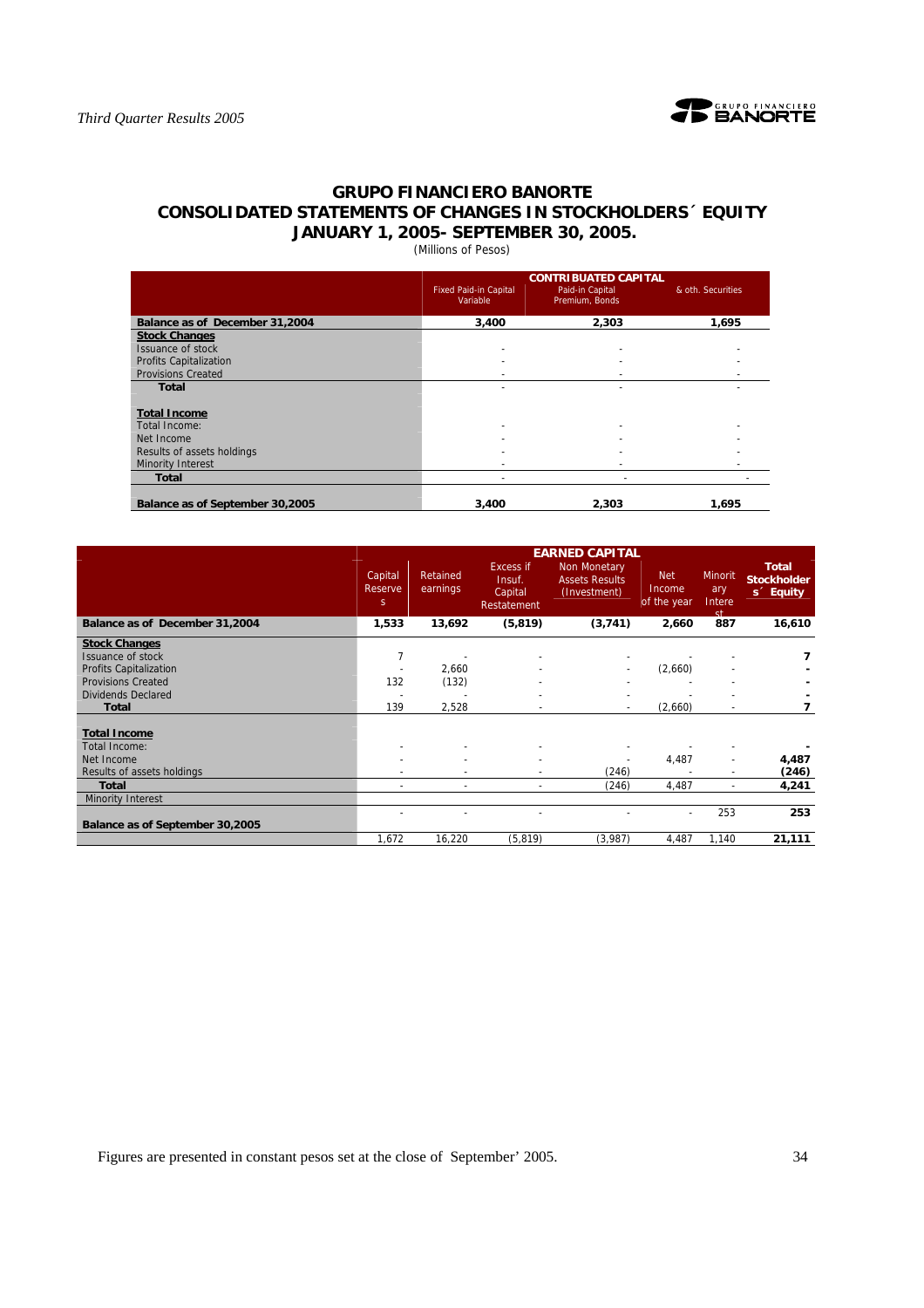

# **BANKING SECTOR- INCOME STATEMENT (\*) (Millions of Pesos)**

| <b>NET INTEREST INCOME</b>                                    | 1004           | 2004       | 3004           | 4Q04           | <b>ACUM</b>  | 1Q05        | 2005         | 3Q05        | <b>4Q05</b> | <b>ACUM</b>    | % 3005         |
|---------------------------------------------------------------|----------------|------------|----------------|----------------|--------------|-------------|--------------|-------------|-------------|----------------|----------------|
|                                                               |                |            |                |                |              |             |              |             |             |                | <b>VS 2005</b> |
| Interest Income                                               | 5,207          | 5,690      | 6,342          | 6,920          | 24,159       | 7,095       | 8,464        | 8,738       |             | 24,297         | 3%             |
| <b>Interest Expense</b>                                       | 3,238          | 3,586      | 3,854          | 4,240          | 14,918       | 4,368       | 5,294        | 5,664       |             | 15,327         | 7%             |
| Loan Fees                                                     | 167            | 118        | 123            | 170            | 578          | 94          | 129          | 143         |             | 366            | 11%            |
| <b>Fees Paid</b>                                              | 21             | 22         | 22             | 24             | 89           | 25          | 27           | 34          |             | 85             | 26%            |
| Net Interest Income (NII)                                     | 2,115          | 2,200      | 2,589          | 2,825          | 9,729        | 2,796       | 3,272        | 3,183       |             | 9,251          | (3%)           |
| Repomo-Margin                                                 | 4              | 2          | (22)           | (52)           | (68)         | (24)        | (8)          | (26)        |             | (58)           | 211%           |
| <b>NII after Repomo</b>                                       | 2,119          | 2,202      | 2,567          | 2,773          | 9,661        | 2,772       | 3,263        | 3,158       |             | 9,193          | (3%)           |
| Loan Loss Provisions                                          | 111<br>13      | 294<br>20  | 328<br>33      | 350<br>25      | 1,083<br>91  | 213<br>33   | 350<br>35    | 452<br>(10) |             | 1,015<br>58    | 29%<br>(128%)  |
| <b>Loss Sharing Provisions</b><br><b>NII after Provisions</b> | 1,996          | 1,887      | 2,206          | 2,398          |              | 2,527       | 2,878        | 2,716       |             | 8,121          | (6%)           |
| Fund transfers                                                | 59             | 49         | 46             | 41             | 8,487<br>194 | 37          | 47           | 49          |             | 132            | 4%             |
| Account management                                            | 198            | 233        | 285            | 275            | 991          | 243         | 252          | 242         |             | 736            | (4%)           |
| Fiduciary                                                     | 45             | 51         | 50             | 47             | 193          | 45          | 54           | 53          |             | 153            | (2%)           |
| Income from Loan Portfolios Acquired                          | 178            | 151        | 206            | 160            | 694          | 282         | 152          | 705         |             | 1,139          | 363%           |
| <b>Electronic Banking Services</b>                            | 78             | 96         | 109            | 147            | 430          | 143         | 157          | 158         |             | 458            | 1%             |
| <b>Credit Card</b>                                            | 289            | 317        | 317            | 270            | 1,193        | 245         | 255          | 271         |             | 770            | 6%             |
| Fees from IPAB                                                | 92             | 101        | 147            | 76             | 416          | 79          | 61           | (6)         |             | 134            | (110%)         |
| Other fees                                                    | 153            | 124        | 73             | 118            | 467          | 126         | 122          | 113         |             | 362            | (8%)           |
| Fees on services,                                             | 1,092          | 1,120      | 1,232          | 1,135          | 4,579        | 1,200       | 1,100        | 1,584       |             | 3,884          | 44%            |
| <b>Fund transfers</b>                                         |                |            |                |                |              | 2           | 2            | 2           |             | 7              | 11%            |
| Other fees                                                    | 132            | 127        | 109            | 117            | 485          | 114         | 117          | 125         |             | 357            | 7%             |
| <b>Expenses from Loan Portfolios Acquired</b>                 | 120            | 101        | 143            | 102            | 465          | 184         | 122          | 380         |             | 686            | 211%           |
| Fees paid,<br>Foreign exchange                                | 252<br>131     | 228<br>158 | 252<br>64      | 219<br>42      | 951<br>396   | 300<br>60   | 242<br>38    | 508<br>99   |             | 1,050<br>198   | 110%<br>160%   |
| Securities - Realized gains                                   | 286            | (136)      | 42             | 147            | 339          | 52          | 482          | 89          |             | 622            | (82%)          |
| Securities- Unrealized gains                                  | 13             | 41         | (30)           | (10)           | 14           | 44          | (43)         | 29          |             | 30             | 166%           |
| <b>Market-related Income</b>                                  | 430            | 63         | 76             | 179            | 749          | 156         | 477          | 217         |             | 850            | (54%)          |
| <b>Total Non Interest Income</b>                              | 1,271          | 955        | 1,057          | 1,095          | 4,378        | 1,055       | 1,335        | 1,294       |             | 3,684          | (3%)           |
| <b>Total Operating Income</b>                                 | 3,266          | 2,842      | 3,263          | 3,494          | 12.865       | 3,582       | 4,213        | 4,010       |             | 11,805         | (5%)           |
| Personnel                                                     | 1,086          | 1,024      | 1,263          | 995            | 4,368        | 974         | 1,005        | 1,019       |             | 2,999          | 1%             |
| <b>Professional Fees</b>                                      | 121            | 124        | 133            | 126            | 503          | 138         | 181          | 139         |             | 457            | (23%)          |
| Administrative and Promotion Expenses                         | 628            | 612        | 649            | 586            | 2,474        | 638         | 612          | 768         |             | 2,017          | 17%            |
| Rents, depreciation and amortization                          | 395            | 379        | 367            | 400            | 1,541        | 358         | 358          | 333         |             | 1,049          | (7%)           |
| Taxes, other than income tax                                  | 161<br>189     | 149<br>191 | 111<br>198     | 9<br>193       | 430<br>771   | 103<br>148  | 80           | 98<br>148   |             | 281<br>443     | 22%            |
| Contributions to IPAB<br>Corporate expenses Recoveries        |                |            |                |                |              |             | 148          |             |             |                |                |
| <b>Non-Interest Expense</b>                                   | 2,579          | 2,479      | 2,721          | 2,308          | 10,087       | 2,358       | 2,384        | 2,503       |             | 7,245          | 5%             |
| <b>Operating Income</b>                                       | 687            | 364        | 542            | 1,186          | 2,778        | 1,224       | 1,829        | 1,507       |             | 4,559          | (18%)          |
| <b>Other Revenues</b>                                         | 69             | 156        | 129            | 148            | 501          | 98          | 48           | 76          |             | 223            | 57%            |
| Foreign exchange                                              |                |            |                |                |              |             |              |             |             |                |                |
| <b>Recoveries</b>                                             | 22             | 209        | 29             | 36             | 296          | 44          | 1,201        | 55          |             | 1,300          | (95%)          |
| Repomo-other revenues                                         | 8              | 1          | 6              | 10             | 25           | 3           | 3            | 1           |             | 6              | (79%)          |
| <b>Non Operating Income</b>                                   | 99             | 366        | 164            | 193            | 822          | 145         | 1,252        | 132         |             | 1,529          | (89%)          |
| <b>Other Expense</b>                                          | (120)          | (81)       | (110)          | (107)          | (418)        | (76)        | (305)        | (34)        |             | (414)          | (89%)          |
| Foreign exchange                                              |                |            |                |                |              |             |              |             |             |                |                |
| Repomo-other Expenses                                         | (129)          | (8)        | (96)           | (144)          | (377)        | (32)        | (12)         | (44)        |             | (88)           | 261%           |
| <b>Non Operating Expense</b>                                  | (250)          | (88)       | (206)          | (251)          | (795)        | (108)       | (317)        | (78)        |             | (502)          | (75%)          |
| Non Operating Income (Expense), net                           | (151)<br>536   | 278<br>641 | (42)<br>499    | (58)<br>1,128  | 27<br>2,805  | 37<br>1,261 | 935<br>2,764 | 54<br>1,561 |             | 1,026<br>5,586 | (94%)<br>(44%) |
| Pre-tax Income<br>Income Tax                                  | 10             | 10         | 9              | 8              | 38           | 98          | 357          | 294         |             | 749            | (17%)          |
| Profit sharing                                                | 77             | 56         | 42             | 64             | 239          | 132         | 273          | 142         |             | 546            | (48%)          |
| Tax on Assets                                                 | 10             | 9          | $\overline{7}$ | $\overline{7}$ | 33           | 9           | 8            | 8           |             | 25             |                |
| Deferred Inc. Tax and Profit sharing                          | $\overline{2}$ | 14         | 26             | 209            | 251          | 115         | 144          | (39)        |             | 219            | (127%)         |
|                                                               | 99             | 90         | 84             | 288            | 560          | 353         | 781          | 405         |             | 1,540          | (48%)          |
| Net Income before subsidiaries                                | 438            | 552        | 415            | 840            | 2,245        | 908         | 1,982        | 1,156       |             | 4,046          | (42%)          |
| Subsidiaries 'net income                                      | 73             | 23         | 23             | 59             | 179          | 83          | 11           | 67          |             | 162            | 492%           |
| Net Income from continuos operations                          | 511            | 575        | 438            | 899            | 2,423        | 991         | 1,994        | 1,223       |             | 4,208          | (39%)          |
| Extraodinary items, net                                       |                |            |                |                |              |             |              |             |             |                |                |
| <b>Minority Interest</b>                                      |                |            |                |                |              |             |              |             |             |                |                |
| <b>TOTAL NET INCOME</b>                                       | 511            | 575        | 438            | 899            | 2,423        | 991         | 1,994        | 1,223       |             | 4,208          | (39%)          |

(\*)Afore is included in the Subsidiaries' net income.  **N.C.= Not comparable**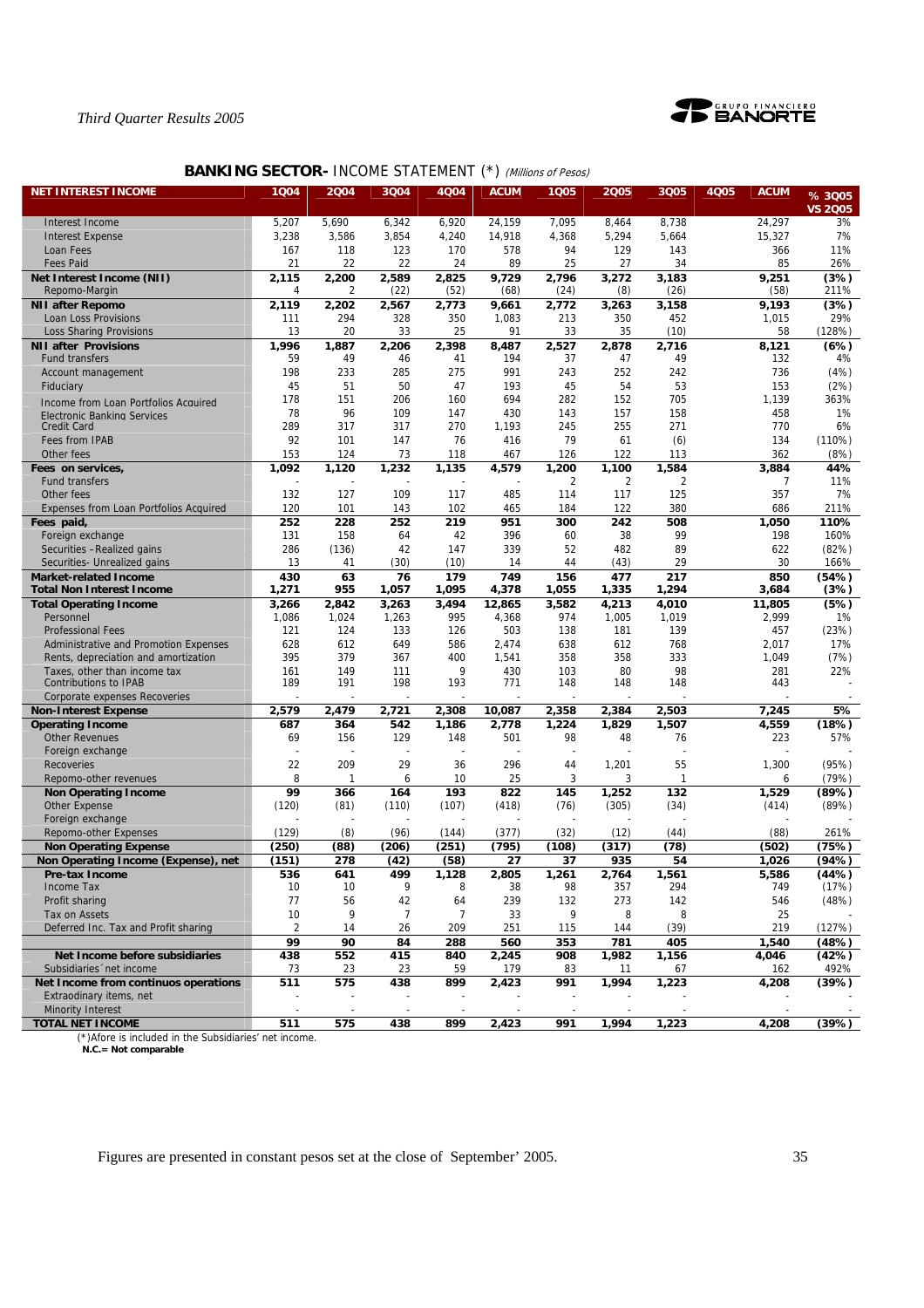

|                                                                        | 1Q04           | 2004           | 3Q04         | 4Q04           | 1Q05           | 2005           | 3Q05    | %3005<br>4Q05<br><b>VS 2005</b> |
|------------------------------------------------------------------------|----------------|----------------|--------------|----------------|----------------|----------------|---------|---------------------------------|
| <b>Cash and due from Banks</b>                                         | 31,539         | 34,788         | 33,057       | 39,701         | 35,130         | 38,940         | 35,186  | (10%)                           |
| <b>Negotiable Instruments</b>                                          | 5,509          | 5,991          | 6,569        | 10,500         | 4,896          | 6,099          | 3,876   | (36%)                           |
| Securities held for sale                                               | 627            | 432            | 187          | 246            | 275            | 245            | 249     | 2%                              |
| Securities held to maturity                                            | 11,305         | 10,844         | 10,484       | 9,138          | 10,025         | 12,415         | 12,298  | (1%)                            |
| <b>Financial Instruments:</b>                                          | 17,441         | 17,267         | 17,239       | 19,884         | 15,195         | 18,759         | 16,423  | (12%)                           |
| Non-assigned securities to pay                                         | 7              | 51             |              |                |                |                |         |                                 |
| Repurchase agreements, net                                             | 121            | 55             | 79           | 40             | 46             | 65             | 54      | (18%)                           |
| Operations with collateral                                             |                |                |              |                |                |                |         |                                 |
| Futures receivable, net                                                |                |                |              |                | $\overline{a}$ |                |         |                                 |
| Options and derivatives, net                                           | $\overline{7}$ | 26             | 6            | 6              | 37             |                | 27      | 100%                            |
| <b>Repos &amp; Derivatives:</b>                                        | 135            | 132            | 86           | 45             | 83             | 65             | 80      | 24%                             |
| Commercial                                                             | 35,153         | 37,490         | 38,317       | 42,542         | 43,977         | 44,063         | 46,461  | 5%                              |
| <b>Financial Intermediaries</b>                                        | 3,179          | 3,336          | 3,381        | 1,106          | 1,586          | 2,987          | 3,392   | 14%                             |
| Consumer                                                               | 10.018         | 10.748         | 11.187       | 11.577         | 12.068         | 13,241         | 14,307  | 8%                              |
| Mortgage                                                               | 16,335         | 17,273         | 18,056       | 18,796         | 19,402         | 20,597         | 21,739  | 6%                              |
| <b>Goverment Entities</b>                                              | 81,326         | 78,830         | 77,835       | 18,849         | 18,247         | 12,966         | 13,210  | 2%                              |
| <b>IPAB</b>                                                            | 7,086          | 7,149          | 7,133        | 7,050          | 7,076          | 7,048          | 2,539   | (64%)                           |
| Fiduciary collection rights                                            |                |                |              |                |                |                |         |                                 |
| <b>Performing Loans</b>                                                | 153,096        | 154,826        | 155,909      | 99,919         | 102,356        | 100,901        | 101,647 | 1%                              |
| Commercial                                                             | 2,019          | 1,188          | 962          | 602            | 582            | 605            | 635     | 5%                              |
| <b>Financial Intermediaries</b>                                        |                |                |              | $\sim$         | $\sim$         | ч.             |         |                                 |
| Consumer                                                               | 500            | 443            | 520          | 344            | 332            | 365            | 373     | 2%                              |
| Mortgage                                                               | 1,263          | 1,329          | 1,373        | 832            | 819            | 765            | 772     | 1%                              |
| <b>Goverment Entities</b>                                              | 9              | 16             | 15           | 13             | 9              |                |         |                                 |
| <b>Past Due Loans</b>                                                  | 3,791          | 2,976          | 2,870        | 1,792          | 1,742          | 1,735          | 1.781   | 3%                              |
| <b>Total Loans</b>                                                     | 156,887        | 157,801        | 158,779      | 101,710        | 104,097        | 102,636        | 103,428 | $1\%$                           |
| Preventive loan loss reserves                                          | 4,821          | 3,884          | 3,671        | 2,733          | 2.685          | 2,806          | 2,989   | 7%                              |
| <b>Net Loan Portfolio</b>                                              | 152,066        | 153,918        | 155,107      | 98,978         | 101.412        | 99,830         | 100,440 | 1%                              |
| <b>Credit Assets Portfolio</b>                                         | 2,053<br>3,216 | 1,964<br>3,908 | 1,795        | 2,181<br>2,691 | 1,919<br>4,746 | 1,789<br>7,545 | 2,994   | 67%<br>11%                      |
| Sundry debtors and other assets, net                                   |                |                | 3,446        |                |                |                | 8,339   |                                 |
| Foreclosed assets, net                                                 | 1,092          | 1,089          | 984          | 370            | 417            | 412            | 496     | 21%                             |
| Real Estate, Furniture & Equipment, net<br>Investments in subsidiaries | 5,349          | 5,210          | 5,040        | 5,358          | 5,214          | 4,970          | 4,882   | (2%)                            |
|                                                                        | 1,584          | 1,585          | 1,553        | 1,387          | 1,464          | 1,457          | 1,501   | 3%                              |
| Deferred taxes                                                         | 1,119<br>851   | 1,096<br>798   | 1,065<br>757 | 748            | 712            | 380<br>826     | 416     | 10%                             |
| Deferred charges & Intangibles                                         |                |                |              | 1,097          | 955            |                | 684     | (17%)                           |
| UDIS Mortgage loans reserve coverage                                   |                |                |              |                |                |                |         | 11%                             |
| <b>Other Assets</b>                                                    | 15,264         | 15,651         | 14,639       | 13,834         | 15,427         | 17,378         | 19,312  |                                 |
| <b>TOTAL ASSETS</b>                                                    | 216,446        | 221,754        | 220,129      | 172,441        | 167,248        | 174,972        | 171,442 | (2%)                            |

# **BANKING SECTOR -BALANCE SHEET** (\*)(Millions of Pesos)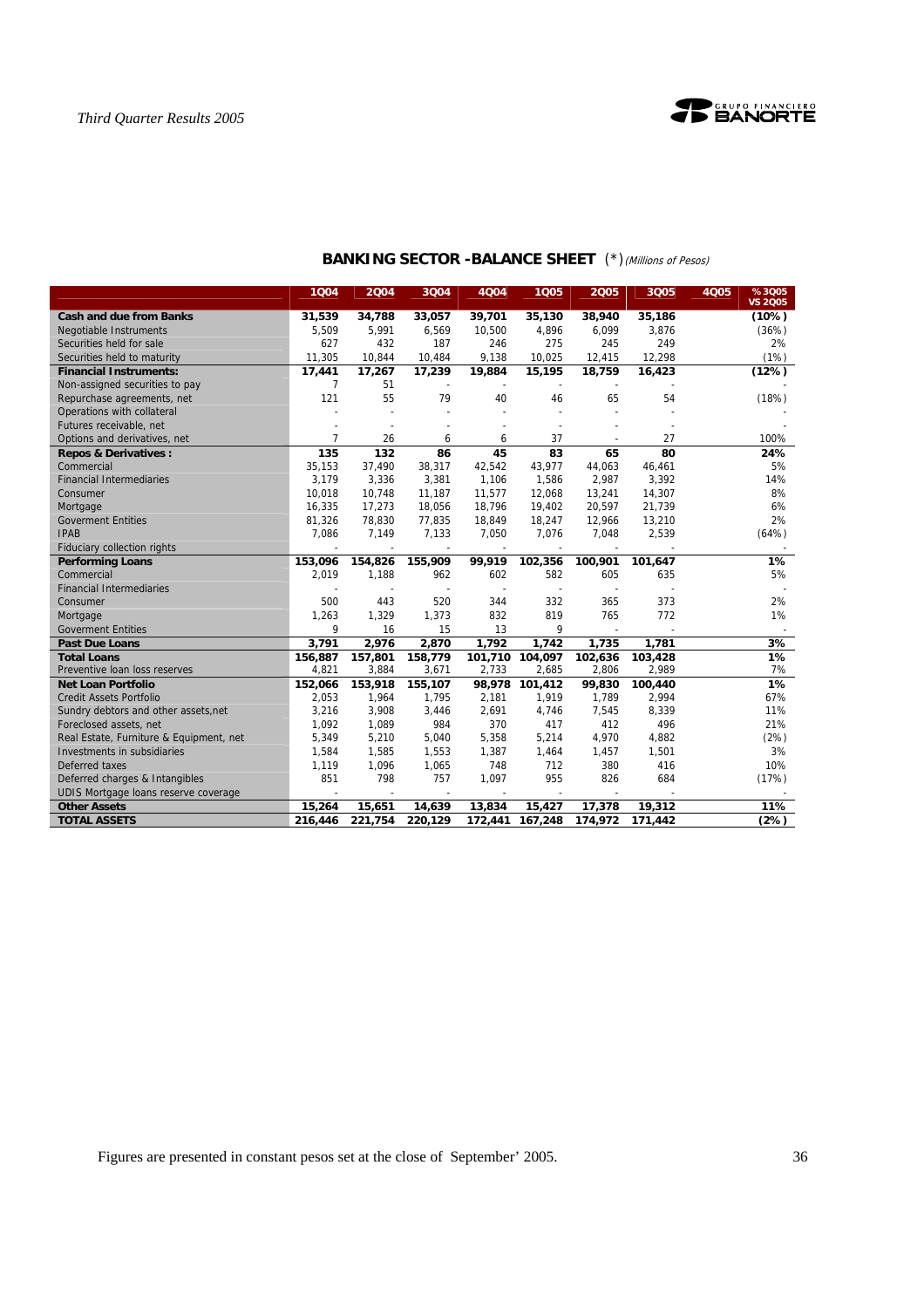

|                                        | 1Q04    | 2004           | 3Q04         | 4Q04                     | 1005                     | 2005                     | 3Q05    | %3005<br><b>4Q05</b> |
|----------------------------------------|---------|----------------|--------------|--------------------------|--------------------------|--------------------------|---------|----------------------|
|                                        |         |                |              |                          |                          |                          |         | <b>VS 2005</b>       |
| <b>Demand Deposits</b>                 | 65,357  | 67,261         | 67,254       | 66,328                   | 64,234                   | 67,025                   | 65,269  | (3%)                 |
| <b>Time Deposits</b>                   | 103,106 | 108,090        | 101,173      | 64,163                   | 57,566                   | 56,869                   | 61,474  | 8%                   |
| <b>Bonds</b>                           | L.      | $\blacksquare$ | $\sim$       | $\overline{\phantom{a}}$ | $\overline{\phantom{a}}$ | $\sim$                   |         |                      |
| <b>Deposits</b>                        | 168,462 | 175,351        | 168,427      | 130,490                  | 121,800                  | 123,893                  | 126,743 | 2%                   |
| Demand                                 | 6,259   | 3,587          | 5,587        | 4,682                    | 1,273                    | 2,333                    | 1,249   | (46%)                |
| Short term                             | 5,716   | 8,954          | 8,013        | 4,059                    | 5,476                    | 6,501                    | 2,679   | (59%)                |
| Long term                              | 10,983  | 10,498         | 10,152       | 10,633                   | 10,146                   | 10,259                   | 10,148  | (1%)                 |
| Due to banks and correspondents        | 22,958  | 23,039         | 23,752       | 19,374                   | 16,894                   | 19,093                   | 14,076  | (26%)                |
| Non-assigned securities to pay         | 8       | 29             |              |                          |                          |                          |         |                      |
| Repurchase agreements, net             | 65      | 31             | 90           | 71                       | 66                       | 132                      | 370     | 180%                 |
| Operations with collateral             |         |                |              |                          |                          |                          |         |                      |
| Futures receivable, net                |         |                |              |                          |                          |                          |         |                      |
| Options and derivatives, net           | 3       |                | 3            | 8                        | $\overline{2}$           | 8                        | 6       | (30%)                |
| <b>Repos &amp; Derivatives:</b>        | 76      | 60             | 94           | 79                       | 68                       | 140                      | 376     | 168%                 |
| Income Tax & Profit Sharing            | 212     | 142            | 198          | 246                      | 271                      | 861                      | 1,123   | 30%                  |
| Other Payable accounts                 | 4,802   | 4,179          | 8,341        | 3,178                    | 8,066                    | 9,242                    | 6,161   | (33%)                |
| Other payable accounts                 | 5,013   | 4,321          | 8,539        | 3,424                    | 8,337                    | 10,103                   | 7,285   | (28%)                |
| Subordinated non Convertible Debenture | 6,456   | 4,909          | 4,809        | 4,678                    | 4,652                    | 4,606                    | 4,572   | (1%)                 |
| <b>Deferred Taxes</b>                  |         |                |              |                          |                          |                          |         |                      |
| Deferred credits                       | 68      | 72             | 61           | 63                       | 60                       | 54                       | 94      | 75%                  |
| <b>TOTAL LIABILITIES</b>               | 203,033 | 207,753        | 205,681      |                          | 158,108 151,811          | 157,890                  | 153,145 | (3%)                 |
| STOCKHOLDER 'S EQUITY                  |         |                |              |                          |                          |                          |         |                      |
| Paid-in Capital                        | 6,052   | 6,053          | 6,053        | 6,052                    | 6,053                    | 6,053                    | 6,052   |                      |
| Share subscription premiums            | 1,052   | 1,052          | 1,052        | 1,052                    | 1,052                    | 1,052                    | 1,052   |                      |
| Subordinated Convertible Debentures    |         |                |              |                          |                          |                          |         |                      |
| <b>Subscribed Capital</b>              | 7,104   | 7,104          | 7,104        | 7,104                    | 7,104                    | 7,104                    | 7,104   |                      |
| <b>Capital Reserves</b>                | 2,876   | 3,080          | 3,080        | 3,041                    | 3,041                    | 3,281                    | 3,281   |                      |
| <b>Retained Earnings</b>               | 5,818   | 5,613          | 5,613        | 4,608                    | 7,180                    | 6,940                    | 6,940   |                      |
| Surplus (Deficit) from securities      | 150     | 179            | 236          | 284                      | 257                      | (95)                     | (89)    | (6%)                 |
| Results of foreign operations exchange | $\sim$  |                |              |                          |                          | $\overline{\phantom{a}}$ |         |                      |
| Excess (Insuf.) in capital restatement | (2,533) | (2,531)        | (2, 532)     | (2,538)                  | (2,537)                  | (2,537)                  | (2,538) |                      |
| Non Mon assets results Fixed Assets    | 12      | 12             | 12           | 12                       | 12                       | 12                       | 12      |                      |
| Non Mon assets results Investm         | (229)   | (247)          | (295)        | (306)                    | (317)                    | (313)                    | (327)   | 4%                   |
| Adjustment in the employees pension    |         |                |              |                          |                          |                          |         |                      |
| Accumulated Deferred tax effect        | (296)   | (296)          | (296)        | (296)                    | (296)                    | (296)                    | (296)   |                      |
| Net Income                             | 511     | 1,086          | 1,524        | 2,423                    | 991                      | 2,985                    | 4,208   | 41%                  |
| <b>Earned Capital</b>                  | 6,308   | 6,897          | 7,343        | 7,228                    | 8,332                    | 9,977                    | 11,192  | 12%                  |
| <b>Minority Holdings</b>               | 1       | 1              | $\mathbf{1}$ | 1                        | $\mathbf{1}$             | 1                        | 1       | (14%)                |
| Total Stockholder's Equity             | 13,413  | 14,002         | 14,448       | 14,334                   | 15,437                   | 17,082                   | 18,297  | 7%                   |
| <b>TOTAL LIABILITIES &amp;</b>         | 216,446 | 221,754        | 220,129      | 172,441                  | 167,248                  | 174,972                  | 171,442 | (2%)                 |

# **BANKING SECTOR-BALANCE SHEET** (\*)(Millions of Pesos)

**MEMORANDUM ACCOUNTS OF BANKING SECTOR** (Millions of Pesos)

|                                             | 1Q04      | 2004      | 3004      | 4004      | 1005      | 2005            | 3Q05       | % 3005<br>4005<br><b>VS 2005</b> |
|---------------------------------------------|-----------|-----------|-----------|-----------|-----------|-----------------|------------|----------------------------------|
| Signature quarantees granted                | 34        | 64        | 63        | 61        | 61        | 60              | 59         | (1%)                             |
| Other contingent obligations                | 16,049    | 13,282    | 12,985    | 8,329     | 3,576     | 1,152           | 1,136      | (1%)                             |
| Irrevocable lines of credit                 | 1.414     | 1,464     | 1.775     | 2,327     | 2,161     | 1,886           | 1,707      | (10%)                            |
| Assets held in trust and mandate            | 91.889    | 88,107    | 73,654    | 62,349    | 67,061    | 65,729          | 66,887     | 2%                               |
| Assets held in custody or in administration | 116,519   | 121,160   | 112,609   | 73,987    | 70.859    | 73,061          | 76,683     | 5%                               |
| Investment banking transactions for third   | 55,624    | 65,371    | 65,291    | 81,824    | 100.192   | 110.491         | 105,126    | (5%)                             |
| Engaged amounts in fobaproa operations      | 7,790     | 8,088     | 4,542     | 425       | 639       | 929             | 775        | (17%)                            |
| Investment of retirement saving funds       |           |           |           |           |           |                 |            |                                  |
| Integration of loan portfolio               |           |           |           |           |           |                 |            |                                  |
| Received amounts in derivative instruments  | 10.905    | 18.114    | 25,751    | 27,479    | 244.245   | 39.789          |            | $(100\%)$                        |
| Fobaproa trusts                             |           |           |           |           |           |                 |            |                                  |
| Securities to be received                   | 101.199   | 84.296    | 94,553    | 117.390   | 139,123   | 165.395         | 201,191    | 22%                              |
| (Less) payable for reversal                 | (101.128) | (84, 276) | (94, 620) | (117.399) | (139,153) | (165.443)       | (201, 483) | 22%                              |
| Receivables for reversal                    | 37.770    | 18.358    | 54,567    | 27.496    | 18.485    | 16,598          | 43,847     | 164%                             |
| (Less) securities to be delivered           | (37, 784) | (18, 354) | (54, 512) | (27, 518) | (18,474)  | (16, 617)       | (43, 871)  | 164%                             |
| Other control accounts                      |           |           |           |           |           |                 |            |                                  |
|                                             | 300,282   | 315,674   | 296.660   | 256,750   | 488,775   | 293,028 252,057 |            | (14%)                            |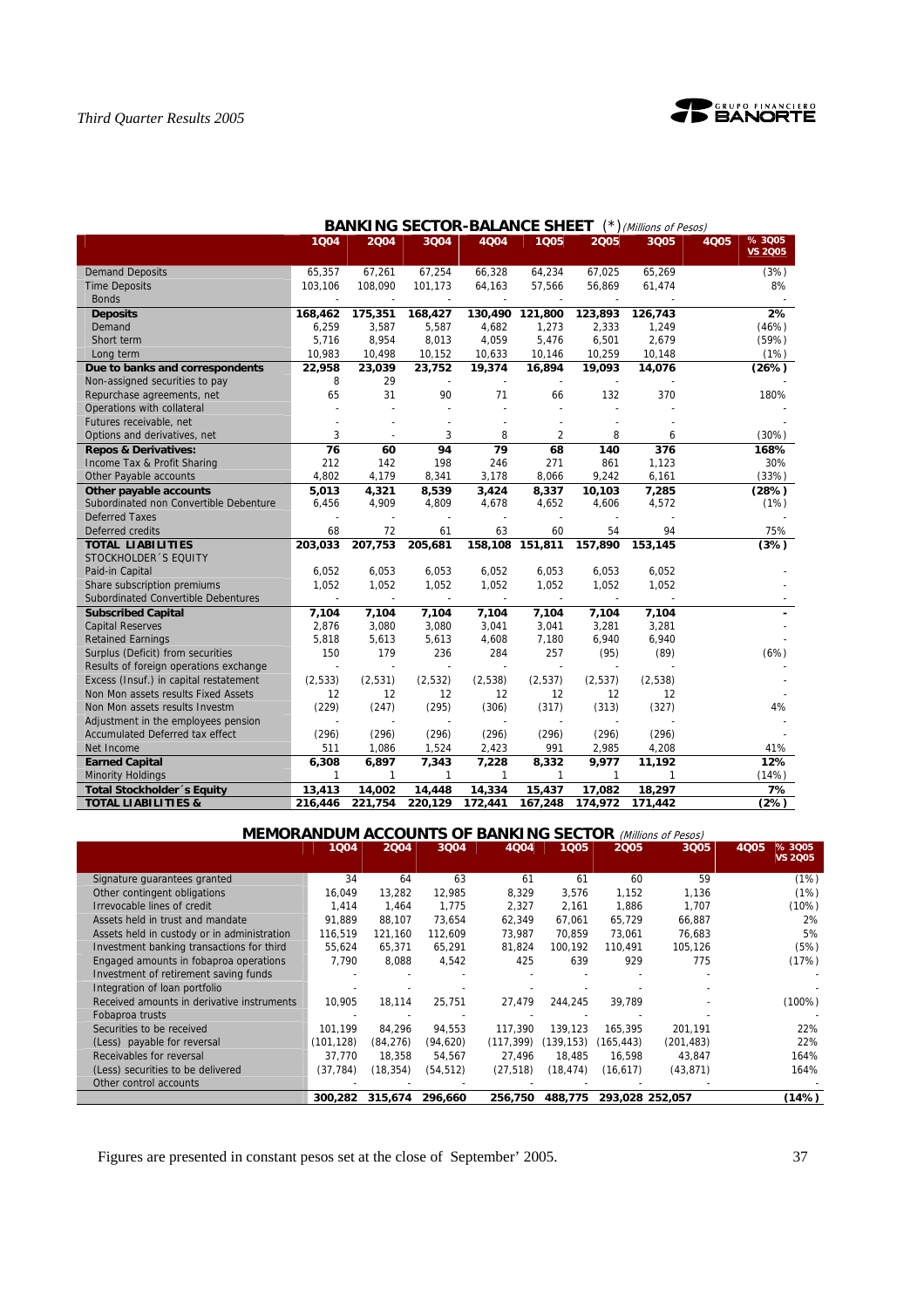

# **Annex 6. Notes to Grupo Financiero Banorte Financial Statements**

# **Financial Instruments and Valuation Effects 3Q05**

|                                                     | <b>BOOK</b>  | <b>INTEREST</b> | <b>MARKET</b>  | <b>UNREALIZED</b>  |
|-----------------------------------------------------|--------------|-----------------|----------------|--------------------|
| <b>NEGOTIABLE INSTRUMENTS</b>                       | <b>VALUE</b> |                 | <b>VALUE</b>   | <b>GAIN (LOSS)</b> |
| <b>Goverment Securities</b>                         | (1, 331)     | 12              | (1, 316)       | 3                  |
| <b>Banking Securities</b>                           | 3,898        | $\overline{2}$  | 3,899          | (1)                |
| Private                                             | 355          | 4               | 367            | 8                  |
| Banks paper                                         |              |                 |                |                    |
| <b>UMS</b>                                          |              |                 |                |                    |
| <b>Commercial Paper</b>                             | 1,153        |                 | 1,159          | 6                  |
| Shares listed in the SIC                            | 6            |                 | 6              |                    |
| Guarantee (collateral) for futures                  | 5            |                 | 5              |                    |
| Swap of Coverage purposes                           | 2            |                 | $\overline{2}$ |                    |
| <b>Total</b>                                        | 4,089        | 18              | 4,122          | 15                 |
| SECURITIES HELD FOR SALE                            |              |                 |                |                    |
| <b>Goverment Securities</b>                         |              |                 |                |                    |
| -Mexican Government Securities (UMS)                |              |                 |                |                    |
| Bonds public company                                | 19           |                 | 26             | 7                  |
| Eurobonds                                           | 1            |                 | $\overline{7}$ | 5                  |
| Structured note                                     | 216          |                 | 216            |                    |
| Swap of Coverage purposes                           |              |                 |                |                    |
| -Total                                              | 236          | $\blacksquare$  | 249            | 12                 |
| SECURITIES HELD TO MATURITY                         |              |                 |                |                    |
| <b>Special Cetes</b>                                | 559          | 11              | 571            |                    |
| <b>Trust Bonds</b>                                  |              |                 |                |                    |
| <b>Fiduciary Rights</b>                             | 34           |                 | 25             | (8)                |
| <b>Bonds</b>                                        |              |                 |                |                    |
| Mexican Government Securities (UMS) (US<br>Dollars) | 7,812        | 91              | 7,904          |                    |
| Mexican Government Securities (UMS) (Euros)         | 863          | 30              | 893            |                    |
| <b>US Clearing Master Trust</b>                     |              |                 |                |                    |
| Swap Private company                                | 571          | 5               | 576            |                    |
| Swap Public company                                 | 3,402        | 84              | 3,486          |                    |
| Eurobonds                                           | 124          |                 | 124            |                    |
| Swap of Coverage purposes                           | (1, 280)     |                 | (1, 280)       |                    |
| <b>Total</b>                                        | 12,085       | 222             | 12,299         | (8)                |
| <b>TOTAL</b>                                        | 16,410       | 240             | 16,669         | 19                 |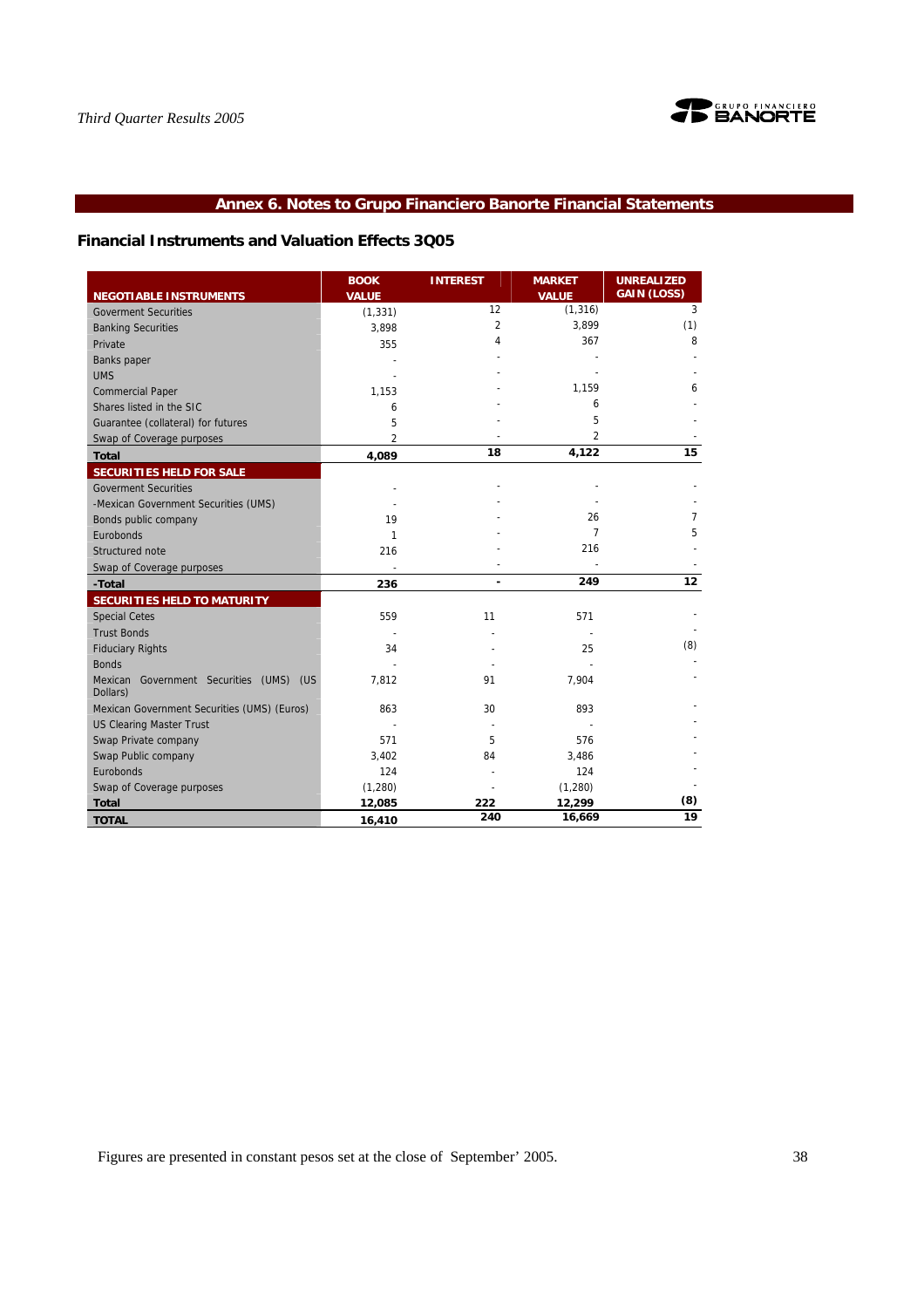

# **Repurchase Agreement Operations 3Q05**

(Millions of Pesos)

|                             |                                                                   |                                                             |                                  |                                | <b>FINANCIAL STATEMENT</b>               |
|-----------------------------|-------------------------------------------------------------------|-------------------------------------------------------------|----------------------------------|--------------------------------|------------------------------------------|
| <b>SALES</b>                |                                                                   | <b>MARKET VALUE</b>                                         |                                  |                                | <b>INDIVIDUAL</b><br><b>COMPENSATION</b> |
|                             | <b>RECEIVABLES</b><br>ON<br><b>REPURCHASE</b><br><b>AGREEMENT</b> | <b>SECURITIES</b><br><b>TO BE</b><br><b>DELIVERED</b>       | <b>GLOBAL</b><br><b>POSITION</b> | <b>ASSET</b><br><b>BALANCE</b> | <b>LIABILITY</b><br><b>BALANCE</b>       |
| <b>Goverment Securities</b> | 158,258                                                           | 158,521                                                     | (263)                            | 36                             | 298                                      |
| <b>Banking Securities</b>   | 16,696                                                            | 16,714                                                      | (18)                             | 5                              | 23                                       |
| <b>Private Securities</b>   | 56,668                                                            | 56,675                                                      | (7)                              | 14                             | 21                                       |
| Total                       | 231,622                                                           | 231,910                                                     | (288)                            | 55                             | 343                                      |
|                             |                                                                   |                                                             |                                  |                                |                                          |
|                             |                                                                   |                                                             |                                  |                                | <b>FINANCIAL STATEMENT</b>               |
| <b>PURCHASE</b>             |                                                                   | <b>MARKET VALUE</b>                                         |                                  |                                | <b>INDIVIDUAL</b><br><b>COMPENSATION</b> |
|                             | <b>SECURITIES</b><br><b>TO BE</b><br><b>RECEIVED</b>              | <b>PAYABLES ON</b><br><b>REPURCHASE</b><br><b>AGREEMENT</b> | <b>GLOBAL</b><br><b>POSITION</b> | <b>ASSET</b><br><b>BALANCE</b> | <b>LIABILITY</b><br><b>BALANCE</b>       |
| <b>Goverment Securities</b> | 35,645                                                            | 35,666                                                      | 20                               | 6                              | 26                                       |
| <b>Banking Securities</b>   | 2,269                                                             | 2,269                                                       |                                  |                                |                                          |
| <b>Private Securities</b>   | 27,824                                                            | 27,833                                                      | 8                                | 4                              | 13                                       |
| Total                       | 65,739                                                            | 65,767                                                      | 29                               | 10                             | 39                                       |

# **Derivative Financial Instruments Operations 3Q05**

(Millions of Pesos)

| <b>INSTRUMENT</b>                                                    |                   |                   |            |
|----------------------------------------------------------------------|-------------------|-------------------|------------|
|                                                                      | <b>TO RECEIVE</b> | <b>TO DELIVER</b> | <b>NET</b> |
| <b>FORWARDS</b>                                                      |                   |                   |            |
| Over INC                                                             | 51                | (55)              | (4)        |
| <b>FORWARD CONTRACT WITH</b><br><b>FOREIGN CURRENCIES</b>            |                   |                   |            |
| Market Value                                                         | 129               | (245)             | (116)      |
| <b>Agreed Price</b>                                                  | (135)             | 252               | 116        |
| <b>SWAPS</b>                                                         |                   |                   |            |
| Interest rate                                                        | 59                | (58)              | 1          |
| Valuation                                                            | 229               | (210)             | 19         |
| <b>FOREIGN</b><br><b>OPTIONS</b><br><b>WITH</b><br><b>CURRENCIES</b> |                   |                   |            |
| Passives                                                             |                   |                   |            |
| <b>RATE OPTIONS</b>                                                  | (1)               | (263)             | (264)      |
| Debt Balance                                                         |                   |                   | 277        |
| <b>Creditor Balance</b>                                              |                   |                   | (268)      |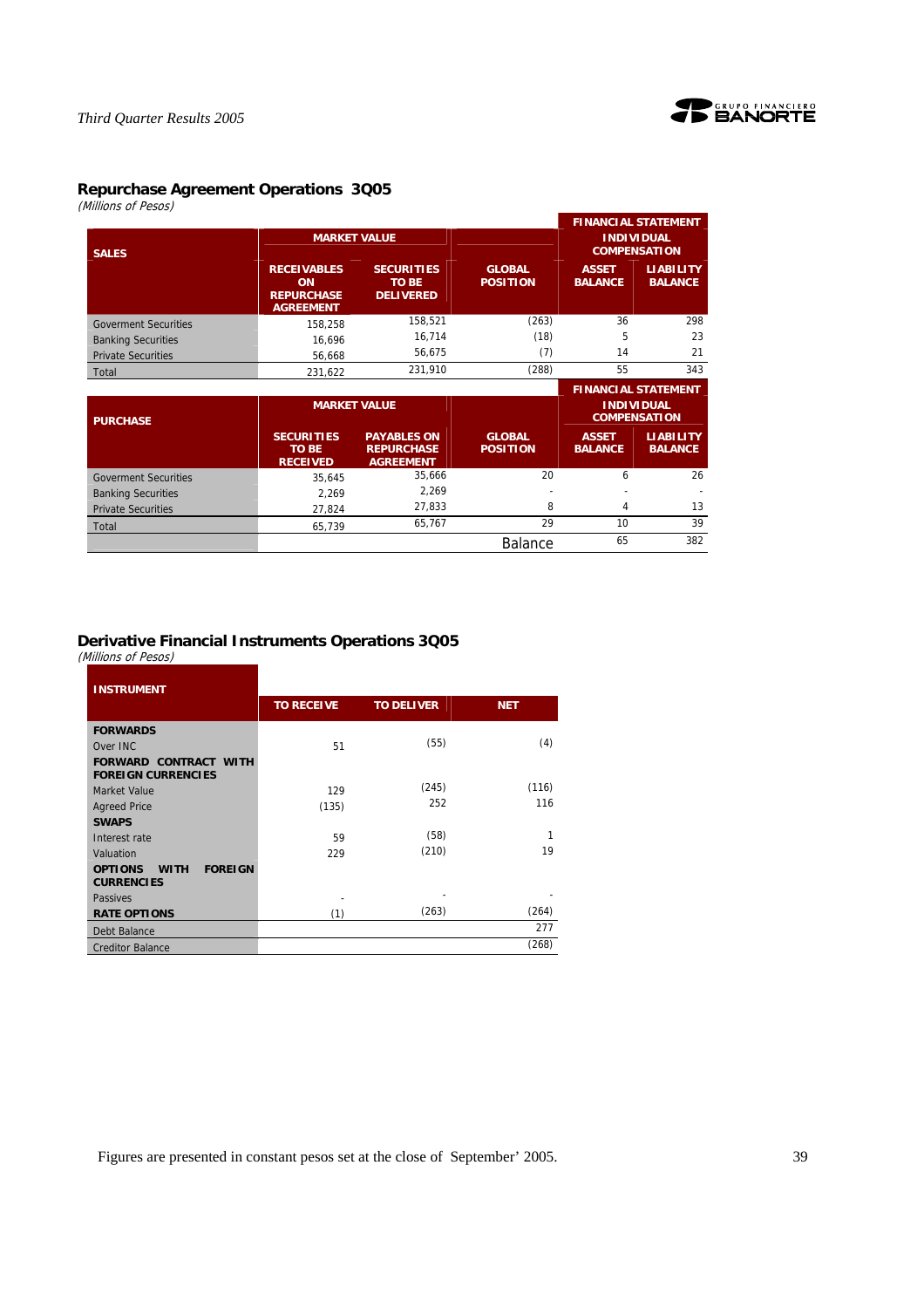

# **NOTIONAL PRINCIPAL AMOUNT IN DERIVATIVE OPERATIONS 3Q05**

| (Millions of Pesos)                  |             |                                 |                 |                 |
|--------------------------------------|-------------|---------------------------------|-----------------|-----------------|
| <b>PRODUCT</b>                       | <b>KIND</b> | <b>UNDERLYING</b>               | <b>CURRENCY</b> | <b>POSITION</b> |
| <b>Forwards of Foreign Currency</b>  | Purchases   | <b>Exchange Rate</b><br>(Dolar) | <b>MXN</b>      | 135             |
| <b>Forwards of Foreign Currency</b>  | Sells       | <b>Exchange Rate</b><br>(Dolar) | <b>MXN</b>      | 252             |
|                                      |             |                                 |                 | 387             |
| <b>Options with Foreign Currency</b> | Purchases   | <b>Exchange Rate</b><br>(Dolar) | <b>MXN</b>      |                 |
| <b>Options with Foreign Currency</b> | Sells       | <b>Exchange Rate</b><br>(Dolar) | <b>MXN</b>      | 15              |
|                                      |             |                                 |                 | 15              |
| <b>Rate Options</b>                  | Purchases   | <b>TIIE</b>                     | <b>MXN</b>      | 577,000         |
| <b>Rate Options</b>                  | Sells       | <b>TIIE</b>                     | <b>MXN</b>      | 566,000         |
|                                      |             |                                 |                 | 1,143,000       |
| <b>Swaps with Rate</b>               | USLI/IRS    | <b>LIBOR</b>                    | <b>MXN</b>      | 1,103           |
| <b>Swaps with Rate</b>               | TIIE/IRS    | TIIE                            | <b>MXN</b>      | 29,541          |
|                                      |             |                                 |                 | 30,643          |
| <b>Swaps with Foreign Currency</b>   | TIIE-EU/CS  | <b>TIIE</b>                     | <b>MXN</b>      | 1,321           |
| <b>Swaps with Foreign Currency</b>   | TIIE-US/BS  | <b>TIIE</b>                     | <b>MXN</b>      | 2,158           |
| <b>Swaps with Foreign Currency</b>   | TIIE-US/CS  | <b>TIIE</b>                     | <b>MXN</b>      | 8,480           |
| <b>Swaps with Foreign Currency</b>   | TIIE-US/CS  | <b>TIIE</b>                     | <b>MXN</b>      | 1,080           |
| <b>Swaps with Foreign Currency</b>   | IMPL-US/CS  | <b>IMPLICITA</b>                | <b>MXN</b>      | 2,184           |
|                                      |             |                                 |                 | 15,222          |
| <b>Forwards in MEXDER</b>            | Compras     | <b>TASA</b>                     | <b>MXN</b>      | 27,620          |
| <b>Forwards in MEXDER</b>            | Venta       | <b>TASA</b>                     | <b>MXN</b>      | 4,600           |
|                                      |             |                                 |                 | 32,220          |

# **Non-governmental Financial Instruments above by 5% of Net Capital 3Q05**

(Millions of Pesos)

| <b>INDUSTRY</b> | <b>INVESTMENT INSTRUMENT</b> | <b>AMOUNT</b> | % NET<br><b>CAPITAL</b> |
|-----------------|------------------------------|---------------|-------------------------|
| <b>BANSAN</b>   | <b>Term Deposits</b>         | 3,000         | 14%                     |

# **Loan Portfolio**

| (Million of Pesos)              | <b>LOCAL CURRENCY(*)</b> |        | <b>FOREIGN CURRENCY</b> |       | <b>TOTAL</b> |         |
|---------------------------------|--------------------------|--------|-------------------------|-------|--------------|---------|
|                                 | 3004                     | 3005   | 3004                    | 3005  | 3004         | 3Q05    |
| <b>Performing Loans</b>         |                          |        |                         |       |              |         |
| Commercial                      | 35.236                   | 43.507 | 7.992                   | 8.005 | 43.228       | 51,512  |
| <b>Financial Intermediaries</b> | 2.279                    | 1.584  | 210                     | 443   | 2.489        | 2,026   |
| Consumer                        | 11.193                   | 14.306 | 4                       |       | 11.196       | 14,307  |
| Mortgages                       | 18.056                   | 21.739 | ٠                       | ۰.    | 18.056       | 21,739  |
| <b>Goverment Entities</b>       | 77.188                   | 12.727 | 672                     | 529   | 77.860       | 13.256  |
| Fobaproa                        | 7,133                    | 2,539  |                         | ٠     | 7,133        | 2,539   |
| <b>Total</b>                    | 151.084                  | 94.402 | 8.877                   | 8.978 | 159.961      | 105,380 |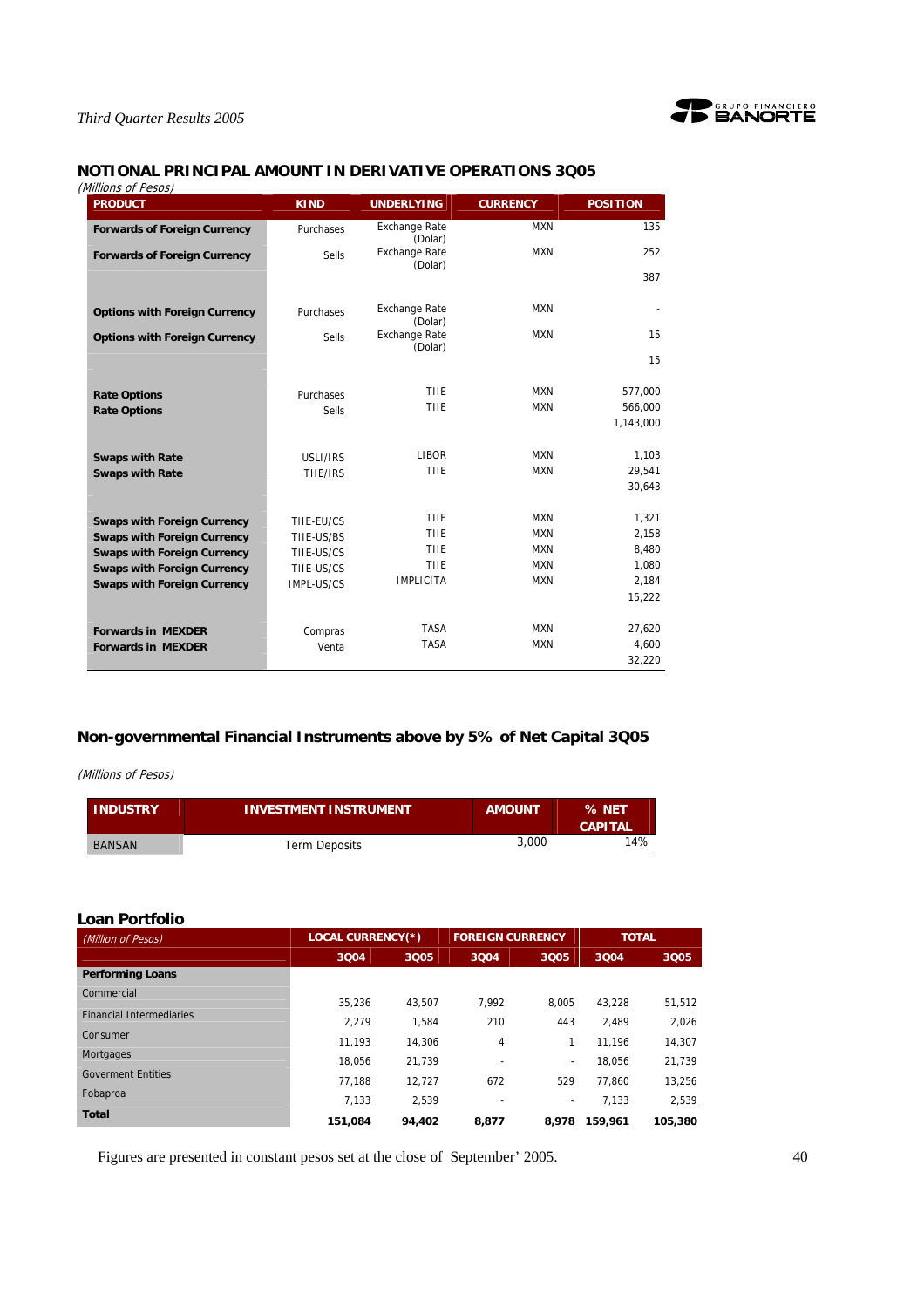

# **Past Due Loans**  Commercial 609 648 395 65 1,004 713 Financial Intermediaries - - - - - - Consumer 519 373 - - 520 373 Mortgages 1,373 772 - - 1,373 772 Goverment Entities 15 - - - 15 - **Total 2,516 1,794 395 65 2,911 1,859 Total Propietary Loans 153,600 98,196 9,272 9,044 162,872 107,240**

(\*) Includes valued UDIS (1)Excludes Fobaproa-IPAB notes and loan to IPAB that are accounted in the Loans to Government Entities line.

(2) Includes Fobaproa promissory notes and loans to IPAB registered in Government Entities. Note: There is no scheme for Mortgage Earnings.

# **Cost and Balances of FINAPE, FOPIME, Mortgage UDIS and Mortgage FOVI loan portfolios as of 3Q05**

|                     |                              | <b>TOTAL</b>                  |
|---------------------|------------------------------|-------------------------------|
| (Millions of Pesos) | <b>PERIOD</b><br><b>COST</b> | <b>BALANCE</b><br><b>LOAN</b> |
|                     |                              | <b>PORTFOLIO</b>              |
| <b>FINAPE</b>       | 1                            | 5                             |
| <b>FOPYME</b>       |                              | 1                             |
| Mortgage UDIS       | 45                           | 92                            |
| Mortgage FOVI       | 43                           | 53                            |
|                     | 90                           | 151                           |

The quarter ending with a balance of Ps 151 million pesos in debtors support programs with a cost of the period of Ps 90 million. The 99% of this portfolio are concentrated in Banorte.

# **Troubled Portfolio 3Q05**

The National Banking and Securities Commission (CNByV) accepted the Proposal of the Bankers Association of Mexico (ABM), to consider as a Troubled Portfolio the D and E risk grades of the portfolio classification. The following table shows the troubled portfolio.

| (Millions of Pesos)              | <b>TOTAL</b> |
|----------------------------------|--------------|
| <b>Troubled Portfolio</b>        | 1.309        |
| <b>Total Loans</b>               | 107.240      |
| Troubled Portfolio / Total Loans | 1.2%         |

# **Fobaproa**

| (Millions of Pesos)           | LOS(1)<br><b>SHARING</b> | <b>REMAINING CONTINGENCIES</b><br>INCENTIVE(1)<br><b>SCHEME</b> |
|-------------------------------|--------------------------|-----------------------------------------------------------------|
| Gross Fobaproa notes balance  | 3,915                    | 1.729(2)                                                        |
| - Cash recoveries             | 244                      | $176^{(2)}$                                                     |
| Repossesed assets             |                          |                                                                 |
| $=$ Balance net of recoveries | 3,671                    | 1,553                                                           |
|                               |                          |                                                                 |
| Contingency before reserves   | 2,178                    | 379                                                             |
| - Reserves                    | 2,178                    | 379                                                             |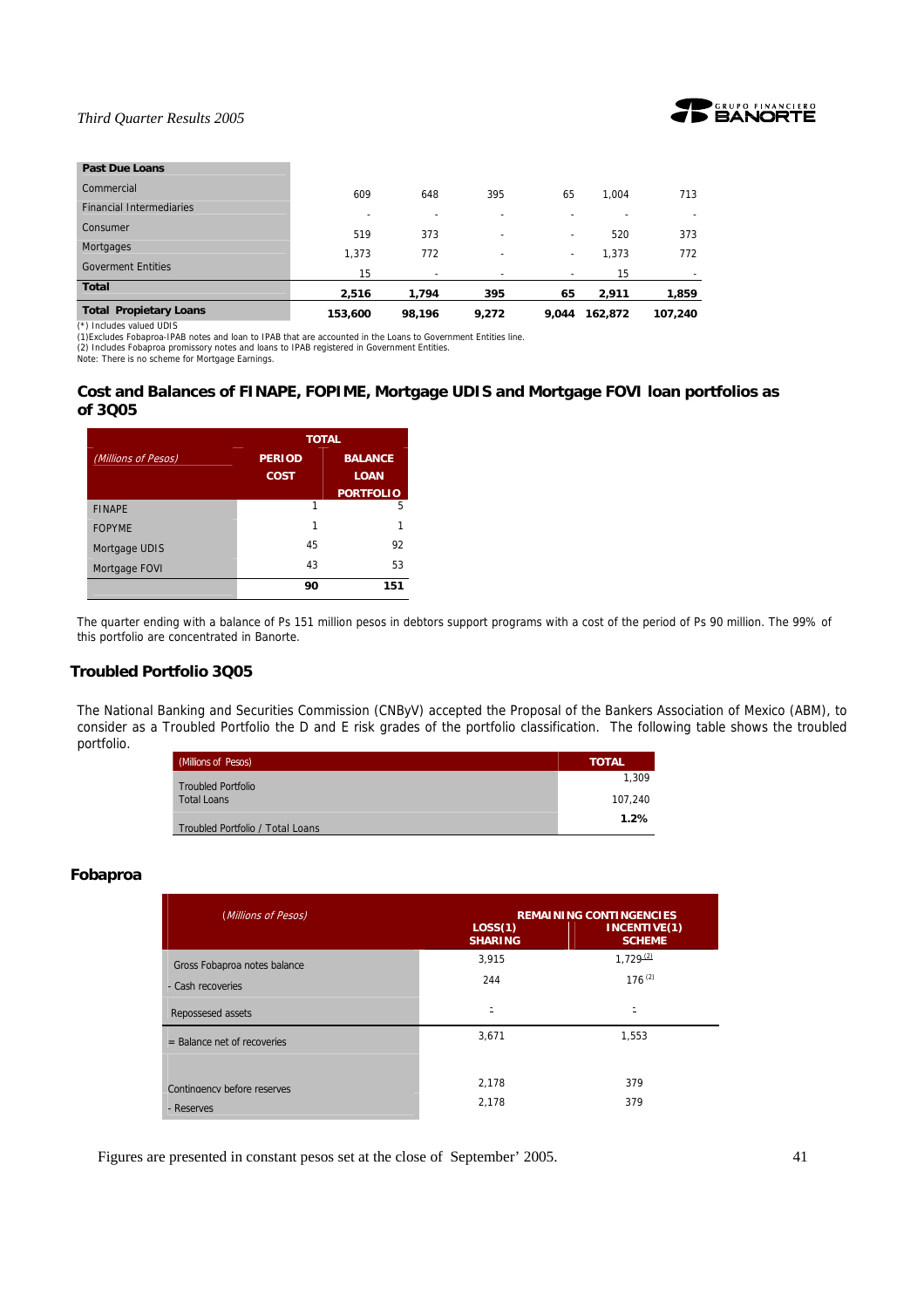

**EXECUTE:** Remaining contingencies **CONSIDERED ASSOCIATES** 

- 1) Includes only cash recoveries.
- 2) Included in Loss Sharing program.

Banorte provisioned Ps 58 million through the Income Statement during the quarter to keep 100% provisioned on the FOBAPROA-IPAB Loss Sharing program and Incentive Scheme. Cash recoveries in the Loss Sharing program represented 6% of Banorte's Gross FOBAPROA-IPAB notes balance.

# **IPAB Notes Integration 3Q05**

| (Millions of Pesos)        | <b>BANORTE</b>                                                   |                                                 |                               |                                   | <b>BANCEN</b>                   |                                 | <b>BANPAIS</b>           | <b>BANKING</b><br><b>SECTOR</b> |
|----------------------------|------------------------------------------------------------------|-------------------------------------------------|-------------------------------|-----------------------------------|---------------------------------|---------------------------------|--------------------------|---------------------------------|
|                            | <b>LOSS</b><br><b>SHARING</b><br><b>LOCAL</b><br><b>CURRENCY</b> | <b>LOSS</b><br><b>SHARING</b><br><b>DOLLARS</b> | <b>WITHOUT</b><br><b>RISK</b> | <b>INCENTIVE</b><br><b>SCHEME</b> | <b>LOCAL</b><br><b>CURRENCY</b> | <b>LOCAL</b><br><b>CURRENCY</b> | <b>DOLLARS</b>           | <b>TOTAL</b>                    |
| Gross Balance              | 3.915                                                            | $\overline{\phantom{a}}$                        | 1.438                         | (1)                               | -                               | ۰                               | $\overline{\phantom{0}}$ | 5,353                           |
| - Checking account balance | 244                                                              | ۰                                               | 13                            | (1)                               | ٠                               |                                 |                          | 257                             |
| - Reserves                 | 2,178                                                            |                                                 |                               | 379                               | ٠                               |                                 | $\overline{\phantom{a}}$ | 2,557                           |
| $=$ Net Balance            | 1.493                                                            | ٠                                               | 1,425                         | (379)                             |                                 | ۰                               | $\overline{\phantom{0}}$ | 2,539                           |
| <b>Interest Rate</b>       | CETES 91-1.35                                                    | ٠                                               | CETES <sub>91</sub>           | N.A.                              | N.A.                            |                                 | ٠                        |                                 |
| Maturity                   | 2005/2006                                                        | $\overline{\phantom{a}}$                        | 2006                          | 2006                              | N.A.                            | $\overline{\phantom{0}}$        | $\overline{\phantom{0}}$ |                                 |
| Remaining Contingencies    | -0-                                                              | ٠                                               | No exist                      | -0-                               | No exist                        |                                 | $\overline{\phantom{a}}$ |                                 |

1) Ps 1,729 and Ps 176, Gross Balance and Checking account balance of Incentive Scheme are included in Loss Sharing. N.A.- Not Applicable

# **ORIGIN OF THE NOTES**

The source of the Fobaproa-IPAB notes is different as each was given for different objectives, according to the following list:

| <b>FOBAPROA NOTES</b> | <b>YEAR</b> | ORIGIN                               |
|-----------------------|-------------|--------------------------------------|
| BANORTE               |             |                                      |
| LOSS SHARING          | 1995-1996   | Sale of Loans to Fobaproa            |
| WITHOUT RISK          | 1996        | Sale of Loans to Fobaproa            |
| <b>BANPAIS</b>        | 1996-1997   | Reorganization                       |
| SIMPLE CREDIT         | 2000        | Reorganization                       |
| <b>BANCRECER</b>      | 1999        | Reorganization (Securitized in 4Q04) |

# **SIGNIFICANCE IN BANORTE BALANCE**

|                | 1997  | 1998  | 1999  | 2000  | 2001  | 2002  | 2003  | 2004. | 3005 |
|----------------|-------|-------|-------|-------|-------|-------|-------|-------|------|
| % Total Loans  | 70.9% | 64.6% | 53.5% | 58.7% | 55.5% | 55.7% | 50.8% | 12.4% | 2.5% |
| % Total Assets | 60.6% | 53.5% | 43.7% | 46.7% | 44.5% | 43.5% | 36.5% | 7.3%  | .5%  |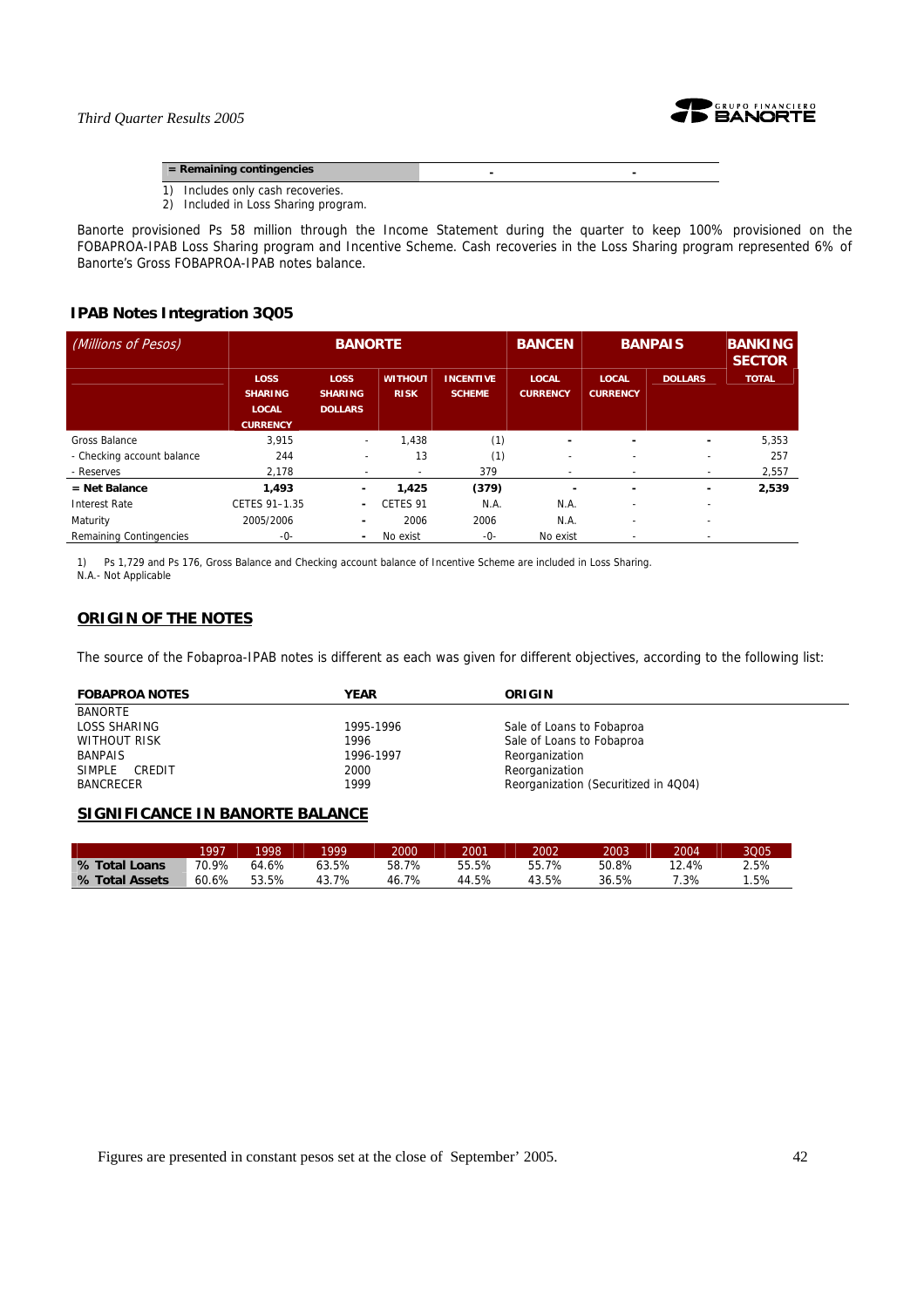

# **Deferred Taxes 3Q05**

| (Millions of Pesos)                                                                             |            |            |                |
|-------------------------------------------------------------------------------------------------|------------|------------|----------------|
| <b>ASSETS</b>                                                                                   | <b>ISR</b> | <b>PTU</b> | <b>NET</b>     |
| Tax loss carryforwards                                                                          | 197        | $\sim$     | 197            |
| Non deductible provisions and accumulative income                                               | 131        | 35         | 166            |
| <b>Obligations FOBAPROA, Net</b>                                                                | 642        |            | 642            |
| Excess of accunting value over fiscal value on Reposessed Assets                                | 242        |            | 242            |
| Diminishable profit sharing                                                                     | 113        |            | 113            |
| Past-due loan reserves                                                                          | 14         |            | 14             |
| Share dealing loss 2000, 2001, 2002 and 2003                                                    | 3          |            | 3              |
| Tax on Assets to recover                                                                        | 5          |            | 5              |
| <b>Installation expenses</b>                                                                    | 10         |            | 10             |
| Effects of financial instrument appreciation                                                    | 1          |            | 1              |
| Taxes on Assets to recover                                                                      | 2          |            | $\overline{2}$ |
| <b>Total Assets</b>                                                                             | 1,359      | 35         | 1,394          |
| <b>LIABILITIES</b>                                                                              |            |            |                |
|                                                                                                 |            |            |                |
| Accrued interest and inflationary component of Fixed Assets,<br>Foreclosed, Intangible & Others | (174)      |            | (174)          |
| Loan Portfolio Acquisitions                                                                     | (449)      | (136)      | (585)          |
| Capitalizable projects                                                                          | (105)      | (36)       | (141)          |
| Income tax to pay on UDIS Trust funds                                                           | (19)       |            | (19)           |
| Expenses paid in advance                                                                        | (1)        |            | (1)            |
| Effects of financial instrument appreciation                                                    | (3)        | (1)        | (5)            |
| Organization and Recording Expenses & Installation Expenses                                     | (50)       |            | (50)           |
| Unrealized capital gain from investments in siefore                                             | (25)       |            | (25)           |
| <b>Total liabilities</b>                                                                        | (826)      | (173)      | (1,000)        |

# **Long term debt as of 3Q05**

| <b>TYPE OF DEBT</b>                                | <b>CURRE</b><br><b>NCY</b> | <b>DATE</b><br><b>OF</b><br><b>ISSUE</b> | <b>AMOUNT</b><br>(P <sub>S</sub> ) | ORIGINAL<br><b>AMOUNT</b><br>(Millons Ps,<br><b>DIs o UDIS)</b> | <b>TERM</b> | <b>INTEREST</b><br><b>RATE</b> | <b>MATURITY</b> | <b>INTEREST</b><br><b>PAYMENT</b> |
|----------------------------------------------------|----------------------------|------------------------------------------|------------------------------------|-----------------------------------------------------------------|-------------|--------------------------------|-----------------|-----------------------------------|
| <b>BANORTE</b>                                     |                            |                                          |                                    |                                                                 |             |                                |                 |                                   |
| CD's- Banorte U01001                               | <b>UDIS</b>                | 11-Ene-01                                | 324                                | 90                                                              | 10 years    | 8.13%                          | 30-Dic-10       | $E/182$ days                      |
| Non Convertible Subordinate Bonds<br>-OBanorte 02D | <b>Ps</b>                  | 28-Nov-02                                | 1.207                              | 1.136                                                           | 10 years    | 8.00%                          | 28-Nov-12       | $E/182$ days                      |
| Certificados - Banorte 03004                       | Ps                         | 27-Ene-03                                | 100                                | 100                                                             | 3 years     | TIIE-0.45%                     | 10-Jul-06       | $E/28$ days                       |
| Certificados - Banorte 05006                       | Ps                         | $7-Sep-05$                               | 55                                 | 55                                                              | 1 year      | TIIE-0.16%                     | $6-Sep.06$      | $E/28$ days                       |
| Step-Up Subordinated Callable<br>Notes Due 2014    | <b>DIs</b>                 | 17-Feb-04                                | 3,228                              | 300                                                             | 10 years    | 5.875 %                        | 17-Feb-14       | $E/180$ days                      |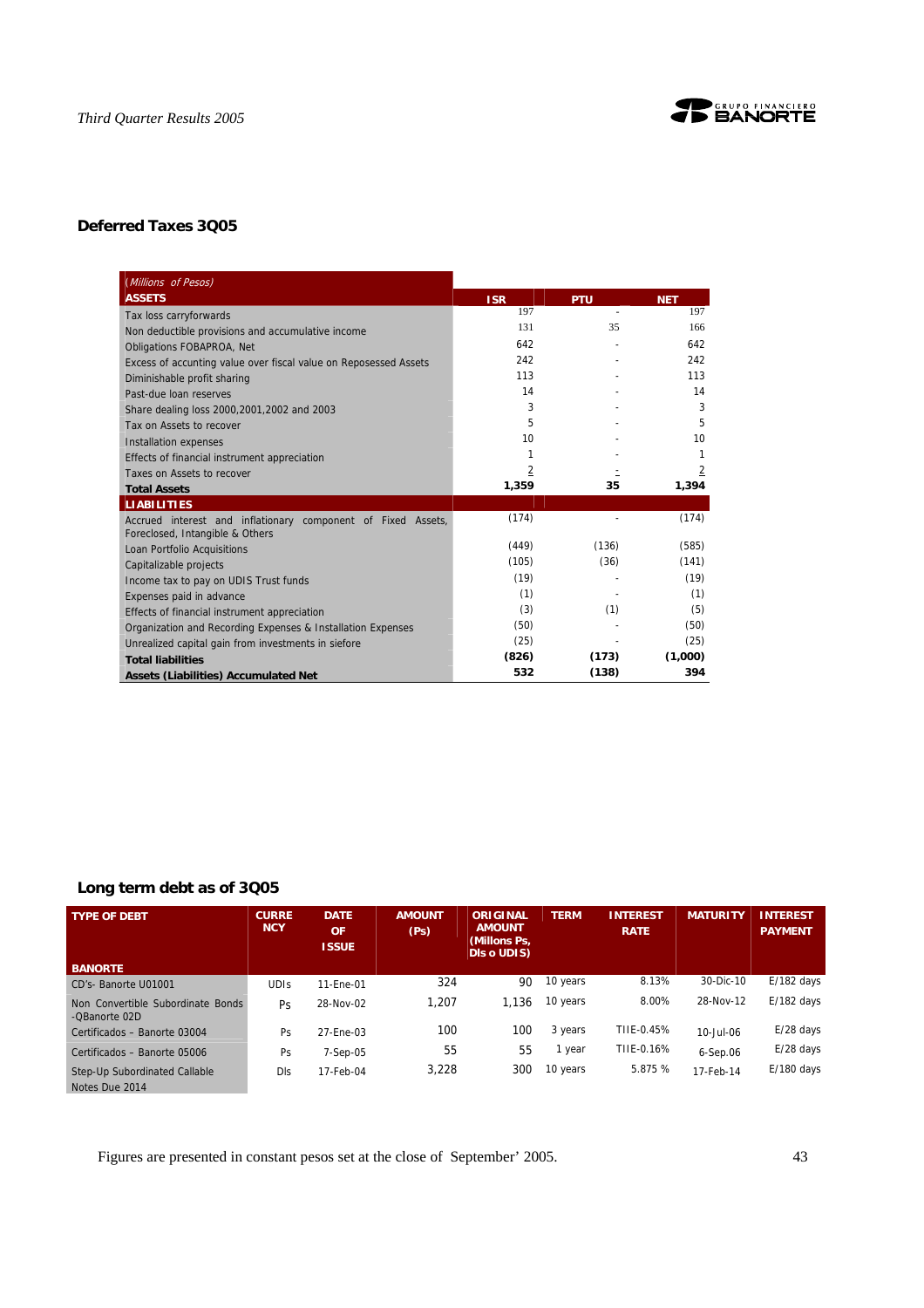

# **Bank and Other entities loans as of 3Q05**

| (Millions of Pesos)                                   | <b>LOCAL</b><br><b>CURRENCY</b> | <b>INTERE</b><br><b>ST RATE</b> | <b>TERM</b><br>(DAYS)    | <b>FOREIGN</b><br><b>CURRENCY</b> | <b>INTEREST</b><br><b>RATE</b> | <b>TERM</b><br>(DAYS)        | <b>TOTAL</b> |
|-------------------------------------------------------|---------------------------------|---------------------------------|--------------------------|-----------------------------------|--------------------------------|------------------------------|--------------|
| LOANS FROM LOCAL BANKS                                |                                 |                                 | $\overline{\phantom{0}}$ | 609                               | $L+6$                          | 637                          | 609          |
| LOANS FROM FOREIGN BANK CONCERTED FROM<br>THE COUNTRY |                                 |                                 | $\overline{\phantom{a}}$ | 647                               | $6 + 1.2$                      | 1.426                        | 647          |
| LOANS FROM FOREIGN BANK CONCERTED FROM<br>CAYMAN      |                                 |                                 |                          | 325                               | 4.87                           | 692                          | 325          |
| LOANS FROM DEVELOPING BANKS                           | 2.166                           | 11.60                           | 579                      | 627                               | 9.39                           | 1.461                        | 2,793        |
| LOANS FROM PUBLIC FUNDS                               | 8,656                           | 8.18                            | 706                      | 197                               | 4.95                           | 522                          | 8.853        |
| LOANS FROM BANKS                                      | 375                             | 9.54                            | 20                       |                                   |                                |                              | 375          |
| <b>CALL MONEY</b>                                     | 755                             | 9.26                            | 3                        |                                   |                                |                              | 755          |
| LOANS FROM FIDUCIARY FUNDS                            | 3.149                           | 8.19                            | 5.734                    |                                   |                                |                              | 3,149        |
| PROVISIONS FOR INTEREST                               | 46                              | N.A                             | N.A                      |                                   |                                | $\qquad \qquad \blacksquare$ | 46           |
|                                                       | 15,147                          |                                 |                          | 2,405                             |                                |                              | 17,551       |

# **Trading Income 3Q05**

(MillIons of Pesos)

| <b>VALUATION EFFECTS</b>                       | <b>NET</b>     |
|------------------------------------------------|----------------|
| <b>Negotiable Instruments</b>                  | $\overline{7}$ |
| Repurchase                                     | (5)            |
| Derived instruments                            | 14             |
| <b>Futures</b>                                 | (2)            |
| Securities Ioans                               |                |
| Range                                          |                |
| <b>Inflation Adjustment</b>                    | (1)            |
| <b>Total</b>                                   | 12             |
| <b>RESULTS FROM BUYING AND SELLING</b>         |                |
| <b>Negotiable Instruments</b>                  | 360            |
| Securities Held for Sell                       | 315            |
| Derived for coverage purposes                  | 51             |
| <b>Inflation Adjustment</b>                    |                |
| <b>Total of Buying and Selling Instruments</b> | 726            |
| <b>FX Spot</b>                                 | 195            |
| <b>FX Forwards</b>                             | 5              |
| <b>FX Futures</b>                              |                |
| <b>FX Futures TIIE</b>                         |                |
| <b>Forwards</b>                                | 1              |
| Trading currencies securitization              | (7)            |
| Gain from metal intermediation                 | 1              |
| <b>Metals Valuation</b>                        | 1              |
| <b>Total of Foreign Exchange</b>               | 197            |
| <b>Inflation Adjustment</b>                    | 5              |
| <b>Total of Buying and Selling</b>             | 927            |
| <b>TOTAL TRADING INCOME</b>                    | 939            |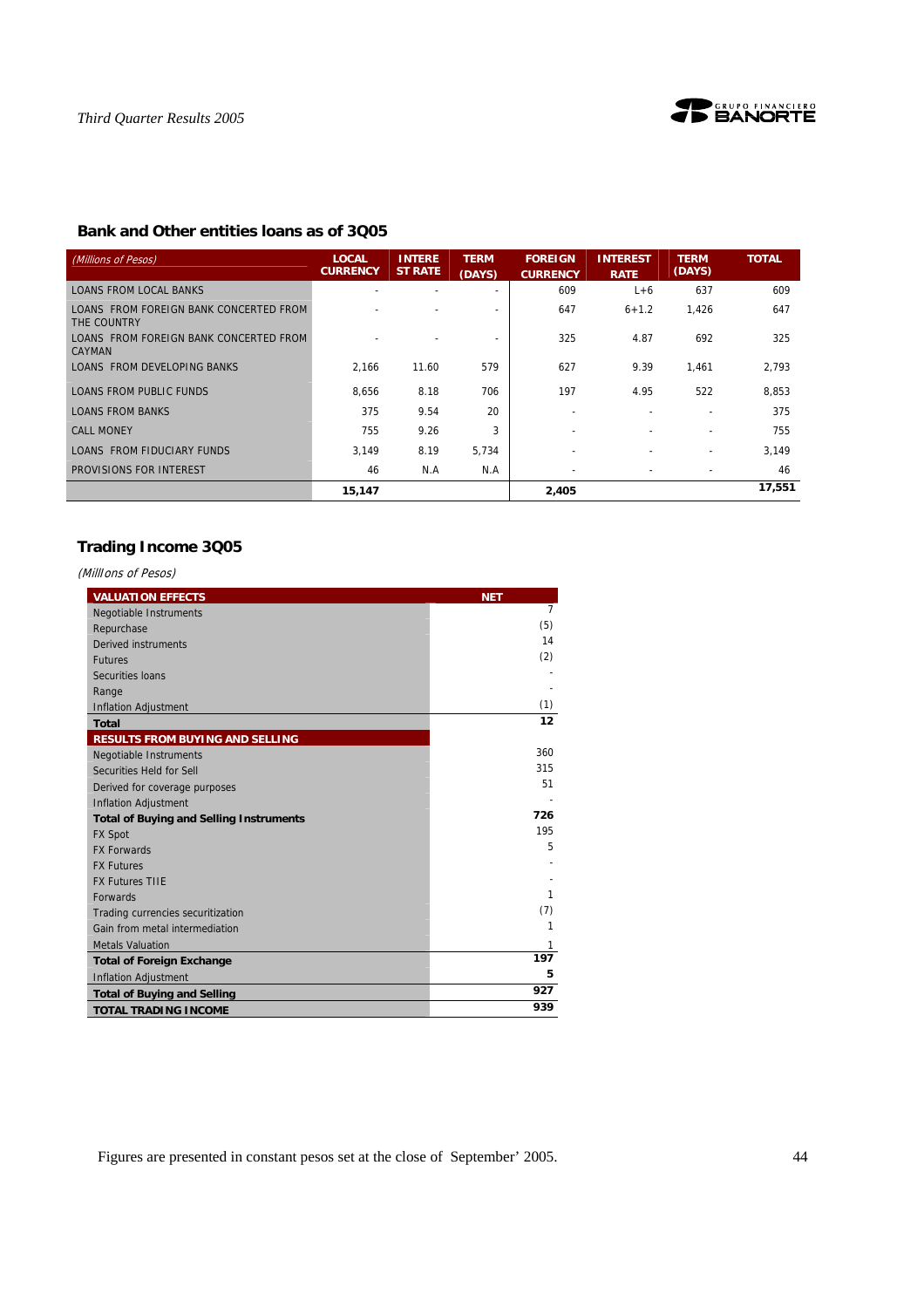

### **Risk Management**

# **Credit risk**

Credit risk is the risk of clients failing to meet their payments. Therefore, it is essential to correctly manage such a risk in order to maintain a quality loan portfolio.

The objectives of credit risk management at GFNorte are:

- To develop and carry out credit risk policies that are compatible with the strategic objectives of the institution.
- To support strategic decision-making, maximizing the creation of value for the stockholders and guaranteeing security for our clients.
- To set specific policies and procedures to identify the level of risk of the debtor, using said procedures as a basis for granting loans as well as for their follow-up.
- To calculate the exposure of credit risk in time, considering and evaluating the concentration of exposure by qualifying risk, geographical regions, economic activities, currency and type of product.
- To create diversification strategies of the loan portfolio, setting down its limits.
- To implement a global credit risk management supervising all the operations and aspects related to credit risk.

### **Individual Credit risk**

The Banks of the Group separate the loan portfolio into two large groups: consumer loans and company loans.

The individual loan risk for consumer loans is identified, measured and controlled by a parametric system (scoring) that includes origination and behavior models for each of the consumer products: mortgage, car, payroll loans and credit cards.

The individual risk for company loans is identified, measures and controlled by the Target Markets, Risk Acceptance Criteria and Banorte's Internal Risk Qualification (CIR).

The Target Markets and Risk Acceptance Criteria are tools that, along with the Internal Risk Qualification, are part of GFNorte's Loan Strategy and give support to loan risk level estimation.

The Target Markets are activities selected by region and economic activity – backed by economic research and loan behavior analysis – where Banorte is interested in placing loans.

The Risk Acceptance Criteria are parameters that describe the risk identified by the industry, which makes it possible to estimate the risk involved for the bank when granting a loan to customer on the bases of their economic activity. The types of risk contemplated in the Risk Acceptance Criteria are financial risk, operation risk, market risk, company life cycle, legal, regulatory, loan experience and management quality.

Banorte's CIR aligns with the "general PROVISIONS applicable to the loan qualification method of loan institution" issued by the CNByV on August 20, 2004. Banorte's CIR was certified by the CNBV and by an international external auditor in 2001.

Banorte's CIR is applied to commercial loans equal to or greater than an amount in Mexican pesos equivalent to nine hundred thousand investment units on the qualification date.

# **Portfolio Credit risk**

GFNorte has designed a portfolio credit risk method that, besides contemplating the major and latest international practices in identification, measurement, control and follow-up, has been adapted to work within the context of the Mexican Financial System.

This credit risk methodology makes it possible to know the current value of the portfolio loans of the Banks (including Banco Mercantil del Norte and Banco del Centro), that is, the loan exposure, allowing surveillance of the risk concentration levels per risk qualification, geographical regions, economic activities, currency and type of product in order to know the portfolio's profile and take action to direct it toward a diversification which will maximize profitability with the lowest risk.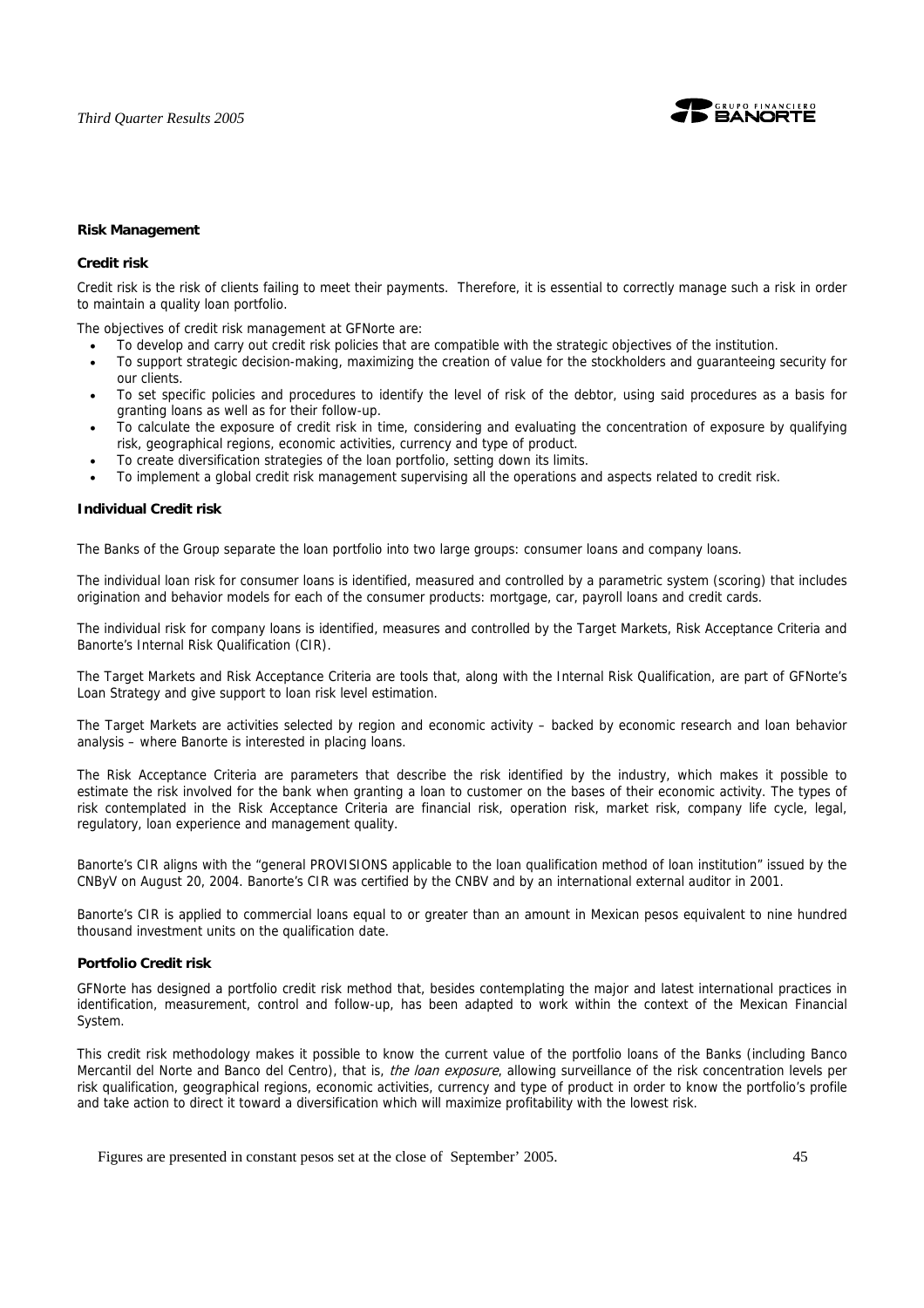

Calculating loan exposure implies generating a cash flow of each one of the loans, of both capital and interest to discount it later. This exposure is sensible to changes in the market, thereby facilitating calculations under different economic scenarios.

The method, in addition to contemplating loan exposure, takes into consideration the probability of non-compliance, the recovery level associated to each client and the classification of the debtor based on the Merton model. The *probability of non*compliance is the probability that the debtor will not meet his/her debt obligation with the bank according to the originally agreed terms and conditions. The probability of non-compliance is based on the transition matrixes that the Banks calculate from the migration of the debtors through different risk qualification levels. The recovery ratio is the percentage of total exposure that is estimated to be recovered if the debtor fails to comply. The *classification of the debtor*, based on the Merton model, associates the debtor's future behavior to loan and market factors on which his "credit health" depends, as determined by statistical techniques.

The results are risk measures such as the expected and unexpected loss at a one-year horizon. The expected loss is the credit portfolio's loss distribution average, which is used to measure the following year's expected loss due to non-compliance or variations in debtors' credit quality. This unexpected loss is an indicator of the loss that could be expected in extreme scenarios and is measured as the difference between the maximum loss given the distribution of losses, at a specific reliability level that in the case of the Banking Sector is 95%, and the expected loss.

The results obtained are used as a tool for better decision-making in granting loans and in the diversification of the portfolio, according to the Banks' global strategy. The individual risk identification tools and the portfolio credit risk methodology are periodically checked and updated to allow the application of new techniques that may support or strengthen them.

By September 30, 2005, the Banking Sector's total portfolio was Ps 100,771 million. The expected loss represents 2.0% and the unexpected loss is 3.9% with respect to the total portfolio. The average expected loss is 2.0% during the period between July and September 2005.

### **General rules for risk diversification in asset and liability operations applicable to loan institutions**

In March 2003, the COMMISSION issued the "General Rules for Risk Diversification in asset and liability operations applicable to loan institutions". Such rules are mandatory as of the business year of 2003.

According to these provisions, the Banks shall make an analysis of the debtors and/or financings they have to determine the amount of their "Common Risk". Additionally, the Banks should have the necessary information and documentation to prove that a person or group of persons represents a common risk as per the cases referred to in the aforementioned Rules.

Upon granting financings to the same person or group of persons that represent a "Common Risk", the banks shall adjust to the maximum Financing limit that is the result of applying to the basic capital a factor that is associated with the Banks' capitalization level.

On the other hand, regarding public deposits, the Banking Sector shall diversify its risks, trying to make a proper integration of its liabilities in terms of the placement of the deposited funds.

In compliance with the risk diversification rules in asset and liability operations, Banco Mercantil del Norte submits the following information:

Basic capital by June 30, 2005 **\$12,585,500** \$12,585,500

I. Financings whose individual amount represents more than 10% of the basic capital:

| Number of financings       |             |
|----------------------------|-------------|
| Total amount of financings | \$3,884,524 |
| % vs. basic capital        | 31%         |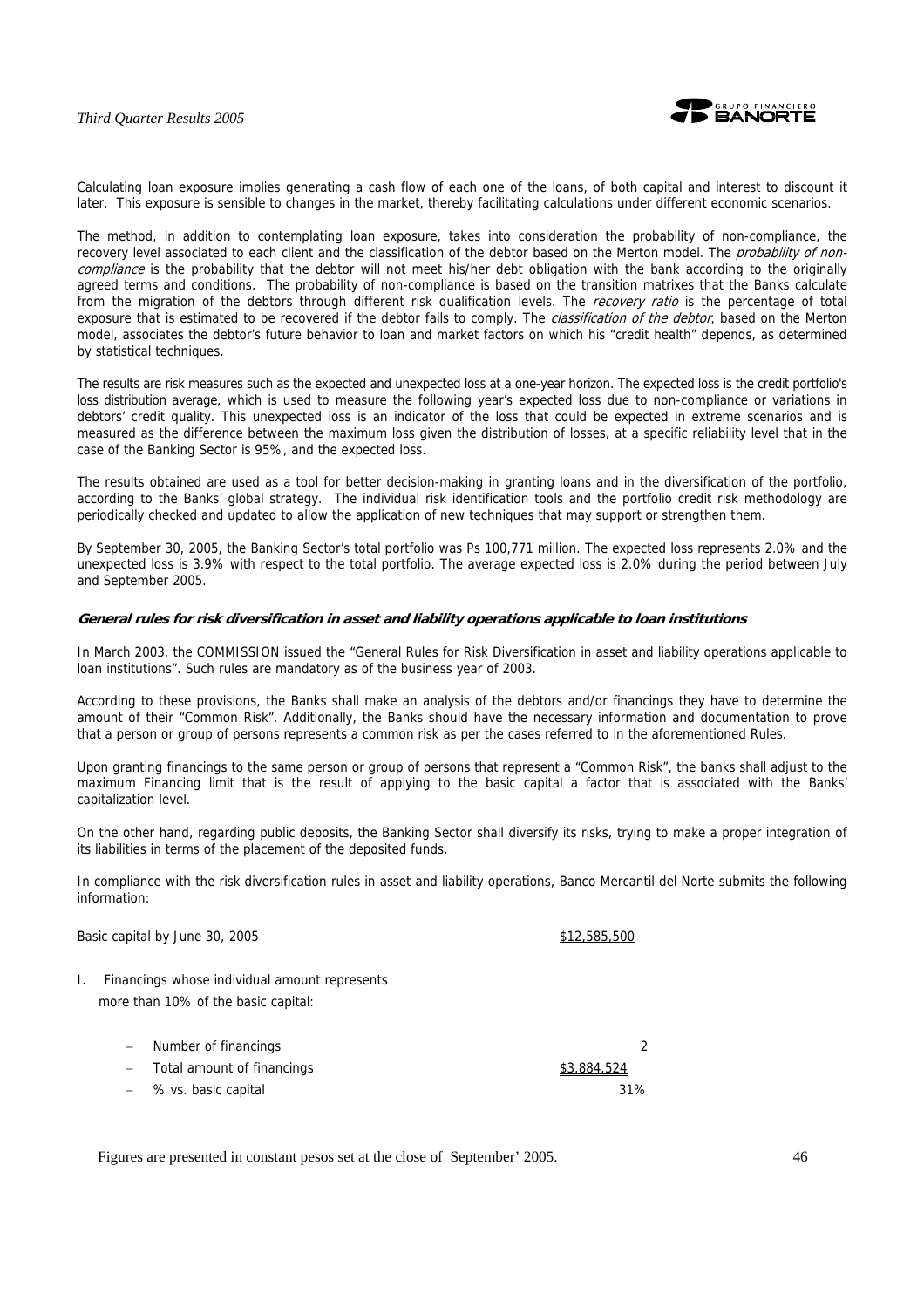$\overline{1}$ 



| II. Maximum amount of financing with the 3 major<br>Common Risk debtors and groups         | <u>\$8,395,521</u>        |
|--------------------------------------------------------------------------------------------|---------------------------|
| Banco del Centro submits the following information:<br>Basic capital by June 30, 2005      | \$3.529                   |
| I.<br>Financings whose individual amount represents<br>more than 10% of the basic capital: |                           |
| Number of financings<br>-<br>Total amount of financings (i)<br>% vs. basic capital         | <u>\$1,525,516</u><br>43% |
| Maximum amount of financing with the 3 major<br>Н.<br>Common Risk debtors and groups       | \$3.476.882               |

(i) the financing amount is in money market operations with banks

# **Market Risk**

### **Value at Risk**

The exposure to market risk is determined by calculating Value at Risk (VaR). VaR, in this method, is defined as the potential loss for one day that could affect the loan portfolio valuation at a certain date. This method is used for calculating the market risk as well as for setting and controlling the internal limits.

The Banking Sector of Grupo Financiero Banorte, S.A. and the Brokerage House applies the non-parametric historical simulation method to estimate the Value at Risk (VaR), considering a two-tail 99% reliability level, using the 500 immediate historical scenarios, multiplying the result by a safety factor that insures covering the unexpected volatility in the main risk factors that affect such portfolios and which is established according to the their behavior.

This method is applied to the financial instrument portfolio in and outside the balance, including money market and treasury operations, capital, foreign exchange and derived instruments for negotiation and coverage purposes, that are exposed to variations in risk factors that can have a direct effect on their market valuation (domestic interest rates, foreign interest rates, exchange rates, among others).

The average VaR for the July-September 2005 quarter for the portfolio is Ps 372 million.

| <b>Millions of Pesos</b> | 3Q04   | 4Q04   | 1Q05   | <b>2Q05</b> | <b>3Q05</b> |
|--------------------------|--------|--------|--------|-------------|-------------|
| <b>Total VaR*</b>        | 371    | 250    | 273    | 298         | 372         |
| Net Capital **           | 18.149 | 18.108 | 19.150 | 20.331      | 21.763      |
| VaR / Net Capital        | 2.04%  | 1.38%  | 1.43%  | 1.47%       | 1.71%       |

Quarter Average of Banking Sector and Brokerage House

\*\*\* Net capital at the close of the corresponding quarter

\*\*\*\* Net capital of the Banking Sector is the arithmetic sum of the net capitals of Banking Sector and Brokerage House.

Moreover, the average Value at Risk per risk factor of the portfolio of instruments described for the Banking Sector and Brokerage House, during the third quarter of 2005 is shown below: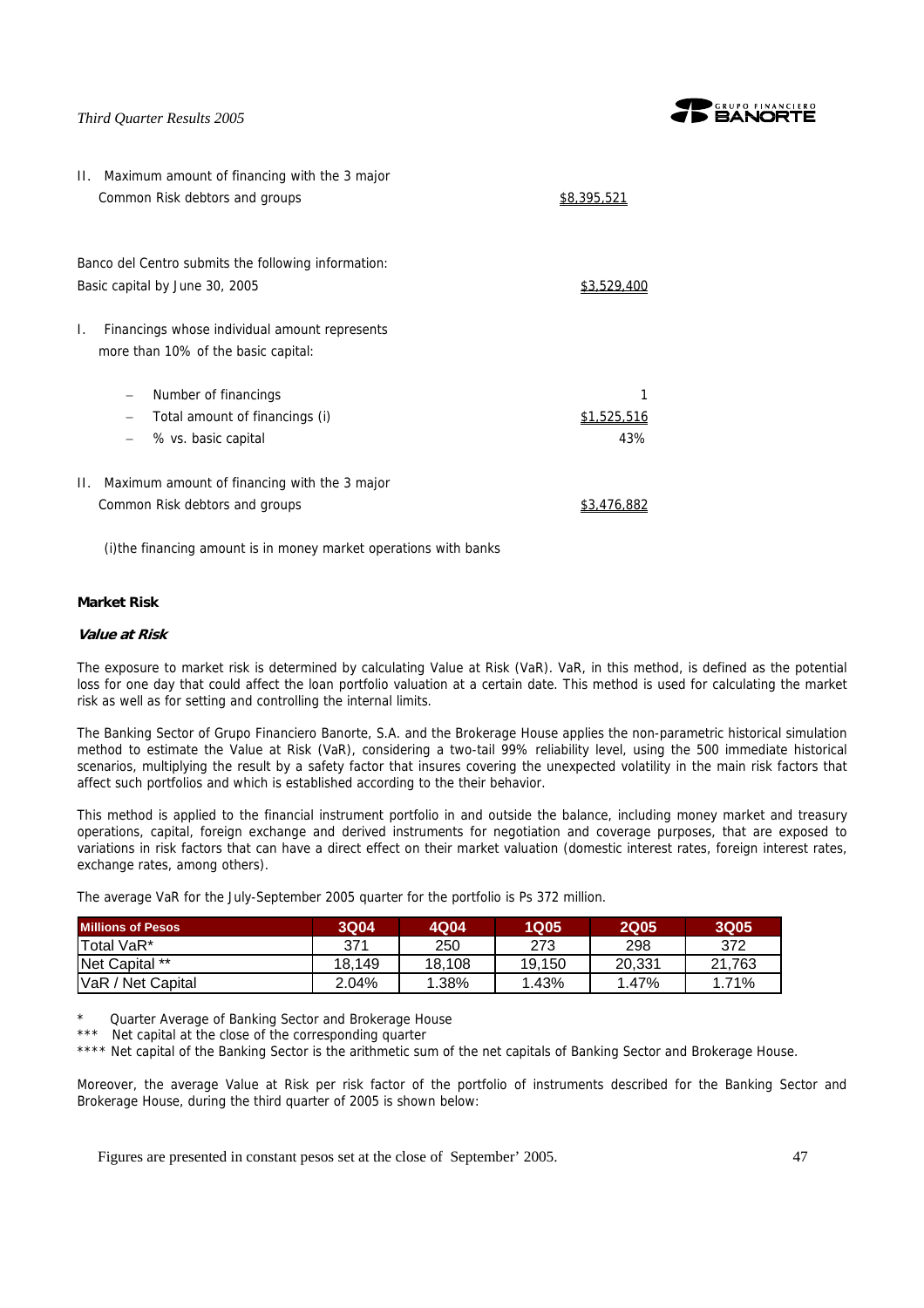

| <b>Millions of Pesos</b>                  |     |
|-------------------------------------------|-----|
| <b>Risk Factor</b>                        | VaR |
| Domestic interest rate                    | 300 |
| Foreign interest rate                     | 225 |
| Exchange rate                             | 211 |
| Capitals                                  |     |
| Prices of Bonds in Foreign Currency       | 200 |
| Total VaR of Banking Sector and Brokerage | 372 |
| House                                     |     |

The VaR for each of the risk factors shown is determined by simulating 500 historical scenarios of the variables that make up each of such factors, maintaining constant the variables that affect the other risk factors mentioned above. Similarly, the consolidated Value at Risk for the Banking Sector and Brokerage House considers the correlations of all the risk factors that affect portfolio valuation. That is why the arithmetic sum of the Value at Risk per Risk Factor does not match.

# **Backtesting Analysis**

In order to validate the daily VaR calculation measurement effectiveness, as a measure of market risk, the Backtesting analysis is updated weekly. This analysis makes it possible to compare the results estimated by VaR with the actual results.

### **Sensitivity and Testing Analysis under Extreme Conditions**

In order to enhance the analysis and get the impact that the risk factor movements had on positions, a sensitivity-and-testing analysis under extreme conditions is made periodically. These analyses make it possible to prevent situations in which the Institution could suffer extraordinary losses in the valuation of the financial instruments in place.

# **Liquidity Risk and Balance**

In response to the Banking Sector's need to measure Liquidity Risk and to have consistent follow-up, the Banks us financial ratios, such as the Liquidity Ratios (Liquid Assets / Liquid Liabilities). Liquid Assets include availabilities, securities to negotiate and securities available for sale. Liquid Liabilities include demand deposits, demand interbanking loans and short-term interbanking loans.

For liquidity risk quantification and follow-up, the Banking Sector uses for the dollar portfolios, the criteria that the Bank of Mexico established for developing the Liquidity Coefficient, which makes it possible to evaluate the differentials between asset and liability flows in different periods of time. This promotes a healthier distribution of terms for these assets.

Moreover, to prevent the risk of concentrating terms and re-appreciation date for each of the Banks in the Banking Sector, a Gap Analysis is made to face the resources with sources of funding, detecting any concentration in advance. These analyses are made separately per currency (domestic, foreign, and udis).

Additionally a balance simulation analysis is made for each of the Banks in the Banking Sector. It is used to evaluate the future behavior of the Balance Sheet in a statistic and dynamic manner. An analysis of sensitivity to changes in domestic, foreign and actual rates is made on the base scenario. Tests are also made under extreme condition to evaluate the result of extreme changes in rates, funding and the exchange rate.

As a measure of the evaluation effectiveness of the simulation model, projections are periodically compared with actual data. These tests make it possible to evaluate the assumptions and the method used, and to make any necessary adjustments.

Figures are presented in constant pesos set at the close of September' 2005. 48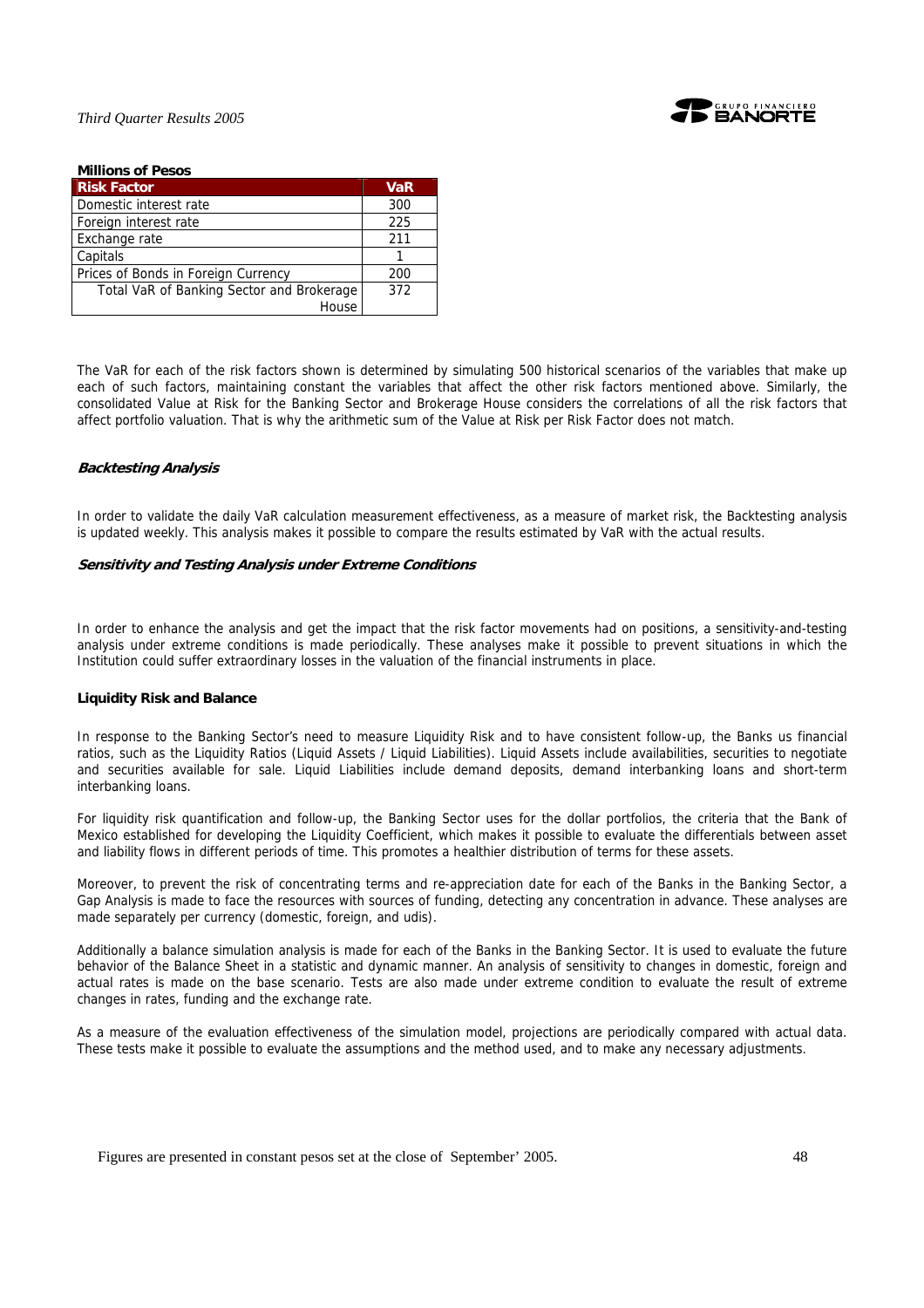

# **Operational Risk**

In January 2003, the Bank Sector of Grupo Financiero Banorte created a formal Operational Risk Department, known as Operational Risk Management Office (ARO for its acronym in Spanish), as part of the Risk Management Office. The latter department developed a master implementation plan (2004 – 2007) pursuant to local authority requirements, and the plan was approved by the Risk Policy Committee (CPR for its acronym in Spanish). In general, the plan covers institutional management of Operational Risk, records dealing with losses and calculation of Operational Risk capital requirements.

The master plan consists of the following phases:

- a. Close coordination with Comptrollership, Internal Audit and Risk generating areas,
- b. Identification of main sources of information,
- c. Creation of database,
- d. Definition of the type of software for Operational Risk Management and for calculating Op VaR,
- e. Acquisition or development of software,
- f. Implementation of software and testing, and
- g. Development of reports through the Managerial Information System.

As the cornerstone of Operational Risk Management, and considering the II Agreement of Basel, events that imply an actual or potential economic loss are being recorded in order to have the bases to calculate the Op VaR according to the Advanced Method (AMA) recommended in Basel II.

The Operational Risk Office works together with the Internal Audit and Comptrollership Offices in order to promote and provide assistance on achieving the goals of the former two, to wit: having effective Internal Controls that establish process procedures and ensure process compliance, and ongoing Audit oversight. Moreover, the ARO works closely with the Business, Systems and Operations Departments to develop strategies that mitigate operational risk.

### **Management Model**

The banks of Grupo Financiero Banorte have well-defined objectives that are reached through different plans, programs and projects. Reaching these objectives may be affected by operating risks. Therefore it is necessary to have a methodology to manage them within the organization and the operational risk management is now a definite institution policy that has top management backing.

To carry out Operational Risk Management, it is essential to identify each of the operating risks in the processes in order to analyze them properly. Thus, the identified risks are managed in order to eliminate or mitigate them (trying to reduce their severity or frequency) and defining the corresponding tolerance levels. At present, the development of an Institutional Operational Risk Management Model is underway. The first step is to record operational risk events.

# **Record of Events**

Given the nature of Operational Risk, it is necessary to have an historical Database that contains operating events in which the institution has incurred to be able to determine the trends, frequency, impact and distribution.

To record operating loss events, an in-house system was developed. It is called the "Operating Loss Events Recording System" (SCERO). This system enables the central information supplying areas to record these events directly and on-line. The events are classified per Type of Event according to the following categories (in keeping with those proposed by Basel II):

| Types of Events | Description                                                                                                                                           |
|-----------------|-------------------------------------------------------------------------------------------------------------------------------------------------------|
| Internal Fraud  | Acts intended to defraud, usurp the property or avoid the regulation, law or policies<br>of the Institution that involve at least one internal party. |
| External Fraud  | Acts, by a third party, Acts intended to defraud, usurp the property or avoid the<br>law.                                                             |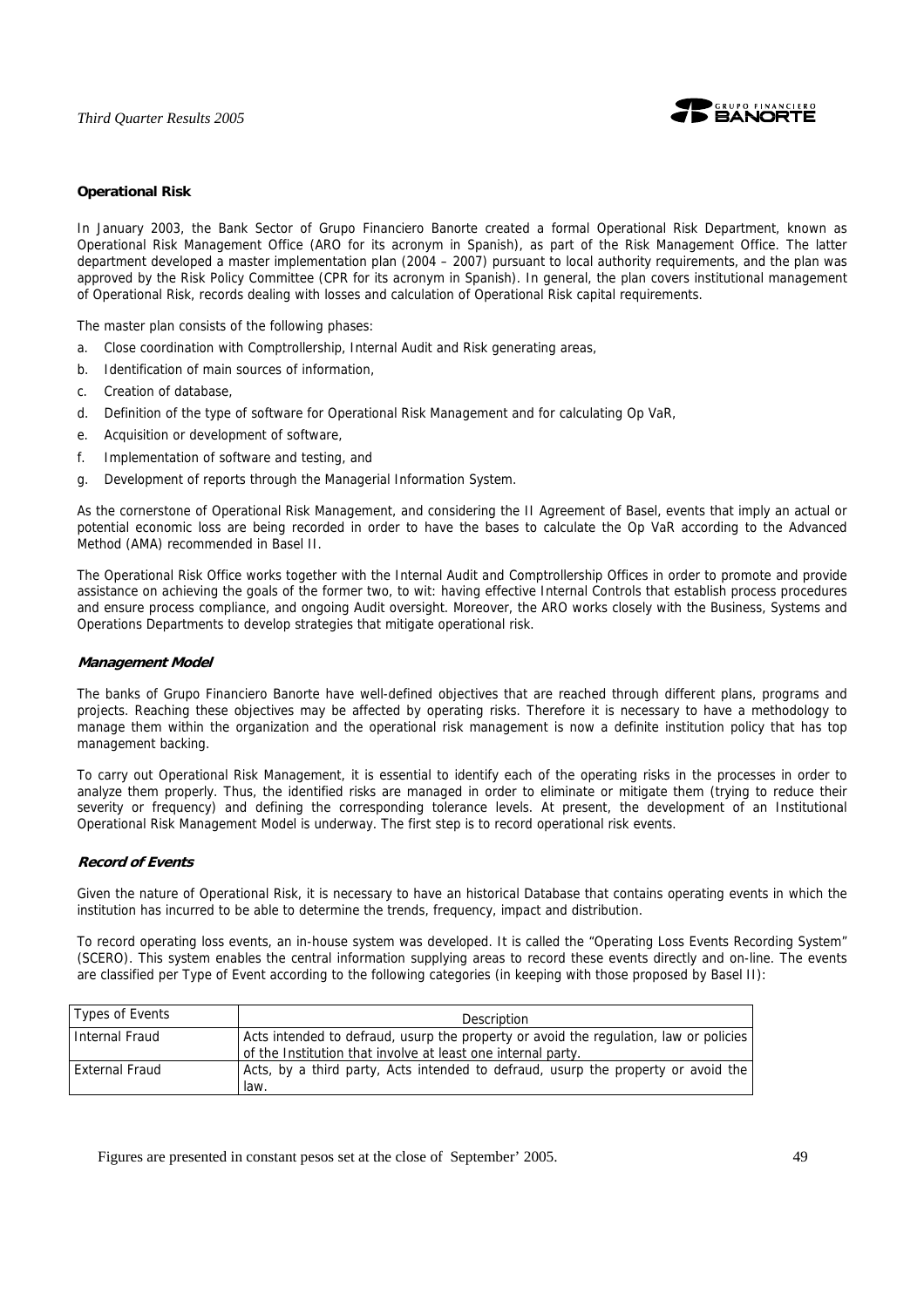

| Labor Relations               | Acts that inconsistent with the laws or agreements of employment, health or<br>safety, or that result in payment of claims for personal damage or regarding<br>discrimination issues. |  |  |  |  |  |
|-------------------------------|---------------------------------------------------------------------------------------------------------------------------------------------------------------------------------------|--|--|--|--|--|
| <b>Practices with Clients</b> | Negligent or unintentional faults that hinder compliance with the professional<br>obligations with clients, or faults derived from the nature or design of a product or<br>service.   |  |  |  |  |  |
| Damage to Assets              | Loss or damage to physical assets due to natural disasters or other events.                                                                                                           |  |  |  |  |  |
| <b>System Failures</b>        | Interruption of business activities because of information system failures.                                                                                                           |  |  |  |  |  |
| Execution.<br>Delivery        | & Failures in processing transactions or in process management and in relationships                                                                                                   |  |  |  |  |  |
| Processes                     | with counterparts and suppliers.                                                                                                                                                      |  |  |  |  |  |

# **Technological Risk**

As Technological Risk is an inherent part of Operational Risk, they are managed together. The area of Technology and Operations performs the functions established by the CNBV for Technological Risk Management issues associated with the establishment of controls, vulnerability evaluation and contingency plans.

To face Operational Risk caused by high-impact external events, the banks of Grupo Financiero Banorte are working on a project to enhance their Business Continuity Plan (BCP) and their Business Recovery Plan (BRP). The project leader is the Executive Directorship of Comptrollership because of its relationship with processes, procedures and compliance. However, other fundamental areas participate: Technology and Operations, Business, and the ARO Directorship. Despite the above, we still have the services of an outside provider, of international renown, to backup the business' critical systems, guaranteeing operation continuity in the event of contingency or disaster.

# **Legal Risk**

As part of the Leal Risk management, a detailed record is kept on judicial, administrative and fiscal issues (in favor of or against) the Institution. This record includes the attorneys' estimation of the contingencies based on their knowledge of each case. This makes it possible to create the necessary accounting reserves to face such contingencies.

It is essential to measure the Legal Risk as part of Operational Risk in order to understand and estimate its impact. Therefore, the legal issues that result in actual operating losses are recorded in the SCERO, according to a predefined taxonomy.

Based on the statistics of the legal issues underway and the actual loss events, it is possible to identify specific legal or operating risks, which are analyzed to eliminate them or mitigate (reduce or limit future occurrence) their impact.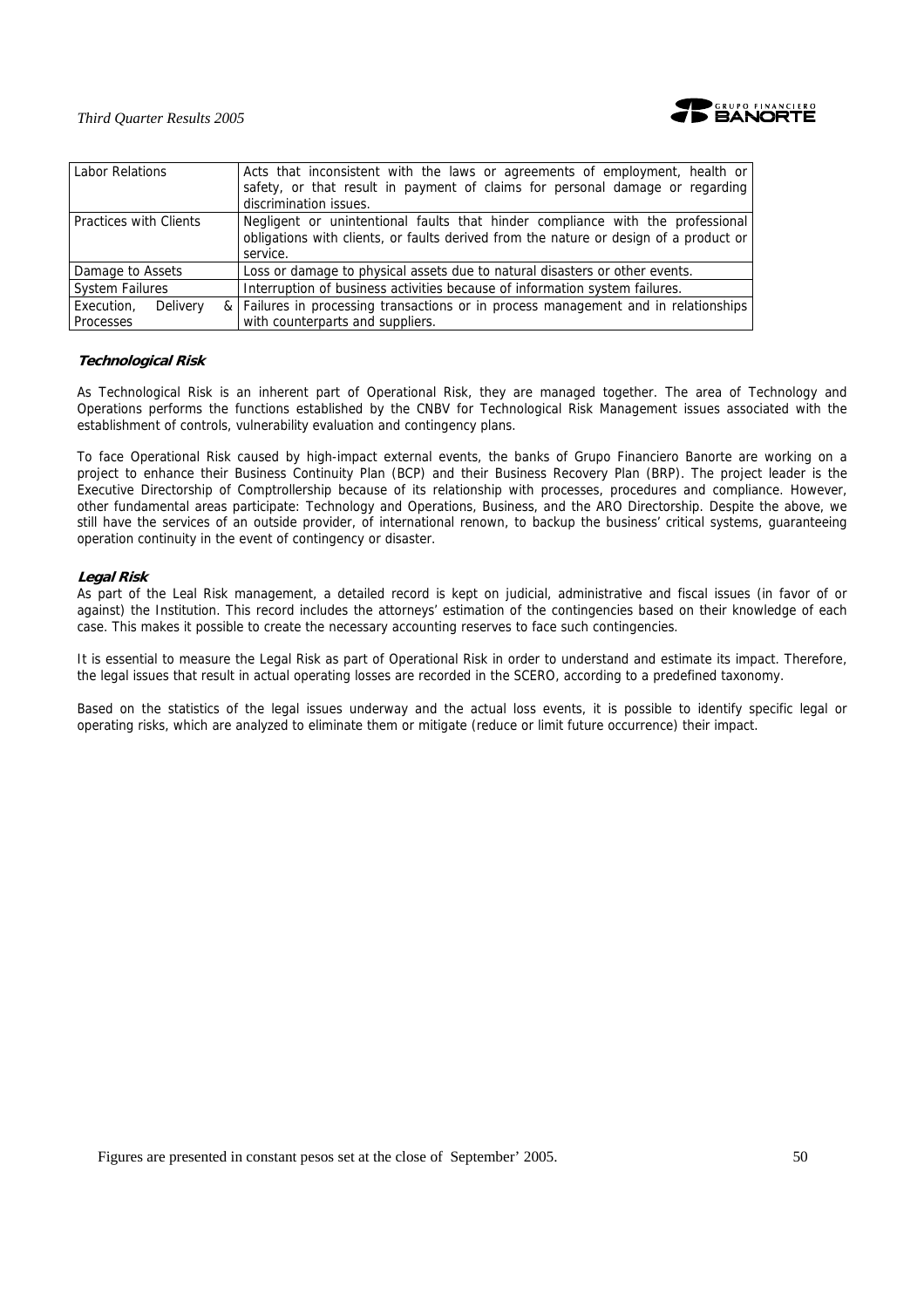

# **Information by Segments**

# **GFNORTE –INCOME STATEMENT AS OF 9M05 (Millions of Pesos)**

|                                          | Holdinc | Banorte | Bancen | okerag | Leasing                  | <sup>:</sup> actorin     | Vareho<br>sing           | <sup>2</sup> ronego<br>cio | Total  | Eliminatio<br>ns | Final<br><b>Balance</b> |
|------------------------------------------|---------|---------|--------|--------|--------------------------|--------------------------|--------------------------|----------------------------|--------|------------------|-------------------------|
| Interest Income                          | 5       | 24,157  | 988    | 2,439  | 302                      | 248                      | 4                        | 34                         | 28.186 | (2,996)          | 25,180                  |
| <b>Interest Expense</b>                  |         | 15,430  | 710    | 2,345  | 142                      | 154                      | $\overline{2}$           | 4                          | 18.787 | (2,974)          | 15,813                  |
| Loan Fees                                |         | 374     |        |        |                          |                          |                          |                            | 364    |                  | 374                     |
| <b>Fees Paid</b>                         |         | 85      |        |        |                          |                          |                          |                            | 85     |                  | 85                      |
| Net Interest Income (NII)                | 5       | 9.016   | 278    | 93     | 161                      | 94                       | $\overline{2}$           | 29                         | 9,678  | (22)             | 9,656                   |
| Repomo-Margin                            | (1)     | (20)    | (49)   | (6)    | (4)                      | (4)                      |                          | (1)                        | (83)   |                  | (83)                    |
| <b>NII after Repomo</b>                  | 4       | 8.996   | 229    | 88     | 156                      | 90                       | 3                        | 28                         | 9.595  | 22               | 9,572                   |
| Loan Loss & Loss Sharing Provisions      |         | 1,063   | 10     |        | 14                       | 8                        |                          | 4                          | 1,098  | $\overline{a}$   | 1,098                   |
| <b>NII after Provisions</b>              | 4       | 7,933   | 219    | 88     | 143                      | 82                       | 3                        | 24                         | 8,496  | (22)             | 8,474                   |
| Fees on services,                        |         | 3,151   | 1,531  | 249    | $\overline{7}$           | 7                        | 14                       |                            | 4,960  | (1)              | 4,959                   |
| Fees paid,                               |         | 728     | 338    |        |                          | 6                        |                          |                            | 1.073  | (1)              | 1,072                   |
| Market-related Income                    |         | 819     | 31     | 90     |                          |                          |                          | $\overline{\phantom{a}}$   | 939    | $\overline{a}$   | 939                     |
| <b>Total Non Interest Income</b>         | $\sim$  | 3.242   | 1,224  | 339    | 6                        | $\overline{2}$           | 14                       | ä,                         | 4.826  | ä,               | 4,826                   |
| <b>Total Operating Income</b>            | 4       | 11,175  | 1.443  | 427    | 149                      | 84                       | 17                       | 24                         | 13,323 | (22)             | 13,300                  |
| <b>Non-Interest Expense</b>              | 1       | 7.153   | 563    | 366    | 103                      | 17                       | 10                       | 37                         | 8.251  | (45)             | 8,206                   |
| <b>Operating Income</b>                  | 3       | 4,021   | 880    | 61     | 45                       | 67                       | 6                        | (13)                       | 5.071  | 23               | 5,094                   |
| Non Operating Income                     |         | 1.494   | 35     | 3      | 14                       | $\overline{7}$           | 902                      |                            | 2,456  | (25)             | 2,431                   |
| Non Operating Expense                    |         | 488     | 14     | 3      | $\overline{2}$           |                          | 898                      |                            | 1.407  | $\overline{2}$   | 1,405                   |
| <b>Non Operating Income (Expense)NET</b> |         | 1.006   | 21     | ٠      | 12                       | $\overline{\phantom{a}}$ | 4                        | (1)                        | 1.049  | (23)             | 1.026                   |
| <b>Pre-tax Income</b>                    | 3       | 5,027   | 901    | 61     | 58                       | 74                       | 10                       | (13)                       | 6.120  | ٠                | 6,120                   |
| <b>Tax and Profit sharing</b>            | 6       | 1.564   | 88     | 10     | $\blacksquare$           | 20                       | 1                        | (3)                        | 1.687  | ٠                | 1.687                   |
| Net Income before subsidiaries           | (3)     | 3.463   | 813    | 51     | 58                       | 53                       | 9                        | (10)                       | 4.434  | ٠                | 4.434                   |
| Subsidiaries 'net income                 | 4.491   | 29      | 30     | 3      | $\overline{\phantom{a}}$ | $\overline{\phantom{a}}$ | $\overline{\phantom{a}}$ |                            | 4.553  | (4.237)          | 316                     |
| Net Inc. from continuos operations       | 4.487   | 3,493   | 842    | 55     | 58                       | 53                       | 9                        | (10)                       | 8,987  | (4, 237)         | 4,750                   |
| Extraodinary items, net                  |         |         |        |        |                          |                          |                          |                            |        |                  |                         |
| <b>Minority Interest</b>                 |         |         | (126)  |        | $\overline{\phantom{a}}$ |                          |                          |                            | (127)  | (136)            | (262)                   |
| <b>TOTAL NET INCOME</b>                  | 4,487   | 3,492   | 716    | 55     | 58                       | 53                       | 9                        | (10)                       | 8,860  | (4, 373)         | 4,487                   |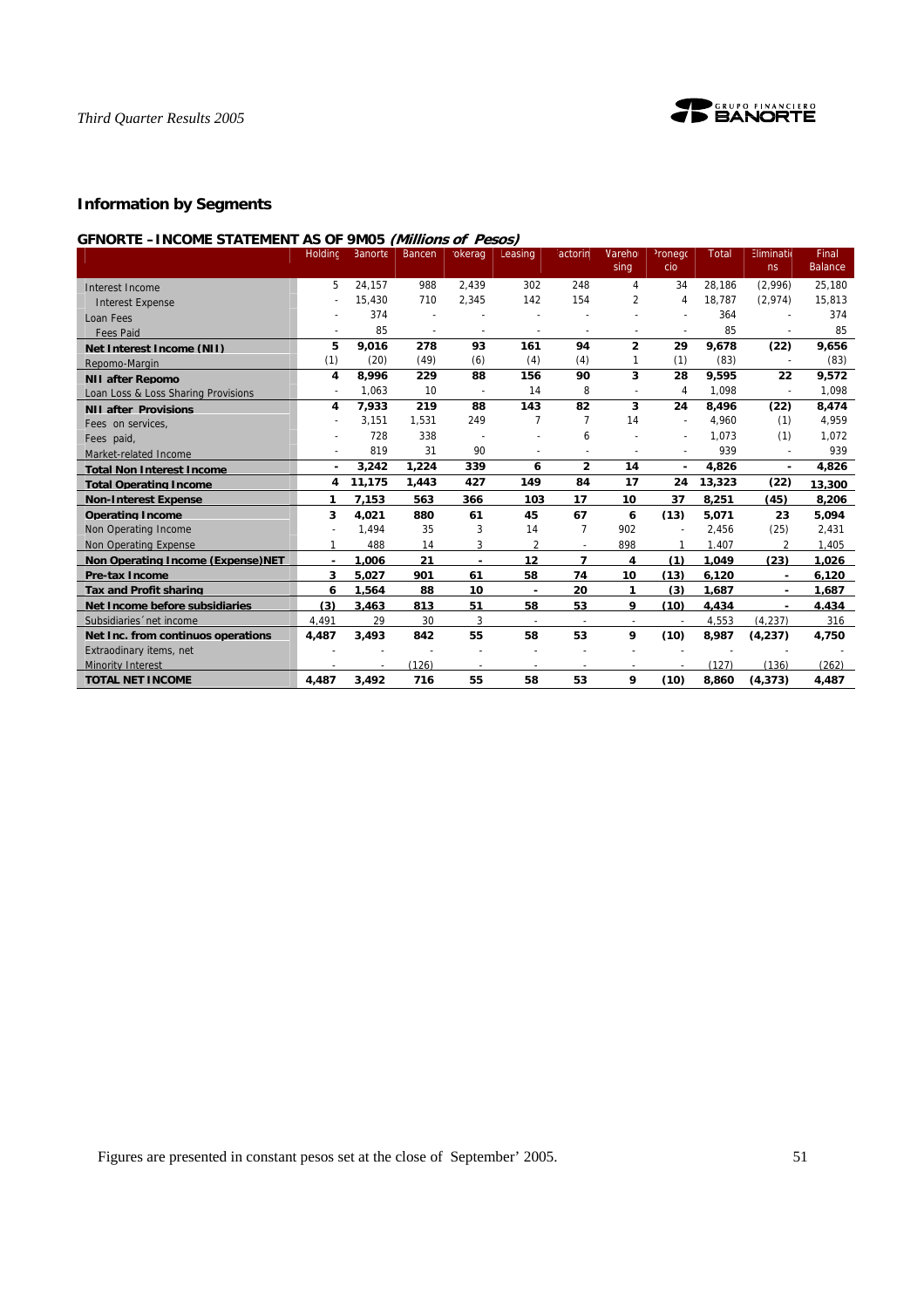

# **GFNORTE -BALANCE SHEET AS OF 9M05 (Millions of Pesos)**

| 3<br>35,858<br>91<br>34,783<br>2,879<br>14<br>4<br>39<br>3<br>37,817<br>(1,959)<br><b>Cash and due from Banks</b><br>245<br>426<br>4.622<br><b>Negotiable Instruments</b><br>3.950<br>(501)<br>4.122<br>249<br>249<br>249<br>Securities held for sale<br>12,298<br>12,298<br>12,298<br>Securities held to maturity<br>245<br>16,498<br>426<br>17,169<br>(501)<br>16,669<br><b>Financial Instruments:</b><br>٠<br>$\overline{a}$<br>۰<br>Non-assigned securities to pay<br>50<br>12<br>Futures receivable, net<br>65<br>65<br>4<br>27<br>277<br>251<br>277<br>Options and derivatives, net<br>$\overline{\phantom{a}}$<br>$\tilde{\phantom{a}}$<br>$\overline{\phantom{a}}$<br>٠<br>$\overline{76}$<br>$\overline{343}$<br>4<br>263<br>343<br><b>Repos &amp; Derivatives:</b><br>45,546<br>915<br>Commercial<br>1,830<br>2,993<br>229<br>51,512<br>51,512<br>$\overline{a}$<br><b>Financial Intermediaries</b><br>3,392<br>224<br>3,616<br>(1, 590)<br>2,026<br>14,307<br>14,307<br>14,307<br>1<br>Consumer<br>21,524<br>215<br>21,739<br>21,739<br>Mortgage<br>÷,<br>13,202<br>8<br>47<br>13,256<br><b>Goverment Entities</b><br>13,256<br>2,539<br>2,539<br>2,539<br>Fobaproa<br>$\overline{a}$<br>1,138<br>2,102<br>100,510<br>2,993<br>229<br>106,970<br>(1,590)<br>105,380<br><b>Performing Loans</b><br>٠<br>499<br>136<br>29<br>8<br>713<br>Commercial<br>41<br>713<br><b>Financial Intermediaries</b><br>373<br>373<br>373<br>Consumer<br>762<br>10<br>772<br>772<br>Mortgage<br><b>Goverment Entities</b> | <b>Holding</b> | <b>Banorte</b> | Bancen | rokerage | easing | Factorino | Varehou | Pronego | <b>Total</b> | Eliminatio | Final          |
|-------------------------------------------------------------------------------------------------------------------------------------------------------------------------------------------------------------------------------------------------------------------------------------------------------------------------------------------------------------------------------------------------------------------------------------------------------------------------------------------------------------------------------------------------------------------------------------------------------------------------------------------------------------------------------------------------------------------------------------------------------------------------------------------------------------------------------------------------------------------------------------------------------------------------------------------------------------------------------------------------------------------------------------------------------------------------------------------------------------------------------------------------------------------------------------------------------------------------------------------------------------------------------------------------------------------------------------------------------------------------------------------------------------------------------------------------------------------------------------------------------------------|----------------|----------------|--------|----------|--------|-----------|---------|---------|--------------|------------|----------------|
|                                                                                                                                                                                                                                                                                                                                                                                                                                                                                                                                                                                                                                                                                                                                                                                                                                                                                                                                                                                                                                                                                                                                                                                                                                                                                                                                                                                                                                                                                                                   |                |                |        |          |        |           | ing     | cio     |              | ns         | <b>Balance</b> |
|                                                                                                                                                                                                                                                                                                                                                                                                                                                                                                                                                                                                                                                                                                                                                                                                                                                                                                                                                                                                                                                                                                                                                                                                                                                                                                                                                                                                                                                                                                                   |                |                |        |          |        |           |         |         |              |            |                |
|                                                                                                                                                                                                                                                                                                                                                                                                                                                                                                                                                                                                                                                                                                                                                                                                                                                                                                                                                                                                                                                                                                                                                                                                                                                                                                                                                                                                                                                                                                                   |                |                |        |          |        |           |         |         |              |            |                |
|                                                                                                                                                                                                                                                                                                                                                                                                                                                                                                                                                                                                                                                                                                                                                                                                                                                                                                                                                                                                                                                                                                                                                                                                                                                                                                                                                                                                                                                                                                                   |                |                |        |          |        |           |         |         |              |            |                |
|                                                                                                                                                                                                                                                                                                                                                                                                                                                                                                                                                                                                                                                                                                                                                                                                                                                                                                                                                                                                                                                                                                                                                                                                                                                                                                                                                                                                                                                                                                                   |                |                |        |          |        |           |         |         |              |            |                |
|                                                                                                                                                                                                                                                                                                                                                                                                                                                                                                                                                                                                                                                                                                                                                                                                                                                                                                                                                                                                                                                                                                                                                                                                                                                                                                                                                                                                                                                                                                                   |                |                |        |          |        |           |         |         |              |            |                |
|                                                                                                                                                                                                                                                                                                                                                                                                                                                                                                                                                                                                                                                                                                                                                                                                                                                                                                                                                                                                                                                                                                                                                                                                                                                                                                                                                                                                                                                                                                                   |                |                |        |          |        |           |         |         |              |            |                |
|                                                                                                                                                                                                                                                                                                                                                                                                                                                                                                                                                                                                                                                                                                                                                                                                                                                                                                                                                                                                                                                                                                                                                                                                                                                                                                                                                                                                                                                                                                                   |                |                |        |          |        |           |         |         |              |            |                |
|                                                                                                                                                                                                                                                                                                                                                                                                                                                                                                                                                                                                                                                                                                                                                                                                                                                                                                                                                                                                                                                                                                                                                                                                                                                                                                                                                                                                                                                                                                                   |                |                |        |          |        |           |         |         |              |            |                |
|                                                                                                                                                                                                                                                                                                                                                                                                                                                                                                                                                                                                                                                                                                                                                                                                                                                                                                                                                                                                                                                                                                                                                                                                                                                                                                                                                                                                                                                                                                                   |                |                |        |          |        |           |         |         |              |            |                |
|                                                                                                                                                                                                                                                                                                                                                                                                                                                                                                                                                                                                                                                                                                                                                                                                                                                                                                                                                                                                                                                                                                                                                                                                                                                                                                                                                                                                                                                                                                                   |                |                |        |          |        |           |         |         |              |            |                |
|                                                                                                                                                                                                                                                                                                                                                                                                                                                                                                                                                                                                                                                                                                                                                                                                                                                                                                                                                                                                                                                                                                                                                                                                                                                                                                                                                                                                                                                                                                                   |                |                |        |          |        |           |         |         |              |            |                |
|                                                                                                                                                                                                                                                                                                                                                                                                                                                                                                                                                                                                                                                                                                                                                                                                                                                                                                                                                                                                                                                                                                                                                                                                                                                                                                                                                                                                                                                                                                                   |                |                |        |          |        |           |         |         |              |            |                |
|                                                                                                                                                                                                                                                                                                                                                                                                                                                                                                                                                                                                                                                                                                                                                                                                                                                                                                                                                                                                                                                                                                                                                                                                                                                                                                                                                                                                                                                                                                                   |                |                |        |          |        |           |         |         |              |            |                |
|                                                                                                                                                                                                                                                                                                                                                                                                                                                                                                                                                                                                                                                                                                                                                                                                                                                                                                                                                                                                                                                                                                                                                                                                                                                                                                                                                                                                                                                                                                                   |                |                |        |          |        |           |         |         |              |            |                |
|                                                                                                                                                                                                                                                                                                                                                                                                                                                                                                                                                                                                                                                                                                                                                                                                                                                                                                                                                                                                                                                                                                                                                                                                                                                                                                                                                                                                                                                                                                                   |                |                |        |          |        |           |         |         |              |            |                |
|                                                                                                                                                                                                                                                                                                                                                                                                                                                                                                                                                                                                                                                                                                                                                                                                                                                                                                                                                                                                                                                                                                                                                                                                                                                                                                                                                                                                                                                                                                                   |                |                |        |          |        |           |         |         |              |            |                |
|                                                                                                                                                                                                                                                                                                                                                                                                                                                                                                                                                                                                                                                                                                                                                                                                                                                                                                                                                                                                                                                                                                                                                                                                                                                                                                                                                                                                                                                                                                                   |                |                |        |          |        |           |         |         |              |            |                |
|                                                                                                                                                                                                                                                                                                                                                                                                                                                                                                                                                                                                                                                                                                                                                                                                                                                                                                                                                                                                                                                                                                                                                                                                                                                                                                                                                                                                                                                                                                                   |                |                |        |          |        |           |         |         |              |            |                |
|                                                                                                                                                                                                                                                                                                                                                                                                                                                                                                                                                                                                                                                                                                                                                                                                                                                                                                                                                                                                                                                                                                                                                                                                                                                                                                                                                                                                                                                                                                                   |                |                |        |          |        |           |         |         |              |            |                |
|                                                                                                                                                                                                                                                                                                                                                                                                                                                                                                                                                                                                                                                                                                                                                                                                                                                                                                                                                                                                                                                                                                                                                                                                                                                                                                                                                                                                                                                                                                                   |                |                |        |          |        |           |         |         |              |            |                |
|                                                                                                                                                                                                                                                                                                                                                                                                                                                                                                                                                                                                                                                                                                                                                                                                                                                                                                                                                                                                                                                                                                                                                                                                                                                                                                                                                                                                                                                                                                                   |                |                |        |          |        |           |         |         |              |            |                |
| 29<br>8<br>1,859<br>1,859<br><b>Past Due Loans</b><br>1.635<br>146<br>41<br>٠<br>۰<br>$\overline{\phantom{a}}$<br>٠                                                                                                                                                                                                                                                                                                                                                                                                                                                                                                                                                                                                                                                                                                                                                                                                                                                                                                                                                                                                                                                                                                                                                                                                                                                                                                                                                                                               |                |                |        |          |        |           |         |         |              |            |                |
| 102,144<br>237<br>108.829<br>107,240<br><b>Total Loans</b><br>1,284<br>2,131<br>3,033<br>(1,590)<br>$\overline{a}$<br>۰.<br>٠                                                                                                                                                                                                                                                                                                                                                                                                                                                                                                                                                                                                                                                                                                                                                                                                                                                                                                                                                                                                                                                                                                                                                                                                                                                                                                                                                                                     |                |                |        |          |        |           |         |         |              |            |                |
| 2,837<br>152<br>3,073<br>Preventive Ioan loss reserves<br>33<br>47<br>3,073<br>4<br>$\overline{\phantom{a}}$<br>$\overline{a}$<br>$\overline{\phantom{a}}$                                                                                                                                                                                                                                                                                                                                                                                                                                                                                                                                                                                                                                                                                                                                                                                                                                                                                                                                                                                                                                                                                                                                                                                                                                                                                                                                                        |                |                |        |          |        |           |         |         |              |            |                |
| <b>Net Loan Portfolio</b><br>99,308<br>1,132<br>2,098<br>233<br>105.757<br>104.167<br>2,986<br>(1,590)<br>$\blacksquare$<br>٠<br>٠                                                                                                                                                                                                                                                                                                                                                                                                                                                                                                                                                                                                                                                                                                                                                                                                                                                                                                                                                                                                                                                                                                                                                                                                                                                                                                                                                                                |                |                |        |          |        |           |         |         |              |            |                |
| 362<br><b>Credit Assets Portfolio</b><br>2,631<br>2,994<br>2,994<br>$\sim$<br>$\overline{\phantom{a}}$<br>$\overline{\phantom{a}}$<br>٠                                                                                                                                                                                                                                                                                                                                                                                                                                                                                                                                                                                                                                                                                                                                                                                                                                                                                                                                                                                                                                                                                                                                                                                                                                                                                                                                                                           |                |                |        |          |        |           |         |         |              |            |                |
| Sundry debtors and other<br>8,237<br>194<br>114<br>10<br>$\overline{7}$<br>8,567<br>8,567<br>4                                                                                                                                                                                                                                                                                                                                                                                                                                                                                                                                                                                                                                                                                                                                                                                                                                                                                                                                                                                                                                                                                                                                                                                                                                                                                                                                                                                                                    |                |                |        |          |        |           |         |         |              |            |                |
| 481<br>497<br>Foreclosed assets, net<br>16<br>497<br>$\sim$<br>$\overline{a}$                                                                                                                                                                                                                                                                                                                                                                                                                                                                                                                                                                                                                                                                                                                                                                                                                                                                                                                                                                                                                                                                                                                                                                                                                                                                                                                                                                                                                                     |                |                |        |          |        |           |         |         |              |            |                |
| 119<br>39<br>435<br>Real Estate, Furniture &<br>4.882<br>48<br>5<br>5.528<br>5,528<br>$\overline{\phantom{a}}$                                                                                                                                                                                                                                                                                                                                                                                                                                                                                                                                                                                                                                                                                                                                                                                                                                                                                                                                                                                                                                                                                                                                                                                                                                                                                                                                                                                                    |                |                |        |          |        |           |         |         |              |            |                |
| 861<br>459<br>Investments in subsidiaries<br>19.842<br>42<br>21,204<br>(19.004)<br>2,200                                                                                                                                                                                                                                                                                                                                                                                                                                                                                                                                                                                                                                                                                                                                                                                                                                                                                                                                                                                                                                                                                                                                                                                                                                                                                                                                                                                                                          |                |                |        |          |        |           |         |         |              |            |                |
| 259<br>397<br>Deferred taxes<br>122<br>12<br>3<br>(2)<br>394                                                                                                                                                                                                                                                                                                                                                                                                                                                                                                                                                                                                                                                                                                                                                                                                                                                                                                                                                                                                                                                                                                                                                                                                                                                                                                                                                                                                                                                      |                |                |        |          |        |           |         |         |              |            |                |
| 177<br>3<br>39<br>684<br>173<br>43<br>1.120<br>(3)<br>1,116<br>Deferred charges & Intangibles<br>$\overline{a}$<br>$\sim$                                                                                                                                                                                                                                                                                                                                                                                                                                                                                                                                                                                                                                                                                                                                                                                                                                                                                                                                                                                                                                                                                                                                                                                                                                                                                                                                                                                         |                |                |        |          |        |           |         |         |              |            |                |
| 17<br>19,881<br>18.035<br>1.449<br>99<br>12<br>40.305<br>(19.010)<br>21,296<br><b>Total Other Assets</b><br>368<br>445                                                                                                                                                                                                                                                                                                                                                                                                                                                                                                                                                                                                                                                                                                                                                                                                                                                                                                                                                                                                                                                                                                                                                                                                                                                                                                                                                                                            |                |                |        |          |        |           |         |         |              |            |                |
| 5,891<br>879<br>2,557<br>3,008<br>138<br>248<br>201,391 (23,058)<br><b>TOTAL ASSETS</b><br>19,973<br>168,699<br>178,333                                                                                                                                                                                                                                                                                                                                                                                                                                                                                                                                                                                                                                                                                                                                                                                                                                                                                                                                                                                                                                                                                                                                                                                                                                                                                                                                                                                           |                |                |        |          |        |           |         |         |              |            |                |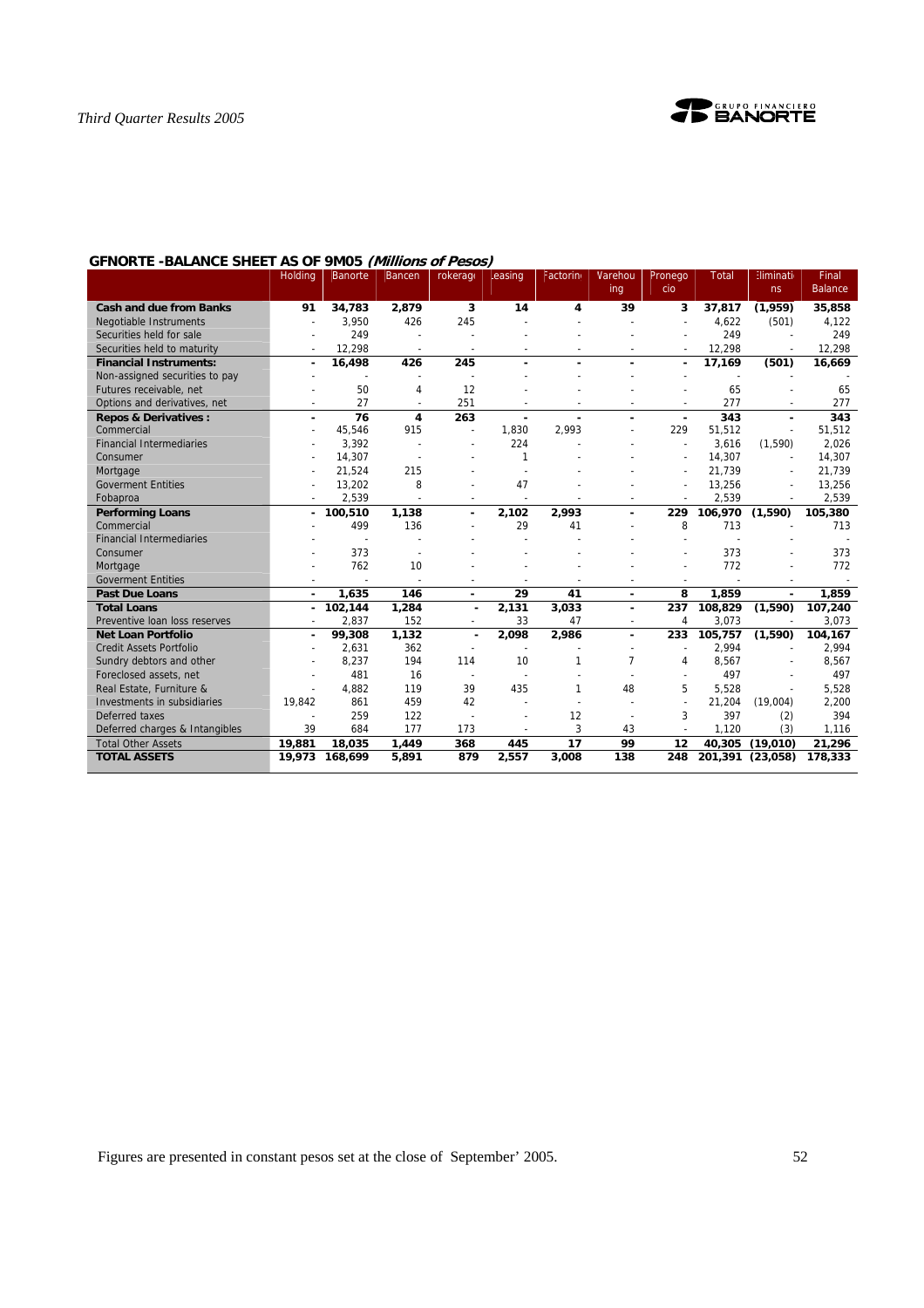

|                                            | <b>Holding</b>           | <b>Banorte</b> | Bancen         | rokerage                 | easing                   | Factorino      | Varehou<br>ing           | Pronego<br>cio | <b>Total</b> | <b>Eliminati</b><br>ns   | Final<br><b>Balance</b> |
|--------------------------------------------|--------------------------|----------------|----------------|--------------------------|--------------------------|----------------|--------------------------|----------------|--------------|--------------------------|-------------------------|
| <b>Demand Deposits</b>                     |                          | 65,524         | $\sim$         |                          |                          |                |                          |                | 65,524       | (297)                    | 65,227                  |
| <b>Time Deposits</b>                       |                          | 61,474         | 501            |                          |                          |                |                          |                | 61,975       | (627)                    | 61,348                  |
| <b>Bonds</b>                               |                          |                |                |                          |                          |                |                          |                |              |                          |                         |
| <b>Deposits</b>                            |                          | 126,998        | 501            |                          |                          |                |                          |                | 127,498      | (924)                    | 126,575                 |
| Demand                                     |                          | 2,774          | 18             | $\overline{a}$           |                          | $\overline{a}$ |                          | $\sim$         | 2,792        | (1, 543)                 | 1,249                   |
| Short term                                 |                          | 2,671          | 8              | $\overline{a}$           | 744                      | 2,691          | 11                       | 181            | 6,306        | (1,580)                  | 4,726                   |
| Long term                                  |                          | 10,084         | 63             | ÷,                       | 1,429                    |                |                          | $\overline{a}$ | 11,576       |                          | 11,576                  |
| Due to banks & corresp.                    |                          | 15,530         | 89             | ٠                        | 2,173                    | 2,691          | 11                       | 181            | 20,674       | (3, 123)                 | 17,551                  |
| Non-assigned securities to pay             | $\overline{a}$           |                | $\overline{a}$ | $\blacksquare$           |                          |                |                          |                |              |                          |                         |
| Futures receivable, net                    |                          | 370            | 1              | 12                       |                          |                |                          |                | 382          |                          | 382                     |
| Options and derivatives, net               |                          | 6              |                | 262                      |                          |                |                          |                | 268          |                          | 268                     |
| <b>Repos &amp; Derivatives:</b>            | ٠                        | 375            | $\mathbf{1}$   | 274                      |                          | ٠              | $\blacksquare$           |                | 649          | $\overline{\phantom{a}}$ | 649                     |
| Income Tax & Profit Sharing                | $\mathbf{1}$             | 1.123          | 144            | 26                       |                          | 5              | 16                       |                | 1.315        |                          | 1.315                   |
| Other Payable accounts                     | $\overline{a}$           | 6,152          | 115            | 55                       | 132                      | $\overline{2}$ | 8                        | 6              | 6,470        | (2)                      | 6,468                   |
| Other payable accounts                     | 1                        | 7,275          | 259            | 81                       | 132                      | $\overline{ }$ | 24                       | 6              | 7,786        | (2)                      | 7,783                   |
| Subordinated<br>non<br>Convertible         |                          | 4,572          |                |                          |                          |                |                          |                | 4,572        | $\overline{a}$           | 4,572                   |
| <b>Deferred Taxes</b>                      |                          |                |                |                          |                          |                | 2                        |                | 2            | (2)                      |                         |
| Deferred credits                           |                          | 87             | 8              |                          |                          |                |                          |                | 94           | (3)                      | 91                      |
| <b>TOTAL LIABILITIES</b>                   | 1                        | 154,837        | 857            | 354                      | 2,305                    | 2,698          | 37                       | 187            | 161,276      | (4,055)                  | 157,221                 |
| <b>STOCKHOLDER 'S EQUITY</b>               |                          |                |                |                          |                          |                |                          |                |              |                          |                         |
| Paid-in Capital                            | 5.703                    | 4,899          | 1,154          | 492                      | 150                      | 126            | 80                       | 71             | 12,676       | (6,972)                  | 5,703                   |
| Share subscription premiums                | 1,695                    | 1,052          |                | $\sim$                   |                          |                | $\tilde{\phantom{a}}$    | $\overline{a}$ | 2,747        | (1,052)                  | 1,695                   |
| Subordinated<br>Convertible                | $\overline{\phantom{a}}$ |                |                |                          |                          |                | $\overline{\phantom{a}}$ |                |              |                          |                         |
| <b>Subscribed Capital</b>                  | 7,398                    | 5,951          | 1,154          | 492                      | 150                      | 126            | 80                       | 71             | 15,422       | (8,024)                  | 7,398                   |
| <b>Capital Reserves</b>                    | 1.672                    | 2,902          | 379            | 40                       | 53                       | 39             | 10                       | $\sim$         | 5,096        | (3, 424)                 | 1,672                   |
| <b>Retained Earnings</b>                   | 16,220                   | 4,675          | 2,265          | 428                      | 176                      | 171            | 57                       | (1)            | 23,990       | (7, 770)                 | 16,220                  |
| Surplus (Deficit) from securities          |                          | (75)           | (14)           | $\overline{\phantom{a}}$ | ٠                        |                |                          |                | (89)         | 89                       |                         |
| <b>Results</b><br>of foreign<br>operations |                          |                |                | 1                        |                          |                |                          |                | 1            | (1)                      |                         |
| (Insuf.)<br>Excess<br>in<br>capital        | (5, 819)                 | (2,538)        |                | (483)                    | (185)                    | (80)           | (3)                      |                | (9, 107)     | 3,288                    | (5, 819)                |
| Mon<br>assets results<br>Fixed<br>Non      |                          | 12             |                | 1                        |                          |                |                          |                | 13           | (13)                     |                         |
| Non Mon assets results Investm             | (3,987)                  | (261)          | (65)           | (10)                     |                          |                | (53)                     |                | (4, 376)     | 389                      | (3,987)                 |
| in<br>the<br>Adjustment<br>employees       |                          | (296)          |                |                          |                          |                |                          |                | (296)        | 296                      |                         |
| Net Income                                 | 4,487                    | 3,492          | 716            | 55                       | 58                       | 53             | 9                        | (10)           | 8,860        | (4, 373)                 | 4,487                   |
| <b>Earned Capital</b>                      | 12,574                   | 7,911          | 3,281          | 32                       | 102                      | 183            | 21                       | (11)           |              | 24,092 (11,519)          | 12,574                  |
| <b>Minority Holdings</b>                   | $\overline{\phantom{a}}$ | $\mathbf{1}$   | 600            | $\overline{\phantom{a}}$ | $\overline{\phantom{a}}$ |                | $\overline{\phantom{a}}$ |                | 600          | 539                      | 1,139                   |
| Total Stockholder's Equity                 | 19,972                   | 13,863         | 5,034          | 524                      | 252                      | 310            | 100                      | 61             |              | 40,115 (19,004)          | 21,111                  |
| LIAB. & STOCKHOLD.<br>TOT.                 | 19,973                   | 168,699        | 5,891          | 879                      | 2,557                    | 3,008          | 138                      | 248            |              | 201,391 (23,058)         | 178,333                 |

# **GFNORTE -BALANCE SHEET AS OF 9M05 (Millions of Pesos)**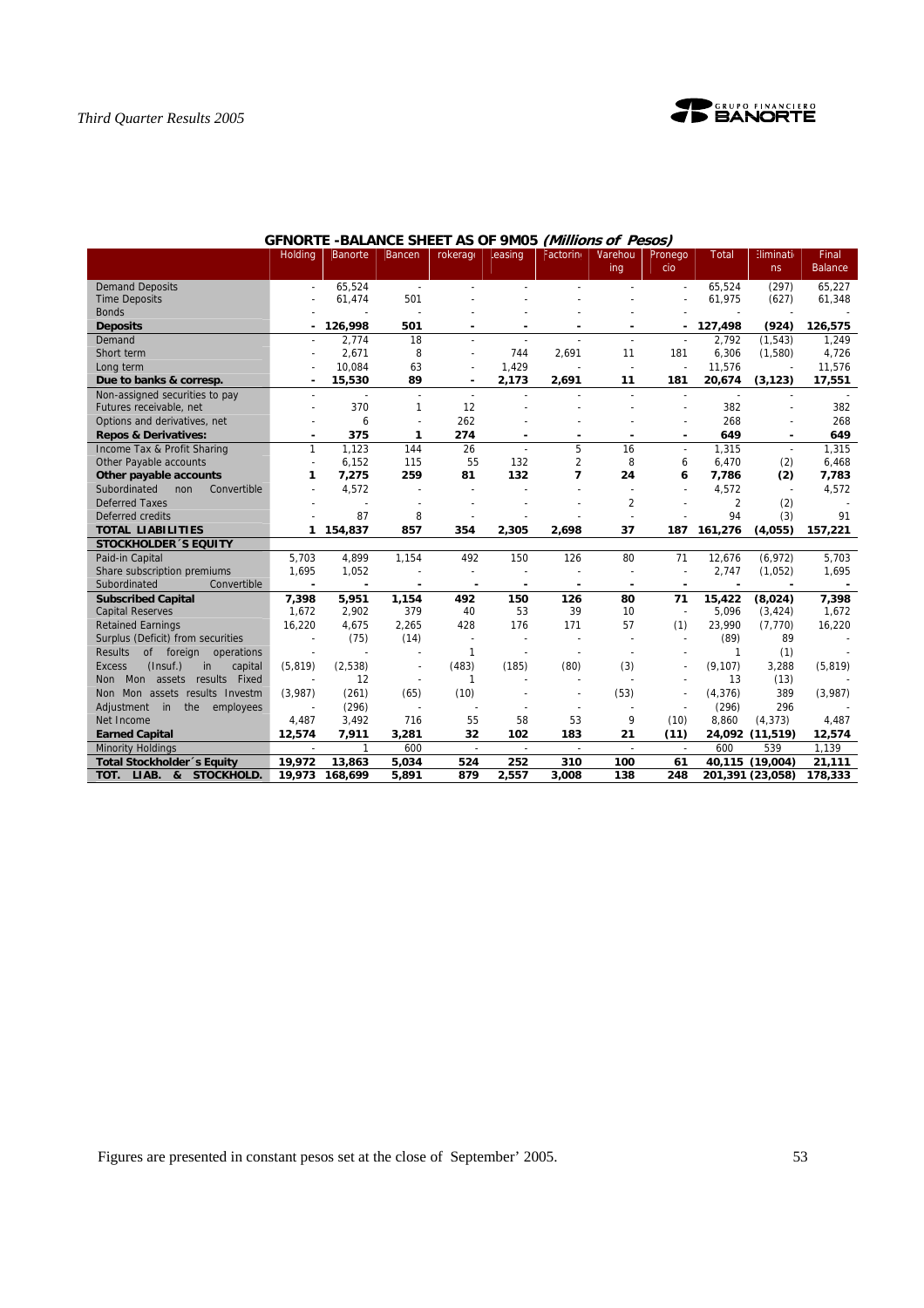

### **Internal Control**

The companies that are part of GFNorte have an Internal Control System (SCI for its acronym in Spanish) in keeping with the directives established by its Board of Directors and the regulatory authorities.

As part of the SCI, the Institution has a Code of Ethics and General Internal Controls that were approved by its Board of Directors.

The Board of Directors, Audit Committee, Statutory Accountant, General Management, Internal Audit and Comptrollership offices all perform clear internal control roles, with the mission of assisting in the appropriate working order of internal controls within their operations.

The structure of the Internal Control Office is supplemented by the directives contained in Circular 1506, which was addressed to credit institutions and that refers to Prudential Internal Control Provisions that seek to strengthen the internal control system established by GFNorte.

On September 27 of this year, the National Banking and Securities Commission (CNBV) issued a new regulation that refers to "Prudential Internal Control Provisions" and which replaces Circular 1506. The Institution presently has the work plan needed to comply with the requirements called for in said provision.

### **Treasury Policy**

GFNorte's Banking Sector Treasury is the central unit in charge of balancing its resource needs, monitoring and managing the regulatory levels, eliminating the rate risk of fixed-rate placement operations by using coverage and implementing arbitrage strategies.

The cash currencies and investment in securities are in Mexican pesos and U.S. dollars.

### **Internal and External Liquidity Sources**

The internal liquidity sources, in local as well as foreign currency, come from the various deposit products that the institution offers its customers, that is checking accounts and term deposits. Another source is the sales of the institution's assets.

External liquidity sources include various mechanisms to access the debt and capital markets. For instance, issuing credit titles, loans from other institution including the Central Bank and international agencies, as well as issuing subordinate debts. This concept also considers the liquidity that the bank obtains by reporting the securities the institution has that are feasible for this type of operation.

Another alternative for getting resources is by issuing capital shares.

### **Dividend Policy**

During the April 30, 2003 session, the Board of Directors approved a dividend payment policy in which it will propose to the General Ordinary Stockholders' Meeting a dividend payment consisting of at leas 15% of the Partnership's net recurring profit, providing that there is no legal impediment and that market conditions and the Partnership's financial situation allow it.

### **Associated loans**

At GFNorte, the amount of the loans performed with associated individuals and companies, does not exceed the established limit of 75% of the basic part of net capital.

By September 30, 2005 and 2004, the loans granted to associated parties total Ps 5,384 million and Ps. 4,188 million, respectively.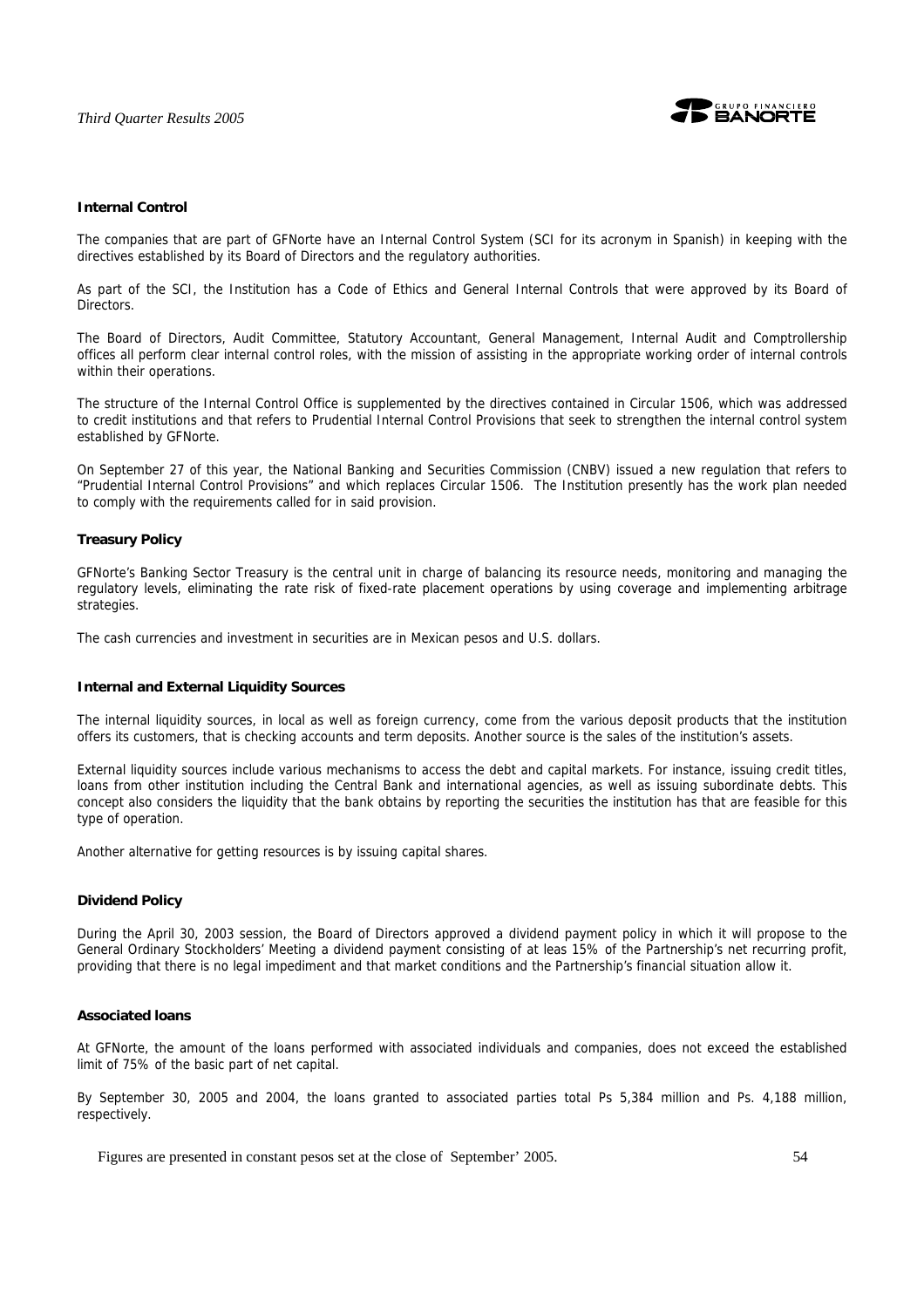

# **Persons In Charge**

The undersigned represent under oath that, within the scope of our respective functions, we have drawn up the information relative to Grupo Financiero Banorte contained in this report, which, to the best of our knowledge, reasonably reflects its situation.

Ing. Luis Peña Kegel Chief Executive Officer of Grupo Financiero Banorte, S. A. de C. V.

Ing. Sergio García Robles Gil Chief Financial Officer and Asset Recovery

C.P. Román Martínez Méndez Managing Director Audit

Lic. Jorge Eduardo Vega Camargo Executive Director Comptrollership

C.P. Nora Elia Cantú Suárez Executive Director Accounting